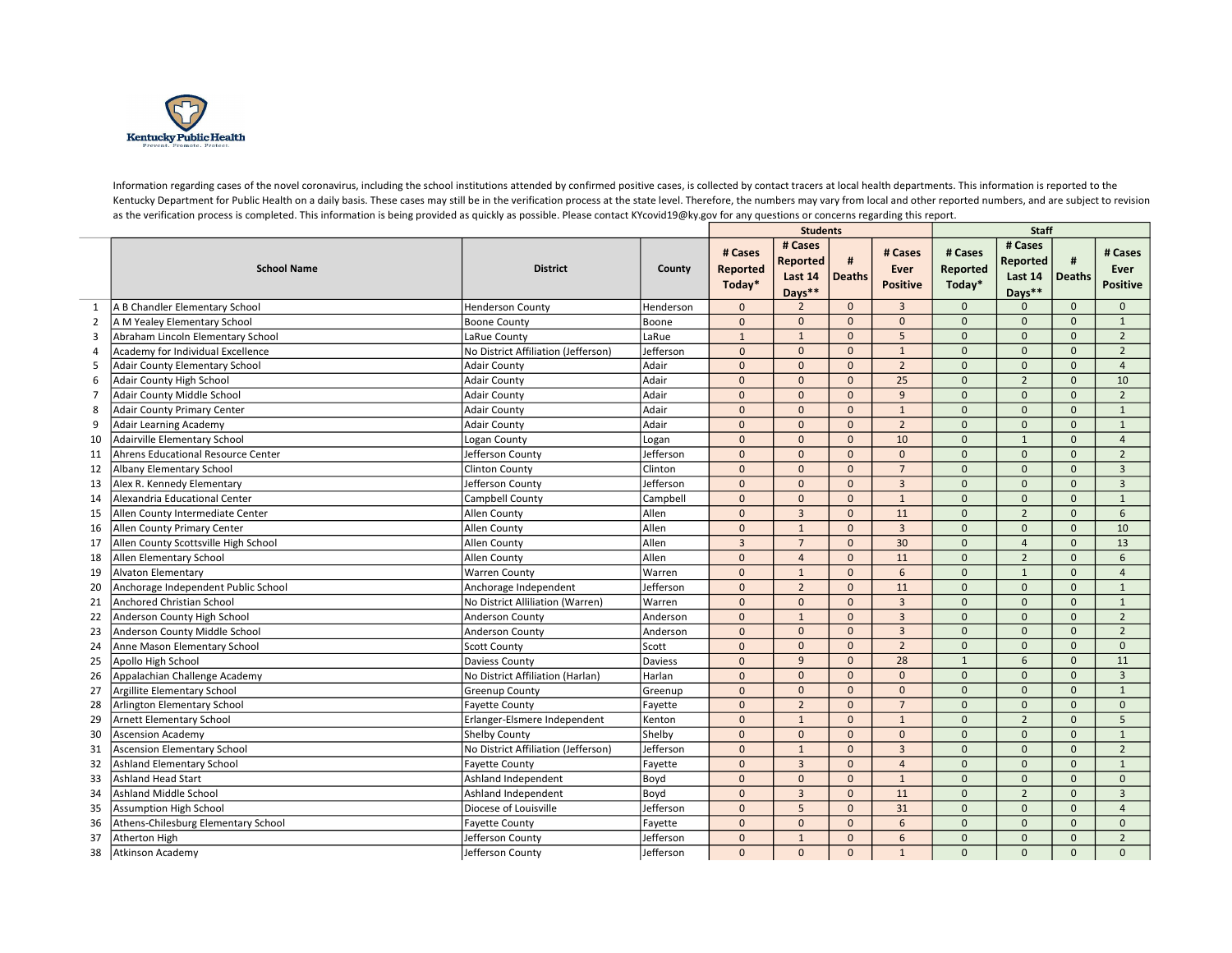| Jefferson<br>$\mathbf{0}$<br>40<br>Auburndale Elementary<br>Jefferson County<br>$\mathbf 0$<br>$\mathbf{1}$<br>$\mathbf{0}$<br>$\mathbf{3}$<br>$\mathbf 0$<br>$\mathbf{0}$<br>$\mathbf 0$<br>Daviess<br>$\mathbf{0}$<br>$\mathbf{0}$<br>$\mathbf{0}$<br>5<br>$\mathbf{0}$<br>$\mathbf{0}$<br>$\overline{2}$<br>41<br>Audubon Elementary School<br>Daviess County<br>$\mathbf{0}$<br>Jefferson<br>$\mathbf{0}$<br>$\mathbf{1}$<br>$\mathbf{0}$<br>5<br>$\mathbf{0}$<br>$\mathbf{0}$<br>$\mathbf{0}$<br>$\mathbf 1$<br>42<br>Audubon Traditional Elementary<br>Jefferson County<br>Augusta Independent School<br>Augusta Independent Schools<br><b>Bracken</b><br>$\mathbf{0}$<br>$\overline{4}$<br>$\mathbf{0}$<br>5<br>$\mathbf 0$<br>$\mathbf{0}$<br>$\Omega$<br>$\mathbf{0}$<br>43<br>$\Omega$<br>$\mathbf{0}$<br>$\mathbf{0}$<br>$\overline{3}$<br>$\Omega$<br>$\Omega$<br>$\Omega$<br>Austin Tracy Elementary School<br><b>Barren County</b><br>Barren<br>$\overline{4}$<br>44<br>B. Michael Caudill Middle School<br>$\mathbf 0$<br>5<br>$\mathbf{0}$<br>15<br>$\Omega$<br>$\overline{3}$<br>45<br><b>Madison County</b><br>Madison<br>$\mathbf{0}$<br>$\mathbf{0}$<br>$\overline{2}$<br>$\overline{0}$<br>$\mathbf{0}$<br>$\mathbf 0$<br>25<br>$\overline{2}$<br>$\mathbf{0}$<br>6<br>Jefferson<br><b>Ballard High</b><br>Jefferson County<br>46<br><b>Ballard Memorial High School</b><br>Ballard<br>$\mathbf 0$<br>$\mathbf{0}$<br>$\pmb{0}$<br>$\mathbf 0$<br>$\mathbf 0$<br>47<br><b>Ballard County</b><br>$\mathbf{1}$<br>$\overline{4}$<br>$\mathbf 0$<br>Ballyshannon Middle School<br>$\mathbf 0$<br>$\mathbf{1}$<br>$\mathbf{0}$<br>5<br>$\mathbf{0}$<br>$\mathbf{0}$<br>48<br><b>Boone County</b><br>Boone<br>$\mathbf{0}$<br>$\mathbf{0}$<br>$\overline{3}$<br>$\mathbf 0$<br>$\mathbf{0}$<br>$\mathbf{0}$<br>$\mathbf{0}$<br>$\Omega$<br>$\mathbf{1}$<br><b>Barbourville City School</b><br>Knox<br>$\overline{4}$<br>49<br>Barbourville Independent<br>$\overline{0}$<br>$\mathbf 0$<br>5<br>$\mathbf 0$<br>$\mathbf{0}$<br>$\overline{2}$<br>50<br>Bardstown Early Childhood Center<br>Nelson<br>$\mathbf{0}$<br>$\mathbf{0}$<br>Bardstown Independent<br>Nelson<br>$\mathbf{0}$<br>$\mathbf{0}$<br>$\mathbf{0}$<br>11<br>$\mathbf{0}$<br>$\mathbf{1}$<br>$\mathbf{0}$<br>5<br>51<br>Bardstown Elementary School<br>Bardstown Independent<br>52<br>$\overline{3}$<br>25<br>$\mathbf{0}$<br>Nelson<br>$\mathbf{1}$<br>$\mathbf{0}$<br>$\overline{2}$<br>$\mathbf{0}$<br>$\overline{4}$<br>Bardstown High School<br>Bardstown Independent<br>$\mathbf 0$<br>$\mathbf{1}$<br>$\mathbf 0$<br>12<br>$\mathbf{0}$<br>$\mathbf{0}$<br>$\mathbf 0$<br>$\overline{3}$<br>53<br>Nelson<br>Bardstown Middle School<br>Bardstown Independent<br>$\mathbf{0}$<br>$\mathbf{1}$<br>$\pmb{0}$<br>54<br><b>Bardstown Primary School</b><br>Bardstown Independent<br>Nelson<br>$\mathbf{0}$<br>$\boldsymbol{6}$<br>$\mathbf{0}$<br>$\mathbf{0}$<br>13<br>55<br>$\Omega$<br>11<br>$\mathbf{0}$<br>49<br>$\Omega$<br>$\overline{1}$<br>$\Omega$<br>11<br><b>Barren County High School</b><br>Barren<br><b>Barren County</b><br>$\mathbf 0$<br>$\overline{4}$<br>$\mathbf{0}$<br>11<br>$\mathbf{0}$<br>$\overline{2}$<br>$\mathbf{0}$<br>6<br>56<br>Barren County Middle School<br>Barren<br><b>Barren County</b><br>$\Omega$<br>57<br><b>Bates Elementary School</b><br>Jefferson<br>$\mathbf{1}$<br>$\mathbf{1}$<br>$\mathbf{0}$<br>$\mathbf{1}$<br>$\mathbf 0$<br>$\overline{2}$<br>Jefferson County<br>$\mathbf{1}$<br>58<br>Bath<br>$\mathbf{0}$<br>$\mathbf 0$<br>$\mathbf{0}$<br>$\mathbf{1}$<br>$\mathbf{0}$<br>$\mathbf{0}$<br>$\overline{2}$<br><b>Bath County High School</b><br><b>Bath County</b><br>$\mathbf{0}$<br>59<br>Fayette<br>$\mathbf 0$<br>$\mathbf{0}$<br>$\mathbf{0}$<br>10<br>$\mathbf{0}$<br>$\mathbf 0$<br>$\mathbf 0$<br>$\mathbf 0$<br><b>Beaumont Middle School</b><br><b>Fayette County</b><br>$\mathbf{1}$<br>$\Omega$<br>$\Omega$<br>$\mathbf{0}$<br>$\overline{2}$<br>$\Omega$<br>$\Omega$<br>$\Omega$<br>60<br>Beaver Creek Elementary School<br>Knott County<br>Knott<br>Ohio<br>$\mathbf{0}$<br>$\overline{2}$<br>$\mathbf{0}$<br>$\overline{3}$<br>$\Omega$<br>$\Omega$<br>$\mathbf{1}$<br>61<br>Beaver Dam Elementary School<br><b>Ohio County</b><br>$\mathbf{0}$<br>Trimble<br>$\mathbf 0$<br>$\mathbf 0$<br>$\overline{0}$<br>$\overline{2}$<br>62<br><b>Bedford Elementary School</b><br><b>Trimble County</b><br>$\mathbf{0}$<br>$\mathbf{1}$<br>$\overline{1}$<br>$\mathbf{0}$<br>$\mathbf{1}$<br>$\mathbf{0}$<br>$1\,$<br>$\mathbf{0}$<br>$\Omega$<br>$\Omega$<br>5<br>$\pmb{0}$<br>Beechgrove Elementary School<br>Kenton<br>63<br>Kenton County<br>$\mathbf{0}$<br>$\mathbf{0}$<br>$\mathbf{0}$<br>64<br>$\mathbf{0}$<br>$\overline{7}$<br>$\mathbf{0}$<br>$\mathbf{0}$<br>$\overline{7}$<br>Beechwood Elementary School<br>Beechwood Independent<br>Kenton<br>$\mathbf 0$<br>$1\,$<br>$\mathbf{0}$<br>65<br>Beechwood High School<br>Beechwood Independent<br>Kenton<br>$\mathbf 0$<br>6<br>$\overline{1}$<br>$\mathbf 0$<br>$\overline{4}$<br>$\overline{0}$<br>Pike<br>$\mathbf{0}$<br>$\mathbf{0}$<br>$\mathbf{0}$<br>$\mathbf 0$<br>$\mathbf{0}$<br>$\Omega$<br>$\overline{2}$<br>66<br><b>Belfry Elementary</b><br>Pike County<br>Pike<br>$\Omega$<br>$\mathbf{0}$<br>$\mathbf{0}$<br>$\mathbf{1}$<br>$\Omega$<br>$\mathbf{0}$<br>$\mathbf{0}$<br>$\mathbf{0}$<br>67<br><b>Belfry High School</b><br>Pike County<br>Bell<br>$\mathbf{0}$<br>$\mathbf{0}$<br>$\mathbf{0}$<br>$\overline{3}$<br>$\mathbf{0}$<br>$\mathbf{0}$<br>$\mathbf{0}$<br>$\overline{2}$<br>68<br><b>Bell Central School Center</b><br><b>Bell County</b><br>Bell<br>$\mathbf{0}$<br>69<br>$\mathbf 0$<br>$\mathbf 0$<br>$\mathbf 0$<br>$\mathbf 0$<br>$\mathbf{0}$<br><b>Bell County High School</b><br><b>Bell County</b><br>8<br>$\overline{4}$<br>70<br>Wayne<br>$\mathbf{0}$<br>$\mathbf{0}$<br>$\mathbf{0}$<br>$\overline{4}$<br>$\mathbf{0}$<br>$\mathbf{0}$<br>$\mathbf{0}$<br>$\overline{3}$<br><b>Bell Elementary School</b><br>Wayne County<br>$\mathbf 0$<br>$\mathbf{0}$<br>$\mathbf{0}$<br>$\overline{2}$<br>$\mathbf{0}$<br>$\mathbf{0}$<br>$\mathbf{0}$<br>$\overline{2}$<br>71<br>Bellevue High School<br>Bellevue Independent<br>Campbell<br>$\Omega$<br>$\mathbf 0$<br>$\mathbf{0}$<br>$\Omega$<br>$\Omega$<br>$\overline{2}$<br>72<br>Ben Johnson Elementary School<br>Breckinridge<br>$\mathbf{0}$<br><b>Breckinridge County</b><br>73<br>Bend Gate Elementary School<br>Henderson<br>$\mathbf{0}$<br>$\mathbf{0}$<br>$\mathbf{0}$<br>$\overline{2}$<br>$\mathbf{0}$<br>$1\,$<br>$\mathbf 0$<br>$\mathbf{3}$<br><b>Henderson County</b><br>$\overline{0}$<br>$\mathbf 0$<br>$\mathbf{1}$<br>$\mathbf{0}$<br>5<br>$\mathbf{0}$<br>$\mathbf{0}$<br><b>Benton Elementary School</b><br>Marshall<br>$\mathbf{1}$<br>74<br><b>Marshall County</b><br>$\mathbf{0}$<br>$\mathbf{0}$<br>$\mathbf{0}$<br>6<br>$\mathbf{0}$<br>$\mathbf{0}$<br>$\mathbf{0}$<br>75<br>Berea Community Elementary School<br>Madison<br>$\mathbf{1}$<br>Berea Independent<br>76<br>Madison<br>$\mathbf 0$<br>$\mathbf{0}$<br>$\mathbf{0}$<br>$\overline{7}$<br>$\mathbf{0}$<br>$\mathbf 0$<br>Berea Community High School<br>Berea Independent<br>$\mathbf{1}$<br>$\mathbf{1}$<br>$\Omega$<br>Madison<br>$\mathbf{0}$<br>$\mathbf{0}$<br>$\overline{3}$<br>$\Omega$<br>$\mathbf{0}$<br>77<br>Berea Community Middle School<br>Berea Independent<br>$\mathbf{0}$<br>$\Omega$<br>$\Omega$<br>$\mathbf 0$<br>$\mathbf{0}$<br>$\overline{2}$<br>$\mathbf 0$<br>$\mathbf{0}$<br>$\Omega$<br>$\mathbf{1}$<br>78<br>Bernheim Middle School<br><b>Bullitt</b><br>Bullitt County<br>$\pmb{0}$<br>$\mathbf 0$<br>$\overline{3}$<br>$\overline{0}$<br>79<br>Beth Haven Christian School<br>No District Affiliation (Jefferson)<br>Jefferson<br>$\mathbf 0$<br>$\mathbf{0}$<br>$\mathbf{0}$<br>$\mathbf 0$<br>$\mathbf{0}$<br>$\mathbf{0}$<br>$\mathbf{0}$<br>$\mathbf{0}$<br>$\Omega$<br>Nelson<br>11<br>$\mathbf{0}$<br>$\Omega$<br>80<br>Bethlehem High School<br>Diocese of Louisville<br>$\mathbf{0}$<br>$\mathbf{0}$<br>$\mathbf{1}$<br>$\mathbf 0$<br>5<br>$\mathbf{1}$<br>$\mathbf{0}$<br>81<br>Betsy Layne Elementary School<br><b>Floyd County</b><br>Floyd<br>$\overline{4}$<br>Floyd<br>$5\overline{)}$<br>12<br>$\mathbf{0}$<br>82<br>Betsy Layne High School<br><b>Floyd County</b><br>$\mathbf 0$<br>$\mathbf 0$<br>$\mathbf{0}$<br>$\mathbf 0$<br>$\mathbf 0$<br>Pike County<br>Pike<br>$\Omega$<br>$\mathbf{0}$<br>$\Omega$<br>$\mathbf{0}$<br>83<br><b>Bevins Elementary School</b><br>$\mathbf{0}$<br>$\Omega$<br>$\Omega$<br>$\overline{2}$<br><b>Big Creek Elementary</b><br>Clay<br>$\Omega$<br>$\mathbf{0}$<br>$\mathbf{0}$<br>$\mathbf{1}$<br>$\Omega$<br>$\mathbf{0}$<br>$\overline{2}$<br>84<br>Clay County<br>$\Omega$<br>$\mathbf 0$<br>$\mathbf{0}$<br>$\mathbf{0}$<br>$\mathbf 0$<br>$\overline{2}$<br>$\mathbf{0}$<br>$\mathbf{0}$<br>$\mathbf{1}$<br>85<br><b>Bishop Brossart High School</b><br>Campbell County<br>Campbell<br><b>Black Mountain Elementary School</b><br>$\Omega$<br>$\mathbf 0$<br>$\mathbf{0}$<br>$\mathbf{0}$<br>$\Omega$<br>86<br>Harlan County<br>Harlan<br>$\Omega$<br>$\mathbf{1}$<br>$\mathbf{1}$<br>87<br>$\mathbf{0}$<br>$\mathbf{0}$<br>$\mathbf{0}$<br>$\mathbf{0}$<br>$\mathbf{0}$<br>$\mathbf{0}$<br>$\mathbf{1}$<br><b>Blaine Elementary School</b><br>Lawrence<br>$\mathbf{1}$<br>Lawrence County<br>$\mathbf 0$<br>$\mathbf 0$<br>$\mathbf{0}$<br>$\mathbf{1}$<br>$\mathbf{0}$<br>$\mathbf{0}$<br>88<br><b>Blake Elementary</b><br>Jefferson<br>$\mathbf{0}$<br>$\mathbf{1}$<br>Jefferson County<br>$\Omega$<br>$\mathbf 0$<br>$\mathbf{0}$<br>6<br>$\Omega$<br>$\Omega$<br>$\Omega$<br>$\mathbf 1$<br>89<br><b>Blessed Sacrament Elementary School</b><br>Kenton<br>Beechwood Independent<br>90<br>Jefferson<br>$\mathbf{0}$<br>$\mathbf{0}$<br>$\mathbf{0}$<br>$\overline{2}$<br>$\mathbf{0}$<br>$\mathbf{0}$<br>$\overline{2}$<br><b>Bloom Elementary</b><br>Jefferson County<br>$\mathbf{1}$ | 39 | <b>Auburn Elementary School</b>     | Logan County         | Logan  | $\mathbf 0$  | $\overline{2}$ | $\mathbf{0}$ | 6              | $\mathbf{0}$ | $\mathbf{1}$ | $\mathbf 0$ | 10             |
|---------------------------------------------------------------------------------------------------------------------------------------------------------------------------------------------------------------------------------------------------------------------------------------------------------------------------------------------------------------------------------------------------------------------------------------------------------------------------------------------------------------------------------------------------------------------------------------------------------------------------------------------------------------------------------------------------------------------------------------------------------------------------------------------------------------------------------------------------------------------------------------------------------------------------------------------------------------------------------------------------------------------------------------------------------------------------------------------------------------------------------------------------------------------------------------------------------------------------------------------------------------------------------------------------------------------------------------------------------------------------------------------------------------------------------------------------------------------------------------------------------------------------------------------------------------------------------------------------------------------------------------------------------------------------------------------------------------------------------------------------------------------------------------------------------------------------------------------------------------------------------------------------------------------------------------------------------------------------------------------------------------------------------------------------------------------------------------------------------------------------------------------------------------------------------------------------------------------------------------------------------------------------------------------------------------------------------------------------------------------------------------------------------------------------------------------------------------------------------------------------------------------------------------------------------------------------------------------------------------------------------------------------------------------------------------------------------------------------------------------------------------------------------------------------------------------------------------------------------------------------------------------------------------------------------------------------------------------------------------------------------------------------------------------------------------------------------------------------------------------------------------------------------------------------------------------------------------------------------------------------------------------------------------------------------------------------------------------------------------------------------------------------------------------------------------------------------------------------------------------------------------------------------------------------------------------------------------------------------------------------------------------------------------------------------------------------------------------------------------------------------------------------------------------------------------------------------------------------------------------------------------------------------------------------------------------------------------------------------------------------------------------------------------------------------------------------------------------------------------------------------------------------------------------------------------------------------------------------------------------------------------------------------------------------------------------------------------------------------------------------------------------------------------------------------------------------------------------------------------------------------------------------------------------------------------------------------------------------------------------------------------------------------------------------------------------------------------------------------------------------------------------------------------------------------------------------------------------------------------------------------------------------------------------------------------------------------------------------------------------------------------------------------------------------------------------------------------------------------------------------------------------------------------------------------------------------------------------------------------------------------------------------------------------------------------------------------------------------------------------------------------------------------------------------------------------------------------------------------------------------------------------------------------------------------------------------------------------------------------------------------------------------------------------------------------------------------------------------------------------------------------------------------------------------------------------------------------------------------------------------------------------------------------------------------------------------------------------------------------------------------------------------------------------------------------------------------------------------------------------------------------------------------------------------------------------------------------------------------------------------------------------------------------------------------------------------------------------------------------------------------------------------------------------------------------------------------------------------------------------------------------------------------------------------------------------------------------------------------------------------------------------------------------------------------------------------------------------------------------------------------------------------------------------------------------------------------------------------------------------------------------------------------------------------------------------------------------------------------------------------------------------------------------------------------------------------------------------------------------------------------------------------------------------------------------------------------------------------------------------------------------------------------------------------------------------------------------------------------------------------------------------------------------------------------------------------------------------------------------------------------------------------------------------------------------------------------------------------------------------------------------------------------------------------------------------------------------------------------------------------------------------------------------------------------------------------------------------------------------------------------------------------------------------------------------------------------------------------------------------------------------------------------------------------------------------------------------------------------------------------------------------------------------------------------------------------------------------------------------------------------------------------------------------------------------------------------------------------------------------------------------------------------------------------------------------------------------------------------------------------------------------------------------------------------------------------------------------------------------------------------------------------------------------------------------------------------------------------------------------------------------------------------------------------------------------------------------------------------------------------------------------------------------------------------------------------------------------------------------------------------------------------------------------------------------------------------------------------------------------------------------------------------------------------------------------------------------------------------------------------------------------------------------------------------------------------------------------------------------------------------------------------------------------------------------------------------------------------------------------------------------------------------------------------------------------------------------------------------------------------------------------------------------------------------------------------------------------------------------------------------------------------------------------------------------------------------------------------------------------------------------------------------------------------------------------------------------------------------------------------------------------------------------------------------------------------|----|-------------------------------------|----------------------|--------|--------------|----------------|--------------|----------------|--------------|--------------|-------------|----------------|
|                                                                                                                                                                                                                                                                                                                                                                                                                                                                                                                                                                                                                                                                                                                                                                                                                                                                                                                                                                                                                                                                                                                                                                                                                                                                                                                                                                                                                                                                                                                                                                                                                                                                                                                                                                                                                                                                                                                                                                                                                                                                                                                                                                                                                                                                                                                                                                                                                                                                                                                                                                                                                                                                                                                                                                                                                                                                                                                                                                                                                                                                                                                                                                                                                                                                                                                                                                                                                                                                                                                                                                                                                                                                                                                                                                                                                                                                                                                                                                                                                                                                                                                                                                                                                                                                                                                                                                                                                                                                                                                                                                                                                                                                                                                                                                                                                                                                                                                                                                                                                                                                                                                                                                                                                                                                                                                                                                                                                                                                                                                                                                                                                                                                                                                                                                                                                                                                                                                                                                                                                                                                                                                                                                                                                                                                                                                                                                                                                                                                                                                                                                                                                                                                                                                                                                                                                                                                                                                                                                                                                                                                                                                                                                                                                                                                                                                                                                                                                                                                                                                                                                                                                                                                                                                                                                                                                                                                                                                                                                                                                                                                                                                                                                                                                                                                                                                                                                                                                                                                                                                                                                                                                                                                                                                                                                                                                                                                                                                                                                                                                                                                                                                                                                                                                                                                                                                                                                                                                                                                                                                                                                                                                                                                                                                                                                                                                                                                                                                                                                                                                                                                           |    |                                     |                      |        |              |                |              |                |              |              |             |                |
|                                                                                                                                                                                                                                                                                                                                                                                                                                                                                                                                                                                                                                                                                                                                                                                                                                                                                                                                                                                                                                                                                                                                                                                                                                                                                                                                                                                                                                                                                                                                                                                                                                                                                                                                                                                                                                                                                                                                                                                                                                                                                                                                                                                                                                                                                                                                                                                                                                                                                                                                                                                                                                                                                                                                                                                                                                                                                                                                                                                                                                                                                                                                                                                                                                                                                                                                                                                                                                                                                                                                                                                                                                                                                                                                                                                                                                                                                                                                                                                                                                                                                                                                                                                                                                                                                                                                                                                                                                                                                                                                                                                                                                                                                                                                                                                                                                                                                                                                                                                                                                                                                                                                                                                                                                                                                                                                                                                                                                                                                                                                                                                                                                                                                                                                                                                                                                                                                                                                                                                                                                                                                                                                                                                                                                                                                                                                                                                                                                                                                                                                                                                                                                                                                                                                                                                                                                                                                                                                                                                                                                                                                                                                                                                                                                                                                                                                                                                                                                                                                                                                                                                                                                                                                                                                                                                                                                                                                                                                                                                                                                                                                                                                                                                                                                                                                                                                                                                                                                                                                                                                                                                                                                                                                                                                                                                                                                                                                                                                                                                                                                                                                                                                                                                                                                                                                                                                                                                                                                                                                                                                                                                                                                                                                                                                                                                                                                                                                                                                                                                                                                                                           |    |                                     |                      |        |              |                |              |                |              |              |             |                |
|                                                                                                                                                                                                                                                                                                                                                                                                                                                                                                                                                                                                                                                                                                                                                                                                                                                                                                                                                                                                                                                                                                                                                                                                                                                                                                                                                                                                                                                                                                                                                                                                                                                                                                                                                                                                                                                                                                                                                                                                                                                                                                                                                                                                                                                                                                                                                                                                                                                                                                                                                                                                                                                                                                                                                                                                                                                                                                                                                                                                                                                                                                                                                                                                                                                                                                                                                                                                                                                                                                                                                                                                                                                                                                                                                                                                                                                                                                                                                                                                                                                                                                                                                                                                                                                                                                                                                                                                                                                                                                                                                                                                                                                                                                                                                                                                                                                                                                                                                                                                                                                                                                                                                                                                                                                                                                                                                                                                                                                                                                                                                                                                                                                                                                                                                                                                                                                                                                                                                                                                                                                                                                                                                                                                                                                                                                                                                                                                                                                                                                                                                                                                                                                                                                                                                                                                                                                                                                                                                                                                                                                                                                                                                                                                                                                                                                                                                                                                                                                                                                                                                                                                                                                                                                                                                                                                                                                                                                                                                                                                                                                                                                                                                                                                                                                                                                                                                                                                                                                                                                                                                                                                                                                                                                                                                                                                                                                                                                                                                                                                                                                                                                                                                                                                                                                                                                                                                                                                                                                                                                                                                                                                                                                                                                                                                                                                                                                                                                                                                                                                                                                                           |    |                                     |                      |        |              |                |              |                |              |              |             |                |
|                                                                                                                                                                                                                                                                                                                                                                                                                                                                                                                                                                                                                                                                                                                                                                                                                                                                                                                                                                                                                                                                                                                                                                                                                                                                                                                                                                                                                                                                                                                                                                                                                                                                                                                                                                                                                                                                                                                                                                                                                                                                                                                                                                                                                                                                                                                                                                                                                                                                                                                                                                                                                                                                                                                                                                                                                                                                                                                                                                                                                                                                                                                                                                                                                                                                                                                                                                                                                                                                                                                                                                                                                                                                                                                                                                                                                                                                                                                                                                                                                                                                                                                                                                                                                                                                                                                                                                                                                                                                                                                                                                                                                                                                                                                                                                                                                                                                                                                                                                                                                                                                                                                                                                                                                                                                                                                                                                                                                                                                                                                                                                                                                                                                                                                                                                                                                                                                                                                                                                                                                                                                                                                                                                                                                                                                                                                                                                                                                                                                                                                                                                                                                                                                                                                                                                                                                                                                                                                                                                                                                                                                                                                                                                                                                                                                                                                                                                                                                                                                                                                                                                                                                                                                                                                                                                                                                                                                                                                                                                                                                                                                                                                                                                                                                                                                                                                                                                                                                                                                                                                                                                                                                                                                                                                                                                                                                                                                                                                                                                                                                                                                                                                                                                                                                                                                                                                                                                                                                                                                                                                                                                                                                                                                                                                                                                                                                                                                                                                                                                                                                                                                           |    |                                     |                      |        |              |                |              |                |              |              |             |                |
|                                                                                                                                                                                                                                                                                                                                                                                                                                                                                                                                                                                                                                                                                                                                                                                                                                                                                                                                                                                                                                                                                                                                                                                                                                                                                                                                                                                                                                                                                                                                                                                                                                                                                                                                                                                                                                                                                                                                                                                                                                                                                                                                                                                                                                                                                                                                                                                                                                                                                                                                                                                                                                                                                                                                                                                                                                                                                                                                                                                                                                                                                                                                                                                                                                                                                                                                                                                                                                                                                                                                                                                                                                                                                                                                                                                                                                                                                                                                                                                                                                                                                                                                                                                                                                                                                                                                                                                                                                                                                                                                                                                                                                                                                                                                                                                                                                                                                                                                                                                                                                                                                                                                                                                                                                                                                                                                                                                                                                                                                                                                                                                                                                                                                                                                                                                                                                                                                                                                                                                                                                                                                                                                                                                                                                                                                                                                                                                                                                                                                                                                                                                                                                                                                                                                                                                                                                                                                                                                                                                                                                                                                                                                                                                                                                                                                                                                                                                                                                                                                                                                                                                                                                                                                                                                                                                                                                                                                                                                                                                                                                                                                                                                                                                                                                                                                                                                                                                                                                                                                                                                                                                                                                                                                                                                                                                                                                                                                                                                                                                                                                                                                                                                                                                                                                                                                                                                                                                                                                                                                                                                                                                                                                                                                                                                                                                                                                                                                                                                                                                                                                                                           |    |                                     |                      |        |              |                |              |                |              |              |             |                |
|                                                                                                                                                                                                                                                                                                                                                                                                                                                                                                                                                                                                                                                                                                                                                                                                                                                                                                                                                                                                                                                                                                                                                                                                                                                                                                                                                                                                                                                                                                                                                                                                                                                                                                                                                                                                                                                                                                                                                                                                                                                                                                                                                                                                                                                                                                                                                                                                                                                                                                                                                                                                                                                                                                                                                                                                                                                                                                                                                                                                                                                                                                                                                                                                                                                                                                                                                                                                                                                                                                                                                                                                                                                                                                                                                                                                                                                                                                                                                                                                                                                                                                                                                                                                                                                                                                                                                                                                                                                                                                                                                                                                                                                                                                                                                                                                                                                                                                                                                                                                                                                                                                                                                                                                                                                                                                                                                                                                                                                                                                                                                                                                                                                                                                                                                                                                                                                                                                                                                                                                                                                                                                                                                                                                                                                                                                                                                                                                                                                                                                                                                                                                                                                                                                                                                                                                                                                                                                                                                                                                                                                                                                                                                                                                                                                                                                                                                                                                                                                                                                                                                                                                                                                                                                                                                                                                                                                                                                                                                                                                                                                                                                                                                                                                                                                                                                                                                                                                                                                                                                                                                                                                                                                                                                                                                                                                                                                                                                                                                                                                                                                                                                                                                                                                                                                                                                                                                                                                                                                                                                                                                                                                                                                                                                                                                                                                                                                                                                                                                                                                                                                                           |    |                                     |                      |        |              |                |              |                |              |              |             |                |
|                                                                                                                                                                                                                                                                                                                                                                                                                                                                                                                                                                                                                                                                                                                                                                                                                                                                                                                                                                                                                                                                                                                                                                                                                                                                                                                                                                                                                                                                                                                                                                                                                                                                                                                                                                                                                                                                                                                                                                                                                                                                                                                                                                                                                                                                                                                                                                                                                                                                                                                                                                                                                                                                                                                                                                                                                                                                                                                                                                                                                                                                                                                                                                                                                                                                                                                                                                                                                                                                                                                                                                                                                                                                                                                                                                                                                                                                                                                                                                                                                                                                                                                                                                                                                                                                                                                                                                                                                                                                                                                                                                                                                                                                                                                                                                                                                                                                                                                                                                                                                                                                                                                                                                                                                                                                                                                                                                                                                                                                                                                                                                                                                                                                                                                                                                                                                                                                                                                                                                                                                                                                                                                                                                                                                                                                                                                                                                                                                                                                                                                                                                                                                                                                                                                                                                                                                                                                                                                                                                                                                                                                                                                                                                                                                                                                                                                                                                                                                                                                                                                                                                                                                                                                                                                                                                                                                                                                                                                                                                                                                                                                                                                                                                                                                                                                                                                                                                                                                                                                                                                                                                                                                                                                                                                                                                                                                                                                                                                                                                                                                                                                                                                                                                                                                                                                                                                                                                                                                                                                                                                                                                                                                                                                                                                                                                                                                                                                                                                                                                                                                                                                           |    |                                     |                      |        |              |                |              |                |              |              |             |                |
|                                                                                                                                                                                                                                                                                                                                                                                                                                                                                                                                                                                                                                                                                                                                                                                                                                                                                                                                                                                                                                                                                                                                                                                                                                                                                                                                                                                                                                                                                                                                                                                                                                                                                                                                                                                                                                                                                                                                                                                                                                                                                                                                                                                                                                                                                                                                                                                                                                                                                                                                                                                                                                                                                                                                                                                                                                                                                                                                                                                                                                                                                                                                                                                                                                                                                                                                                                                                                                                                                                                                                                                                                                                                                                                                                                                                                                                                                                                                                                                                                                                                                                                                                                                                                                                                                                                                                                                                                                                                                                                                                                                                                                                                                                                                                                                                                                                                                                                                                                                                                                                                                                                                                                                                                                                                                                                                                                                                                                                                                                                                                                                                                                                                                                                                                                                                                                                                                                                                                                                                                                                                                                                                                                                                                                                                                                                                                                                                                                                                                                                                                                                                                                                                                                                                                                                                                                                                                                                                                                                                                                                                                                                                                                                                                                                                                                                                                                                                                                                                                                                                                                                                                                                                                                                                                                                                                                                                                                                                                                                                                                                                                                                                                                                                                                                                                                                                                                                                                                                                                                                                                                                                                                                                                                                                                                                                                                                                                                                                                                                                                                                                                                                                                                                                                                                                                                                                                                                                                                                                                                                                                                                                                                                                                                                                                                                                                                                                                                                                                                                                                                                                           |    |                                     |                      |        |              |                |              |                |              |              |             |                |
|                                                                                                                                                                                                                                                                                                                                                                                                                                                                                                                                                                                                                                                                                                                                                                                                                                                                                                                                                                                                                                                                                                                                                                                                                                                                                                                                                                                                                                                                                                                                                                                                                                                                                                                                                                                                                                                                                                                                                                                                                                                                                                                                                                                                                                                                                                                                                                                                                                                                                                                                                                                                                                                                                                                                                                                                                                                                                                                                                                                                                                                                                                                                                                                                                                                                                                                                                                                                                                                                                                                                                                                                                                                                                                                                                                                                                                                                                                                                                                                                                                                                                                                                                                                                                                                                                                                                                                                                                                                                                                                                                                                                                                                                                                                                                                                                                                                                                                                                                                                                                                                                                                                                                                                                                                                                                                                                                                                                                                                                                                                                                                                                                                                                                                                                                                                                                                                                                                                                                                                                                                                                                                                                                                                                                                                                                                                                                                                                                                                                                                                                                                                                                                                                                                                                                                                                                                                                                                                                                                                                                                                                                                                                                                                                                                                                                                                                                                                                                                                                                                                                                                                                                                                                                                                                                                                                                                                                                                                                                                                                                                                                                                                                                                                                                                                                                                                                                                                                                                                                                                                                                                                                                                                                                                                                                                                                                                                                                                                                                                                                                                                                                                                                                                                                                                                                                                                                                                                                                                                                                                                                                                                                                                                                                                                                                                                                                                                                                                                                                                                                                                                                           |    |                                     |                      |        |              |                |              |                |              |              |             |                |
|                                                                                                                                                                                                                                                                                                                                                                                                                                                                                                                                                                                                                                                                                                                                                                                                                                                                                                                                                                                                                                                                                                                                                                                                                                                                                                                                                                                                                                                                                                                                                                                                                                                                                                                                                                                                                                                                                                                                                                                                                                                                                                                                                                                                                                                                                                                                                                                                                                                                                                                                                                                                                                                                                                                                                                                                                                                                                                                                                                                                                                                                                                                                                                                                                                                                                                                                                                                                                                                                                                                                                                                                                                                                                                                                                                                                                                                                                                                                                                                                                                                                                                                                                                                                                                                                                                                                                                                                                                                                                                                                                                                                                                                                                                                                                                                                                                                                                                                                                                                                                                                                                                                                                                                                                                                                                                                                                                                                                                                                                                                                                                                                                                                                                                                                                                                                                                                                                                                                                                                                                                                                                                                                                                                                                                                                                                                                                                                                                                                                                                                                                                                                                                                                                                                                                                                                                                                                                                                                                                                                                                                                                                                                                                                                                                                                                                                                                                                                                                                                                                                                                                                                                                                                                                                                                                                                                                                                                                                                                                                                                                                                                                                                                                                                                                                                                                                                                                                                                                                                                                                                                                                                                                                                                                                                                                                                                                                                                                                                                                                                                                                                                                                                                                                                                                                                                                                                                                                                                                                                                                                                                                                                                                                                                                                                                                                                                                                                                                                                                                                                                                                                           |    |                                     |                      |        |              |                |              |                |              |              |             |                |
|                                                                                                                                                                                                                                                                                                                                                                                                                                                                                                                                                                                                                                                                                                                                                                                                                                                                                                                                                                                                                                                                                                                                                                                                                                                                                                                                                                                                                                                                                                                                                                                                                                                                                                                                                                                                                                                                                                                                                                                                                                                                                                                                                                                                                                                                                                                                                                                                                                                                                                                                                                                                                                                                                                                                                                                                                                                                                                                                                                                                                                                                                                                                                                                                                                                                                                                                                                                                                                                                                                                                                                                                                                                                                                                                                                                                                                                                                                                                                                                                                                                                                                                                                                                                                                                                                                                                                                                                                                                                                                                                                                                                                                                                                                                                                                                                                                                                                                                                                                                                                                                                                                                                                                                                                                                                                                                                                                                                                                                                                                                                                                                                                                                                                                                                                                                                                                                                                                                                                                                                                                                                                                                                                                                                                                                                                                                                                                                                                                                                                                                                                                                                                                                                                                                                                                                                                                                                                                                                                                                                                                                                                                                                                                                                                                                                                                                                                                                                                                                                                                                                                                                                                                                                                                                                                                                                                                                                                                                                                                                                                                                                                                                                                                                                                                                                                                                                                                                                                                                                                                                                                                                                                                                                                                                                                                                                                                                                                                                                                                                                                                                                                                                                                                                                                                                                                                                                                                                                                                                                                                                                                                                                                                                                                                                                                                                                                                                                                                                                                                                                                                                                           |    |                                     |                      |        |              |                |              |                |              |              |             |                |
|                                                                                                                                                                                                                                                                                                                                                                                                                                                                                                                                                                                                                                                                                                                                                                                                                                                                                                                                                                                                                                                                                                                                                                                                                                                                                                                                                                                                                                                                                                                                                                                                                                                                                                                                                                                                                                                                                                                                                                                                                                                                                                                                                                                                                                                                                                                                                                                                                                                                                                                                                                                                                                                                                                                                                                                                                                                                                                                                                                                                                                                                                                                                                                                                                                                                                                                                                                                                                                                                                                                                                                                                                                                                                                                                                                                                                                                                                                                                                                                                                                                                                                                                                                                                                                                                                                                                                                                                                                                                                                                                                                                                                                                                                                                                                                                                                                                                                                                                                                                                                                                                                                                                                                                                                                                                                                                                                                                                                                                                                                                                                                                                                                                                                                                                                                                                                                                                                                                                                                                                                                                                                                                                                                                                                                                                                                                                                                                                                                                                                                                                                                                                                                                                                                                                                                                                                                                                                                                                                                                                                                                                                                                                                                                                                                                                                                                                                                                                                                                                                                                                                                                                                                                                                                                                                                                                                                                                                                                                                                                                                                                                                                                                                                                                                                                                                                                                                                                                                                                                                                                                                                                                                                                                                                                                                                                                                                                                                                                                                                                                                                                                                                                                                                                                                                                                                                                                                                                                                                                                                                                                                                                                                                                                                                                                                                                                                                                                                                                                                                                                                                                                           |    |                                     |                      |        |              |                |              |                |              |              |             |                |
|                                                                                                                                                                                                                                                                                                                                                                                                                                                                                                                                                                                                                                                                                                                                                                                                                                                                                                                                                                                                                                                                                                                                                                                                                                                                                                                                                                                                                                                                                                                                                                                                                                                                                                                                                                                                                                                                                                                                                                                                                                                                                                                                                                                                                                                                                                                                                                                                                                                                                                                                                                                                                                                                                                                                                                                                                                                                                                                                                                                                                                                                                                                                                                                                                                                                                                                                                                                                                                                                                                                                                                                                                                                                                                                                                                                                                                                                                                                                                                                                                                                                                                                                                                                                                                                                                                                                                                                                                                                                                                                                                                                                                                                                                                                                                                                                                                                                                                                                                                                                                                                                                                                                                                                                                                                                                                                                                                                                                                                                                                                                                                                                                                                                                                                                                                                                                                                                                                                                                                                                                                                                                                                                                                                                                                                                                                                                                                                                                                                                                                                                                                                                                                                                                                                                                                                                                                                                                                                                                                                                                                                                                                                                                                                                                                                                                                                                                                                                                                                                                                                                                                                                                                                                                                                                                                                                                                                                                                                                                                                                                                                                                                                                                                                                                                                                                                                                                                                                                                                                                                                                                                                                                                                                                                                                                                                                                                                                                                                                                                                                                                                                                                                                                                                                                                                                                                                                                                                                                                                                                                                                                                                                                                                                                                                                                                                                                                                                                                                                                                                                                                                                           |    |                                     |                      |        |              |                |              |                |              |              |             |                |
|                                                                                                                                                                                                                                                                                                                                                                                                                                                                                                                                                                                                                                                                                                                                                                                                                                                                                                                                                                                                                                                                                                                                                                                                                                                                                                                                                                                                                                                                                                                                                                                                                                                                                                                                                                                                                                                                                                                                                                                                                                                                                                                                                                                                                                                                                                                                                                                                                                                                                                                                                                                                                                                                                                                                                                                                                                                                                                                                                                                                                                                                                                                                                                                                                                                                                                                                                                                                                                                                                                                                                                                                                                                                                                                                                                                                                                                                                                                                                                                                                                                                                                                                                                                                                                                                                                                                                                                                                                                                                                                                                                                                                                                                                                                                                                                                                                                                                                                                                                                                                                                                                                                                                                                                                                                                                                                                                                                                                                                                                                                                                                                                                                                                                                                                                                                                                                                                                                                                                                                                                                                                                                                                                                                                                                                                                                                                                                                                                                                                                                                                                                                                                                                                                                                                                                                                                                                                                                                                                                                                                                                                                                                                                                                                                                                                                                                                                                                                                                                                                                                                                                                                                                                                                                                                                                                                                                                                                                                                                                                                                                                                                                                                                                                                                                                                                                                                                                                                                                                                                                                                                                                                                                                                                                                                                                                                                                                                                                                                                                                                                                                                                                                                                                                                                                                                                                                                                                                                                                                                                                                                                                                                                                                                                                                                                                                                                                                                                                                                                                                                                                                                           |    |                                     |                      |        |              |                |              |                |              |              |             |                |
|                                                                                                                                                                                                                                                                                                                                                                                                                                                                                                                                                                                                                                                                                                                                                                                                                                                                                                                                                                                                                                                                                                                                                                                                                                                                                                                                                                                                                                                                                                                                                                                                                                                                                                                                                                                                                                                                                                                                                                                                                                                                                                                                                                                                                                                                                                                                                                                                                                                                                                                                                                                                                                                                                                                                                                                                                                                                                                                                                                                                                                                                                                                                                                                                                                                                                                                                                                                                                                                                                                                                                                                                                                                                                                                                                                                                                                                                                                                                                                                                                                                                                                                                                                                                                                                                                                                                                                                                                                                                                                                                                                                                                                                                                                                                                                                                                                                                                                                                                                                                                                                                                                                                                                                                                                                                                                                                                                                                                                                                                                                                                                                                                                                                                                                                                                                                                                                                                                                                                                                                                                                                                                                                                                                                                                                                                                                                                                                                                                                                                                                                                                                                                                                                                                                                                                                                                                                                                                                                                                                                                                                                                                                                                                                                                                                                                                                                                                                                                                                                                                                                                                                                                                                                                                                                                                                                                                                                                                                                                                                                                                                                                                                                                                                                                                                                                                                                                                                                                                                                                                                                                                                                                                                                                                                                                                                                                                                                                                                                                                                                                                                                                                                                                                                                                                                                                                                                                                                                                                                                                                                                                                                                                                                                                                                                                                                                                                                                                                                                                                                                                                                                           |    |                                     |                      |        |              |                |              |                |              |              |             |                |
|                                                                                                                                                                                                                                                                                                                                                                                                                                                                                                                                                                                                                                                                                                                                                                                                                                                                                                                                                                                                                                                                                                                                                                                                                                                                                                                                                                                                                                                                                                                                                                                                                                                                                                                                                                                                                                                                                                                                                                                                                                                                                                                                                                                                                                                                                                                                                                                                                                                                                                                                                                                                                                                                                                                                                                                                                                                                                                                                                                                                                                                                                                                                                                                                                                                                                                                                                                                                                                                                                                                                                                                                                                                                                                                                                                                                                                                                                                                                                                                                                                                                                                                                                                                                                                                                                                                                                                                                                                                                                                                                                                                                                                                                                                                                                                                                                                                                                                                                                                                                                                                                                                                                                                                                                                                                                                                                                                                                                                                                                                                                                                                                                                                                                                                                                                                                                                                                                                                                                                                                                                                                                                                                                                                                                                                                                                                                                                                                                                                                                                                                                                                                                                                                                                                                                                                                                                                                                                                                                                                                                                                                                                                                                                                                                                                                                                                                                                                                                                                                                                                                                                                                                                                                                                                                                                                                                                                                                                                                                                                                                                                                                                                                                                                                                                                                                                                                                                                                                                                                                                                                                                                                                                                                                                                                                                                                                                                                                                                                                                                                                                                                                                                                                                                                                                                                                                                                                                                                                                                                                                                                                                                                                                                                                                                                                                                                                                                                                                                                                                                                                                                                           |    |                                     |                      |        |              |                |              |                |              |              |             |                |
|                                                                                                                                                                                                                                                                                                                                                                                                                                                                                                                                                                                                                                                                                                                                                                                                                                                                                                                                                                                                                                                                                                                                                                                                                                                                                                                                                                                                                                                                                                                                                                                                                                                                                                                                                                                                                                                                                                                                                                                                                                                                                                                                                                                                                                                                                                                                                                                                                                                                                                                                                                                                                                                                                                                                                                                                                                                                                                                                                                                                                                                                                                                                                                                                                                                                                                                                                                                                                                                                                                                                                                                                                                                                                                                                                                                                                                                                                                                                                                                                                                                                                                                                                                                                                                                                                                                                                                                                                                                                                                                                                                                                                                                                                                                                                                                                                                                                                                                                                                                                                                                                                                                                                                                                                                                                                                                                                                                                                                                                                                                                                                                                                                                                                                                                                                                                                                                                                                                                                                                                                                                                                                                                                                                                                                                                                                                                                                                                                                                                                                                                                                                                                                                                                                                                                                                                                                                                                                                                                                                                                                                                                                                                                                                                                                                                                                                                                                                                                                                                                                                                                                                                                                                                                                                                                                                                                                                                                                                                                                                                                                                                                                                                                                                                                                                                                                                                                                                                                                                                                                                                                                                                                                                                                                                                                                                                                                                                                                                                                                                                                                                                                                                                                                                                                                                                                                                                                                                                                                                                                                                                                                                                                                                                                                                                                                                                                                                                                                                                                                                                                                                                           |    |                                     |                      |        |              |                |              |                |              |              |             |                |
|                                                                                                                                                                                                                                                                                                                                                                                                                                                                                                                                                                                                                                                                                                                                                                                                                                                                                                                                                                                                                                                                                                                                                                                                                                                                                                                                                                                                                                                                                                                                                                                                                                                                                                                                                                                                                                                                                                                                                                                                                                                                                                                                                                                                                                                                                                                                                                                                                                                                                                                                                                                                                                                                                                                                                                                                                                                                                                                                                                                                                                                                                                                                                                                                                                                                                                                                                                                                                                                                                                                                                                                                                                                                                                                                                                                                                                                                                                                                                                                                                                                                                                                                                                                                                                                                                                                                                                                                                                                                                                                                                                                                                                                                                                                                                                                                                                                                                                                                                                                                                                                                                                                                                                                                                                                                                                                                                                                                                                                                                                                                                                                                                                                                                                                                                                                                                                                                                                                                                                                                                                                                                                                                                                                                                                                                                                                                                                                                                                                                                                                                                                                                                                                                                                                                                                                                                                                                                                                                                                                                                                                                                                                                                                                                                                                                                                                                                                                                                                                                                                                                                                                                                                                                                                                                                                                                                                                                                                                                                                                                                                                                                                                                                                                                                                                                                                                                                                                                                                                                                                                                                                                                                                                                                                                                                                                                                                                                                                                                                                                                                                                                                                                                                                                                                                                                                                                                                                                                                                                                                                                                                                                                                                                                                                                                                                                                                                                                                                                                                                                                                                                                           |    |                                     |                      |        |              |                |              |                |              |              |             |                |
|                                                                                                                                                                                                                                                                                                                                                                                                                                                                                                                                                                                                                                                                                                                                                                                                                                                                                                                                                                                                                                                                                                                                                                                                                                                                                                                                                                                                                                                                                                                                                                                                                                                                                                                                                                                                                                                                                                                                                                                                                                                                                                                                                                                                                                                                                                                                                                                                                                                                                                                                                                                                                                                                                                                                                                                                                                                                                                                                                                                                                                                                                                                                                                                                                                                                                                                                                                                                                                                                                                                                                                                                                                                                                                                                                                                                                                                                                                                                                                                                                                                                                                                                                                                                                                                                                                                                                                                                                                                                                                                                                                                                                                                                                                                                                                                                                                                                                                                                                                                                                                                                                                                                                                                                                                                                                                                                                                                                                                                                                                                                                                                                                                                                                                                                                                                                                                                                                                                                                                                                                                                                                                                                                                                                                                                                                                                                                                                                                                                                                                                                                                                                                                                                                                                                                                                                                                                                                                                                                                                                                                                                                                                                                                                                                                                                                                                                                                                                                                                                                                                                                                                                                                                                                                                                                                                                                                                                                                                                                                                                                                                                                                                                                                                                                                                                                                                                                                                                                                                                                                                                                                                                                                                                                                                                                                                                                                                                                                                                                                                                                                                                                                                                                                                                                                                                                                                                                                                                                                                                                                                                                                                                                                                                                                                                                                                                                                                                                                                                                                                                                                                                           |    |                                     |                      |        |              |                |              |                |              |              |             |                |
|                                                                                                                                                                                                                                                                                                                                                                                                                                                                                                                                                                                                                                                                                                                                                                                                                                                                                                                                                                                                                                                                                                                                                                                                                                                                                                                                                                                                                                                                                                                                                                                                                                                                                                                                                                                                                                                                                                                                                                                                                                                                                                                                                                                                                                                                                                                                                                                                                                                                                                                                                                                                                                                                                                                                                                                                                                                                                                                                                                                                                                                                                                                                                                                                                                                                                                                                                                                                                                                                                                                                                                                                                                                                                                                                                                                                                                                                                                                                                                                                                                                                                                                                                                                                                                                                                                                                                                                                                                                                                                                                                                                                                                                                                                                                                                                                                                                                                                                                                                                                                                                                                                                                                                                                                                                                                                                                                                                                                                                                                                                                                                                                                                                                                                                                                                                                                                                                                                                                                                                                                                                                                                                                                                                                                                                                                                                                                                                                                                                                                                                                                                                                                                                                                                                                                                                                                                                                                                                                                                                                                                                                                                                                                                                                                                                                                                                                                                                                                                                                                                                                                                                                                                                                                                                                                                                                                                                                                                                                                                                                                                                                                                                                                                                                                                                                                                                                                                                                                                                                                                                                                                                                                                                                                                                                                                                                                                                                                                                                                                                                                                                                                                                                                                                                                                                                                                                                                                                                                                                                                                                                                                                                                                                                                                                                                                                                                                                                                                                                                                                                                                                                           |    |                                     |                      |        |              |                |              |                |              |              |             |                |
|                                                                                                                                                                                                                                                                                                                                                                                                                                                                                                                                                                                                                                                                                                                                                                                                                                                                                                                                                                                                                                                                                                                                                                                                                                                                                                                                                                                                                                                                                                                                                                                                                                                                                                                                                                                                                                                                                                                                                                                                                                                                                                                                                                                                                                                                                                                                                                                                                                                                                                                                                                                                                                                                                                                                                                                                                                                                                                                                                                                                                                                                                                                                                                                                                                                                                                                                                                                                                                                                                                                                                                                                                                                                                                                                                                                                                                                                                                                                                                                                                                                                                                                                                                                                                                                                                                                                                                                                                                                                                                                                                                                                                                                                                                                                                                                                                                                                                                                                                                                                                                                                                                                                                                                                                                                                                                                                                                                                                                                                                                                                                                                                                                                                                                                                                                                                                                                                                                                                                                                                                                                                                                                                                                                                                                                                                                                                                                                                                                                                                                                                                                                                                                                                                                                                                                                                                                                                                                                                                                                                                                                                                                                                                                                                                                                                                                                                                                                                                                                                                                                                                                                                                                                                                                                                                                                                                                                                                                                                                                                                                                                                                                                                                                                                                                                                                                                                                                                                                                                                                                                                                                                                                                                                                                                                                                                                                                                                                                                                                                                                                                                                                                                                                                                                                                                                                                                                                                                                                                                                                                                                                                                                                                                                                                                                                                                                                                                                                                                                                                                                                                                                           |    |                                     |                      |        |              |                |              |                |              |              |             |                |
|                                                                                                                                                                                                                                                                                                                                                                                                                                                                                                                                                                                                                                                                                                                                                                                                                                                                                                                                                                                                                                                                                                                                                                                                                                                                                                                                                                                                                                                                                                                                                                                                                                                                                                                                                                                                                                                                                                                                                                                                                                                                                                                                                                                                                                                                                                                                                                                                                                                                                                                                                                                                                                                                                                                                                                                                                                                                                                                                                                                                                                                                                                                                                                                                                                                                                                                                                                                                                                                                                                                                                                                                                                                                                                                                                                                                                                                                                                                                                                                                                                                                                                                                                                                                                                                                                                                                                                                                                                                                                                                                                                                                                                                                                                                                                                                                                                                                                                                                                                                                                                                                                                                                                                                                                                                                                                                                                                                                                                                                                                                                                                                                                                                                                                                                                                                                                                                                                                                                                                                                                                                                                                                                                                                                                                                                                                                                                                                                                                                                                                                                                                                                                                                                                                                                                                                                                                                                                                                                                                                                                                                                                                                                                                                                                                                                                                                                                                                                                                                                                                                                                                                                                                                                                                                                                                                                                                                                                                                                                                                                                                                                                                                                                                                                                                                                                                                                                                                                                                                                                                                                                                                                                                                                                                                                                                                                                                                                                                                                                                                                                                                                                                                                                                                                                                                                                                                                                                                                                                                                                                                                                                                                                                                                                                                                                                                                                                                                                                                                                                                                                                                                           |    |                                     |                      |        |              |                |              |                |              |              |             |                |
|                                                                                                                                                                                                                                                                                                                                                                                                                                                                                                                                                                                                                                                                                                                                                                                                                                                                                                                                                                                                                                                                                                                                                                                                                                                                                                                                                                                                                                                                                                                                                                                                                                                                                                                                                                                                                                                                                                                                                                                                                                                                                                                                                                                                                                                                                                                                                                                                                                                                                                                                                                                                                                                                                                                                                                                                                                                                                                                                                                                                                                                                                                                                                                                                                                                                                                                                                                                                                                                                                                                                                                                                                                                                                                                                                                                                                                                                                                                                                                                                                                                                                                                                                                                                                                                                                                                                                                                                                                                                                                                                                                                                                                                                                                                                                                                                                                                                                                                                                                                                                                                                                                                                                                                                                                                                                                                                                                                                                                                                                                                                                                                                                                                                                                                                                                                                                                                                                                                                                                                                                                                                                                                                                                                                                                                                                                                                                                                                                                                                                                                                                                                                                                                                                                                                                                                                                                                                                                                                                                                                                                                                                                                                                                                                                                                                                                                                                                                                                                                                                                                                                                                                                                                                                                                                                                                                                                                                                                                                                                                                                                                                                                                                                                                                                                                                                                                                                                                                                                                                                                                                                                                                                                                                                                                                                                                                                                                                                                                                                                                                                                                                                                                                                                                                                                                                                                                                                                                                                                                                                                                                                                                                                                                                                                                                                                                                                                                                                                                                                                                                                                                                           |    |                                     |                      |        |              |                |              |                |              |              |             |                |
|                                                                                                                                                                                                                                                                                                                                                                                                                                                                                                                                                                                                                                                                                                                                                                                                                                                                                                                                                                                                                                                                                                                                                                                                                                                                                                                                                                                                                                                                                                                                                                                                                                                                                                                                                                                                                                                                                                                                                                                                                                                                                                                                                                                                                                                                                                                                                                                                                                                                                                                                                                                                                                                                                                                                                                                                                                                                                                                                                                                                                                                                                                                                                                                                                                                                                                                                                                                                                                                                                                                                                                                                                                                                                                                                                                                                                                                                                                                                                                                                                                                                                                                                                                                                                                                                                                                                                                                                                                                                                                                                                                                                                                                                                                                                                                                                                                                                                                                                                                                                                                                                                                                                                                                                                                                                                                                                                                                                                                                                                                                                                                                                                                                                                                                                                                                                                                                                                                                                                                                                                                                                                                                                                                                                                                                                                                                                                                                                                                                                                                                                                                                                                                                                                                                                                                                                                                                                                                                                                                                                                                                                                                                                                                                                                                                                                                                                                                                                                                                                                                                                                                                                                                                                                                                                                                                                                                                                                                                                                                                                                                                                                                                                                                                                                                                                                                                                                                                                                                                                                                                                                                                                                                                                                                                                                                                                                                                                                                                                                                                                                                                                                                                                                                                                                                                                                                                                                                                                                                                                                                                                                                                                                                                                                                                                                                                                                                                                                                                                                                                                                                                                           |    |                                     |                      |        |              |                |              |                |              |              |             |                |
|                                                                                                                                                                                                                                                                                                                                                                                                                                                                                                                                                                                                                                                                                                                                                                                                                                                                                                                                                                                                                                                                                                                                                                                                                                                                                                                                                                                                                                                                                                                                                                                                                                                                                                                                                                                                                                                                                                                                                                                                                                                                                                                                                                                                                                                                                                                                                                                                                                                                                                                                                                                                                                                                                                                                                                                                                                                                                                                                                                                                                                                                                                                                                                                                                                                                                                                                                                                                                                                                                                                                                                                                                                                                                                                                                                                                                                                                                                                                                                                                                                                                                                                                                                                                                                                                                                                                                                                                                                                                                                                                                                                                                                                                                                                                                                                                                                                                                                                                                                                                                                                                                                                                                                                                                                                                                                                                                                                                                                                                                                                                                                                                                                                                                                                                                                                                                                                                                                                                                                                                                                                                                                                                                                                                                                                                                                                                                                                                                                                                                                                                                                                                                                                                                                                                                                                                                                                                                                                                                                                                                                                                                                                                                                                                                                                                                                                                                                                                                                                                                                                                                                                                                                                                                                                                                                                                                                                                                                                                                                                                                                                                                                                                                                                                                                                                                                                                                                                                                                                                                                                                                                                                                                                                                                                                                                                                                                                                                                                                                                                                                                                                                                                                                                                                                                                                                                                                                                                                                                                                                                                                                                                                                                                                                                                                                                                                                                                                                                                                                                                                                                                                           |    |                                     |                      |        |              |                |              |                |              |              |             |                |
|                                                                                                                                                                                                                                                                                                                                                                                                                                                                                                                                                                                                                                                                                                                                                                                                                                                                                                                                                                                                                                                                                                                                                                                                                                                                                                                                                                                                                                                                                                                                                                                                                                                                                                                                                                                                                                                                                                                                                                                                                                                                                                                                                                                                                                                                                                                                                                                                                                                                                                                                                                                                                                                                                                                                                                                                                                                                                                                                                                                                                                                                                                                                                                                                                                                                                                                                                                                                                                                                                                                                                                                                                                                                                                                                                                                                                                                                                                                                                                                                                                                                                                                                                                                                                                                                                                                                                                                                                                                                                                                                                                                                                                                                                                                                                                                                                                                                                                                                                                                                                                                                                                                                                                                                                                                                                                                                                                                                                                                                                                                                                                                                                                                                                                                                                                                                                                                                                                                                                                                                                                                                                                                                                                                                                                                                                                                                                                                                                                                                                                                                                                                                                                                                                                                                                                                                                                                                                                                                                                                                                                                                                                                                                                                                                                                                                                                                                                                                                                                                                                                                                                                                                                                                                                                                                                                                                                                                                                                                                                                                                                                                                                                                                                                                                                                                                                                                                                                                                                                                                                                                                                                                                                                                                                                                                                                                                                                                                                                                                                                                                                                                                                                                                                                                                                                                                                                                                                                                                                                                                                                                                                                                                                                                                                                                                                                                                                                                                                                                                                                                                                                                           |    |                                     |                      |        |              |                |              |                |              |              |             |                |
|                                                                                                                                                                                                                                                                                                                                                                                                                                                                                                                                                                                                                                                                                                                                                                                                                                                                                                                                                                                                                                                                                                                                                                                                                                                                                                                                                                                                                                                                                                                                                                                                                                                                                                                                                                                                                                                                                                                                                                                                                                                                                                                                                                                                                                                                                                                                                                                                                                                                                                                                                                                                                                                                                                                                                                                                                                                                                                                                                                                                                                                                                                                                                                                                                                                                                                                                                                                                                                                                                                                                                                                                                                                                                                                                                                                                                                                                                                                                                                                                                                                                                                                                                                                                                                                                                                                                                                                                                                                                                                                                                                                                                                                                                                                                                                                                                                                                                                                                                                                                                                                                                                                                                                                                                                                                                                                                                                                                                                                                                                                                                                                                                                                                                                                                                                                                                                                                                                                                                                                                                                                                                                                                                                                                                                                                                                                                                                                                                                                                                                                                                                                                                                                                                                                                                                                                                                                                                                                                                                                                                                                                                                                                                                                                                                                                                                                                                                                                                                                                                                                                                                                                                                                                                                                                                                                                                                                                                                                                                                                                                                                                                                                                                                                                                                                                                                                                                                                                                                                                                                                                                                                                                                                                                                                                                                                                                                                                                                                                                                                                                                                                                                                                                                                                                                                                                                                                                                                                                                                                                                                                                                                                                                                                                                                                                                                                                                                                                                                                                                                                                                                                           |    |                                     |                      |        |              |                |              |                |              |              |             |                |
|                                                                                                                                                                                                                                                                                                                                                                                                                                                                                                                                                                                                                                                                                                                                                                                                                                                                                                                                                                                                                                                                                                                                                                                                                                                                                                                                                                                                                                                                                                                                                                                                                                                                                                                                                                                                                                                                                                                                                                                                                                                                                                                                                                                                                                                                                                                                                                                                                                                                                                                                                                                                                                                                                                                                                                                                                                                                                                                                                                                                                                                                                                                                                                                                                                                                                                                                                                                                                                                                                                                                                                                                                                                                                                                                                                                                                                                                                                                                                                                                                                                                                                                                                                                                                                                                                                                                                                                                                                                                                                                                                                                                                                                                                                                                                                                                                                                                                                                                                                                                                                                                                                                                                                                                                                                                                                                                                                                                                                                                                                                                                                                                                                                                                                                                                                                                                                                                                                                                                                                                                                                                                                                                                                                                                                                                                                                                                                                                                                                                                                                                                                                                                                                                                                                                                                                                                                                                                                                                                                                                                                                                                                                                                                                                                                                                                                                                                                                                                                                                                                                                                                                                                                                                                                                                                                                                                                                                                                                                                                                                                                                                                                                                                                                                                                                                                                                                                                                                                                                                                                                                                                                                                                                                                                                                                                                                                                                                                                                                                                                                                                                                                                                                                                                                                                                                                                                                                                                                                                                                                                                                                                                                                                                                                                                                                                                                                                                                                                                                                                                                                                                                           |    |                                     |                      |        |              |                |              |                |              |              |             |                |
|                                                                                                                                                                                                                                                                                                                                                                                                                                                                                                                                                                                                                                                                                                                                                                                                                                                                                                                                                                                                                                                                                                                                                                                                                                                                                                                                                                                                                                                                                                                                                                                                                                                                                                                                                                                                                                                                                                                                                                                                                                                                                                                                                                                                                                                                                                                                                                                                                                                                                                                                                                                                                                                                                                                                                                                                                                                                                                                                                                                                                                                                                                                                                                                                                                                                                                                                                                                                                                                                                                                                                                                                                                                                                                                                                                                                                                                                                                                                                                                                                                                                                                                                                                                                                                                                                                                                                                                                                                                                                                                                                                                                                                                                                                                                                                                                                                                                                                                                                                                                                                                                                                                                                                                                                                                                                                                                                                                                                                                                                                                                                                                                                                                                                                                                                                                                                                                                                                                                                                                                                                                                                                                                                                                                                                                                                                                                                                                                                                                                                                                                                                                                                                                                                                                                                                                                                                                                                                                                                                                                                                                                                                                                                                                                                                                                                                                                                                                                                                                                                                                                                                                                                                                                                                                                                                                                                                                                                                                                                                                                                                                                                                                                                                                                                                                                                                                                                                                                                                                                                                                                                                                                                                                                                                                                                                                                                                                                                                                                                                                                                                                                                                                                                                                                                                                                                                                                                                                                                                                                                                                                                                                                                                                                                                                                                                                                                                                                                                                                                                                                                                                                           |    |                                     |                      |        |              |                |              |                |              |              |             |                |
|                                                                                                                                                                                                                                                                                                                                                                                                                                                                                                                                                                                                                                                                                                                                                                                                                                                                                                                                                                                                                                                                                                                                                                                                                                                                                                                                                                                                                                                                                                                                                                                                                                                                                                                                                                                                                                                                                                                                                                                                                                                                                                                                                                                                                                                                                                                                                                                                                                                                                                                                                                                                                                                                                                                                                                                                                                                                                                                                                                                                                                                                                                                                                                                                                                                                                                                                                                                                                                                                                                                                                                                                                                                                                                                                                                                                                                                                                                                                                                                                                                                                                                                                                                                                                                                                                                                                                                                                                                                                                                                                                                                                                                                                                                                                                                                                                                                                                                                                                                                                                                                                                                                                                                                                                                                                                                                                                                                                                                                                                                                                                                                                                                                                                                                                                                                                                                                                                                                                                                                                                                                                                                                                                                                                                                                                                                                                                                                                                                                                                                                                                                                                                                                                                                                                                                                                                                                                                                                                                                                                                                                                                                                                                                                                                                                                                                                                                                                                                                                                                                                                                                                                                                                                                                                                                                                                                                                                                                                                                                                                                                                                                                                                                                                                                                                                                                                                                                                                                                                                                                                                                                                                                                                                                                                                                                                                                                                                                                                                                                                                                                                                                                                                                                                                                                                                                                                                                                                                                                                                                                                                                                                                                                                                                                                                                                                                                                                                                                                                                                                                                                                                           |    |                                     |                      |        |              |                |              |                |              |              |             |                |
|                                                                                                                                                                                                                                                                                                                                                                                                                                                                                                                                                                                                                                                                                                                                                                                                                                                                                                                                                                                                                                                                                                                                                                                                                                                                                                                                                                                                                                                                                                                                                                                                                                                                                                                                                                                                                                                                                                                                                                                                                                                                                                                                                                                                                                                                                                                                                                                                                                                                                                                                                                                                                                                                                                                                                                                                                                                                                                                                                                                                                                                                                                                                                                                                                                                                                                                                                                                                                                                                                                                                                                                                                                                                                                                                                                                                                                                                                                                                                                                                                                                                                                                                                                                                                                                                                                                                                                                                                                                                                                                                                                                                                                                                                                                                                                                                                                                                                                                                                                                                                                                                                                                                                                                                                                                                                                                                                                                                                                                                                                                                                                                                                                                                                                                                                                                                                                                                                                                                                                                                                                                                                                                                                                                                                                                                                                                                                                                                                                                                                                                                                                                                                                                                                                                                                                                                                                                                                                                                                                                                                                                                                                                                                                                                                                                                                                                                                                                                                                                                                                                                                                                                                                                                                                                                                                                                                                                                                                                                                                                                                                                                                                                                                                                                                                                                                                                                                                                                                                                                                                                                                                                                                                                                                                                                                                                                                                                                                                                                                                                                                                                                                                                                                                                                                                                                                                                                                                                                                                                                                                                                                                                                                                                                                                                                                                                                                                                                                                                                                                                                                                                                           |    |                                     |                      |        |              |                |              |                |              |              |             |                |
|                                                                                                                                                                                                                                                                                                                                                                                                                                                                                                                                                                                                                                                                                                                                                                                                                                                                                                                                                                                                                                                                                                                                                                                                                                                                                                                                                                                                                                                                                                                                                                                                                                                                                                                                                                                                                                                                                                                                                                                                                                                                                                                                                                                                                                                                                                                                                                                                                                                                                                                                                                                                                                                                                                                                                                                                                                                                                                                                                                                                                                                                                                                                                                                                                                                                                                                                                                                                                                                                                                                                                                                                                                                                                                                                                                                                                                                                                                                                                                                                                                                                                                                                                                                                                                                                                                                                                                                                                                                                                                                                                                                                                                                                                                                                                                                                                                                                                                                                                                                                                                                                                                                                                                                                                                                                                                                                                                                                                                                                                                                                                                                                                                                                                                                                                                                                                                                                                                                                                                                                                                                                                                                                                                                                                                                                                                                                                                                                                                                                                                                                                                                                                                                                                                                                                                                                                                                                                                                                                                                                                                                                                                                                                                                                                                                                                                                                                                                                                                                                                                                                                                                                                                                                                                                                                                                                                                                                                                                                                                                                                                                                                                                                                                                                                                                                                                                                                                                                                                                                                                                                                                                                                                                                                                                                                                                                                                                                                                                                                                                                                                                                                                                                                                                                                                                                                                                                                                                                                                                                                                                                                                                                                                                                                                                                                                                                                                                                                                                                                                                                                                                                           |    |                                     |                      |        |              |                |              |                |              |              |             |                |
|                                                                                                                                                                                                                                                                                                                                                                                                                                                                                                                                                                                                                                                                                                                                                                                                                                                                                                                                                                                                                                                                                                                                                                                                                                                                                                                                                                                                                                                                                                                                                                                                                                                                                                                                                                                                                                                                                                                                                                                                                                                                                                                                                                                                                                                                                                                                                                                                                                                                                                                                                                                                                                                                                                                                                                                                                                                                                                                                                                                                                                                                                                                                                                                                                                                                                                                                                                                                                                                                                                                                                                                                                                                                                                                                                                                                                                                                                                                                                                                                                                                                                                                                                                                                                                                                                                                                                                                                                                                                                                                                                                                                                                                                                                                                                                                                                                                                                                                                                                                                                                                                                                                                                                                                                                                                                                                                                                                                                                                                                                                                                                                                                                                                                                                                                                                                                                                                                                                                                                                                                                                                                                                                                                                                                                                                                                                                                                                                                                                                                                                                                                                                                                                                                                                                                                                                                                                                                                                                                                                                                                                                                                                                                                                                                                                                                                                                                                                                                                                                                                                                                                                                                                                                                                                                                                                                                                                                                                                                                                                                                                                                                                                                                                                                                                                                                                                                                                                                                                                                                                                                                                                                                                                                                                                                                                                                                                                                                                                                                                                                                                                                                                                                                                                                                                                                                                                                                                                                                                                                                                                                                                                                                                                                                                                                                                                                                                                                                                                                                                                                                                                                           |    |                                     |                      |        |              |                |              |                |              |              |             |                |
|                                                                                                                                                                                                                                                                                                                                                                                                                                                                                                                                                                                                                                                                                                                                                                                                                                                                                                                                                                                                                                                                                                                                                                                                                                                                                                                                                                                                                                                                                                                                                                                                                                                                                                                                                                                                                                                                                                                                                                                                                                                                                                                                                                                                                                                                                                                                                                                                                                                                                                                                                                                                                                                                                                                                                                                                                                                                                                                                                                                                                                                                                                                                                                                                                                                                                                                                                                                                                                                                                                                                                                                                                                                                                                                                                                                                                                                                                                                                                                                                                                                                                                                                                                                                                                                                                                                                                                                                                                                                                                                                                                                                                                                                                                                                                                                                                                                                                                                                                                                                                                                                                                                                                                                                                                                                                                                                                                                                                                                                                                                                                                                                                                                                                                                                                                                                                                                                                                                                                                                                                                                                                                                                                                                                                                                                                                                                                                                                                                                                                                                                                                                                                                                                                                                                                                                                                                                                                                                                                                                                                                                                                                                                                                                                                                                                                                                                                                                                                                                                                                                                                                                                                                                                                                                                                                                                                                                                                                                                                                                                                                                                                                                                                                                                                                                                                                                                                                                                                                                                                                                                                                                                                                                                                                                                                                                                                                                                                                                                                                                                                                                                                                                                                                                                                                                                                                                                                                                                                                                                                                                                                                                                                                                                                                                                                                                                                                                                                                                                                                                                                                                                           |    |                                     |                      |        |              |                |              |                |              |              |             |                |
|                                                                                                                                                                                                                                                                                                                                                                                                                                                                                                                                                                                                                                                                                                                                                                                                                                                                                                                                                                                                                                                                                                                                                                                                                                                                                                                                                                                                                                                                                                                                                                                                                                                                                                                                                                                                                                                                                                                                                                                                                                                                                                                                                                                                                                                                                                                                                                                                                                                                                                                                                                                                                                                                                                                                                                                                                                                                                                                                                                                                                                                                                                                                                                                                                                                                                                                                                                                                                                                                                                                                                                                                                                                                                                                                                                                                                                                                                                                                                                                                                                                                                                                                                                                                                                                                                                                                                                                                                                                                                                                                                                                                                                                                                                                                                                                                                                                                                                                                                                                                                                                                                                                                                                                                                                                                                                                                                                                                                                                                                                                                                                                                                                                                                                                                                                                                                                                                                                                                                                                                                                                                                                                                                                                                                                                                                                                                                                                                                                                                                                                                                                                                                                                                                                                                                                                                                                                                                                                                                                                                                                                                                                                                                                                                                                                                                                                                                                                                                                                                                                                                                                                                                                                                                                                                                                                                                                                                                                                                                                                                                                                                                                                                                                                                                                                                                                                                                                                                                                                                                                                                                                                                                                                                                                                                                                                                                                                                                                                                                                                                                                                                                                                                                                                                                                                                                                                                                                                                                                                                                                                                                                                                                                                                                                                                                                                                                                                                                                                                                                                                                                                                           |    |                                     |                      |        |              |                |              |                |              |              |             |                |
|                                                                                                                                                                                                                                                                                                                                                                                                                                                                                                                                                                                                                                                                                                                                                                                                                                                                                                                                                                                                                                                                                                                                                                                                                                                                                                                                                                                                                                                                                                                                                                                                                                                                                                                                                                                                                                                                                                                                                                                                                                                                                                                                                                                                                                                                                                                                                                                                                                                                                                                                                                                                                                                                                                                                                                                                                                                                                                                                                                                                                                                                                                                                                                                                                                                                                                                                                                                                                                                                                                                                                                                                                                                                                                                                                                                                                                                                                                                                                                                                                                                                                                                                                                                                                                                                                                                                                                                                                                                                                                                                                                                                                                                                                                                                                                                                                                                                                                                                                                                                                                                                                                                                                                                                                                                                                                                                                                                                                                                                                                                                                                                                                                                                                                                                                                                                                                                                                                                                                                                                                                                                                                                                                                                                                                                                                                                                                                                                                                                                                                                                                                                                                                                                                                                                                                                                                                                                                                                                                                                                                                                                                                                                                                                                                                                                                                                                                                                                                                                                                                                                                                                                                                                                                                                                                                                                                                                                                                                                                                                                                                                                                                                                                                                                                                                                                                                                                                                                                                                                                                                                                                                                                                                                                                                                                                                                                                                                                                                                                                                                                                                                                                                                                                                                                                                                                                                                                                                                                                                                                                                                                                                                                                                                                                                                                                                                                                                                                                                                                                                                                                                                           |    |                                     |                      |        |              |                |              |                |              |              |             |                |
|                                                                                                                                                                                                                                                                                                                                                                                                                                                                                                                                                                                                                                                                                                                                                                                                                                                                                                                                                                                                                                                                                                                                                                                                                                                                                                                                                                                                                                                                                                                                                                                                                                                                                                                                                                                                                                                                                                                                                                                                                                                                                                                                                                                                                                                                                                                                                                                                                                                                                                                                                                                                                                                                                                                                                                                                                                                                                                                                                                                                                                                                                                                                                                                                                                                                                                                                                                                                                                                                                                                                                                                                                                                                                                                                                                                                                                                                                                                                                                                                                                                                                                                                                                                                                                                                                                                                                                                                                                                                                                                                                                                                                                                                                                                                                                                                                                                                                                                                                                                                                                                                                                                                                                                                                                                                                                                                                                                                                                                                                                                                                                                                                                                                                                                                                                                                                                                                                                                                                                                                                                                                                                                                                                                                                                                                                                                                                                                                                                                                                                                                                                                                                                                                                                                                                                                                                                                                                                                                                                                                                                                                                                                                                                                                                                                                                                                                                                                                                                                                                                                                                                                                                                                                                                                                                                                                                                                                                                                                                                                                                                                                                                                                                                                                                                                                                                                                                                                                                                                                                                                                                                                                                                                                                                                                                                                                                                                                                                                                                                                                                                                                                                                                                                                                                                                                                                                                                                                                                                                                                                                                                                                                                                                                                                                                                                                                                                                                                                                                                                                                                                                                           |    |                                     |                      |        |              |                |              |                |              |              |             |                |
|                                                                                                                                                                                                                                                                                                                                                                                                                                                                                                                                                                                                                                                                                                                                                                                                                                                                                                                                                                                                                                                                                                                                                                                                                                                                                                                                                                                                                                                                                                                                                                                                                                                                                                                                                                                                                                                                                                                                                                                                                                                                                                                                                                                                                                                                                                                                                                                                                                                                                                                                                                                                                                                                                                                                                                                                                                                                                                                                                                                                                                                                                                                                                                                                                                                                                                                                                                                                                                                                                                                                                                                                                                                                                                                                                                                                                                                                                                                                                                                                                                                                                                                                                                                                                                                                                                                                                                                                                                                                                                                                                                                                                                                                                                                                                                                                                                                                                                                                                                                                                                                                                                                                                                                                                                                                                                                                                                                                                                                                                                                                                                                                                                                                                                                                                                                                                                                                                                                                                                                                                                                                                                                                                                                                                                                                                                                                                                                                                                                                                                                                                                                                                                                                                                                                                                                                                                                                                                                                                                                                                                                                                                                                                                                                                                                                                                                                                                                                                                                                                                                                                                                                                                                                                                                                                                                                                                                                                                                                                                                                                                                                                                                                                                                                                                                                                                                                                                                                                                                                                                                                                                                                                                                                                                                                                                                                                                                                                                                                                                                                                                                                                                                                                                                                                                                                                                                                                                                                                                                                                                                                                                                                                                                                                                                                                                                                                                                                                                                                                                                                                                                                           |    |                                     |                      |        |              |                |              |                |              |              |             |                |
|                                                                                                                                                                                                                                                                                                                                                                                                                                                                                                                                                                                                                                                                                                                                                                                                                                                                                                                                                                                                                                                                                                                                                                                                                                                                                                                                                                                                                                                                                                                                                                                                                                                                                                                                                                                                                                                                                                                                                                                                                                                                                                                                                                                                                                                                                                                                                                                                                                                                                                                                                                                                                                                                                                                                                                                                                                                                                                                                                                                                                                                                                                                                                                                                                                                                                                                                                                                                                                                                                                                                                                                                                                                                                                                                                                                                                                                                                                                                                                                                                                                                                                                                                                                                                                                                                                                                                                                                                                                                                                                                                                                                                                                                                                                                                                                                                                                                                                                                                                                                                                                                                                                                                                                                                                                                                                                                                                                                                                                                                                                                                                                                                                                                                                                                                                                                                                                                                                                                                                                                                                                                                                                                                                                                                                                                                                                                                                                                                                                                                                                                                                                                                                                                                                                                                                                                                                                                                                                                                                                                                                                                                                                                                                                                                                                                                                                                                                                                                                                                                                                                                                                                                                                                                                                                                                                                                                                                                                                                                                                                                                                                                                                                                                                                                                                                                                                                                                                                                                                                                                                                                                                                                                                                                                                                                                                                                                                                                                                                                                                                                                                                                                                                                                                                                                                                                                                                                                                                                                                                                                                                                                                                                                                                                                                                                                                                                                                                                                                                                                                                                                                                           |    |                                     |                      |        |              |                |              |                |              |              |             |                |
|                                                                                                                                                                                                                                                                                                                                                                                                                                                                                                                                                                                                                                                                                                                                                                                                                                                                                                                                                                                                                                                                                                                                                                                                                                                                                                                                                                                                                                                                                                                                                                                                                                                                                                                                                                                                                                                                                                                                                                                                                                                                                                                                                                                                                                                                                                                                                                                                                                                                                                                                                                                                                                                                                                                                                                                                                                                                                                                                                                                                                                                                                                                                                                                                                                                                                                                                                                                                                                                                                                                                                                                                                                                                                                                                                                                                                                                                                                                                                                                                                                                                                                                                                                                                                                                                                                                                                                                                                                                                                                                                                                                                                                                                                                                                                                                                                                                                                                                                                                                                                                                                                                                                                                                                                                                                                                                                                                                                                                                                                                                                                                                                                                                                                                                                                                                                                                                                                                                                                                                                                                                                                                                                                                                                                                                                                                                                                                                                                                                                                                                                                                                                                                                                                                                                                                                                                                                                                                                                                                                                                                                                                                                                                                                                                                                                                                                                                                                                                                                                                                                                                                                                                                                                                                                                                                                                                                                                                                                                                                                                                                                                                                                                                                                                                                                                                                                                                                                                                                                                                                                                                                                                                                                                                                                                                                                                                                                                                                                                                                                                                                                                                                                                                                                                                                                                                                                                                                                                                                                                                                                                                                                                                                                                                                                                                                                                                                                                                                                                                                                                                                                                           |    |                                     |                      |        |              |                |              |                |              |              |             |                |
|                                                                                                                                                                                                                                                                                                                                                                                                                                                                                                                                                                                                                                                                                                                                                                                                                                                                                                                                                                                                                                                                                                                                                                                                                                                                                                                                                                                                                                                                                                                                                                                                                                                                                                                                                                                                                                                                                                                                                                                                                                                                                                                                                                                                                                                                                                                                                                                                                                                                                                                                                                                                                                                                                                                                                                                                                                                                                                                                                                                                                                                                                                                                                                                                                                                                                                                                                                                                                                                                                                                                                                                                                                                                                                                                                                                                                                                                                                                                                                                                                                                                                                                                                                                                                                                                                                                                                                                                                                                                                                                                                                                                                                                                                                                                                                                                                                                                                                                                                                                                                                                                                                                                                                                                                                                                                                                                                                                                                                                                                                                                                                                                                                                                                                                                                                                                                                                                                                                                                                                                                                                                                                                                                                                                                                                                                                                                                                                                                                                                                                                                                                                                                                                                                                                                                                                                                                                                                                                                                                                                                                                                                                                                                                                                                                                                                                                                                                                                                                                                                                                                                                                                                                                                                                                                                                                                                                                                                                                                                                                                                                                                                                                                                                                                                                                                                                                                                                                                                                                                                                                                                                                                                                                                                                                                                                                                                                                                                                                                                                                                                                                                                                                                                                                                                                                                                                                                                                                                                                                                                                                                                                                                                                                                                                                                                                                                                                                                                                                                                                                                                                                                           |    |                                     |                      |        |              |                |              |                |              |              |             |                |
|                                                                                                                                                                                                                                                                                                                                                                                                                                                                                                                                                                                                                                                                                                                                                                                                                                                                                                                                                                                                                                                                                                                                                                                                                                                                                                                                                                                                                                                                                                                                                                                                                                                                                                                                                                                                                                                                                                                                                                                                                                                                                                                                                                                                                                                                                                                                                                                                                                                                                                                                                                                                                                                                                                                                                                                                                                                                                                                                                                                                                                                                                                                                                                                                                                                                                                                                                                                                                                                                                                                                                                                                                                                                                                                                                                                                                                                                                                                                                                                                                                                                                                                                                                                                                                                                                                                                                                                                                                                                                                                                                                                                                                                                                                                                                                                                                                                                                                                                                                                                                                                                                                                                                                                                                                                                                                                                                                                                                                                                                                                                                                                                                                                                                                                                                                                                                                                                                                                                                                                                                                                                                                                                                                                                                                                                                                                                                                                                                                                                                                                                                                                                                                                                                                                                                                                                                                                                                                                                                                                                                                                                                                                                                                                                                                                                                                                                                                                                                                                                                                                                                                                                                                                                                                                                                                                                                                                                                                                                                                                                                                                                                                                                                                                                                                                                                                                                                                                                                                                                                                                                                                                                                                                                                                                                                                                                                                                                                                                                                                                                                                                                                                                                                                                                                                                                                                                                                                                                                                                                                                                                                                                                                                                                                                                                                                                                                                                                                                                                                                                                                                                                           |    |                                     |                      |        |              |                |              |                |              |              |             |                |
|                                                                                                                                                                                                                                                                                                                                                                                                                                                                                                                                                                                                                                                                                                                                                                                                                                                                                                                                                                                                                                                                                                                                                                                                                                                                                                                                                                                                                                                                                                                                                                                                                                                                                                                                                                                                                                                                                                                                                                                                                                                                                                                                                                                                                                                                                                                                                                                                                                                                                                                                                                                                                                                                                                                                                                                                                                                                                                                                                                                                                                                                                                                                                                                                                                                                                                                                                                                                                                                                                                                                                                                                                                                                                                                                                                                                                                                                                                                                                                                                                                                                                                                                                                                                                                                                                                                                                                                                                                                                                                                                                                                                                                                                                                                                                                                                                                                                                                                                                                                                                                                                                                                                                                                                                                                                                                                                                                                                                                                                                                                                                                                                                                                                                                                                                                                                                                                                                                                                                                                                                                                                                                                                                                                                                                                                                                                                                                                                                                                                                                                                                                                                                                                                                                                                                                                                                                                                                                                                                                                                                                                                                                                                                                                                                                                                                                                                                                                                                                                                                                                                                                                                                                                                                                                                                                                                                                                                                                                                                                                                                                                                                                                                                                                                                                                                                                                                                                                                                                                                                                                                                                                                                                                                                                                                                                                                                                                                                                                                                                                                                                                                                                                                                                                                                                                                                                                                                                                                                                                                                                                                                                                                                                                                                                                                                                                                                                                                                                                                                                                                                                                                           |    |                                     |                      |        |              |                |              |                |              |              |             |                |
|                                                                                                                                                                                                                                                                                                                                                                                                                                                                                                                                                                                                                                                                                                                                                                                                                                                                                                                                                                                                                                                                                                                                                                                                                                                                                                                                                                                                                                                                                                                                                                                                                                                                                                                                                                                                                                                                                                                                                                                                                                                                                                                                                                                                                                                                                                                                                                                                                                                                                                                                                                                                                                                                                                                                                                                                                                                                                                                                                                                                                                                                                                                                                                                                                                                                                                                                                                                                                                                                                                                                                                                                                                                                                                                                                                                                                                                                                                                                                                                                                                                                                                                                                                                                                                                                                                                                                                                                                                                                                                                                                                                                                                                                                                                                                                                                                                                                                                                                                                                                                                                                                                                                                                                                                                                                                                                                                                                                                                                                                                                                                                                                                                                                                                                                                                                                                                                                                                                                                                                                                                                                                                                                                                                                                                                                                                                                                                                                                                                                                                                                                                                                                                                                                                                                                                                                                                                                                                                                                                                                                                                                                                                                                                                                                                                                                                                                                                                                                                                                                                                                                                                                                                                                                                                                                                                                                                                                                                                                                                                                                                                                                                                                                                                                                                                                                                                                                                                                                                                                                                                                                                                                                                                                                                                                                                                                                                                                                                                                                                                                                                                                                                                                                                                                                                                                                                                                                                                                                                                                                                                                                                                                                                                                                                                                                                                                                                                                                                                                                                                                                                                                           |    |                                     |                      |        |              |                |              |                |              |              |             |                |
|                                                                                                                                                                                                                                                                                                                                                                                                                                                                                                                                                                                                                                                                                                                                                                                                                                                                                                                                                                                                                                                                                                                                                                                                                                                                                                                                                                                                                                                                                                                                                                                                                                                                                                                                                                                                                                                                                                                                                                                                                                                                                                                                                                                                                                                                                                                                                                                                                                                                                                                                                                                                                                                                                                                                                                                                                                                                                                                                                                                                                                                                                                                                                                                                                                                                                                                                                                                                                                                                                                                                                                                                                                                                                                                                                                                                                                                                                                                                                                                                                                                                                                                                                                                                                                                                                                                                                                                                                                                                                                                                                                                                                                                                                                                                                                                                                                                                                                                                                                                                                                                                                                                                                                                                                                                                                                                                                                                                                                                                                                                                                                                                                                                                                                                                                                                                                                                                                                                                                                                                                                                                                                                                                                                                                                                                                                                                                                                                                                                                                                                                                                                                                                                                                                                                                                                                                                                                                                                                                                                                                                                                                                                                                                                                                                                                                                                                                                                                                                                                                                                                                                                                                                                                                                                                                                                                                                                                                                                                                                                                                                                                                                                                                                                                                                                                                                                                                                                                                                                                                                                                                                                                                                                                                                                                                                                                                                                                                                                                                                                                                                                                                                                                                                                                                                                                                                                                                                                                                                                                                                                                                                                                                                                                                                                                                                                                                                                                                                                                                                                                                                                                           |    |                                     |                      |        |              |                |              |                |              |              |             |                |
|                                                                                                                                                                                                                                                                                                                                                                                                                                                                                                                                                                                                                                                                                                                                                                                                                                                                                                                                                                                                                                                                                                                                                                                                                                                                                                                                                                                                                                                                                                                                                                                                                                                                                                                                                                                                                                                                                                                                                                                                                                                                                                                                                                                                                                                                                                                                                                                                                                                                                                                                                                                                                                                                                                                                                                                                                                                                                                                                                                                                                                                                                                                                                                                                                                                                                                                                                                                                                                                                                                                                                                                                                                                                                                                                                                                                                                                                                                                                                                                                                                                                                                                                                                                                                                                                                                                                                                                                                                                                                                                                                                                                                                                                                                                                                                                                                                                                                                                                                                                                                                                                                                                                                                                                                                                                                                                                                                                                                                                                                                                                                                                                                                                                                                                                                                                                                                                                                                                                                                                                                                                                                                                                                                                                                                                                                                                                                                                                                                                                                                                                                                                                                                                                                                                                                                                                                                                                                                                                                                                                                                                                                                                                                                                                                                                                                                                                                                                                                                                                                                                                                                                                                                                                                                                                                                                                                                                                                                                                                                                                                                                                                                                                                                                                                                                                                                                                                                                                                                                                                                                                                                                                                                                                                                                                                                                                                                                                                                                                                                                                                                                                                                                                                                                                                                                                                                                                                                                                                                                                                                                                                                                                                                                                                                                                                                                                                                                                                                                                                                                                                                                                           |    |                                     |                      |        |              |                |              |                |              |              |             |                |
|                                                                                                                                                                                                                                                                                                                                                                                                                                                                                                                                                                                                                                                                                                                                                                                                                                                                                                                                                                                                                                                                                                                                                                                                                                                                                                                                                                                                                                                                                                                                                                                                                                                                                                                                                                                                                                                                                                                                                                                                                                                                                                                                                                                                                                                                                                                                                                                                                                                                                                                                                                                                                                                                                                                                                                                                                                                                                                                                                                                                                                                                                                                                                                                                                                                                                                                                                                                                                                                                                                                                                                                                                                                                                                                                                                                                                                                                                                                                                                                                                                                                                                                                                                                                                                                                                                                                                                                                                                                                                                                                                                                                                                                                                                                                                                                                                                                                                                                                                                                                                                                                                                                                                                                                                                                                                                                                                                                                                                                                                                                                                                                                                                                                                                                                                                                                                                                                                                                                                                                                                                                                                                                                                                                                                                                                                                                                                                                                                                                                                                                                                                                                                                                                                                                                                                                                                                                                                                                                                                                                                                                                                                                                                                                                                                                                                                                                                                                                                                                                                                                                                                                                                                                                                                                                                                                                                                                                                                                                                                                                                                                                                                                                                                                                                                                                                                                                                                                                                                                                                                                                                                                                                                                                                                                                                                                                                                                                                                                                                                                                                                                                                                                                                                                                                                                                                                                                                                                                                                                                                                                                                                                                                                                                                                                                                                                                                                                                                                                                                                                                                                                                           |    |                                     |                      |        |              |                |              |                |              |              |             |                |
|                                                                                                                                                                                                                                                                                                                                                                                                                                                                                                                                                                                                                                                                                                                                                                                                                                                                                                                                                                                                                                                                                                                                                                                                                                                                                                                                                                                                                                                                                                                                                                                                                                                                                                                                                                                                                                                                                                                                                                                                                                                                                                                                                                                                                                                                                                                                                                                                                                                                                                                                                                                                                                                                                                                                                                                                                                                                                                                                                                                                                                                                                                                                                                                                                                                                                                                                                                                                                                                                                                                                                                                                                                                                                                                                                                                                                                                                                                                                                                                                                                                                                                                                                                                                                                                                                                                                                                                                                                                                                                                                                                                                                                                                                                                                                                                                                                                                                                                                                                                                                                                                                                                                                                                                                                                                                                                                                                                                                                                                                                                                                                                                                                                                                                                                                                                                                                                                                                                                                                                                                                                                                                                                                                                                                                                                                                                                                                                                                                                                                                                                                                                                                                                                                                                                                                                                                                                                                                                                                                                                                                                                                                                                                                                                                                                                                                                                                                                                                                                                                                                                                                                                                                                                                                                                                                                                                                                                                                                                                                                                                                                                                                                                                                                                                                                                                                                                                                                                                                                                                                                                                                                                                                                                                                                                                                                                                                                                                                                                                                                                                                                                                                                                                                                                                                                                                                                                                                                                                                                                                                                                                                                                                                                                                                                                                                                                                                                                                                                                                                                                                                                                           |    |                                     |                      |        |              |                |              |                |              |              |             |                |
|                                                                                                                                                                                                                                                                                                                                                                                                                                                                                                                                                                                                                                                                                                                                                                                                                                                                                                                                                                                                                                                                                                                                                                                                                                                                                                                                                                                                                                                                                                                                                                                                                                                                                                                                                                                                                                                                                                                                                                                                                                                                                                                                                                                                                                                                                                                                                                                                                                                                                                                                                                                                                                                                                                                                                                                                                                                                                                                                                                                                                                                                                                                                                                                                                                                                                                                                                                                                                                                                                                                                                                                                                                                                                                                                                                                                                                                                                                                                                                                                                                                                                                                                                                                                                                                                                                                                                                                                                                                                                                                                                                                                                                                                                                                                                                                                                                                                                                                                                                                                                                                                                                                                                                                                                                                                                                                                                                                                                                                                                                                                                                                                                                                                                                                                                                                                                                                                                                                                                                                                                                                                                                                                                                                                                                                                                                                                                                                                                                                                                                                                                                                                                                                                                                                                                                                                                                                                                                                                                                                                                                                                                                                                                                                                                                                                                                                                                                                                                                                                                                                                                                                                                                                                                                                                                                                                                                                                                                                                                                                                                                                                                                                                                                                                                                                                                                                                                                                                                                                                                                                                                                                                                                                                                                                                                                                                                                                                                                                                                                                                                                                                                                                                                                                                                                                                                                                                                                                                                                                                                                                                                                                                                                                                                                                                                                                                                                                                                                                                                                                                                                                                           |    |                                     |                      |        |              |                |              |                |              |              |             |                |
|                                                                                                                                                                                                                                                                                                                                                                                                                                                                                                                                                                                                                                                                                                                                                                                                                                                                                                                                                                                                                                                                                                                                                                                                                                                                                                                                                                                                                                                                                                                                                                                                                                                                                                                                                                                                                                                                                                                                                                                                                                                                                                                                                                                                                                                                                                                                                                                                                                                                                                                                                                                                                                                                                                                                                                                                                                                                                                                                                                                                                                                                                                                                                                                                                                                                                                                                                                                                                                                                                                                                                                                                                                                                                                                                                                                                                                                                                                                                                                                                                                                                                                                                                                                                                                                                                                                                                                                                                                                                                                                                                                                                                                                                                                                                                                                                                                                                                                                                                                                                                                                                                                                                                                                                                                                                                                                                                                                                                                                                                                                                                                                                                                                                                                                                                                                                                                                                                                                                                                                                                                                                                                                                                                                                                                                                                                                                                                                                                                                                                                                                                                                                                                                                                                                                                                                                                                                                                                                                                                                                                                                                                                                                                                                                                                                                                                                                                                                                                                                                                                                                                                                                                                                                                                                                                                                                                                                                                                                                                                                                                                                                                                                                                                                                                                                                                                                                                                                                                                                                                                                                                                                                                                                                                                                                                                                                                                                                                                                                                                                                                                                                                                                                                                                                                                                                                                                                                                                                                                                                                                                                                                                                                                                                                                                                                                                                                                                                                                                                                                                                                                                                           |    |                                     |                      |        |              |                |              |                |              |              |             |                |
|                                                                                                                                                                                                                                                                                                                                                                                                                                                                                                                                                                                                                                                                                                                                                                                                                                                                                                                                                                                                                                                                                                                                                                                                                                                                                                                                                                                                                                                                                                                                                                                                                                                                                                                                                                                                                                                                                                                                                                                                                                                                                                                                                                                                                                                                                                                                                                                                                                                                                                                                                                                                                                                                                                                                                                                                                                                                                                                                                                                                                                                                                                                                                                                                                                                                                                                                                                                                                                                                                                                                                                                                                                                                                                                                                                                                                                                                                                                                                                                                                                                                                                                                                                                                                                                                                                                                                                                                                                                                                                                                                                                                                                                                                                                                                                                                                                                                                                                                                                                                                                                                                                                                                                                                                                                                                                                                                                                                                                                                                                                                                                                                                                                                                                                                                                                                                                                                                                                                                                                                                                                                                                                                                                                                                                                                                                                                                                                                                                                                                                                                                                                                                                                                                                                                                                                                                                                                                                                                                                                                                                                                                                                                                                                                                                                                                                                                                                                                                                                                                                                                                                                                                                                                                                                                                                                                                                                                                                                                                                                                                                                                                                                                                                                                                                                                                                                                                                                                                                                                                                                                                                                                                                                                                                                                                                                                                                                                                                                                                                                                                                                                                                                                                                                                                                                                                                                                                                                                                                                                                                                                                                                                                                                                                                                                                                                                                                                                                                                                                                                                                                                                           |    |                                     |                      |        |              |                |              |                |              |              |             |                |
|                                                                                                                                                                                                                                                                                                                                                                                                                                                                                                                                                                                                                                                                                                                                                                                                                                                                                                                                                                                                                                                                                                                                                                                                                                                                                                                                                                                                                                                                                                                                                                                                                                                                                                                                                                                                                                                                                                                                                                                                                                                                                                                                                                                                                                                                                                                                                                                                                                                                                                                                                                                                                                                                                                                                                                                                                                                                                                                                                                                                                                                                                                                                                                                                                                                                                                                                                                                                                                                                                                                                                                                                                                                                                                                                                                                                                                                                                                                                                                                                                                                                                                                                                                                                                                                                                                                                                                                                                                                                                                                                                                                                                                                                                                                                                                                                                                                                                                                                                                                                                                                                                                                                                                                                                                                                                                                                                                                                                                                                                                                                                                                                                                                                                                                                                                                                                                                                                                                                                                                                                                                                                                                                                                                                                                                                                                                                                                                                                                                                                                                                                                                                                                                                                                                                                                                                                                                                                                                                                                                                                                                                                                                                                                                                                                                                                                                                                                                                                                                                                                                                                                                                                                                                                                                                                                                                                                                                                                                                                                                                                                                                                                                                                                                                                                                                                                                                                                                                                                                                                                                                                                                                                                                                                                                                                                                                                                                                                                                                                                                                                                                                                                                                                                                                                                                                                                                                                                                                                                                                                                                                                                                                                                                                                                                                                                                                                                                                                                                                                                                                                                                                           | 91 | <b>Bloomfield Elementary School</b> | <b>Nelson County</b> | Nelson | $\mathbf{0}$ | $\mathbf{0}$   | $\mathbf{0}$ | $\overline{4}$ | $\Omega$     | $\Omega$     | $\Omega$    | $\overline{2}$ |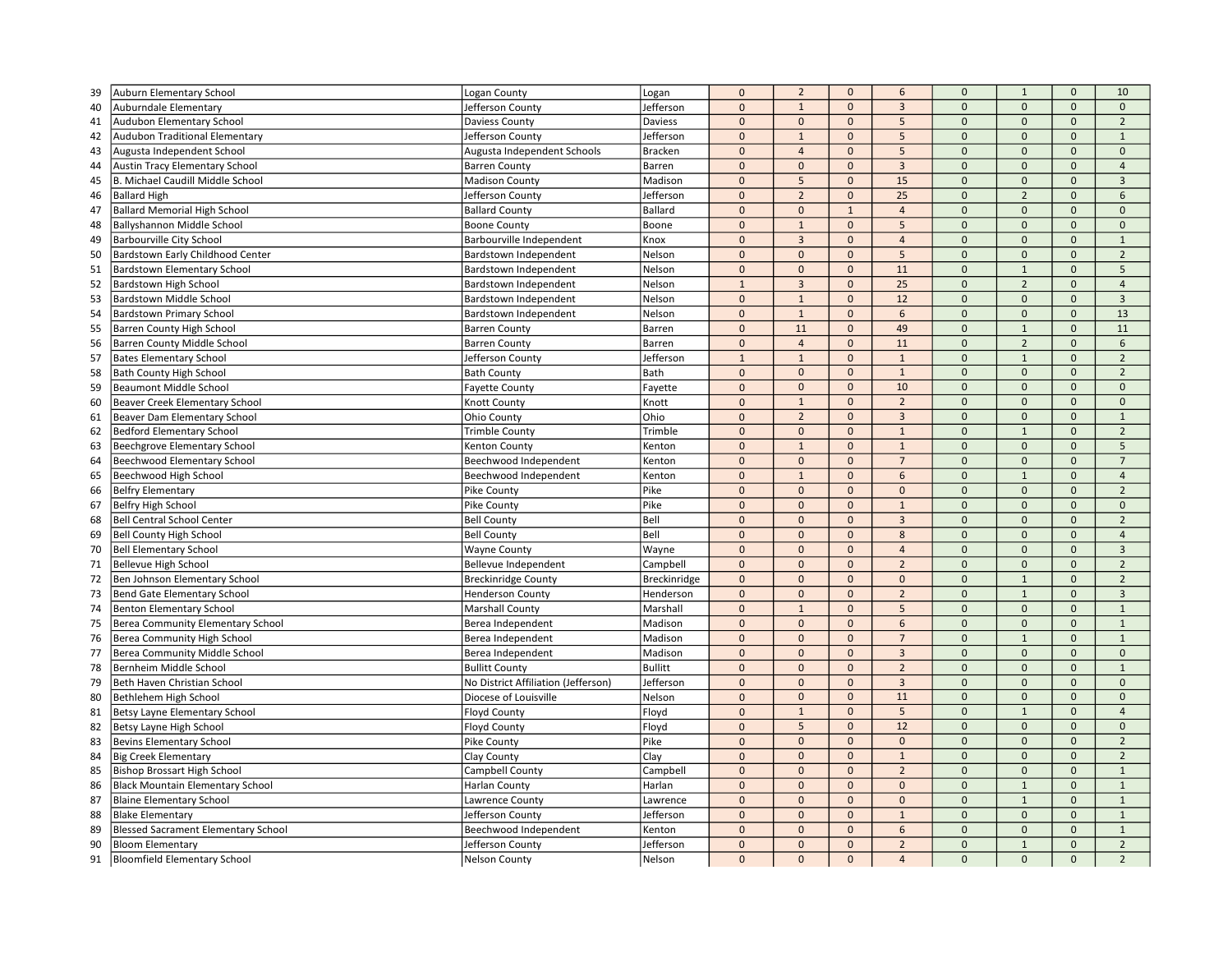| 92  | <b>Bloomfield Middle School</b>                                      | <b>Nelson County</b>                           | Nelson                           | $\mathbf 0$    | $\mathbf{1}$    | $\mathbf{0}$ | 6              | $\mathbf 0$  | $\mathbf{0}$        | $\mathbf{0}$        | $\overline{3}$ |
|-----|----------------------------------------------------------------------|------------------------------------------------|----------------------------------|----------------|-----------------|--------------|----------------|--------------|---------------------|---------------------|----------------|
| 93  | <b>Blue Lick Elementary</b>                                          | Jefferson County                               | Jefferson                        | $\pmb{0}$      | $\mathbf 0$     | $\mathbf{0}$ | $\mathbf{1}$   | $\mathbf 0$  | $\mathbf{0}$        | $\mathbf{0}$        | $\mathbf{1}$   |
| 94  | <b>Bluegrass Challenge Academy</b>                                   | Eminence Independent                           | Hardin                           | $\mathbf{0}$   | $\mathbf{0}$    | $\mathbf{0}$ | 6              | $\mathbf{0}$ | $\mathbf{0}$        | $\mathbf{0}$        | $\overline{2}$ |
| 95  | <b>Bluegrass Middle School</b>                                       | Hardin County                                  | Hardin                           | $\mathbf{0}$   | $\mathbf{0}$    | $\mathbf{0}$ | $\overline{3}$ | $\mathbf 0$  | $\overline{2}$      | $\mathbf{0}$        | 6              |
| 96  | Bondurant Middle Schoo                                               | Franklin County                                | Franklin                         | $\overline{0}$ | $\overline{2}$  | $\mathbf{0}$ | 8              | $\Omega$     | $\Omega$            | $\mathbf{0}$        | $\mathbf{0}$   |
| 97  | <b>Bonnieville Elementary School</b>                                 | <b>Hart County</b>                             | Hart                             | $\overline{1}$ | $\mathbf{1}$    | $\Omega$     | 6              | $\Omega$     | $\overline{2}$      | $\Omega$            | $\overline{2}$ |
| 98  | Booker T Washington Elementary School                                | <b>Fayette County</b>                          | Fayette                          | $\mathbf{0}$   | $\mathbf 0$     | $\mathbf{0}$ | 9              | $\Omega$     | $\Omega$            | $\mathbf{0}$        | $\mathbf{0}$   |
| 99  | Boone County High School                                             | <b>Boone County</b>                            | Boone                            | $\mathbf{0}$   | $\mathbf{1}$    | $\mathbf{0}$ | 10             | $\mathbf 0$  | $\mathbf{0}$        | $\mathbf{0}$        | $\overline{4}$ |
| 100 | Boonesborough Elementary                                             | <b>Madison County</b>                          | Madison                          | $\pmb{0}$      | $\overline{4}$  | $\mathbf{0}$ | 8              | $\mathbf 0$  | $\mathbf{0}$        | $\mathbf 0$         | $\mathbf{1}$   |
| 101 | <b>Boston Elementary School</b>                                      | <b>Whitley County</b>                          | Whitley                          | $\mathbf{0}$   | $\mathbf{0}$    | $\mathbf{0}$ | $\,1\,$        | $\Omega$     | $\mathbf{0}$        | $\mathbf{0}$        | $\overline{2}$ |
| 102 | <b>Boston School</b>                                                 | <b>Nelson County</b>                           | Nelson                           | $\Omega$       | $\mathbf 0$     | $\mathbf{0}$ | $1\,$          | $\Omega$     | $\Omega$            | $\mathbf{0}$        | $\mathbf{0}$   |
| 103 | <b>Bourbon Central Elementary School</b>                             | <b>Bourbon County</b>                          | Bourbon                          | $\Omega$       | $\mathbf{1}$    | $\mathbf{0}$ | $\overline{2}$ | $\Omega$     | $\Omega$            | $\mathbf{0}$        | $\mathbf{0}$   |
| 104 | Bourbon County High School                                           | <b>Bourbon County</b>                          | Bourbon                          | $\pmb{0}$      | $\overline{4}$  | $\mathbf{0}$ | 15             | $\Omega$     | $\mathsf{O}\xspace$ | $\mathbf 0$         | $\mathbf 0$    |
| 105 | Bourbon County Middle School                                         | <b>Bourbon County</b>                          | Bourbon                          | $\mathbf{0}$   | $\mathbf{0}$    | $\mathbf{0}$ | 6              | $\mathbf 0$  | $\mathbf{0}$        | $\mathbf{0}$        | 6              |
| 106 | <b>Bowen Elementary</b>                                              | Jefferson County                               | Jefferson                        | $\mathbf 0$    | $\mathbf{0}$    | $\mathbf{0}$ | $\overline{2}$ | $\mathbf 0$  | $\mathbf{0}$        | $\mathbf 0$         | $\mathbf{1}$   |
| 107 | <b>Bowen Elementary School</b>                                       | <b>Powell County</b>                           | Powell                           | $\pmb{0}$      | $\mathbf 0$     | $\mathbf{0}$ | $\mathbf{1}$   | $\mathbf 0$  | $\mathbf 0$         | $\mathbf{0}$        | $\overline{3}$ |
| 108 | Bowling Green High School                                            | Bowling Green Independent                      | Warren                           | $\Omega$       | 6               | $\mathbf{0}$ | 59             | $\Omega$     | $\overline{1}$      | $\mathbf{0}$        | 10             |
| 109 | Bowling Green Junior High                                            | Bowling Green Independent                      | Warren                           | $\mathbf{0}$   | $1\,$           | $\mathbf{0}$ | 14             | $\Omega$     | $\mathbf{0}$        | $\mathbf{0}$        | $\overline{3}$ |
| 110 | <b>Bowling Green Learning Center</b>                                 | <b>Bowling Green Independent</b>               | Warren                           | $\Omega$       | $\mathbf 0$     | $\mathbf{0}$ | $\mathbf{1}$   | $\mathbf 0$  | $\mathbf{0}$        | $\mathbf{0}$        | $\mathbf 0$    |
| 111 | Boyd County High School                                              | <b>Boyd County</b>                             | Boyd                             | $\pmb{0}$      | $5\phantom{.0}$ | $\pmb{0}$    | 18             | $\mathbf 0$  | $\mathbf 0$         | $\mathbf 0$         | $\mathbf{1}$   |
| 112 | <b>Boyd County Middle School</b>                                     | <b>Boyd County</b>                             | Boyd                             | $\mathbf 0$    | $\overline{4}$  | $\mathbf{0}$ | 8              | $\mathbf 0$  | $\mathbf{1}$        | $\mathbf{0}$        | 8              |
| 113 | <b>Boyle County High School</b>                                      | <b>Boyle County</b>                            | Boyle                            | $\Omega$       | 5               | $\mathbf{0}$ | 19             | $\Omega$     | $\Omega$            | $\mathbf{0}$        | $\overline{4}$ |
| 114 | <b>Boyle County Middle School</b>                                    | <b>Boyle County</b>                            | Boyle                            | $\mathbf 0$    | $\mathbf{1}$    | $\Omega$     | 9              | $\Omega$     | $\mathbf{1}$        | $\mathbf{0}$        | 5              |
| 115 | <b>Bracken County High School</b>                                    | <b>Bracken County</b>                          | <b>Bracken</b>                   | $\mathbf{0}$   | $\overline{2}$  | $\mathbf{0}$ | 6              | $\Omega$     | $\overline{2}$      | $\mathbf{0}$        | 6              |
| 116 | Bracken County Middle School                                         | <b>Bracken County</b>                          | <b>Bracken</b>                   | $\Omega$       | $\overline{2}$  | $\mathbf{0}$ | $\overline{2}$ | $\mathbf 0$  | $\mathbf{0}$        | $\mathbf{0}$        | $\mathbf{0}$   |
| 117 | Brandeis Elementary                                                  | Jefferson County                               | Jefferson                        | $\mathbf 0$    | $\mathbf{0}$    | $\mathbf{0}$ | $\mathbf{1}$   | $\mathbf 0$  | $\mathsf{O}\xspace$ | $\mathbf 0$         | $\mathbf{1}$   |
| 118 | Brandenburg High School                                              | <b>Meade County</b>                            | Meade                            | $\mathbf{0}$   | $\mathbf 1$     | $\mathbf{0}$ | $\overline{4}$ | $\Omega$     | $\mathbf{1}$        | $\mathbf{0}$        | $\overline{3}$ |
| 119 | <b>Brandenburg Primary School</b>                                    | <b>Meade County</b>                            | Meade                            | $\Omega$       | $\mathbf{1}$    | $\mathbf{0}$ | 9              | $\Omega$     | $\mathbf{1}$        | $\mathbf{0}$        | $\overline{3}$ |
| 120 | <b>Breathitt County High School</b>                                  | <b>Breathitt County</b>                        | <b>Breathitt</b>                 | $\mathbf 0$    | $\mathbf 0$     | $\mathbf{0}$ | $\overline{2}$ | $\mathbf 0$  | $\mathbf{0}$        | $\mathbf{0}$        | $\overline{2}$ |
| 121 | Breckinridge County Area Technology Ctr                              | Kentucky Tech System                           | Breckinridge                     | $\pmb{0}$      | $\mathbf{0}$    | $\mathbf{0}$ | $\mathbf 1$    | $\mathbf 0$  | $\mathsf{O}\xspace$ | $\mathbf 0$         | $\mathbf 0$    |
| 122 | Breckinridge County High School                                      | <b>Breckinridge County</b>                     | Breckinridge                     | $\mathbf 0$    | $\overline{3}$  | $\mathbf{0}$ | $\overline{7}$ | $\mathbf{0}$ | $\mathbf{0}$        | $\mathbf{0}$        | 1              |
| 123 | Breckinridge County Middle School                                    | <b>Breckinridge County</b>                     | Breckinridge                     | $\mathbf 0$    | $1\,$           | $\mathbf{0}$ | 5              | $\mathbf 0$  | $\overline{2}$      | $\mathbf 0$         | $\overline{4}$ |
| 124 | <b>Breckinridge Elementary School</b>                                | <b>Fayette County</b>                          | Fayette                          | $\pmb{0}$      | $\mathbf 0$     | $\mathbf{0}$ | 5              | $\mathbf 0$  | $\Omega$            | $\mathbf{0}$        | $\mathbf{1}$   |
| 125 | Breckinridge Metropolitan High                                       | Jefferson County                               | Jefferson                        | $\Omega$       | $\mathbf{0}$    | $\Omega$     | $\mathbf{0}$   | $\Omega$     | $\Omega$            | $\Omega$            | $\mathbf{1}$   |
| 126 | Bremen Elementary School                                             | <b>Muhlenberg County</b>                       | Muhlenberg                       | $\mathbf 0$    | $\mathbf{0}$    | $\mathbf{0}$ | $\mathbf{1}$   | $\Omega$     | $\Omega$            | $\mathbf{0}$        | $\overline{2}$ |
| 127 | Brenda Cowan Elementary School                                       | <b>Fayette County</b>                          | Fayette                          | $\Omega$       | $\overline{4}$  | $\mathbf{0}$ | $\overline{7}$ | $\mathbf 0$  | $\mathbf{0}$        | $\mathbf{0}$        | $\mathbf{1}$   |
| 128 | <b>Briarwood Elementary School</b>                                   | <b>Warren County</b>                           | Warren                           | $\mathbf{0}$   | $\mathbf{1}$    | $\mathbf{0}$ | $\overline{3}$ | $\mathbf 0$  | $\Omega$            | $\mathbf 0$         | 5              |
| 129 | Bridgeport Elementary School                                         | Franklin County                                | Franklin                         | $\pmb{0}$      | $\mathbf{1}$    | $\mathbf{0}$ | $\overline{4}$ | $\mathbf 0$  | $\mathbf{0}$        | $\mathbf{0}$        | $\mathbf 0$    |
| 130 | <b>Bristow Elementary</b>                                            | <b>Warren County</b>                           | Warren                           | $\Omega$       | $\overline{2}$  | $\mathbf{0}$ | 9              | $\Omega$     | $\Omega$            | $\mathbf{0}$        | $\overline{3}$ |
| 131 | <b>Brodhead Elementary School</b>                                    | Rockcastle County                              | Rockcastle                       | $\mathbf 0$    | $\mathbf{0}$    | $\mathbf{0}$ | $\mathbf{1}$   | $\mathbf 0$  | $\overline{2}$      | $\mathbf 0$         | $\overline{4}$ |
| 132 | Brooklawn                                                            | Jefferson County                               | Jefferson                        | $\mathbf{0}$   | $\mathbf{0}$    | $\mathbf{0}$ | $\mathbf{0}$   | $\Omega$     | $\Omega$            | $\mathbf{0}$        | $\mathbf{1}$   |
| 133 | <b>Brooks Elementary School</b>                                      | <b>Bullitt County</b>                          | <b>Bullitt</b>                   | $\mathbf 0$    | $\mathbf{0}$    | $\mathbf{0}$ | $\overline{4}$ | $\mathbf 0$  | $\mathbf{1}$        | $\mathbf{0}$        | $\overline{2}$ |
| 134 | <b>Brookside Elementary School</b>                                   | Jessamine County                               | Jessamine                        | $\mathbf{1}$   | $\mathbf{1}$    | $\mathbf{0}$ | $\overline{3}$ | $\mathbf 0$  | $\mathsf{O}\xspace$ | $\mathbf 0$         | $\mathbf 0$    |
| 135 | Browning Springs Middle School                                       | <b>Hopkins County</b>                          | Hopkins                          | $\pmb{0}$      | $\mathbf{0}$    | $\mathbf{0}$ | $\mathbf{3}$   | $\Omega$     | $\Omega$            | $\mathbf 0$         | $\mathbf{1}$   |
| 136 | <b>Bryan Station High School</b>                                     | <b>Fayette County</b>                          | Fayette                          | $\Omega$       | 6               | $\mathbf{0}$ | 51             | $\Omega$     | $\Omega$            | $\Omega$            | $\mathbf{1}$   |
| 137 | Bryan Station Middle School                                          | <b>Fayette County</b>                          | Fayette                          | $\mathbf 0$    | $\overline{4}$  | $\mathbf{0}$ | 17             | $\mathbf 0$  | $\Omega$            | $\mathbf{0}$        | $\mathbf{1}$   |
| 138 | Buckhorn Childrens Center                                            | Perry County                                   | Perry                            | $\mathbf 0$    | $\mathbf 0$     | $\mathbf{0}$ | $\mathbf 1$    | $\pmb{0}$    | $\Omega$            | $\mathbf 0$         | $\mathbf 0$    |
| 139 | <b>Buckhorn School</b>                                               | Perry County                                   | Perry                            | $\mathbf{0}$   | $\mathbf{0}$    | $\mathbf{0}$ | $\mathbf{0}$   | $\mathbf 0$  | $\mathbf{0}$        | $\mathbf{0}$        | 1              |
| 140 | <b>Buckner Elementary School</b>                                     | Oldham County                                  | Oldham                           | $\pmb{0}$      | $\overline{2}$  | $\mathbf{0}$ | 5              | $\mathbf 0$  | $\mathbf{1}$        | $\mathsf{O}\xspace$ | $\overline{2}$ |
| 141 | <b>Bullitt Central High School</b>                                   | <b>Bullitt County</b>                          | <b>Bullitt</b>                   | $\Omega$       | $\mathbf{0}$    | $\mathbf{0}$ | 8              | $\mathbf 0$  | $\Omega$            | $\mathbf{0}$        | 5              |
| 142 |                                                                      |                                                |                                  |                |                 | $\mathbf{0}$ | 13             | $\Omega$     | $\Omega$            | $\mathbf{0}$        | $\overline{2}$ |
|     |                                                                      |                                                |                                  | $\Omega$       | $\mathbf{0}$    |              |                |              |                     |                     |                |
| 143 | <b>Bullitt East High School</b><br><b>Bullitt Lick Middle School</b> | <b>Bullitt County</b><br><b>Bullitt County</b> | <b>Bullitt</b><br><b>Bullitt</b> | $\mathbf{0}$   | $\mathbf{0}$    | $\mathbf{0}$ | $\overline{2}$ | $\mathbf{0}$ | $\mathbf{0}$        | $\mathbf{0}$        | 5              |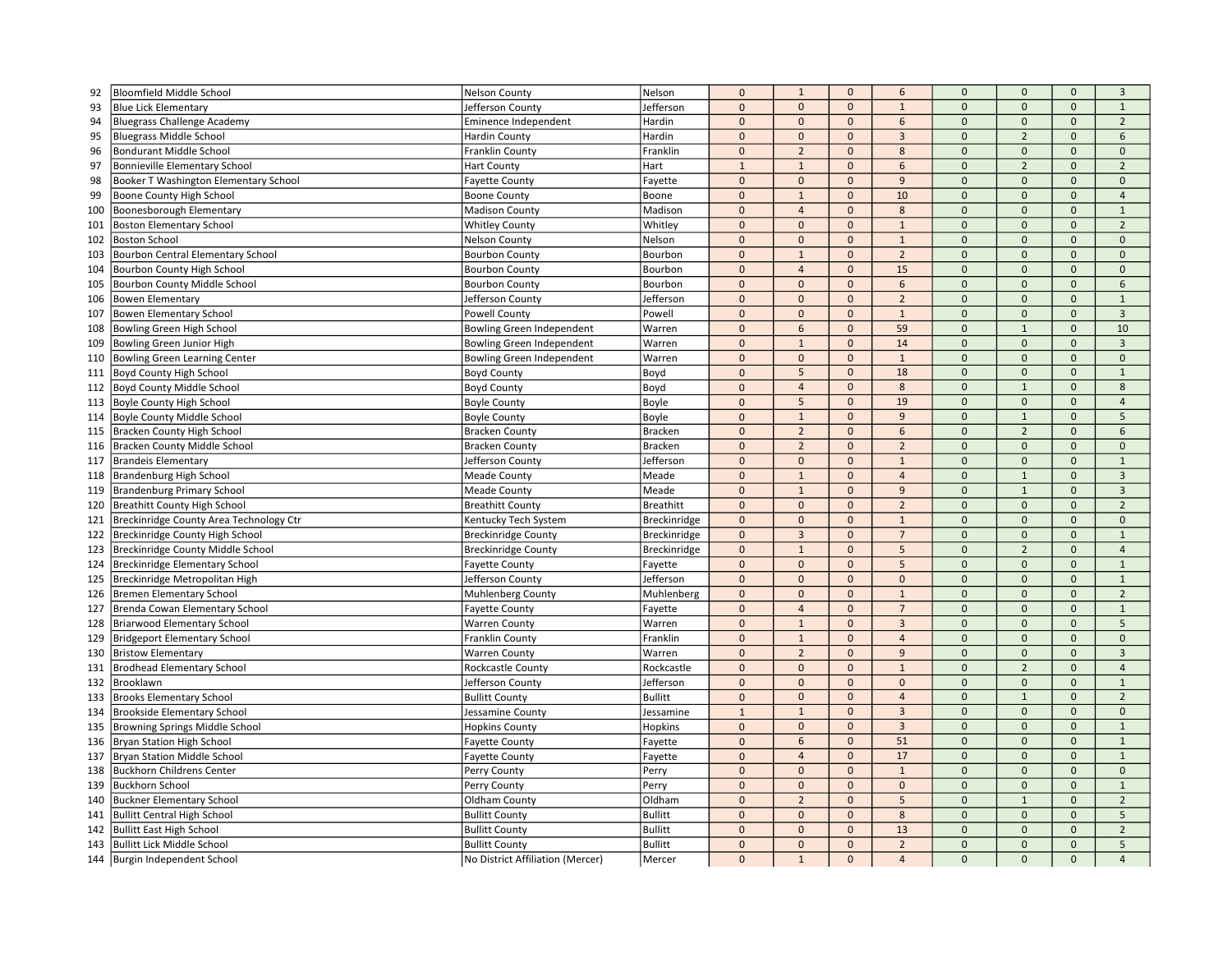| 145 | <b>Burlington Elementary School</b>         | <b>Boone County</b>                | Boone         | $\mathbf 0$    | $\mathbf{0}$   | $\mathbf 0$  | $\overline{2}$ | $\mathbf 0$    | $\mathbf{1}$        | $\mathbf 0$         | 6                   |
|-----|---------------------------------------------|------------------------------------|---------------|----------------|----------------|--------------|----------------|----------------|---------------------|---------------------|---------------------|
| 146 | <b>Burning Springs Elementary</b>           | Clay County                        | Clay          | $\mathbf 0$    | $\mathbf{0}$   | $\mathbf 0$  | 5              | $\mathbf{0}$   | $\mathbf{0}$        | $\mathbf{0}$        | $\overline{3}$      |
| 147 | Burnside Elementary School                  | Pulaski County                     | Pulaski       | $\mathbf{0}$   | $\mathbf{0}$   | $\mathbf{0}$ | $\mathbf{1}$   | $\mathbf{0}$   | $\mathbf{0}$        | $\mathbf{0}$        | $\overline{2}$      |
| 148 | <b>Bush Elementary School</b>               | Laurel County                      | Laurel        | $\mathbf 0$    | $\overline{2}$ | $\mathbf 0$  | 10             | $\mathbf 0$    | $\mathbf 0$         | $\mathsf{O}\xspace$ | $\overline{4}$      |
| 149 | <b>Butler County Area Technology Center</b> | Kentucky Tech System               | <b>Butler</b> | $\mathbf 0$    | $\mathbf 0$    | $\mathbf{0}$ | $\Omega$       | $\mathbf{0}$   | $1\,$               | $\mathsf{O}\xspace$ | $\mathbf{1}$        |
| 150 | <b>Butler County High School</b>            | <b>Butler County</b>               | Butler        | $\Omega$       | $\overline{3}$ | $\Omega$     | 9              | $\mathbf{0}$   | $\mathbf{0}$        | $\Omega$            | $\overline{2}$      |
| 151 | <b>Butler County Middle School</b>          | <b>Butler County</b>               | <b>Butler</b> | $\mathbf 0$    | 6              | $\mathbf{0}$ | 11             | $\mathbf{0}$   | $\overline{3}$      | $\Omega$            | $\overline{4}$      |
| 152 | <b>Butler Traditional High</b>              | Jefferson County                   | Jefferson     | $\mathbf 0$    | $\overline{2}$ | $\mathbf{0}$ | 16             | $\mathbf{0}$   | $\overline{2}$      | $\mathbf{0}$        | $\overline{3}$      |
| 153 | Cairo Elementary School                     | <b>Henderson County</b>            | Henderson     | $\pmb{0}$      | $\mathbf{0}$   | $\mathbf 0$  | $\mathbf{1}$   | $\mathbf 0$    | $\mathbf 0$         | $\mathbf 0$         | $\overline{2}$      |
| 154 | Caldwell County Area Technology Center      | Caldwell County                    | Caldwell      | $\mathbf 0$    | $\mathbf{0}$   | $\mathbf{0}$ | $\mathbf{0}$   | $\mathbf{0}$   | $\mathbf{0}$        | $\mathbf{0}$        | $\overline{2}$      |
| 155 | Caldwell County Elementary School           | <b>Caldwell County</b>             | Caldwell      | $\mathbf 0$    | $\overline{3}$ | $\Omega$     | 12             | $\mathbf{0}$   | $\mathbf{0}$        | $\Omega$            | $\overline{4}$      |
| 156 | Caldwell County High School                 | Caldwell County                    | Caldwell      | $\mathbf 0$    | $\overline{4}$ | $\mathbf{0}$ | 24             | $\mathbf 0$    | $\overline{3}$      | $\mathbf{0}$        | $\overline{4}$      |
| 157 | Caldwell County Middle School               | Caldwell County                    | Caldwell      | $\mathbf 0$    | $\mathbf 0$    | $\mathbf{0}$ | 6              | $\mathbf 0$    | $\mathbf{0}$        | $\mathbf{0}$        | $\overline{7}$      |
| 158 | Caldwell County Primary School              | Caldwell County                    | Caldwell      | $\overline{1}$ | $\overline{3}$ | $\mathbf{0}$ | 8              | $\overline{1}$ | $\overline{2}$      | $\mathbf{0}$        | $\overline{9}$      |
| 159 | Calloway County High School                 | Calloway County                    | Calloway      | $\pmb{0}$      | $\mathbf{1}$   | $\mathbf{0}$ | 17             | $\mathbf 0$    | $\mathbf{1}$        | $\mathbf 0$         | 6                   |
| 160 | Calloway County Middle School               | Calloway County                    | Calloway      | $\pmb{0}$      | $\overline{3}$ | $\mathbf{0}$ | 17             | $\pmb{0}$      | $\mathbf{0}$        | $\mathbf{0}$        | $\overline{2}$      |
| 161 | Calvary Christian School                    | No District Affiliation (Kenton)   | Kenton        | $\mathbf{0}$   | $\mathbf{0}$   | $\Omega$     | $\overline{3}$ | $\Omega$       | $\Omega$            | $\Omega$            | $\overline{3}$      |
| 162 | <b>Calvary Elementary School</b>            | <b>Marion County</b>               | Marion        | $\mathbf 0$    | $\mathbf 0$    | $\mathbf 0$  | $\overline{4}$ | $\mathbf 0$    | $\mathbf{0}$        | $\mathbf 0$         | $\mathbf{1}$        |
| 163 | Calvert City Elementary School              | <b>Marshall County</b>             | Marshall      | $\mathbf 0$    | $\mathbf 0$    | $\mathbf 0$  | $\mathbf{1}$   | $\mathbf 0$    | $\mathbf 0$         | $\mathbf 0$         | $\mathbf{1}$        |
| 164 | Camargo Elementary School                   | <b>Montgomery County</b>           | Montgomery    | $\pmb{0}$      | $\mathbf{0}$   | $\mathbf{0}$ | 6              | $\mathbf{0}$   | $\mathbf{0}$        | $\mathbf{0}$        | $\overline{2}$      |
| 165 | Camden Station Elementary School            | Oldham County                      | Oldham        | $\mathbf 0$    | $\mathbf{0}$   | $\mathbf 0$  | $\overline{2}$ | $\mathbf 0$    | $\mathbf 0$         | $\mathsf{O}\xspace$ | $\overline{2}$      |
| 166 | Camp Dick Robinson Elementary School        | <b>Garrard County</b>              | Garrard       | $\pmb{0}$      | $\mathbf{0}$   | $\mathbf{0}$ | $\overline{3}$ | $\mathbf{0}$   | $\mathbf{1}$        | $\mathbf{0}$        | $\mathbf{1}$        |
| 167 | Camp Ernst Middle School                    | <b>Boone County</b>                | Boone         | $\Omega$       | $\mathbf{0}$   | $\mathbf{0}$ | $\overline{4}$ | $\mathbf{0}$   | $\Omega$            | $\Omega$            | $\mathbf{1}$        |
| 168 | Camp Taylor Elementary                      | Jefferson County                   | Jefferson     | $\pmb{0}$      | $\mathbf{0}$   | $\mathbf 0$  | $\overline{2}$ | $\mathbf{0}$   | $\mathbf{0}$        | $\mathbf{0}$        | $\mathbf{1}$        |
| 169 | Campbell County Area Technology Center      | Campbell County                    | Campbell      | $\pmb{0}$      | $\mathbf 0$    | $\Omega$     | $\Omega$       | $\mathbf{0}$   | $\Omega$            | $\Omega$            | $\mathbf{1}$        |
| 170 | Campbell County High School                 | Campbell County                    | Campbell      | $\mathbf 0$    | $\mathbf{1}$   | $\mathbf{0}$ | 13             | $\mathbf 0$    | $\mathbf{0}$        | $\mathbf{0}$        | $\overline{4}$      |
| 171 | Campbell County Middle School               | Campbell County                    | Campbell      | $\mathbf{1}$   | $\mathbf{1}$   | $\mathbf 0$  | 5              | $\mathbf{0}$   | $\mathbf{0}$        | $\mathsf{O}\xspace$ | $\overline{3}$      |
| 172 | Campbell Elementary School                  | Raceland Independent               | Greenup       | $\mathbf 0$    | $\mathbf{0}$   | $\Omega$     | $\overline{2}$ | $\mathbf 0$    | $\Omega$            | $\Omega$            | $\mathbf{1}$        |
| 173 | Campbell Ridge Elementary                   | Campbell County                    | Campbell      | $\Omega$       | $\mathbf{0}$   | $\mathbf{0}$ | $\overline{2}$ | $\mathbf{0}$   | $\mathbf{0}$        | $\mathbf{0}$        | $\overline{4}$      |
| 174 | Campbellsburg Elementary School             | <b>Henry County</b>                | Henry         | $\mathbf 0$    | $\mathbf{1}$   | $\mathbf{0}$ | $\overline{2}$ | $\mathbf{1}$   | $\mathbf{1}$        | $\mathbf{0}$        | $\overline{2}$      |
| 175 | Campbellsville Elementary School            | Campbellsville Independent         | Taylor        | $\pmb{0}$      | $\overline{7}$ | $\mathbf 0$  | 15             | $\mathbf{0}$   | $\mathbf 0$         | $\mathbf{0}$        | $\overline{3}$      |
| 176 | Campbellsville High School                  | Campbellsville Independent         | Taylor        | $\mathbf{1}$   | $\mathbf{1}$   | $\mathbf{0}$ | $\overline{7}$ | $\mathbf{1}$   | $\mathbf{1}$        | $\mathbf{0}$        | $\mathbf{1}$        |
| 177 | Campbellsville Middle School                | Campbellsville Independent         | Taylor        | $\mathbf{1}$   | $\mathbf{1}$   | $\mathbf{0}$ | 5              | $\mathbf 0$    | $\mathbf{0}$        | $\mathbf{0}$        | $\mathsf{O}\xspace$ |
| 178 | Campton Elementary School                   | <b>Wolfe County</b>                | Wolfe         | $\mathbf 0$    | $\mathbf{0}$   | $\Omega$     | $\Omega$       | $\mathbf{0}$   | $\Omega$            | $\Omega$            | 5                   |
| 179 | Cane Ridge Elementary School                | <b>Bourbon County</b>              | Bourbon       | $\mathbf 0$    | $\mathbf{0}$   | $\mathbf 0$  | $1\,$          | $\mathbf 0$    | $\Omega$            | $\mathsf{O}\xspace$ | 5                   |
| 180 | Cane Run Elementary                         | Jefferson County                   | Jefferson     | $\Omega$       | $\mathbf{0}$   | $\mathbf{0}$ | $\mathbf{0}$   | $\mathbf{0}$   | $\mathbf{0}$        | $\Omega$            | $\mathbf{1}$        |
| 181 | Caneyville Elementary School                | Grayson County                     | Grayson       | $\pmb{0}$      | $\mathbf{1}$   | $\mathbf{0}$ | $\mathbf{1}$   | $\mathbf 0$    | $\mathbf{0}$        | $\mathbf{0}$        | $\mathbf{0}$        |
| 182 | Cannonsburg Elementary School               | <b>Boyd County</b>                 | Boyd          | $\mathbf 0$    | $\mathbf{0}$   | $\mathbf 0$  | $\mathbf 0$    | $\mathbf 0$    | $\mathbf 0$         | $\mathsf{O}\xspace$ | $\overline{2}$      |
| 183 | Capital Day School                          | No District Affiliation (Franklin) | Franklin      | $\mathbf 0$    | $\mathbf{0}$   | $\mathbf{0}$ | $\Omega$       | $\mathbf{0}$   | $\mathbf{1}$        | $\mathbf{0}$        | $\mathbf{1}$        |
| 184 | Cardinal Valley Elementary School           | <b>Fayette County</b>              | Fayette       | $\mathbf{0}$   | $\overline{2}$ | $\mathbf{0}$ | 13             | $\mathbf 0$    | $\Omega$            | $\Omega$            | $\mathbf{1}$        |
| 185 | Carlisle County Elementary School           | Carlisle County                    | Carlisle      | $\mathbf 0$    | $\mathbf{0}$   | $\mathbf 0$  | $\mathbf{0}$   | $\mathbf{0}$   | $\mathbf{0}$        | $\mathbf{0}$        | $\mathbf{1}$        |
| 186 | Carlisle County High School                 | Carlisle County                    | Carlisle      | $\mathbf 0$    | $\mathbf{1}$   | $\mathbf{0}$ | $\mathbf{1}$   | $\mathbf{0}$   | $\mathbf{0}$        | $\mathbf{0}$        | $\mathbf{0}$        |
| 187 | Carlisle County Middle School               | Carlisle County                    | Carlisle      | $\mathbf 0$    | $\mathbf{0}$   | $\mathbf 0$  | $\mathbf{1}$   | $\mathbf 0$    | $\mathbf{0}$        | $\mathbf{0}$        | $\mathbf{1}$        |
| 188 | Carr Creek Elementary School                | Knott County                       | Knott         | $\pmb{0}$      | $\mathbf{0}$   | $\mathbf 0$  | $\overline{2}$ | $\mathbf 0$    | $\mathbf 0$         | $\mathsf{O}\xspace$ | 6                   |
| 189 | <b>Carrithers Middle</b>                    | Jefferson County                   | Jefferson     | $\Omega$       | $\mathbf{1}$   | $\Omega$     | $\mathbf{1}$   | $\mathbf{0}$   | $\Omega$            | $\Omega$            | $\mathbf{3}$        |
| 190 | Carroll County High School                  | Carroll County                     | Carroll       | $\mathbf 0$    | $\overline{2}$ | $\mathbf{0}$ | $\overline{4}$ | $\mathbf{0}$   | $\mathbf{0}$        | $\mathbf{0}$        | $\overline{4}$      |
| 191 | Carroll County Middle School                | Carroll County                     | Carroll       | $\overline{2}$ | 9              | $\mathbf{0}$ | 16             | $\mathbf{0}$   | $\mathbf{0}$        | $\mathbf{0}$        | $\mathbf{1}$        |
| 192 | Carter G Woodson Academy                    | <b>Fayette County</b>              | Fayette       | $\mathbf 0$    | $\overline{2}$ | $\mathbf 0$  | 6              | $\mathbf 0$    | $\mathbf 0$         | $\Omega$            | $\mathbf 0$         |
| 193 | Carter Traditional Elementary               | Jefferson County                   | Jefferson     | $\mathbf 0$    | $\overline{3}$ | $\mathbf{0}$ | 5              | $\mathbf{0}$   | $\mathbf{0}$        | $\mathbf{0}$        | $\mathbf{0}$        |
| 194 | <b>Cartmell Elementary</b>                  | Carroll County                     | Carroll       | $\pmb{0}$      | $\mathbf{1}$   | $\mathbf{0}$ | $\overline{2}$ | $\mathbf 0$    | $\mathsf{O}\xspace$ | $\mathbf{0}$        | $\mathbf{1}$        |
| 195 | Casey County High School                    | Casey County                       | Casey         | $\mathbf{1}$   | $\mathbf{1}$   | $\Omega$     | 10             | $\overline{1}$ | $\overline{2}$      | $\Omega$            | $\overline{7}$      |
| 196 | Casey County Middle School                  | Casey County                       | Casey         | $\overline{2}$ | $\overline{2}$ | $\mathbf{0}$ | $\overline{4}$ | $\mathbf{1}$   | $\mathbf{0}$        | $\mathbf{0}$        | $\mathbf{1}$        |
| 197 | Cassidy Elementary School                   | <b>Fayette County</b>              | Fayette       | $\Omega$       | $\mathbf{1}$   | $\Omega$     | $\overline{a}$ | $\Omega$       | $\mathbf{0}$        | $\Omega$            | $\Omega$            |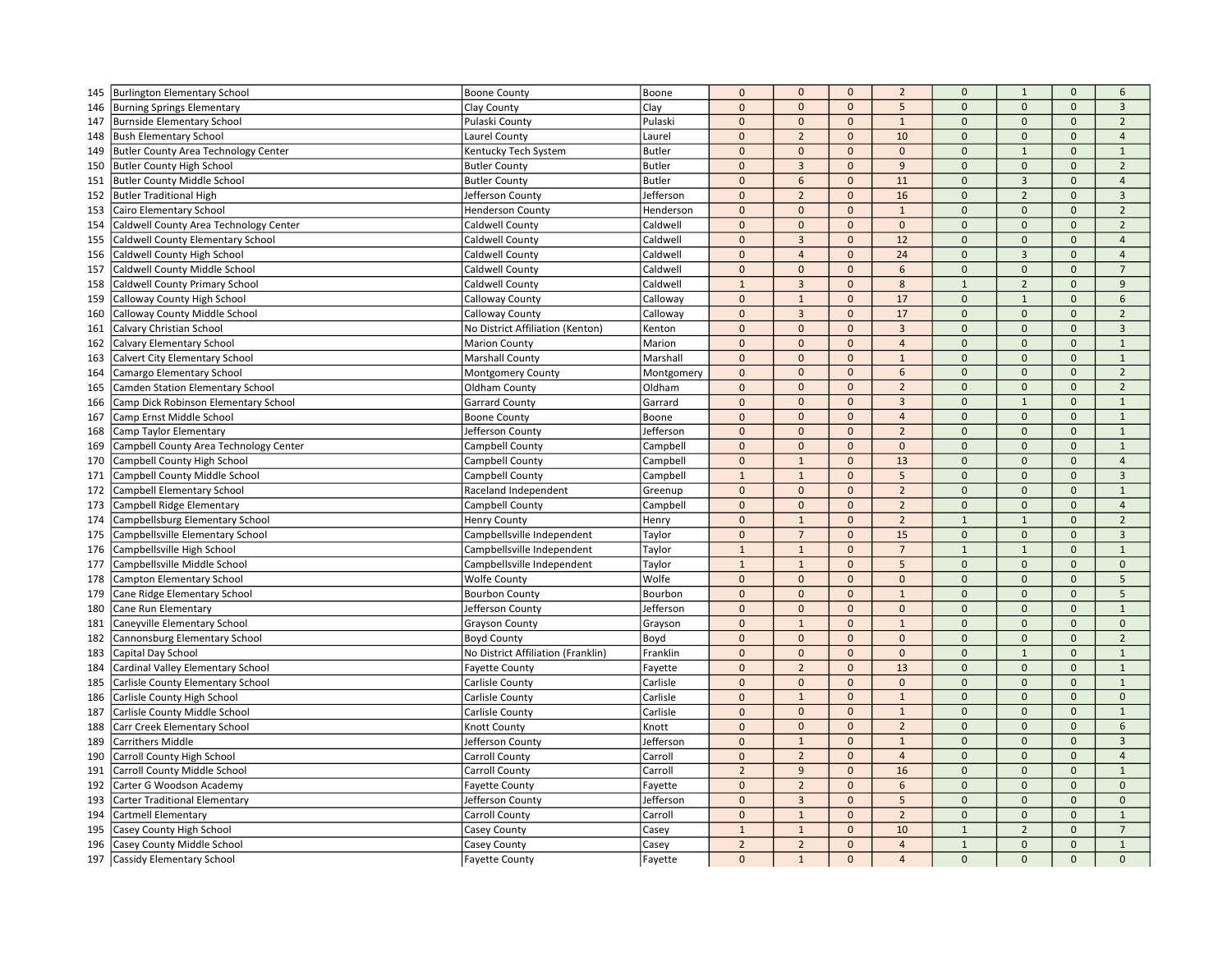| 198 | Catlettsburg Elementary School                                      | <b>Boyd County</b>                  | Boyd           | $\mathbf 0$    | $\mathbf{0}$   | $\mathbf{0}$ | $\mathbf{1}$   | $\mathbf 0$  | $\mathbf{0}$   | $\mathbf 0$         | $\mathbf{0}$   |
|-----|---------------------------------------------------------------------|-------------------------------------|----------------|----------------|----------------|--------------|----------------|--------------|----------------|---------------------|----------------|
| 199 | Caverna Elementary School                                           | Caverna Independent                 | Barren         | $\mathbf 0$    | $\overline{3}$ | $\mathbf{0}$ | 12             | $\mathbf{0}$ | 5              | $\mathbf{0}$        | 9              |
| 200 | Caverna High School                                                 | Caverna Independent                 | Hart           | $\mathbf{1}$   | $\overline{2}$ | $\mathbf{0}$ | 5              | $\mathbf{0}$ | $\mathbf{1}$   | $\mathbf{0}$        | $\overline{3}$ |
| 201 | Caverna Middle School                                               | Caverna Independent                 | Hart           | $\mathbf 0$    | $\mathbf{0}$   | $\mathbf{0}$ | $\overline{2}$ | $\mathbf 0$  | $\Omega$       | $\mathbf{0}$        | $\mathbf 0$    |
| 202 | Cawood Elementary School                                            | Harlan County                       | Harlan         | $\mathbf 0$    | $\mathbf 0$    | $\Omega$     | $\Omega$       | $\Omega$     | $\Omega$       | $\Omega$            | $\overline{2}$ |
| 203 | Cecilia Valley Elementary School                                    | <b>Hardin County</b>                | Hardin         | $\mathbf{0}$   | $\mathbf{1}$   | $\mathbf{0}$ | $\overline{2}$ | $\mathbf{0}$ | $\mathbf{1}$   | $\mathbf{0}$        | $\overline{2}$ |
| 204 | <b>Cedar Grove Elementary</b>                                       | <b>Bullitt County</b>               | <b>Bullitt</b> | $\mathbf 0$    | $\mathbf{0}$   | $\mathbf{0}$ | $1\,$          | $\mathbf{1}$ | $\overline{2}$ | $\mathbf{0}$        | $\overline{2}$ |
| 205 | Centerfield Elementary School                                       | Oldham County                       | Oldham         | $\pmb{0}$      | $\mathbf{1}$   | $\mathbf 0$  | $\overline{2}$ | $\mathbf 0$  | $\mathbf 0$    | $\mathsf{O}\xspace$ | $\mathbf 0$    |
| 206 | Central City Elementary                                             | Muhlenberg County                   | Muhlenberg     | $\pmb{0}$      | $\mathbf{0}$   | $\mathbf{0}$ | $\mathbf{1}$   | $\mathbf{0}$ | $\mathbf{1}$   | $\mathbf{0}$        | 5              |
| 207 | Central Elementary School (Johnson)                                 | Johnson County                      | Johnson        | $\mathbf{0}$   | $\mathbf{0}$   | $\mathbf{0}$ | $\mathbf{1}$   | $\mathbf{0}$ | $\Omega$       | $\mathbf{0}$        | $\mathbf{0}$   |
| 208 | Central Elementary School (Marshall)                                | <b>Marshall County</b>              | Marshall       | $\pmb{0}$      | $\mathbf{0}$   | $\mathbf 0$  | $1\,$          | $\mathbf 0$  | $\Omega$       | $\Omega$            | 5              |
| 209 | Central Hardin High School                                          | <b>Hardin County</b>                | Hardin         | $\overline{1}$ | 11             | $\mathbf 0$  | 51             | $\mathbf 0$  | $\overline{2}$ | $\Omega$            | 9              |
| 210 | Central High Magnet Career Academy                                  | Jefferson County                    | Jefferson      | $\mathbf{0}$   | $\mathbf{0}$   | $\mathbf{0}$ | 12             | $\mathbf{0}$ | $\Omega$       | $\mathbf{0}$        | 8              |
| 211 | <b>Chancey Elementary</b>                                           | Jefferson County                    | Jefferson      | $\mathbf 0$    | $\mathbf 0$    | $\mathbf 0$  | $\overline{2}$ | $\mathbf 0$  | $\mathbf 0$    | $\mathbf{0}$        | $\mathbf 0$    |
| 212 | <b>Chandlers Elementary School</b>                                  | Logan County                        | Logan          | $\mathbf 0$    | $\mathbf{0}$   | $\mathbf 0$  | $\overline{7}$ | $\mathbf 0$  | $\mathbf 0$    | $\mathbf 0$         | $\overline{2}$ |
| 213 | Charles H. Kelly Elementary School                                  | <b>Boone County</b>                 | Boone          | $\Omega$       | $\mathbf{0}$   | $\Omega$     | $\mathbf{1}$   | $\mathbf{0}$ | $\Omega$       | $\Omega$            | $\Omega$       |
| 214 | <b>Charles Russell Elementary School</b>                            | Ashland Independent                 | Boyd           | $\Omega$       | $\mathbf{0}$   | $\mathbf{0}$ | $\overline{4}$ | $\mathbf{0}$ | $\mathbf{1}$   | $\Omega$            | $\overline{2}$ |
| 215 | Chenoweth Elementary                                                | Jefferson County                    | Jefferson      | $\mathbf 0$    | $\mathbf{1}$   | $\mathbf{0}$ | $\overline{4}$ | $\mathbf 0$  | $\mathbf{0}$   | $\mathsf{O}\xspace$ | $\mathbf 0$    |
| 216 | Chester Goodridge Elementary School                                 | <b>Boone County</b>                 | Boone          | $\mathbf{0}$   | $\mathbf{0}$   | $\mathbf{0}$ | $\overline{4}$ | $\mathbf{0}$ | $\mathbf{1}$   | $\Omega$            | $\overline{3}$ |
| 217 | Christ the King Elementary School                                   | Diocese of Owensboro                | Hopkins        | $\mathbf 0$    | $\mathbf 0$    | $\mathbf{0}$ | $\mathbf{0}$   | $\mathbf{0}$ | $\mathbf{0}$   | $\mathsf{O}\xspace$ | $\mathbf{1}$   |
| 218 | Christ the King School                                              | Diocese of Lexington                | Fayette        | $\mathbf 0$    | $\mathbf{0}$   | $\mathbf 0$  | $\overline{7}$ | $\mathbf 0$  | $\mathbf 0$    | $\mathbf 0$         | $\mathbf 0$    |
| 219 | Christian Academy of Lawrenceburg                                   | No District Affiliation (Anderson)  | Anderson       | $\mathbf{0}$   | $\mathbf{0}$   | $\mathbf{0}$ | $\overline{3}$ | $\Omega$     | $\Omega$       | $\Omega$            | $\overline{a}$ |
| 220 | Christian Academy of Louisville Elementary School (English Station) | No District Affiliation (Jefferson) | Jefferson      | $\mathbf{0}$   | $\mathbf{0}$   | $\mathbf{0}$ | 13             | $\mathbf{0}$ | $\mathbf{0}$   | $\mathbf{0}$        | $\mathbf{0}$   |
| 221 | Christian Academy of Louisville High School                         | No District Affiliation (Jefferson) | Jefferson      | $\pmb{0}$      | $\mathbf 0$    | $\mathbf 0$  | $\overline{3}$ | $\mathbf 0$  | $\mathbf{0}$   | $\mathbf{0}$        | $\mathbf{1}$   |
| 222 | Christian County Alternative School                                 | Christian County                    | Christian      | $\pmb{0}$      | $\mathbf 0$    | $\mathbf{0}$ | $\mathbf{1}$   | $\mathbf{0}$ | $\mathbf{0}$   | $\mathbf{0}$        | $\mathbf{1}$   |
| 223 | Christian County High School                                        | Christian County                    | Christian      | $\mathbf{0}$   | $\mathbf{1}$   | $\mathbf{0}$ | 19             | $\mathbf 0$  | $\mathbf{0}$   | $\mathbf{0}$        | 9              |
| 224 | Christian County Middle School                                      | Christian County                    | Christian      | $\mathbf 0$    | $\mathbf{0}$   | $\mathbf{0}$ | 13             | $\mathbf{0}$ | $\mathbf{0}$   | $\mathbf{0}$        | $\overline{2}$ |
| 225 | Christian Fellowship School                                         | <b>Marshall County</b>              | Marshall       | $\Omega$       | $\mathbf{0}$   | $\mathbf{0}$ | 5              | $\mathbf 0$  | $\Omega$       | $\Omega$            | 5              |
| 226 | Churchill Park School                                               | Jefferson County                    | Jefferson      | $\Omega$       | $\mathbf{0}$   | $\mathbf{0}$ | $\mathbf{0}$   | $\mathbf{0}$ | $\mathbf{0}$   | $\mathbf{0}$        | $\mathbf{1}$   |
| 227 | <b>Clark Elementary School</b>                                      | Paducah Independent                 | McKracken      | $\mathbf 0$    | $\mathbf 0$    | $\mathbf{0}$ | $\overline{2}$ | $\mathbf{0}$ | $\mathbf{0}$   | $\mathbf{0}$        | $\mathbf 1$    |
| 228 | Clark Moores Middle School                                          | <b>Madison County</b>               | Madison        | $\mathbf 0$    | $\overline{4}$ | $\mathbf 0$  | 11             | $\mathbf 0$  | $\mathbf{1}$   | $\mathbf 0$         | $\overline{3}$ |
| 229 | Clarkson Elementary School                                          | Grayson County                      | Grayson        | $\mathbf 0$    | $\mathbf{0}$   | $\mathbf{0}$ | $\mathbf{1}$   | $\mathbf{0}$ | $\mathbf{0}$   | $\mathbf{0}$        | 5              |
| 230 | Clay City Elementary School                                         | <b>Powell County</b>                | Powell         | $\mathbf 0$    | $\mathbf{0}$   | $\mathbf{0}$ | $\mathbf{1}$   | $\mathbf{0}$ | $\mathbf{0}$   | $\Omega$            | $\overline{2}$ |
| 231 | Clay County High School                                             | Clay County                         | Clay           | $\mathbf{1}$   | $\overline{2}$ | $\mathbf{0}$ | 15             | $\mathbf 0$  | $\Omega$       | $\Omega$            | 10             |
| 232 | Clay County Middle School                                           | Clay County                         | Clay           | $\mathbf{1}$   | $\mathbf{1}$   | $\mathbf{0}$ | $\overline{3}$ | $\mathbf{0}$ | $\Omega$       | $\mathbf{0}$        | $\mathbf{3}$   |
| 233 | <b>Clay Elementary School</b>                                       | <b>Webster County</b>               | Webster        | $\mathbf{0}$   | $\mathbf{0}$   | $\mathbf{0}$ | $\mathbf{1}$   | $\mathbf{0}$ | $\mathbf{0}$   | $\mathbf{0}$        | $\mathbf{1}$   |
| 234 | Clays Mill Christian Academy                                        | No District Affiliation (Fayette)   | Fayette        | $\pmb{0}$      | $\mathbf 0$    | $\mathbf{0}$ | $\overline{2}$ | $\mathbf{0}$ | $\mathbf{0}$   | $\mathsf{O}\xspace$ | $\mathbf{0}$   |
| 235 | Clays Mill Elementary School                                        | <b>Fayette County</b>               | Fayette        | $\pmb{0}$      | $\mathbf{1}$   | $\mathbf{0}$ | $\overline{3}$ | $\mathbf 0$  | $\mathbf 0$    | $\mathbf 0$         | $\mathbf 0$    |
| 236 | Clear Creek Elementary                                              | <b>Shelby County</b>                | Shelby         | $\Omega$       | $\mathbf{0}$   | $\Omega$     | 10             | $\mathbf{0}$ | $\Omega$       | $\Omega$            | 5              |
| 237 | Clinton County Early Childhood Center                               | <b>Clinton County</b>               | Clinton        | $\pmb{0}$      | $\mathbf{1}$   | $\mathbf{0}$ | $\overline{3}$ | $\mathbf 0$  | $\mathbf{0}$   | $\mathbf{0}$        | $\overline{4}$ |
| 238 | Clinton County High School                                          | <b>Clinton County</b>               | Clinton        | $\Omega$       | $\mathbf 0$    | $\mathbf 0$  | 8              | $\mathbf 0$  | $\mathbf{1}$   | $\mathbf 0$         | $\mathbf{1}$   |
| 239 | Clinton County Middle School                                        | <b>Clinton County</b>               | Clinton        | $\mathbf 0$    | $\mathbf{0}$   | $\mathbf{0}$ | 6              | $\mathbf 0$  | $\mathbf{0}$   | $\mathbf{0}$        | $\overline{4}$ |
| 240 | Cloverport Independent School                                       | Cloverport Independent              | Breckinridge   | $\pmb{0}$      | $\mathbf{0}$   | $\mathbf 0$  | $\mathbf 0$    | $\mathbf 0$  | $\mathbf 0$    | $\mathsf{O}\xspace$ | $\overline{2}$ |
| 241 | Cochran Elementary                                                  | Jefferson County                    | Jefferson      | $\mathbf 0$    | $\overline{2}$ | $\mathbf{0}$ | $\overline{4}$ | $\mathbf 0$  | $\mathbf 0$    | $\mathbf 0$         | $\mathbf 0$    |
| 242 | Cochrane Elementary                                                 | <b>Jefferson County</b>             | Jefferson      | $\Omega$       | $\mathbf{0}$   | $\Omega$     | $\Omega$       | $\mathbf{0}$ | $\mathbf{1}$   | $\Omega$            | $\overline{1}$ |
| 243 | Cold Hill Elementary School                                         | Laurel County                       | Laurel         | $\Omega$       | $\mathbf 0$    | $\mathbf{0}$ | $\overline{3}$ | $\mathbf{0}$ | $\mathbf{0}$   | $\mathbf{0}$        | $\mathbf{0}$   |
| 244 | Coleridge Taylor Montessori Elementary                              | Jefferson County                    | Jefferson      | $\pmb{0}$      | $\mathbf 0$    | $\mathbf{0}$ | $\mathbf{1}$   | $\mathbf{0}$ | $\mathbf 0$    | $\mathbf 0$         | $\overline{4}$ |
| 245 | <b>College View Campus</b>                                          | <b>Hardin County</b>                | Hardin         | $\mathbf{0}$   | $\mathbf{0}$   | $\mathbf{0}$ | $\overline{3}$ | $\mathbf{0}$ | $\overline{2}$ | $\mathbf{0}$        | $\overline{3}$ |
| 246 | College View Middle School                                          | Daviess County                      | Daviess        | $\mathbf 0$    | $\mathbf{1}$   | $\mathbf{0}$ | 8              | $\mathbf 0$  | $\mathbf{0}$   | $\mathbf 0$         | $\overline{2}$ |
| 247 | Collins Lane                                                        | <b>Franklin County</b>              | Franklin       | $\mathbf 0$    | $\mathbf{1}$   | $\Omega$     | 5              | $\mathbf{0}$ | $\Omega$       | $\Omega$            | $\mathbf 1$    |
| 248 | <b>Colony Elementary School</b>                                     | Laurel County                       | Laurel         | $\mathbf 0$    | $\mathbf{0}$   | $\mathbf{0}$ | $\,1\,$        | $\mathbf{0}$ | $\Omega$       | $\mathbf{0}$        | $\overline{4}$ |
| 249 | <b>Community Christian Academy</b>                                  | <b>McCracken County</b>             | McCracken      | $\mathbf{0}$   | $\mathbf{0}$   | $\mathbf{0}$ | $\overline{2}$ | $\mathbf{0}$ | $\mathbf{0}$   | $\mathbf{0}$        | $\mathbf{0}$   |
| 250 | Community Montessori School                                         | No District Affiliation (Fayette)   | Fayette        | $\mathbf{0}$   | $\mathbf{0}$   | $\mathbf{0}$ | $\mathbf{1}$   | $\mathbf{0}$ | $\mathbf{0}$   | $\mathbf{0}$        | $\mathbf{0}$   |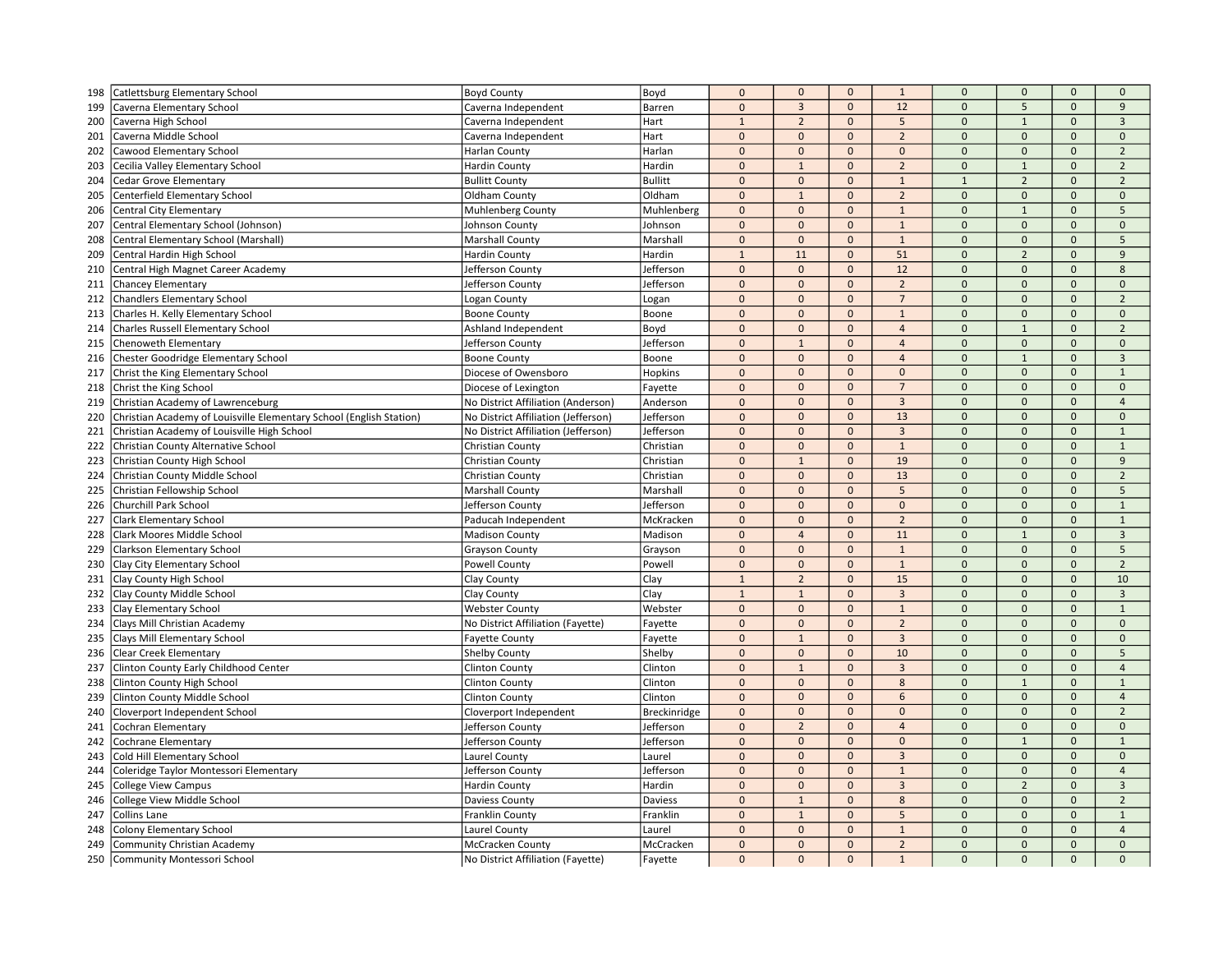| 251 | Concord Elementary School                  | McCracken County                         | McCracken      | $\pmb{0}$      | $\mathbf{0}$   | $\mathbf{0}$             | $\mathbf{1}$        | $\mathbf 0$             | $\mathbf 0$             | $\mathbf{0}$ | $\overline{2}$               |
|-----|--------------------------------------------|------------------------------------------|----------------|----------------|----------------|--------------------------|---------------------|-------------------------|-------------------------|--------------|------------------------------|
| 252 | Conner High School                         | <b>Boone County</b>                      | Boone          | $\mathbf 0$    | $\overline{3}$ | $\Omega$                 | 11                  | $\Omega$                | $\overline{2}$          | $\Omega$     | $\overline{5}$               |
| 253 | Conner Middle School                       | <b>Boone County</b>                      | Boone          | $\pmb{0}$      | $\mathbf{0}$   | $\mathbf{0}$             | 10                  | $\mathbf{0}$            | $\mathbf{0}$            | $\mathbf{0}$ | $\overline{4}$               |
| 254 | Conway Middle                              | <b>Jefferson County</b>                  | Jefferson      | $\pmb{0}$      | $\mathbf{0}$   | $\mathbf{0}$             | $\overline{4}$      | $\mathbf 0$             | $\mathbf{0}$            | $\mathbf{0}$ | $\overline{2}$               |
| 255 | Coral Ridge Elementary                     | Jefferson County                         | Jefferson      | $\pmb{0}$      | $\mathbf{0}$   | $\Omega$                 | 8                   | $\Omega$                | $\Omega$                | $\mathbf{0}$ | $\mathfrak{p}$               |
| 256 | CORBIN ELEMENTARY SCHOOL                   | Corbin Independent                       | Knox           | $\mathbf{0}$   | $\mathbf{0}$   | $\mathbf{0}$             | $\overline{2}$      | $\Omega$                | $\mathbf{0}$            | $\Omega$     | $\overline{3}$               |
| 257 | Corbin High School                         | Corbin Independent                       | Knox           | $\mathbf{1}$   | $\overline{2}$ | $\mathbf{0}$             | 14                  | $\mathbf 0$             | $\mathbf 0$             | $\mathbf{0}$ | $\overline{2}$               |
| 258 | Corbin Middle School                       | Corbin Independent                       | Knox           | $\mathbf 0$    | $\overline{2}$ | $\mathbf 0$              | 6                   | $\mathbf 0$             | $\mathbf 0$             | $\mathbf 0$  | $\mathbf{1}$                 |
| 259 | Corbin Primary                             | Corbin Independent                       | Knox           | $\mathbf{0}$   | $\mathbf{1}$   | $\mathbf{0}$             | 9                   | $\overline{1}$          | $\overline{3}$          | $\mathbf{0}$ | 5                            |
| 260 | Cordia School                              | Knott County                             | Knott          | $\pmb{0}$      | $\mathbf{0}$   | $\Omega$                 | $\mathbf 0$         | $\Omega$                | $\mathbf{0}$            | $\mathbf{0}$ | $\overline{2}$               |
| 261 | Cornerstone Christian Academy              | No District Affiliation (Shelby)         | Shelby         | $\overline{0}$ | $\overline{4}$ | $\mathbf 0$              | 6                   | $\Omega$                | $\pmb{0}$               | $\Omega$     | $\overline{3}$               |
| 262 | Cornerstone Christian School               | No District Affiliation (Laurel)         | Laurel         | $\Omega$       | $\mathbf{0}$   | $\mathbf{0}$             | $\mathbf{1}$        | $\overline{1}$          | $\mathbf{1}$            | $\Omega$     | $\overline{3}$               |
| 263 | Country Heights Elementary School          | <b>Daviess County</b>                    | Daviess        | $\mathbf 0$    | $\mathbf{0}$   | $\mathbf{0}$             | $\mathbf{1}$        | $\Omega$                | $\mathbf{0}$            | $\mathbf{0}$ | $\overline{3}$               |
| 264 | Coventry Oak Elementary School             | <b>Fayette County</b>                    | Fayette        | $\pmb{0}$      | $\mathbf{1}$   | $\mathbf{0}$             | 11                  | $\mathbf 0$             | $\mathbf{1}$            | $\mathbf 0$  | $\mathbf{1}$                 |
| 265 | Covington Catholic High School             | Diocese of Covington                     | Kenton         | $\pmb{0}$      | $\mathbf 0$    | $\mathbf{0}$             | $\overline{3}$      | $\Omega$                | $\mathbf{0}$            | $\mathbf{0}$ | $\mathbf{0}$                 |
| 266 | Covington Latin School                     | Diocese of Covington                     | Kenton         | $\pmb{0}$      | $\mathbf{0}$   | $\mathbf{0}$             | $\mathbf{1}$        | $\mathbf 0$             | $\mathbf{0}$            | $\mathbf{0}$ | $\mathbf{1}$                 |
| 267 | Cowan Elementary School                    | Letcher County                           | Letcher        | $\mathbf 0$    | $\mathbf{0}$   | $\mathbf 0$              | $\mathbf 0$         | $\mathbf 0$             | 0                       | $\mathbf{0}$ | $\mathbf{1}$                 |
| 268 | <b>Coxs Creek Elementary School</b>        | <b>Nelson County</b>                     | Nelson         | $\Omega$       | $\mathbf{0}$   | $\Omega$                 | $\overline{2}$      | $\Omega$                | $\overline{2}$          | $\Omega$     | $\overline{3}$               |
| 269 | Crab Orchard Elementary School             | <b>Lincoln County</b>                    | Lincoln        | $\overline{0}$ | $\mathbf{0}$   | $\mathbf{0}$             | 6                   | $\Omega$                | $\mathbf{0}$            | $\mathbf{0}$ | $\overline{3}$               |
| 270 | <b>Crabbe Elementary School</b>            | Ashland Independent                      | Boyd           | $\pmb{0}$      | $\mathbf{1}$   | $\mathbf 0$              | $\overline{4}$      | $\mathbf 0$             | $\mathbf 0$             | $\mathbf 0$  | $\mathbf{0}$                 |
| 271 | Crawford Middle School                     | <b>Fayette County</b>                    | Fayette        | $\pmb{0}$      | 6              | $\mathbf{0}$             | 20                  | $\mathbf 0$             | $\mathbf{0}$            | $\mathbf{0}$ | $\mathbf{0}$                 |
| 272 | Creekside Elementary School (Hardin)       | <b>Hardin County</b>                     | Hardin         | $\mathbf{0}$   | $\mathbf{0}$   | $\mathbf{0}$             | $\mathbf{1}$        | $\Omega$                | $\overline{0}$          | $\mathbf{0}$ | $\overline{1}$               |
| 273 | Creekside Elementary School (Scott)        | <b>Scott County</b>                      | Scott          | $\pmb{0}$      | $\mathbf{0}$   | $\mathbf{0}$             | $\mathbf{1}$        | $\overline{1}$          | $\mathbf{0}$            | $\mathbf{0}$ | $\mathbf 1$                  |
| 274 | Crestview Mennonite School                 | No District Affiliation (Laurel)         | Laurel         | $\Omega$       | $\mathbf{0}$   | $\mathbf{0}$             | $\overline{3}$      | $\mathbf{0}$            | $\mathbf{0}$            | $\mathbf{0}$ | $\mathbf{0}$                 |
| 275 | <b>Crestwood Elementary School</b>         | Oldham County                            | Oldham         | $\mathbf 0$    | $\mathbf{0}$   | $\mathbf{0}$             | $\mathbf{1}$        | $\Omega$                | $\mathbf{0}$            | $\mathbf{0}$ | $\mathbf{1}$                 |
| 276 | Crittenden County Elementary School        | Crittenden County                        | Crittenden     | $\mathbf 0$    | $\mathbf{0}$   | $\mathbf{0}$             | $\overline{3}$      | $\mathbf 0$             | $\mathbf 0$             | $\mathbf 0$  | $\overline{2}$               |
| 277 | Crittenden County High School              | Crittenden County                        | Crittenden     | $\pmb{0}$      | $\mathbf{0}$   | $\mathbf{0}$             | 11                  | $\Omega$                | $\Omega$                | $\mathbf{1}$ | $\overline{2}$               |
| 278 | Crittenden County Middle School            | Crittenden County                        | Crittenden     | $\overline{0}$ | $\mathbf{0}$   | $\Omega$                 | $\overline{7}$      | $\Omega$                | $\Omega$                | $\mathbf{0}$ | $\mathbf{1}$                 |
| 279 | Crittenden-Mt. Zion Elementary School      | <b>Grant County</b>                      | Grant          | $\overline{0}$ | $\mathbf{0}$   | $\mathbf 0$              | $\mathbf 1$         | $\mathbf 0$             | $\mathbf{0}$            | $\mathbf{0}$ | $\overline{3}$               |
| 280 | <b>Crofton Elementary School</b>           | Christian County                         | Christian      | $\pmb{0}$      | $\mathbf 0$    | $\mathbf{0}$             | $\overline{4}$      | $\mathbf{0}$            | $\mathbf{0}$            | $\mathbf{0}$ | $\overline{2}$               |
| 281 | Crosby Middle                              | Jefferson County                         | Jefferson      | $\mathbf{0}$   | $\mathbf{1}$   | $\mathbf{0}$             | 6                   | $\overline{0}$          | $\mathbf{1}$            | $\mathbf{0}$ | $\overline{3}$               |
| 282 | Crossroads Elementary School (Bath)        | <b>Bath County</b>                       | Bath           | $\pmb{0}$      | $\mathbf{0}$   | $\mathbf 0$              | $\mathbf 0$         | $\mathbf 0$             | $\mathbf 0$             | $\bf 0$      | $\mathbf 1$                  |
|     | Crossroads Elementary School (Bullitt)     |                                          | <b>Bullitt</b> | $\pmb{0}$      | $\mathbf{1}$   | $\Omega$                 | $\overline{a}$      | $\Omega$                | $\mathbf{0}$            | $\Omega$     | $\Omega$                     |
| 283 |                                            | <b>Bullitt County</b><br>Campbell County | Campbell       | $\mathbf 0$    | $\mathbf{1}$   | $\mathbf{0}$             | $\overline{3}$      | $\Omega$                | $\overline{0}$          | $\mathbf{0}$ | $\overline{2}$               |
| 284 | Crossroads Elementary School (Campbell)    |                                          | Jefferson      | $\mathbf 0$    | $\mathbf{0}$   | $\mathbf{0}$             | $\overline{3}$      | $\mathbf 0$             | $\mathbf{1}$            | $\mathbf{0}$ | $\overline{2}$               |
| 285 | Crums Lane Elementary                      | Jefferson County                         |                |                |                | $\Omega$                 | $\overline{3}$      | $\overline{0}$          | $\mathbf{0}$            | $\Omega$     | $\mathbf{1}$                 |
| 286 | Cub Run Elementary School                  | <b>Hart County</b>                       | Hart           | $\Omega$       | $\mathbf{1}$   |                          |                     |                         |                         |              |                              |
| 287 | <b>Cumberland County Elementary School</b> | <b>Cumberland County</b>                 | Cumberland     | $\mathbf{1}$   | $\mathbf{1}$   | $\mathbf{0}$             | $\overline{3}$<br>9 | $\mathbf{1}$            | $\mathbf{1}$            | $\mathbf{0}$ | $\overline{4}$               |
| 288 | <b>Cumberland County High School</b>       | <b>Cumberland County</b>                 | Cumberland     | $\mathbf{1}$   | $\overline{2}$ | $\mathbf{0}$<br>$\Omega$ | $\mathbf{q}$        | $\mathbf 0$<br>$\Omega$ | $\mathbf 0$<br>$\Omega$ | $\mathbf{0}$ | $\mathbf{1}$<br>$\mathbf{1}$ |
| 289 | <b>Cumberland County Middle School</b>     | <b>Cumberland County</b>                 | Cumberland     | $\mathbf 0$    | $1\,$          |                          |                     | $\Omega$                | $\mathbf{0}$            | $\Omega$     |                              |
| 290 | <b>Cumberland Elementary School</b>        | <b>Harlan County</b>                     | Harlan         | $\mathbf{0}$   | $\mathbf{0}$   | $\mathbf{0}$             | $\mathbf{0}$        |                         |                         | $\mathbf{0}$ | $\overline{4}$               |
| 291 | <b>Cumberland Trace Elementary</b>         | <b>Warren County</b>                     | Warren         | $\Omega$       | $\overline{2}$ | $\mathbf 0$              | $\overline{4}$      | $\mathbf 0$<br>$\Omega$ | $\overline{1}$          | $\mathbf{0}$ | $\mathbf 1$                  |
| 292 | <b>Custer Elementary School</b>            | <b>Breckinridge County</b>               | Breckinridge   | $\pmb{0}$      | $\mathbf{0}$   | $\Omega$                 | $\Omega$            |                         | $\mathbf 0$             | $\Omega$     | $\mathbf{1}$                 |
| 293 | Daniel Boone Elementary School             | <b>Madison County</b>                    | Madison        | $\mathbf{0}$   | $\mathbf{1}$   | $\mathbf 0$              | $\overline{4}$      | $\mathbf 0$             | $\mathbf 0$             | $\mathbf{0}$ | $\mathbf{1}$                 |
| 294 | Danville Christian Academy                 | No District Affiliation (Boyle)          | Boyle          | $\pmb{0}$      | $\mathbf{0}$   | $\mathbf 0$              | $\overline{4}$      | $\mathbf 0$             | $\overline{1}$          | $\bf 0$      | $\overline{2}$               |
| 295 | Danville High School                       | Danville Independent                     | Boyle          | $\Omega$       | 6              | $\Omega$                 | 10                  | $\Omega$                | $\overline{2}$          | $\Omega$     | $\overline{4}$               |
| 296 | David T. Wilson Elementary                 | <b>Meade County</b>                      | Meade          | $\Omega$       | $\mathbf{0}$   | $\mathbf{0}$             | $\overline{7}$      | $\Omega$                | $\mathbf{1}$            | $\mathbf{0}$ | $\overline{4}$               |
| 297 | Daviess County High School                 | <b>Daviess County</b>                    | Daviess        | $\mathbf 0$    | $\overline{3}$ | $\mathbf{0}$             | 21                  | $\Omega$                | $\mathbf{0}$            | $\mathbf{0}$ | $\overline{7}$               |
| 298 | Daviess County Middle School               | Daviess County                           | Daviess        | $\pmb{0}$      | $\mathbf{0}$   | $\mathbf 0$              | 5                   | $\mathbf 0$             | $\mathbf 0$             | $\mathbf{0}$ | $\mathbf 0$                  |
| 299 | Dawson Springs Elementary                  | Dawson Springs Independent               | Hopkins        | $\pmb{0}$      | $\mathbf{0}$   | $\mathbf{0}$             | $\overline{2}$      | $\Omega$                | $\mathbf{1}$            | $\mathbf{0}$ | $\overline{3}$               |
| 300 | Dawson Springs Jr/Sr High School           | Dawson Springs Independent               | Hopkins        | $\pmb{0}$      | $\mathbf 0$    | $\mathbf{0}$             | $\overline{3}$      | $\mathbf 0$             | $\mathbf{1}$            | $\mathbf{0}$ | $\mathbf{1}$                 |
| 301 | Dayton High School                         | Dayton Independent                       | Campbel        | $\mathbf 0$    | $1\,$          | $\mathbf 0$              | $\overline{2}$      | $\Omega$                | $\Omega$                | $\Omega$     | $\Omega$                     |
| 302 | Deep Springs Elementary School             | <b>Fayette County</b>                    | Fayette        | $\mathbf{0}$   | $\overline{2}$ | $\mathbf{0}$             | 9                   | $\Omega$                | $\mathbf{0}$            | $\Omega$     | $\mathbf{1}$                 |
|     | 303   Deer Park Elementary School          | <b>Daviess County</b>                    | Daviess        | $\Omega$       | $\Omega$       | $\mathbf{0}$             | $\overline{2}$      | $\Omega$                | $\mathbf{1}$            | $\Omega$     | $\overline{4}$               |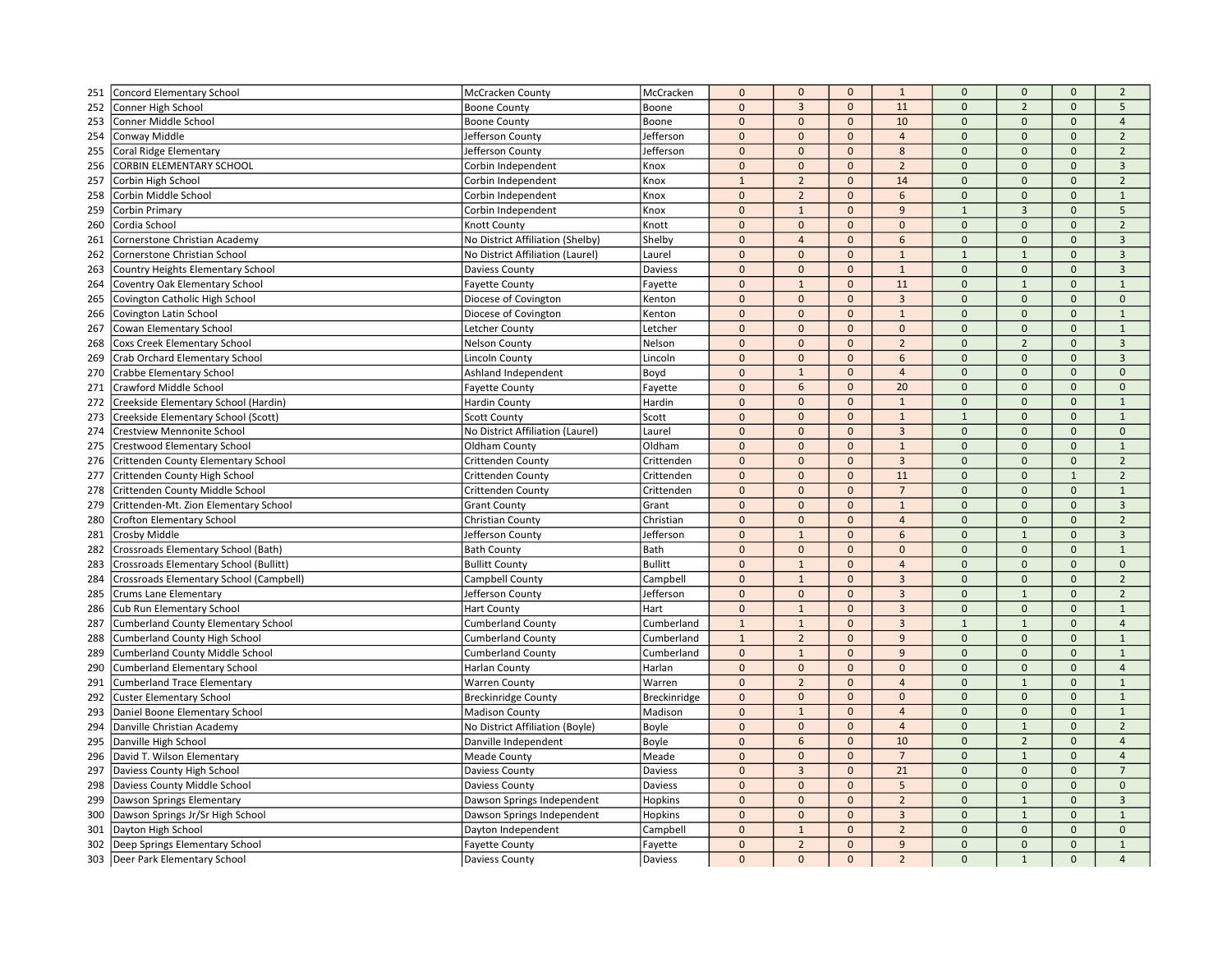| 304        | Dewitt Elementary School                                    | Knox County                           | Knox             | $\mathbf 0$    | $\overline{3}$  | $\mathbf 0$  | $\overline{3}$ | $\mathbf{0}$ | $\mathbf{0}$   | $\mathbf{0}$        | $\overline{2}$ |
|------------|-------------------------------------------------------------|---------------------------------------|------------------|----------------|-----------------|--------------|----------------|--------------|----------------|---------------------|----------------|
| 305        | Dishman McGinnis Elementary School                          | <b>Bowling Green Independent</b>      | Warren           | $\mathbf{1}$   | $\overline{2}$  | $\mathbf 0$  | $\bf 8$        | $\mathbf 0$  | $\overline{2}$ | $\mathbf{0}$        | $\overline{7}$ |
| 306        | Dixie Elementary                                            | Jefferson County                      | Jefferson        | $\mathbf{0}$   | $\mathbf{0}$    | $\mathbf{0}$ | $\mathbf{0}$   | $\mathbf{0}$ | $\Omega$       | $\mathbf{0}$        | $\mathbf{1}$   |
| 307        | Dixie Elementary Magnet School                              | <b>Fayette County</b>                 | Fayette          | $\pmb{0}$      | $\mathbf 0$     | $\mathbf 0$  | $\overline{4}$ | $\mathbf{0}$ | $\mathbf{0}$   | $\mathbf{0}$        | $\overline{2}$ |
| 308        | Dixie Heights High School                                   | Kenton County                         | Kenton           | $\Omega$       | $\overline{2}$  | $\mathbf 0$  | 13             | $\mathbf 0$  | $\mathbf{0}$   | $\mathbf{0}$        | $\overline{2}$ |
| 309        | Dixon Elementary School                                     | <b>Webster County</b>                 | Webster          | $\Omega$       | $\overline{1}$  | $\mathbf{0}$ | $\mathbf{1}$   | $\Omega$     | $\Omega$       | $\Omega$            | $\overline{2}$ |
| 310        | Donald E. Cline Elementary School                           | Campbell County                       | Campbell         | $\Omega$       | $\mathbf{0}$    | $\mathbf{0}$ | 5              | $\Omega$     | $\Omega$       | $\mathbf{0}$        | $\mathbf{1}$   |
| 311        | Dorton Elementary School                                    | Pike County                           | Pike             | $\pmb{0}$      | $\mathbf 0$     | $\mathbf{0}$ | $\mathbf{0}$   | $\mathbf 0$  | $\mathbf{0}$   | $\mathbf{0}$        | $\mathbf{1}$   |
| 312        | Doss High                                                   | Jefferson County                      | Jefferson        | $\Omega$       | $\mathbf{1}$    | $\mathbf{0}$ | $\overline{7}$ | $\Omega$     | $\mathbf 0$    | $\mathbf 0$         | $\overline{3}$ |
| 313        | Drakes Creek Middle School                                  | <b>Warren County</b>                  | Warren           | $\mathbf{0}$   | 6               | $\mathbf{0}$ | 20             | $\mathbf 0$  | $\mathbf{1}$   | $\mathbf{0}$        | $\overline{2}$ |
| 314        | Dry Ridge Elementary                                        | <b>Grant County</b>                   | Grant            | $\Omega$       | $\mathbf{0}$    | $\mathbf{0}$ | $\mathbf{0}$   | $\Omega$     | $\Omega$       | $\mathbf{0}$        | $\mathbf{1}$   |
| 315        | Duff Allen Central Elementary                               | <b>Floyd County</b>                   | Floyd            | $\Omega$       | $\overline{1}$  | $\mathbf{0}$ | $\overline{2}$ | $\Omega$     | $\Omega$       | $\mathbf{0}$        | $\mathbf 0$    |
| 316        | Dunn Elementary                                             | Jefferson County                      | Jefferson        | $\mathbf{0}$   | $\mathbf 0$     | $\mathbf{0}$ | $\mathbf{1}$   | $\Omega$     | $\mathbf{0}$   | $\mathbf{0}$        | $\mathbf 0$    |
| 317        | duPont Manual High                                          | Jefferson County                      | Jefferson        | $\mathbf{0}$   | $\overline{4}$  | $\mathbf{0}$ | 21             | $\mathbf 0$  | $\mathbf{0}$   | $\mathbf{0}$        | $\overline{3}$ |
| 318        | E P Ward Elementary School                                  | <b>Fleming County</b>                 | Fleming          | $\mathbf 0$    | $\mathbf{0}$    | $\mathbf 0$  | $\mathbf{0}$   | $\mathbf{0}$ | $\pmb{0}$      | $\mathbf 0$         | $\overline{2}$ |
| 319        | Earlington Elementary School                                | <b>Hopkins County</b>                 | Hopkins          | $\Omega$       | $\mathbf{0}$    | $\mathbf{0}$ | $\mathbf{0}$   | $\pmb{0}$    | $\mathbf{0}$   | $\Omega$            | $\mathbf{1}$   |
| 320        | East Bernstadt Elementary School                            | East Bernstadt Independent            | Laurel           | $\Omega$       | $\overline{1}$  | $\mathbf{0}$ | 6              | $\Omega$     | $\mathbf{1}$   | $\Omega$            | $\overline{2}$ |
| 321        | East Calloway Elementary School                             | Calloway County                       | Calloway         | $\pmb{0}$      | $\mathbf 0$     | $\mathbf{0}$ | $\mathbf 0$    | $\mathbf 0$  | $\mathbf{0}$   | $\mathbf{0}$        | $\mathbf{1}$   |
|            |                                                             |                                       |                  | $\overline{2}$ | $\overline{2}$  | $\mathbf 0$  | 5              | $\Omega$     | $\mathbf 0$    | $\mathsf{O}\xspace$ | $\mathbf 0$    |
| 322<br>323 | East Carter County High School<br>East Carter Middle School | Carter County                         | Carter<br>Carter | $\mathbf{0}$   | $\mathbf{0}$    | $\mathbf{0}$ | $\overline{2}$ | $\mathbf 0$  | $\mathbf{0}$   | $\mathbf{0}$        | $\mathbf{0}$   |
| 324        | East Hardin Middle School                                   | Carter County<br><b>Hardin County</b> | Hardin           | $\mathbf{0}$   | $\overline{3}$  | $\mathbf 0$  | 16             | $\mathbf{0}$ | $\pmb{0}$      | $\mathsf{O}\xspace$ | $\overline{4}$ |
|            | East Heights Elementary School                              |                                       |                  | $\Omega$       | $\mathbf{0}$    | $\mathbf{0}$ | $\overline{3}$ | $\Omega$     | $\Omega$       | $\Omega$            | $\overline{2}$ |
| 325        |                                                             | <b>Henderson County</b>               | Henderson        | $\mathbf{0}$   | 8               | $\mathbf{0}$ | 19             | $\Omega$     | $\Omega$       | $\Omega$            | $\overline{3}$ |
| 326        | East Jessamine High School                                  | Jessamine County                      | Jessamine        | $\mathbf 0$    |                 |              | 20             | $\Omega$     | $\Omega$       | $\mathbf{0}$        |                |
| 327        | East Jessamine Middle School                                | Jessamine County                      | Jessamine        |                | $\overline{3}$  | $\mathbf 0$  |                | $\Omega$     | $\Omega$       | $\Omega$            | $\mathbf 0$    |
| 328        | East Oldham Middle School                                   | Oldham County                         | Oldham           | $\mathbf 0$    | $\mathbf 0$     | $\mathbf{0}$ | $\mathbf{1}$   |              |                |                     | $\mathbf 0$    |
| 329        | East Perry County Elementary School                         | Perry County                          | Perry            | $\mathbf{0}$   | $\mathbf 0$     | $\mathbf{0}$ | 8              | $\mathbf{0}$ | $\mathbf{0}$   | $\mathbf{0}$        | $\overline{3}$ |
| 330        | East Ridge High School                                      | Pike County                           | Pike             | $\mathbf 0$    | $\mathbf 0$     | $\mathbf 0$  | $\overline{2}$ | $\mathbf 0$  | $\mathbf{0}$   | $\mathsf{O}\xspace$ | $\overline{2}$ |
| 331        | <b>East View Elementary School</b>                          | Daviess County                        | Daviess          | $\Omega$       | $\mathbf{0}$    | $\mathbf{0}$ | $\overline{3}$ | $\Omega$     | $\mathbf{1}$   | $\Omega$            | $\overline{a}$ |
| 332        | Eastern Elementary School (Barren)                          | <b>Barren County</b>                  | Barren           | $\Omega$       | $\mathbf{0}$    | $\mathbf{0}$ | 5              | $\Omega$     | $\mathbf{0}$   | $\mathbf{0}$        | $\overline{3}$ |
| 333        | Eastern Elementary School (Henry)                           | <b>Henry County</b>                   | Henry            | $\mathbf 0$    | $\mathbf 0$     | $\mathbf{0}$ | $\overline{2}$ | $\Omega$     | $\mathbf{0}$   | $\mathbf{0}$        | $\mathbf{0}$   |
| 334        | Eastern Elementary School (Scott)                           | <b>Scott County</b>                   | Scott            | $\mathbf{0}$   | $\mathbf{0}$    | $\mathbf{0}$ | $\overline{2}$ | $\mathbf 0$  | $\mathbf{0}$   | $\mathbf{0}$        | $\mathbf 0$    |
| 335        | Eastern High                                                | Jefferson County                      | Jefferson        | $\mathbf{0}$   | $\overline{7}$  | $\mathbf{0}$ | 26             | $\mathbf{0}$ | $\mathbf{1}$   | $\mathbf{0}$        | 6              |
| 336        | Eastside Elementary School                                  | <b>Harrison County</b>                | Harrison         | $\mathbf{0}$   | $\mathbf{0}$    | $\mathbf{0}$ | $\overline{2}$ | $\mathbf 0$  | $\mathbf{0}$   | $\Omega$            | $\mathbf 0$    |
| 337        | Eastside Middle School                                      | <b>Bullitt County</b>                 | <b>Bullitt</b>   | $\Omega$       | $\overline{1}$  | $\mathbf{0}$ | 5              | $\Omega$     | $\mathbf{1}$   | $\Omega$            | $\overline{2}$ |
| 338        | <b>Eastside Technical Center</b>                            | <b>Fayette County</b>                 | Fayette          | $\mathbf{0}$   | $\mathbf 0$     | $\mathbf{0}$ | $\mathbf 0$    | $\Omega$     | $\Omega$       | $\mathsf{O}\xspace$ | $\mathbf 0$    |
| 339        | Eden Elementary School                                      | <b>Martin County</b>                  | Martin           | $\Omega$       | $\mathbf{1}$    | $\mathbf{0}$ | $\overline{3}$ | $\Omega$     | $\mathbf{0}$   | $\mathbf{0}$        | $\overline{4}$ |
| 340        | Edmonson County 5/6 Center                                  | <b>Edmonson County</b>                | Edmonson         | $\mathbf{0}$   | $\mathbf{1}$    | $\mathbf{0}$ | $\overline{3}$ | $\mathbf{0}$ | $\mathbf{0}$   | $\mathbf{0}$        | $\mathbf{0}$   |
| 341        | <b>Edmonson County High School</b>                          | <b>Edmonson County</b>                | Edmonson         | $\mathbf{0}$   | $\mathbf{1}$    | $\mathbf 0$  | 10             | $\mathbf{0}$ | $\pmb{0}$      | $\mathbf 0$         | $\overline{4}$ |
| 342        | Edmonson County Middle School                               | <b>Edmonson County</b>                | Edmonson         | $\Omega$       | $\overline{3}$  | $\mathbf{0}$ | 6              | $\Omega$     | $\mathbf{1}$   | $\Omega$            | $\overline{2}$ |
| 343        | Edna L. Toliver Intermediate School                         | Danville Independent                  | Boyle            | $\Omega$       | $\overline{3}$  | $\mathbf{0}$ | 5              | $\Omega$     | $\overline{2}$ | $\mathbf{0}$        | 6              |
| 344        | Edythe Hayes Middle School                                  | <b>Fayette County</b>                 | Fayette          | $\mathbf 0$    | $6\phantom{1}6$ | $\mathbf 0$  | 20             | $\mathbf 0$  | $\mathbf{0}$   | $\mathbf{0}$        | $\mathbf{1}$   |
| 345        | Eisenhower Elementary                                       | Jefferson County                      | Jefferson        | $\mathbf{0}$   | $\mathbf{0}$    | $\mathbf{0}$ | $\overline{3}$ | $\Omega$     | $\mathbf{0}$   | $\mathbf{0}$        | $\overline{2}$ |
| 346        | <b>Ekron Elementary School</b>                              | <b>Meade County</b>                   | Meade            | $\mathbf{1}$   | $\mathbf{1}$    | $\mathbf 0$  | $\mathbf{1}$   | $\mathbf 0$  | $\mathbf{0}$   | $\mathbf{0}$        | $\mathbf 0$    |
| 347        | Elizabethtown High School                                   | Elizabethtown Independent             | Hardin           | $\overline{3}$ | $\overline{4}$  | $\mathbf 0$  | 18             | $\mathbf 0$  | $\mathbf{0}$   | $\mathsf{O}\xspace$ | $\overline{2}$ |
| 348        | <b>Elkhorn City Elementary School</b>                       | Pike County                           | Pike             | $\Omega$       | $\Omega$        | $\Omega$     | $\overline{2}$ | $\Omega$     | $\Omega$       | $\Omega$            | $\Omega$       |
| 349        | Elkhorn Elementary School                                   | Franklin County                       | Franklin         | $\Omega$       | $\mathbf{0}$    | $\mathbf{0}$ | $\overline{4}$ | $\Omega$     | $\mathbf{0}$   | $\mathbf{0}$        | $\mathbf{0}$   |
| 350        | Elkhorn Middle School                                       | <b>Franklin County</b>                | Franklin         | $\mathbf 0$    | $\mathbf{0}$    | $\mathbf{0}$ | 5              | $\mathbf 0$  | $\mathbf{1}$   | $\mathbf{0}$        | $\overline{2}$ |
| 351        | Emerson Academy                                             | Owensboro Independent                 | Daviess          | $\Omega$       | $\overline{1}$  | $\mathbf 0$  | $\mathbf{1}$   | $\Omega$     | $\Omega$       | $\Omega$            | $\mathbf 0$    |
| 352        | Eminence High School                                        | Eminence Independent                  | Henry            | $\mathbf{0}$   | $\mathbf{1}$    | $\mathbf{0}$ | $\overline{4}$ | $\mathbf{0}$ | $\mathbf{0}$   | $\mathbf{0}$        | $\mathbf{1}$   |
| 353        | Emma B. Ward Elementary School                              | <b>Anderson County</b>                | Anderson         | $\mathbf 0$    | $\mathbf 0$     | $\mathbf{0}$ | $\mathbf{1}$   | $\mathbf 0$  | $\mathbf{0}$   | $\Omega$            | $\overline{2}$ |
| 354        | Emmalena Elementary School                                  | Knott County                          | Knott            | $\Omega$       | $\mathbf 0$     | $\mathbf 0$  | $\mathbf 0$    | $\Omega$     | $\Omega$       | $\Omega$            | $\overline{3}$ |
| 355        | <b>Engelhard Elementary</b>                                 | Jefferson County                      | Jefferson        | $\Omega$       | $\mathbf{1}$    | $\mathbf{0}$ | $\mathbf{1}$   | $\Omega$     | $\mathbf{0}$   | $\mathbf{0}$        | $\mathbf{0}$   |
|            | 356 Erpenbeck Elementary School                             | <b>Boone County</b>                   | Boone            | $\Omega$       | $\mathbf{1}$    | $\mathbf{0}$ | $\overline{2}$ | $\Omega$     | $\Omega$       | $\Omega$            | $\Omega$       |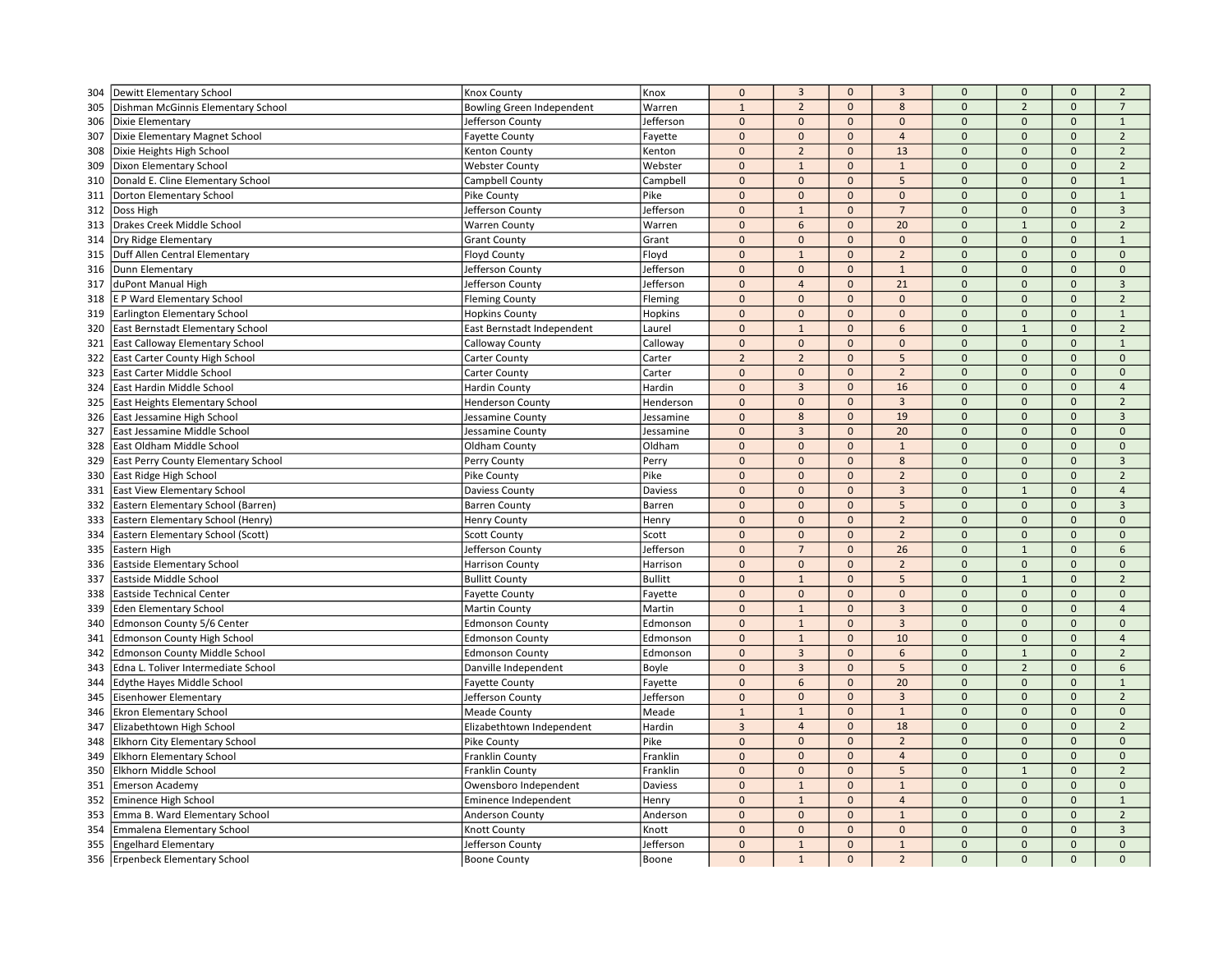| 357 | <b>Estes Elementary School</b>           | Owensboro Independent               | <b>Daviess</b> | $\pmb{0}$    | $\mathbf 0$     | $\mathbf 0$  | $\mathbf{1}$   | $\mathbf 0$    | $\mathbf{0}$   | $\mathbf{0}$ | $\mathbf{0}$             |
|-----|------------------------------------------|-------------------------------------|----------------|--------------|-----------------|--------------|----------------|----------------|----------------|--------------|--------------------------|
| 358 | <b>Estill County High School</b>         | <b>Estill County</b>                | Estill         | $\mathbf 0$  | $\mathbf 0$     | $\mathbf 0$  | 9              | $\mathbf{0}$   | $\overline{2}$ | $\mathbf{0}$ | 5                        |
| 359 | <b>Estill County Middle School</b>       | <b>Estill County</b>                | Estill         | $\mathbf{0}$ | $\mathbf{0}$    | $\mathbf{0}$ | $\overline{3}$ | $\mathbf{0}$   | $\mathbf{0}$   | $\mathbf{0}$ | $\mathbf{0}$             |
| 360 | <b>Estill Springs Elementary</b>         | <b>Estill County</b>                | Estill         | $\mathbf{0}$ | $\mathbf 0$     | $\mathbf 0$  | $\mathbf{1}$   | $\mathbf{0}$   | $\mathbf{0}$   | $\mathbf{0}$ | $\mathbf 1$              |
| 361 | <b>Eubank Elementary School</b>          | Pulaski County                      | Pulaski        | $\mathbf 0$  | $\mathbf{0}$    | $\mathbf{0}$ | $\mathbf{1}$   | $\Omega$       | $\mathbf{0}$   | $\mathbf 0$  | 5                        |
| 362 | <b>Evangel Christian School</b>          | No District Affiliation (Jefferson) | Jefferson      | $\mathbf{0}$ | $\mathbf{0}$    | $\mathbf{0}$ | $\mathbf{1}$   | $\Omega$       | $\mathbf{0}$   | $\Omega$     | $\Omega$                 |
| 363 | <b>Ewing Elementary School</b>           | <b>Fleming County</b>               | Fleming        | $\mathbf 0$  | $\mathbf{0}$    | $\mathbf{0}$ | $\mathbf{0}$   | $\overline{0}$ | $\mathbf{0}$   | $\mathbf{0}$ | $\mathbf{1}$             |
| 364 | Ezra Sparrow Early Childhood Center      | Anderson County                     | Anderson       | $\pmb{0}$    | $\mathbf{0}$    | $\mathbf{0}$ | $\mathbf{0}$   | $\Omega$       | $\mathbf{0}$   | $\mathbf{0}$ | $\mathbf{1}$             |
| 365 | F T Burns Elementary School              | <b>Daviess County</b>               | Daviess        | $\mathbf 0$  | $\mathbf{1}$    | $\mathbf 0$  | $\overline{3}$ | $\Omega$       | $\mathbf 0$    | $\mathbf 0$  | $\overline{2}$           |
| 366 | F T Burns Middle School                  | Daviess County                      | Daviess        | $\mathbf 0$  | $\overline{2}$  | $\mathbf{0}$ | $\overline{4}$ | $\Omega$       | $\mathbf{0}$   | $\mathbf{0}$ | 6                        |
| 367 | <b>Fairdale Elementary</b>               | Jefferson County                    | Jefferson      | $\mathbf 0$  | $\mathbf{0}$    | $\mathbf{0}$ | 5              | $\Omega$       | $\mathbf{0}$   | $\mathbf{0}$ | $\Omega$                 |
| 368 | Fairdale High                            | Jefferson County                    | Jefferson      | $\pmb{0}$    | 5               | $\mathbf 0$  | 10             | $\Omega$       | $\overline{2}$ | $\mathbf{0}$ | $\mathsf{6}$             |
| 369 | <b>Fairview Elementary School</b>        | Fairview Independent                | Boyd           | $\mathbf 0$  | $\mathbf{0}$    | $\mathbf{0}$ | 5              | $\mathbf{0}$   | $\mathbf{0}$   | $\mathbf{0}$ | $\overline{2}$           |
| 370 | Fairview High School                     | Fairview Independent                | Boyd           | $\mathbf{0}$ | $\mathbf{0}$    | $\mathbf{0}$ | $\overline{3}$ | $\Omega$       | $\mathbf{0}$   | $\mathbf{0}$ | $\overline{4}$           |
| 371 | <b>Fallsburg Elementary School</b>       | Lawrence County                     | Lawrence       | $\pmb{0}$    | $\mathbf{0}$    | $\mathbf{0}$ | $\mathbf{1}$   | $\mathbf{0}$   | $\mathbf{1}$   | $\mathbf 0$  | $\overline{2}$           |
| 372 | <b>Fancy Farm Elementary School</b>      | <b>Graves County</b>                | Graves         | $\pmb{0}$    | $\mathbf{0}$    | $\mathbf{0}$ | $\mathbf{0}$   | $\Omega$       | $\mathbf{0}$   | $\mathbf{0}$ | $\mathbf{1}$             |
| 373 | <b>Farmer Elementary</b>                 | Jefferson County                    | Jefferson      | $\pmb{0}$    | $\overline{3}$  | $\Omega$     | $\overline{7}$ | $\Omega$       | $\Omega$       | $\mathbf{0}$ | $\overline{3}$           |
| 374 | <b>Farnsley Middle</b>                   | Jefferson County                    | Jefferson      | $\pmb{0}$    | $\mathbf{1}$    | $\mathbf 0$  | 6              | $\mathbf{0}$   | $\mathbf 0$    | $\mathbf{0}$ | $\mathbf{1}$             |
| 375 | Farristown Middle School                 | <b>Madison County</b>               | Madison        | $1\,$        | $5\phantom{.0}$ | $\mathbf 0$  | 12             | $\mathbf 0$    | $\mathbf{1}$   | $\Omega$     | $\overline{2}$           |
| 376 | Fern Creek Elementary                    | Jefferson County                    | Jefferson      | $\mathbf 0$  | $\mathbf{1}$    | $\mathbf{0}$ | $\overline{4}$ | $\mathbf{0}$   | $\mathbf{0}$   | $\mathbf{0}$ | $\overline{2}$           |
| 377 | Fern Creek High                          | Jefferson County                    | Jefferson      | $\pmb{0}$    | $\overline{3}$  | $\mathbf 0$  | 11             | $\mathbf{1}$   | $\overline{4}$ | $\mathbf{0}$ | $\overline{4}$           |
| 378 | <b>Field Elementary</b>                  | Jefferson County                    | Jefferson      | $\mathbf 0$  | $\Omega$        | $\mathbf{0}$ | $\overline{2}$ | $\Omega$       | $\mathbf{1}$   | $\mathbf{0}$ | $\overline{4}$           |
| 379 | <b>Flaherty Elementary School</b>        | <b>Meade County</b>                 | Meade          | $\mathbf{0}$ | $\mathbf{0}$    | $\mathbf{0}$ | $\mathbf{1}$   | $\Omega$       | $\mathbf{0}$   | $\Omega$     | $\mathbf{1}$             |
| 380 | <b>Flaherty Primary School</b>           | <b>Meade County</b>                 | Meade          | $\pmb{0}$    | $\mathbf 0$     | $\mathbf{0}$ | $\mathbf{1}$   | $\mathbf 0$    | $\mathbf{0}$   | $\mathbf{0}$ | $\overline{2}$           |
| 381 | Fleming County High School               | <b>Fleming County</b>               | Fleming        | $\pmb{0}$    | $\mathbf 0$     | $\mathbf 0$  | $\mathbf{1}$   | $\Omega$       | $\Omega$       | $\Omega$     | $\mathbf{1}$             |
| 382 | Fleming Neon Middle School               | Letcher County                      | Letcher        | $\mathbf{0}$ | $\mathbf{1}$    | $\mathbf{0}$ | $\mathbf{1}$   | $\mathbf{0}$   | $\mathbf 0$    | $\mathbf{0}$ | $\mathbf 0$              |
| 383 | Flemingsburg Elementary School           | <b>Fleming County</b>               | Fleming        | $\mathbf 0$  | $\mathbf 0$     | $\mathbf{0}$ | $\mathbf 0$    | $\Omega$       | $\overline{1}$ | $\mathbf 0$  | $\mathbf{1}$             |
| 384 | <b>Florence Elementary School</b>        | <b>Boone County</b>                 | Boone          | $\mathbf 0$  | $\mathbf{0}$    | $\mathbf{0}$ | $\mathbf{0}$   | $\mathbf 0$    | $\mathbf{0}$   | $\mathbf{0}$ | $\overline{\phantom{0}}$ |
| 385 | Floyd Central High School                | Floyd County                        | Floyd          | $\mathbf{0}$ | $\overline{2}$  | $\mathbf{0}$ | 15             | $\Omega$       | $\overline{2}$ | $\Omega$     | 6                        |
| 386 | Foley Middle School                      | <b>Madison County</b>               | Madison        | $\pmb{0}$    | $\mathbf{0}$    | $\mathbf{0}$ | 6              | $\Omega$       | $\mathbf{0}$   | $\mathbf{0}$ | $\overline{3}$           |
| 387 | <b>Foothills Academy</b>                 | <b>Clinton County</b>               | Clinton        | $\mathbf 0$  | $\mathbf{0}$    | $\mathbf 0$  | $\mathbf{0}$   | $\mathbf{0}$   | $\mathbf 0$    | $\mathbf{0}$ | $\mathbf{1}$             |
| 388 | Fordsville Elementary School             | Ohio County                         | Ohio           | $\mathbf{0}$ | $\mathbf{1}$    | $\mathbf{0}$ | $\mathbf{1}$   | $\Omega$       | $\mathbf{0}$   | $\mathbf{0}$ | $\overline{2}$           |
| 389 | Fort Knox High School                    | Fort Knox Independent               | Hardin         | $\pmb{0}$    | $\mathbf{0}$    | $\mathbf{0}$ | $\mathbf{0}$   | $\mathbf{0}$   | $\mathbf{1}$   | $\mathbf{0}$ | $\mathbf{1}$             |
| 390 | Foster Heights Elementary School         | <b>Nelson County</b>                | Nelson         | $\pmb{0}$    | $\mathbf{0}$    | $\mathbf{0}$ | $\overline{7}$ | $\Omega$       | $\Omega$       | $\mathbf{0}$ | 5                        |
| 391 | <b>Foster Traditional Academy</b>        | Jefferson County                    | Jefferson      | $\mathbf 0$  | $\mathbf 1$     | $\mathbf 0$  | $\mathbf{1}$   | $\Omega$       | $\mathbf 0$    | $\Omega$     | $\mathbf 0$              |
| 392 | <b>Foundation Christian Academy</b>      | No District Affiliation (Warren)    | Warren         | $\mathbf{0}$ | $\mathbf{0}$    | $\mathbf{0}$ | $\mathbf{1}$   | $\Omega$       | $\overline{0}$ | $\Omega$     | $\mathbf{1}$             |
| 393 | <b>Foust Elementary School</b>           | Owensboro Independent               | Daviess        | $\mathbf{1}$ | $\mathbf{1}$    | $\mathbf{0}$ | $\overline{2}$ | $\mathbf{0}$   | $\mathbf{0}$   | $\mathbf{0}$ | $\mathbf{0}$             |
| 394 | Frankfort Christian Academy              | No District Affiliation (Fayette)   | Franklin       | $\mathbf 0$  | $\mathbf 0$     | $\mathbf 0$  | $\mathbf 0$    | $\mathbf{0}$   | $\mathbf 0$    | $\mathbf 0$  | $\mathbf{1}$             |
| 395 | Frankfort High School                    | Frankfort Independent               | Franklin       | $\mathbf{0}$ | $\mathbf{1}$    | $\mathbf{0}$ | $\overline{3}$ | $\Omega$       | $\mathbf{0}$   | $\mathbf{0}$ | $\Omega$                 |
| 396 | Franklin County High School              | Franklin County                     | Franklin       | $\mathbf{1}$ | $\overline{3}$  | $\mathbf{0}$ | 15             | $\Omega$       | $\mathbf{0}$   | $\mathbf{0}$ | $\mathbf 1$              |
| 397 | Franklin Elementary School               | <b>Simpson County</b>               | Simpson        | $\pmb{0}$    | $\overline{2}$  | $\mathbf{0}$ | 6              | $\mathbf 0$    | $\mathbf{1}$   | $\mathbf{0}$ | 8                        |
| 398 | Franklin Simpson High School             | <b>Simpson County</b>               | Simpson        | $\mathbf 0$  | 9               | $\mathbf{0}$ | 24             | $\mathbf{0}$   | $\overline{2}$ | $\mathbf{0}$ | 6                        |
| 399 | Franklin Simpson High School West Campus | <b>Simpson County</b>               | Simpson        | $\mathbf 0$  | $\mathbf 0$     | $\mathbf{0}$ | $\mathbf{0}$   | $\mathbf{0}$   | $\mathbf 0$    | $\mathbf{0}$ | 1                        |
| 400 | Franklin Simpson Middle School           | Simpson County                      | Simpson        | $\mathbf 0$  | $\overline{3}$  | $\mathbf 0$  | 17             | $\mathbf{0}$   | $\mathbf{1}$   | $\mathbf 0$  | $\overline{4}$           |
| 401 | Frederick Douglass High School           | <b>Fayette County</b>               | Fayette        | $\mathbf{0}$ | 6               | $\mathbf{0}$ | 35             | $\Omega$       | $\Omega$       | $\Omega$     | $\overline{2}$           |
| 402 | Frederick Law Olmsted Academy North      | Jefferson County                    | Jefferson      | $\mathbf{0}$ | $\overline{1}$  | $\mathbf{0}$ | $\overline{3}$ | $\Omega$       | $\mathbf{0}$   | $\mathbf{0}$ | $\overline{3}$           |
| 403 | Frederick Law Olmsted Academy South      | Jefferson County                    | Jefferson      | $\mathbf 0$  | $\mathbf{1}$    | $\mathbf{0}$ | $\overline{2}$ | $\mathbf{0}$   | $\mathbf{0}$   | $\mathbf{0}$ | $\mathbf{1}$             |
| 404 | Freedom Elementary School (Bullitt)      | <b>Bullitt County</b>               | <b>Bullitt</b> | $\mathbf{1}$ | $\mathbf{1}$    | $\mathbf 0$  | $\overline{2}$ | $\Omega$       | $\mathbf{1}$   | $\Omega$     | 5                        |
| 405 | Freedom Elementary School (Christian)    | Christian County                    | Christian      | $\mathbf{0}$ | $\mathbf{0}$    | $\mathbf{0}$ | $\overline{3}$ | $\Omega$       | $\mathbf{0}$   | $\mathbf{0}$ | 6                        |
| 406 | Friends School                           | No District Affiliation (Jefferson) | Jefferson      | $1\,$        | $1\,$           | $\mathbf{0}$ | $\overline{2}$ | $\mathbf{0}$   | $\Omega$       | $\mathbf{0}$ | $\mathbf{1}$             |
| 407 | Ft Wright Elementary School              | Kenton County                       | Kenton         | $\mathbf{0}$ | $\mathbf{1}$    | $\mathbf 0$  | $\mathbf{1}$   | $\Omega$       | $\Omega$       | $\Omega$     | $\overline{1}$           |
| 408 | <b>Fulton County Elementary</b>          | <b>Fulton County</b>                | Fulton         | $\mathbf{0}$ | $\mathbf{0}$    | $\mathbf{0}$ | $\mathbf{1}$   | $\mathbf{0}$   | $\mathbf{0}$   | $\Omega$     | $\mathbf{0}$             |
| 409 | Fulton County High School                | <b>Fulton County</b>                | Fulton         | $\Omega$     | $\mathbf{1}$    | $\Omega$     | $\overline{2}$ | $\Omega$       | $\mathbf{0}$   | $\Omega$     | $\overline{3}$           |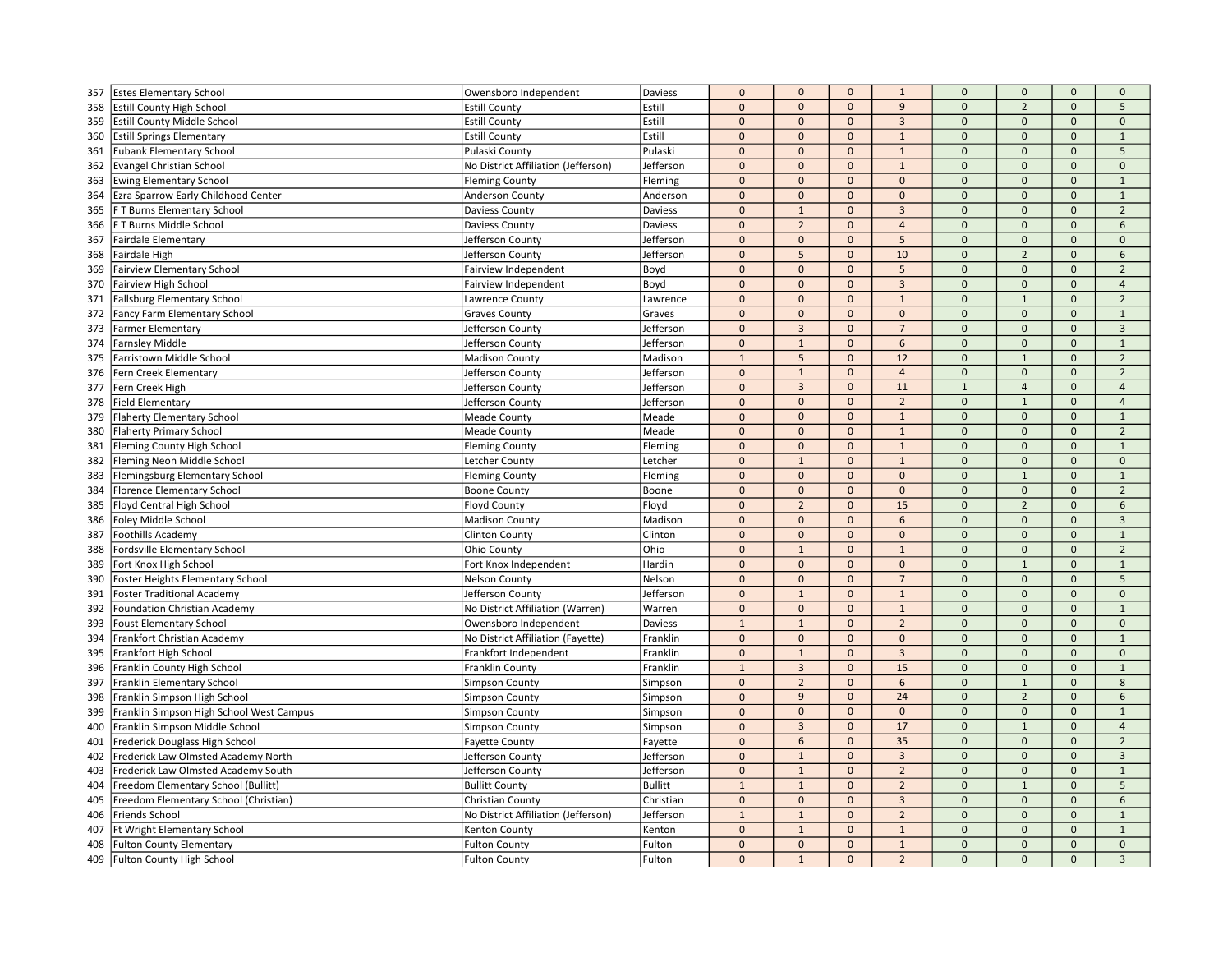| 410 | G C Burkhead Elementary School          | <b>Hardin County</b>              | Hardin         | $\mathbf 0$    | $\mathbf 0$    | $\mathbf{0}$ | $\boldsymbol{6}$ | $\mathbf{0}$   | $\mathbf 0$         | $\mathbf 0$         | $\mathbf 0$    |
|-----|-----------------------------------------|-----------------------------------|----------------|----------------|----------------|--------------|------------------|----------------|---------------------|---------------------|----------------|
| 411 | G R Hampton Elementary School           | <b>Knox County</b>                | Knox           | $\mathbf 0$    | $\overline{2}$ | $\Omega$     | $\overline{3}$   | $\Omega$       | $\mathbf{1}$        | $\Omega$            | $\overline{2}$ |
| 412 | Gallatin County High School             | <b>Gallatin County</b>            | Gallatin       | $\mathbf 0$    | $\overline{4}$ | $\mathbf{0}$ | 11               | $\mathbf{0}$   | $\mathbf{0}$        | $\mathbf{0}$        | $\mathbf{1}$   |
| 413 | <b>Gallatin County Lower Elementary</b> | <b>Gallatin County</b>            | Gallatin       | $\mathbf{1}$   | $\mathbf{1}$   | $\mathbf{0}$ | $\overline{4}$   | $\mathbf 0$    | $\overline{2}$      | $\mathbf{0}$        | 10             |
| 414 | <b>Gallatin County Upper Elementary</b> | <b>Gallatin County</b>            | Gallatin       | $1\,$          | 6              | $\Omega$     | 8                | $\Omega$       | $\mathbf{1}$        | $\Omega$            | $\overline{2}$ |
| 415 | <b>Gamaliel Elementary</b>              | Monroe County                     | Monroe         | $\mathbf{0}$   | $\mathbf{1}$   | $\mathbf{0}$ | $\mathbf{1}$     | $\mathbf{0}$   | $\Omega$            | $\mathbf{0}$        | 6              |
| 416 | Garden Springs Elementary School        | <b>Fayette County</b>             | Fayette        | $\mathbf 0$    | $\mathbf 0$    | $\mathbf{0}$ | $\overline{7}$   | $\mathbf 0$    | $\mathbf 0$         | $\mathbf{0}$        | $\mathbf 0$    |
| 417 | Garrard County Area Technology Center   | Kentucky Tech System              | Garrard        | $\mathbf 0$    | $\mathbf 0$    | $\mathbf 0$  | $\mathbf 0$      | $\mathbf 0$    | $\mathbf 0$         | $\mathbf 0$         | $\mathbf{1}$   |
| 418 | <b>Garrard County High School</b>       | <b>Garrard County</b>             | Garrard        | $\mathbf{0}$   | $\mathbf{1}$   | $\mathbf{0}$ | $\overline{7}$   | $\mathbf 0$    | $\mathbf{1}$        | $\mathbf{0}$        | $\overline{2}$ |
| 419 | Garrard Middle School                   | <b>Garrard County</b>             | Garrard        | $\mathbf 0$    | $\mathbf{0}$   | $\Omega$     | 6                | $\Omega$       | $\mathbf{1}$        | $\mathsf{O}\xspace$ | 6              |
| 420 | Garrett Morgan Elementary School        | <b>Fayette County</b>             | Fayette        | $\mathbf 0$    | $\overline{3}$ | $\mathbf{0}$ | 11               | $\Omega$       | $\mathbf 0$         | $\Omega$            | $\mathbf{1}$   |
| 421 | Garth Elementary School                 | <b>Scott County</b>               | Scott          | $\mathbf{0}$   | $\mathbf{0}$   | $\mathbf{0}$ | $\mathbf{0}$     | $\mathbf{0}$   | $\mathbf{0}$        | $\mathbf{0}$        | $\mathbf{1}$   |
| 422 | Gateway Academy to Innovation and Tech. | Christian County                  | Christian      | $\pmb{0}$      | $\mathbf 0$    | $\mathbf{0}$ | $\mathbf{0}$     | $\mathbf 0$    | $\mathbf{0}$        | $\mathbf{0}$        | $\mathbf{1}$   |
| 423 | George Rogers Clark High School         | <b>Clark County</b>               | Clark          | $\mathbf 0$    | $\mathbf{1}$   | $\mathbf 0$  | 6                | $\mathbf 0$    | $\mathbf 0$         | $\mathbf 0$         | $\overline{3}$ |
| 424 | Georgetown Middle School                | <b>Scott County</b>               | Scott          | $\mathbf{0}$   | $\mathbf{0}$   | $\mathbf{0}$ | $\mathbf 0$      | $\mathbf{0}$   | $\mathbf{0}$        | $\mathbf 0$         | $\mathbf{1}$   |
| 425 | Georgia Chaffee Teenage Parent Program  | Jefferson County                  | Jefferson      | $\mathbf 0$    | $\mathbf{0}$   | $\Omega$     | $\mathbf{0}$     | $\Omega$       | $\mathbf{1}$        | $\mathbf{0}$        | $\overline{2}$ |
| 426 | Girdler Elementary School               | Knox County                       | Knox           | $\mathbf 0$    | $\overline{3}$ | $\mathbf 0$  | $\overline{3}$   | $\mathbf 0$    | $\mathsf{O}\xspace$ | $\Omega$            | $\overline{3}$ |
| 427 | <b>Glasgow Christian Academy</b>        | No District Affiliation (Barren)  | Barren         | $\mathbf{0}$   | $\mathbf{0}$   | $\mathbf{0}$ | $\mathbf{1}$     | $\mathbf{0}$   | $\mathbf{0}$        | $\Omega$            | $\mathbf{0}$   |
| 428 | Glasgow High School                     | Glasgow Independent               | Barren         | $\mathbf{0}$   | $1\,$          | $\mathbf{0}$ | 17               | $\overline{0}$ | $\mathbf{0}$        | $\mathbf{0}$        | $\mathbf{0}$   |
| 429 | Glasgow Middle School                   | Glasgow Independent               | Barren         | $\mathbf 0$    | $\overline{2}$ | $\mathbf 0$  | 6                | $\mathbf 0$    | $\mathbf 0$         | $\mathbf 0$         | $\overline{4}$ |
| 430 | <b>Glasscock Elementary School</b>      | <b>Marion County</b>              | Marion         | $\overline{2}$ | $\overline{2}$ | $\mathbf{0}$ | 5                | $\mathbf 0$    | $\mathbf{1}$        | $\mathbf{0}$        | 6              |
| 431 | <b>Glendover Elementary School</b>      | <b>Fayette County</b>             | Fayette        | $\mathbf{0}$   | $\overline{3}$ | $\mathbf{0}$ | 13               | $\Omega$       | $\mathbf{0}$        | $\mathbf{0}$        | $\overline{3}$ |
| 432 | Glenn R Marshall Elementary School      | <b>Madison County</b>             | Madison        | $\mathbf 0$    | $\mathbf{1}$   | $\mathbf{0}$ | $\overline{3}$   | $\mathbf 0$    | $\mathbf{0}$        | $\mathbf{0}$        | $\mathbf{1}$   |
| 433 | <b>Goldsmith Elementary</b>             | Jefferson County                  | Jefferson      | $\mathbf{0}$   | $\mathbf{0}$   | $\mathbf{0}$ | $\mathbf{1}$     | $\overline{1}$ | $\mathbf{1}$        | $\mathbf{0}$        | $\,1\,$        |
| 434 | Good Shepherd Elementary School         | Frankfort Independent             | Franklin       | $\mathbf 0$    | $\mathbf{0}$   | $\mathbf{0}$ | $\mathbf{1}$     | $\overline{0}$ | $\mathbf{0}$        | $\mathbf{0}$        | $\mathbf{0}$   |
| 435 | <b>Goose Rock Elementary</b>            | Clay County                       | Clay           | $\pmb{0}$      | $\mathbf 0$    | $\mathbf{0}$ | $\overline{3}$   | $\mathbf 0$    | $\mathbf{1}$        | $\mathsf{O}\xspace$ | $\overline{3}$ |
| 436 | Goshen At Hillcrest Elementary School   | Oldham County                     | Oldham         | $\mathbf{0}$   | $\mathbf{0}$   | $\mathbf{0}$ | $\overline{2}$   | $\Omega$       | $\mathbf{0}$        | $\mathbf{0}$        | $\overline{2}$ |
| 437 | <b>Gospel Christian Academy</b>         | No District Affiliation (Clinton) | Clinton        | $\mathbf{0}$   | $\mathbf{0}$   | $\mathbf{0}$ | $\overline{3}$   | $\Omega$       | $\mathbf{0}$        | $\Omega$            | $\mathbf{0}$   |
| 438 | Grace M. James Academy of Excellence    | Jefferson County                  | Jefferson      | $\mathbf{0}$   | $\mathbf 0$    | $\mathbf 0$  | $\mathbf 1$      | $\mathbf 0$    | $\mathbf{0}$        | $\mathbf{0}$        | $\mathbf 0$    |
| 439 | <b>Grandview Elementary School</b>      | Bellevue Independent              | Campbell       | $\pmb{0}$      | $\mathbf 0$    | $\mathbf{0}$ | $\mathbf{0}$     | $\mathbf{0}$   | $\mathbf{0}$        | $\mathbf{0}$        | $\mathbf 1$    |
| 440 | <b>Grant County High School</b>         | <b>Grant County</b>               | Grant          | $\pmb{0}$      | $\overline{2}$ | $\mathbf{0}$ | 14               | $\mathbf 0$    | $\mathbf{1}$        | $\mathbf{0}$        | 6              |
| 441 | <b>Grant County Middle School</b>       | <b>Grant County</b>               | Grant          | $\mathbf 0$    | $\mathbf 0$    | $\mathbf 0$  | $\overline{4}$   | $\mathbf 0$    | $\mathbf 0$         | $\mathbf 0$         | $\overline{2}$ |
| 442 | Grant's Lick Elementary School          | Campbell County                   | Campbell       | $\mathbf 0$    | $\mathbf{0}$   | $\Omega$     | $\mathbf{1}$     | $\Omega$       | $\mathbf{0}$        | $\Omega$            | $\mathbf{3}$   |
| 443 | Grapevine Elementary School             | <b>Hopkins County</b>             | <b>Hopkins</b> | $\overline{0}$ | $\mathbf{0}$   | $\mathbf{0}$ | $\overline{3}$   | $\Omega$       | $\Omega$            | $\Omega$            | $\mathbf{0}$   |
| 444 | <b>Graves County Central Elementary</b> | <b>Graves County</b>              | Graves         | $\pmb{0}$      | $\mathbf 0$    | $\mathbf{0}$ | $\overline{4}$   | $\mathbf 0$    | $\mathbf{0}$        | $\mathbf{0}$        | $\overline{3}$ |
| 445 | <b>Graves County High School</b>        | <b>Graves County</b>              | Graves         | $\mathbf 0$    | $\mathbf{0}$   | $\mathbf{0}$ | $\overline{3}$   | $\overline{0}$ | $\mathbf{0}$        | $\Omega$            | $\overline{2}$ |
| 446 | <b>Graves County Middle School</b>      | <b>Graves County</b>              | Graves         | $\mathbf 0$    | $\mathbf{0}$   | $\mathbf{0}$ | $\overline{4}$   | $\mathbf{0}$   | $\mathbf{0}$        | $\mathbf{0}$        | $\mathbf{1}$   |
| 447 | Gray Middle School                      | <b>Boone County</b>               | Boone          | $\mathbf 0$    | $\mathbf 0$    | $\mathbf 0$  | $\overline{4}$   | $\mathbf 0$    | $\mathbf 1$         | $\mathsf{O}\xspace$ | $\overline{2}$ |
| 448 | Grayson County High School              | <b>Grayson County</b>             | Grayson        | $\mathbf 0$    | $\Omega$       | $\Omega$     | 15               | $\Omega$       | $\overline{2}$      | $\Omega$            | $\overline{7}$ |
| 449 | <b>Grayson County Middle School</b>     | <b>Grayson County</b>             | Grayson        | $\mathbf{0}$   | $\overline{3}$ | $\mathbf{0}$ | 12               | $\overline{0}$ | $\mathbf{1}$        | $\mathbf{0}$        | $\overline{4}$ |
| 450 | <b>Great Crossing High School</b>       | <b>Scott County</b>               | Scott          | $\pmb{0}$      | $\overline{2}$ | $\mathbf{0}$ | 5                | $\mathbf 0$    | $\mathbf{1}$        | $\mathbf{0}$        | $\overline{2}$ |
| 451 | Greathouse/Shryock Traditional          | Jefferson County                  | Jefferson      | $\sqrt{2}$     | $\overline{2}$ | $\mathbf 0$  | $\overline{4}$   | $\Omega$       | $\Omega$            | $\Omega$            | $\Omega$       |
| 452 | Green County High School                | <b>Green County</b>               | Green          | $\mathbf{0}$   | $\mathbf{0}$   | $\mathbf{0}$ | 15               | $\mathbf 0$    | $\mathbf{0}$        | $\mathbf{0}$        | $\overline{4}$ |
| 453 | Green County Intermediate School        | <b>Green County</b>               | Green          | $\mathbf 0$    | $\mathbf 0$    | $\mathbf 0$  | 11               | $\mathbf 0$    | $\mathbf{1}$        | $\mathsf{O}\xspace$ | $\mathbf{1}$   |
| 454 | Green County Middle School              | <b>Green County</b>               | Green          | $\Omega$       | $\Omega$       | $\Omega$     | 11               | $\Omega$       | $\mathbf{1}$        | $\Omega$            | $\overline{2}$ |
| 455 | Green County Primary School             | <b>Green County</b>               | Green          | $\Omega$       | $\mathbf{0}$   | $\mathbf{0}$ | 5                | $\mathbf{0}$   | $\mathbf{0}$        | $\mathbf{0}$        | $\overline{7}$ |
| 456 | Greenup County High School              | <b>Greenup County</b>             | Greenup        | $\pmb{0}$      | $\mathbf 0$    | $\mathbf{0}$ | 8                | $\mathbf 0$    | $\mathbf{1}$        | $\mathsf{O}\xspace$ | $\mathbf{3}$   |
| 457 | Greenville Elementary School            | Muhlenberg County                 | Muhlenberg     | $\pmb{0}$      | $\mathbf{0}$   | $\mathbf 0$  | $\overline{2}$   | $\mathbf 0$    | $\mathbf{1}$        | $\mathbf{0}$        | 5              |
| 458 | Greenwood Elementary                    | Jefferson County                  | Jefferson      | $\mathbf 0$    | $\mathbf{1}$   | $\mathbf{0}$ | $\overline{2}$   | $\mathbf{0}$   | $\mathbf{0}$        | $\mathbf{0}$        | $\overline{2}$ |
| 459 | Greenwood High School                   | <b>Warren County</b>              | Warren         | $\pmb{0}$      | $\overline{7}$ | $\mathbf{0}$ | 50               | $\mathbf 0$    | $\overline{3}$      | $\Omega$            | 6              |
| 460 | <b>Gutermuth Elementary</b>             | Jefferson County                  | Jefferson      | $\mathbf 0$    | $\mathbf 0$    | $\mathbf{0}$ | $\Omega$         | $\Omega$       | $\mathbf 1$         | $\Omega$            | $\overline{4}$ |
| 461 | H W Wilkey Elementary School            | <b>Grayson County</b>             | Grayson        | $\mathbf{0}$   | $\mathbf{1}$   | $\mathbf{0}$ | 5                | $\mathbf{0}$   | $\mathbf{0}$        | $\mathbf{0}$        | $\mathbf{1}$   |
| 462 | Hacker Elementary School                | Clay County                       | Clay           | $\Omega$       | $\mathbf{1}$   | $\mathbf{0}$ | $\mathbf{1}$     | $\overline{1}$ | $\overline{3}$      | $\Omega$            | $\overline{4}$ |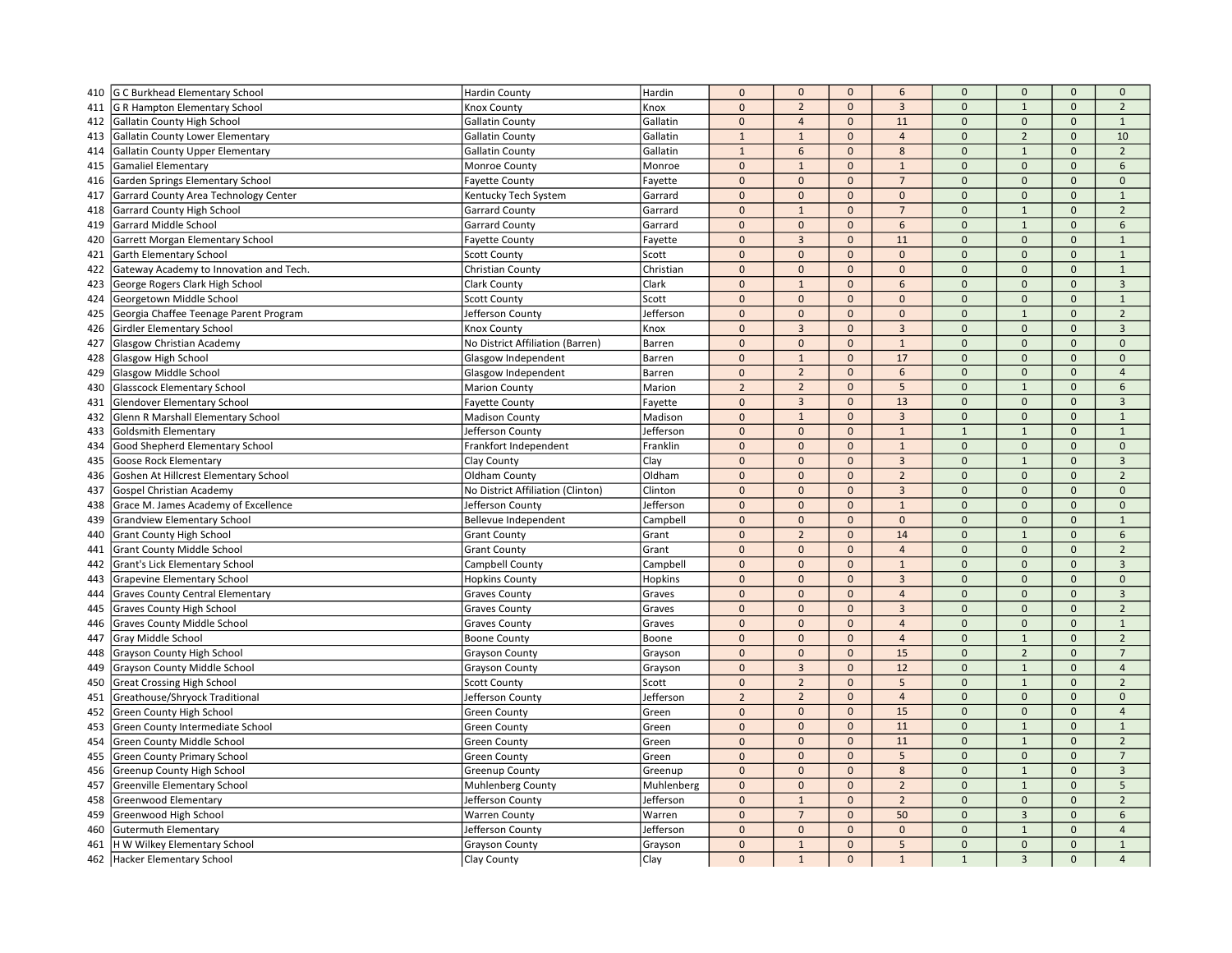| 463 | Hager Elementary School                               | Ashland Independent                 | Boyd           | $\mathbf{0}$ | $\overline{2}$ | $\mathbf{0}$ | $\overline{4}$ | $\mathbf{0}$   | $\mathbf{0}$             | $\mathbf{0}$        | $\mathbf{1}$            |
|-----|-------------------------------------------------------|-------------------------------------|----------------|--------------|----------------|--------------|----------------|----------------|--------------------------|---------------------|-------------------------|
| 464 | Hancock County High School                            | <b>Hancock County</b>               | Hancock        | $\mathbf 0$  | $\mathbf{1}$   | $\mathbf{0}$ | $\bf 8$        | $\mathbf 0$    | $\mathbf{0}$             | $\mathbf{0}$        | $\mathbf{3}$            |
| 465 | Hancock County Middle School                          | <b>Hancock County</b>               | Hancock        | $\mathbf{0}$ | $\mathbf{0}$   | $\mathbf{0}$ | $\overline{2}$ | $\mathbf{0}$   | $\Omega$                 | $\mathbf{0}$        | $\mathbf{0}$            |
| 466 | Hanson Elementary School                              | <b>Hopkins County</b>               | Hopkins        | $\mathbf 0$  | $\mathbf 0$    | $\mathbf{0}$ | $\overline{2}$ | $\mathbf{0}$   | $\mathbf{0}$             | $\mathbf{0}$        | $\mathbf{1}$            |
| 467 | Hardin County Schools Early College and Career Center | <b>Hardin County</b>                | Hardin         | $\mathbf 0$  | $\mathbf{0}$   | $\mathbf 0$  | $\mathbf{1}$   | $\mathbf 0$    | $\mathbf{0}$             | $\mathbf{0}$        | $\mathbf{0}$            |
| 468 | Hardinsburg Elementary School                         | <b>Breckinridge County</b>          | Breckinridge   | $\Omega$     | $\mathbf{0}$   | $\mathbf{0}$ | $\overline{2}$ | $\Omega$       | $\mathbf{1}$             | $\Omega$            | $\overline{2}$          |
| 469 | Harlan County High School                             | Harlan County                       | Harlan         | $\Omega$     | $\overline{3}$ | $\mathbf{0}$ | 10             | $\Omega$       | $\mathbf{0}$             | $\mathbf{0}$        | $\mathbf{1}$            |
| 470 | Harlan Elementary School                              | Harlan Independent                  | Harlan         | $\mathbf 0$  | $\mathbf 0$    | $\mathbf 0$  | $\overline{3}$ | $\mathbf 0$    | $\mathbf{0}$             | $\mathbf{0}$        | $\overline{3}$          |
| 471 | Harlan High School                                    | Harlan Independent                  | Harlan         | $\Omega$     | $\mathbf{1}$   | $\mathbf{0}$ | $\overline{4}$ | $\Omega$       | $\mathbf 0$              | $\mathbf 0$         | $\mathbf 0$             |
| 472 | Harmony Elementary School                             | Oldham County                       | Oldham         | $\mathbf{0}$ | $\mathbf 0$    | $\mathbf{0}$ | $\overline{2}$ | $\mathbf 0$    | $\mathbf{0}$             | $\mathbf{0}$        | $\overline{2}$          |
| 473 | Harrison County High School                           | <b>Harrison County</b>              | Harrison       | $\Omega$     | $\mathbf{0}$   | $\mathbf{0}$ | 5              | $\Omega$       | $\Omega$                 | $\mathbf{0}$        | $\overline{3}$          |
| 474 | Harrison Elementary School (Fayette)                  | <b>Fayette County</b>               | Fayette        | $\mathbf{0}$ | $\mathbf 0$    | $\mathbf{0}$ | $\mathbf{1}$   | $\Omega$       | $\mathbf{0}$             | $\mathbf{0}$        | $\mathbf 0$             |
| 475 | Hart County High School                               | <b>Hart County</b>                  | Hart           | $\mathbf{0}$ | $\mathbf{0}$   | $\mathbf{0}$ | 24             | $\Omega$       | $\mathbf{1}$             | $\mathbf{0}$        | 10                      |
| 476 | Hartstern Elementary                                  | Jefferson County                    | Jefferson      | $\mathbf{0}$ | $\mathbf{0}$   | $\mathbf{0}$ | $\overline{3}$ | $\overline{0}$ | $\mathbf{0}$             | $\mathbf{0}$        | $\overline{2}$          |
| 477 | Hattie C. Warner Elementary School                    | Jessamine County                    | Jessamine      | $\pmb{0}$    | $\mathbf{0}$   | $\mathbf 0$  | $\mathbf{1}$   | $\mathbf{0}$   | $\pmb{0}$                | $\mathbf 0$         | $\mathbf{1}$            |
| 478 | Hawthorne Elementary                                  | Jefferson County                    | Jefferson      | $\mathbf{0}$ | $\mathbf{0}$   | $\mathbf{0}$ | $\mathbf{1}$   | $\pmb{0}$      | $\mathbf{0}$             | $\Omega$            | $\mathbf{1}$            |
| 479 | Hayes Lewis Elementary School                         | Leslie County                       | Leslie         | $\Omega$     | $\overline{1}$ | $\mathbf{0}$ | $\overline{2}$ | $\Omega$       | $\Omega$                 | $\mathbf{0}$        | $\mathbf{0}$            |
| 480 | <b>Hazard High School</b>                             | Hazard Independent                  | Perry          | $\Omega$     | $\mathbf 0$    | $\mathbf{0}$ | 19             | $\mathbf 0$    | $\mathbf{1}$             | $\mathbf{0}$        | $\overline{3}$          |
| 481 | Hazard Middle School                                  | Hazard Independent                  | Perry          | $\Omega$     | $\mathbf 0$    | $\mathbf{0}$ | $\mathbf{0}$   | $\Omega$       | $\pmb{0}$                | $\mathsf{O}\xspace$ | $\overline{2}$          |
| 482 | Hazel Green Elementary School                         | Laurel County                       | Laurel         | $\mathbf{0}$ | $\mathbf{0}$   | $\mathbf{0}$ | $\overline{2}$ | $\mathbf{0}$   | $\mathbf{0}$             | $\mathbf{0}$        | $\overline{3}$          |
| 483 | Hazelwood Elementary                                  | Jefferson County                    | Jefferson      | $\mathbf 0$  | $\mathbf 0$    | $\mathbf{0}$ | $\mathbf{1}$   | $\mathbf{0}$   | $\pmb{0}$                | $\mathbf 0$         | $\overline{3}$          |
| 484 | <b>Hearn Elementary</b>                               | <b>Franklin County</b>              | Franklin       | $\Omega$     | $\mathbf{0}$   | $\mathbf{0}$ | $\Omega$       | $\Omega$       | $\Omega$                 | $\Omega$            | $\overline{\mathbf{3}}$ |
| 485 | <b>Heartland Elementary School</b>                    | <b>Hardin County</b>                | Hardin         | $\mathbf{1}$ | $\mathbf{1}$   | $\mathbf{0}$ | 6              | $\Omega$       | $\mathbf{1}$             | $\Omega$            | $\overline{3}$          |
| 486 | <b>Heath Elementary School</b>                        | McCracken County                    | McCracken      | $\mathbf 0$  | $\mathbf{0}$   | $\mathbf{0}$ | $\mathbf 0$    | $\overline{0}$ | $\mathbf{0}$             | $\mathbf{0}$        | 6                       |
| 487 | <b>Heath Middle School</b>                            | McCracken County                    | McCracken      | $\mathbf 0$  | $\mathbf 0$    | $\mathbf 0$  | $\overline{2}$ | $\Omega$       | $\Omega$                 | $\mathbf{1}$        | 5                       |
| 488 | Hebron Middle School                                  | <b>Bullitt County</b>               | <b>Bullitt</b> | $\mathbf{0}$ | $\mathbf{0}$   | $\mathbf{0}$ | $\overline{2}$ | $\mathbf{0}$   | $\mathbf{0}$             | $\mathbf{0}$        | $\overline{4}$          |
| 489 | Helmwood Heights Elementary School                    | Elizabethtown Independent           | Hardin         | $\mathbf 0$  | $\overline{2}$ | $\mathbf{0}$ | $\overline{4}$ | $\mathbf 0$    | $\mathbf{0}$             | $\mathbf 0$         | $\overline{2}$          |
| 490 | Henderson County High School                          | <b>Henderson County</b>             | Henderson      | $\mathbf{0}$ | 10             | $\mathbf{0}$ | 55             | $\mathbf 0$    | $\overline{\phantom{0}}$ | $\mathbf{0}$        | 21                      |
| 491 | Henderson County North Middle School                  | <b>Henderson County</b>             | Henderson      | $\mathbf{0}$ | $\mathbf{1}$   | $\mathbf{0}$ | 8              | $\Omega$       | $\mathbf{0}$             | $\mathbf{0}$        | 6                       |
| 492 | Henderson County South Middle School                  | <b>Henderson County</b>             | Henderson      | $\pmb{0}$    | $\overline{2}$ | $\mathbf{0}$ | 14             | $\Omega$       | $\mathbf{1}$             | $\mathbf{0}$        | $\overline{3}$          |
| 493 | Hendron Lone Oak Elementary School                    | McCracken County                    | McCracken      | $\pmb{0}$    | $\mathbf{0}$   | $\mathbf 0$  | $\mathbf{1}$   | $\mathbf 0$    | $\mathbf{0}$             | $\mathbf{0}$        | $\mathbf{1}$            |
| 494 | Henry Clay High School                                | <b>Fayette County</b>               | Fayette        | $\pmb{0}$    | 12             | $\mathbf{0}$ | 55             | $\mathbf{0}$   | $\mathbf{0}$             | $\mathbf{0}$        | $\mathbf{1}$            |
| 495 | Henry County High School                              | <b>Henry County</b>                 | Henry          | $\mathbf 0$  | 6              | $\mathbf{0}$ | 11             | $\mathbf 0$    | $\mathbf{0}$             | $\Omega$            | $\overline{4}$          |
| 496 | Henry County Middle School                            | <b>Henry County</b>                 | Henry          | $\Omega$     | $\mathbf 0$    | $\mathbf{0}$ | $\overline{2}$ | $\Omega$       | $\Omega$                 | $\Omega$            | $\mathbf{0}$            |
| 497 | Henry F. Moss Middle School                           | <b>Warren County</b>                | Warren         | $\mathbf 0$  | $\mathbf{1}$   | $\mathbf 0$  | $\overline{4}$ | $\Omega$       | $\overline{2}$           | $\mathbf 0$         | 5                       |
| 498 | Herald Whitaker Middle School                         | <b>Magoffin County</b>              | Magoffin       | $\Omega$     | $\mathbf{0}$   | $\mathbf{0}$ | $\mathbf{0}$   | $\Omega$       | $\mathbf{0}$             | $\mathbf{0}$        | $\mathbf{1}$            |
| 499 | <b>Heritage Academy</b>                               | <b>Boone County</b>                 | Boone          | $\mathbf 0$  | $\mathbf 0$    | $\mathbf{0}$ | $\overline{3}$ | $\mathbf 0$    | $\mathbf{0}$             | $\mathbf{0}$        | $\overline{3}$          |
| 500 | Heritage Christian Academy                            | No District Affiliation (Christian) | Christian      | $\mathbf 0$  | $\mathbf{1}$   | $\mathbf 0$  | 14             | $\mathbf{0}$   | $\mathbf{1}$             | $\mathbf 0$         | 9                       |
| 501 | <b>Heritage Elementary</b>                            | Shelby County                       | Shelby         | $\Omega$     | $\mathbf{0}$   | $\mathbf{0}$ | $\mathbf{1}$   | $\Omega$       | $\Omega$                 | $\Omega$            | $\mathbf{1}$            |
| 502 | Heritage Park High School                             | Daviess County                      | Daviess        | $\Omega$     | $\mathbf 0$    | $\mathbf{0}$ | $\mathbf{0}$   | $\Omega$       | $\Omega$                 | $\mathbf{0}$        | $\mathbf{1}$            |
| 503 | Hickman County Elementary School                      | <b>Hickman County</b>               | Hickman        | $\mathbf 0$  | $\mathbf 0$    | $\mathbf{0}$ | $\overline{2}$ | $\overline{0}$ | $\Omega$                 | $\mathbf{0}$        | $\overline{2}$          |
| 504 | Hickman County High School                            | <b>Hickman County</b>               | Hickman        | $\mathbf{0}$ | $\mathbf{0}$   | $\mathbf{0}$ | $\mathbf{0}$   | $\Omega$       | $\mathbf{0}$             | $\mathbf{0}$        | $\mathbf{1}$            |
| 505 | Highland Elementary School (Daviess)                  | Daviess County                      | Daviess        | $\Omega$     | $\mathbf 0$    | $\mathbf{0}$ | $\mathbf 0$    | $\mathbf{0}$   | $\mathbf{0}$             | $\mathbf{0}$        | $\mathbf{1}$            |
| 506 | Highland Elementary School (Glasgow)                  | Glasgow Independent                 | Barren         | $\pmb{0}$    | $\mathbf 0$    | $\mathbf{0}$ | $\mathbf{1}$   | $\mathbf{0}$   | $\mathbf{0}$             | $\mathsf{O}\xspace$ | $\overline{3}$          |
| 507 | Highland Elementary School (Lincoln)                  | Lincoln County                      | Lincoln        | $\Omega$     | $\Omega$       | $\Omega$     | $\overline{2}$ | $\Omega$       | $\Omega$                 | $\Omega$            | $\mathbf{1}$            |
| 508 | <b>Highland Middle</b>                                | Jefferson County                    | Jefferson      | $\Omega$     | $\mathbf{0}$   | $\mathbf{0}$ | $\overline{2}$ | $\Omega$       | $\mathbf{0}$             | $\mathbf{0}$        | $\overline{4}$          |
| 509 | <b>Highlands High School</b>                          | Fort Thomas Independent             | Campbell       | $\mathbf 0$  | $\mathbf{0}$   | $\mathbf{0}$ | 8              | $\mathbf 0$    | $\mathbf{0}$             | $\mathbf{0}$        | $\overline{2}$          |
| 510 | <b>Highlands Latin School</b>                         | No District Affiliation (Jefferson) | Jefferson      | $\mathbf 0$  | $\overline{1}$ | $\mathbf 0$  | 14             | $\Omega$       | $\mathbf{1}$             | $\Omega$            | $\overline{2}$          |
| 511 | <b>Highlands Middle School</b>                        | Fort Thomas Independent             | Campbell       | $\mathbf{0}$ | $\mathbf{0}$   | $\mathbf{0}$ | $\overline{3}$ | $\mathbf{0}$   | $\mathbf{0}$             | $\mathbf{0}$        | $\mathbf{1}$            |
| 512 | Hillard Collins Elementary School                     | <b>Boone County</b>                 | Boone          | $\pmb{0}$    | $\mathbf 0$    | $\mathbf{0}$ | 6              | $\mathbf 0$    | $\mathbf{0}$             | $\Omega$            | 5                       |
| 513 | <b>Hillview Academy</b>                               | Spencer County                      | Spencer        | $\Omega$     | $\mathbf 0$    | $\mathbf 0$  | $\overline{2}$ | $\Omega$       | $\Omega$                 | $\mathsf{O}\xspace$ | $\mathbf 0$             |
| 514 | Hindman Elementary School                             | Knott County                        | Knott          | $\Omega$     | $\mathbf{0}$   | $\mathbf{0}$ | $\mathbf{1}$   | $\mathbf{0}$   | $\mathbf{0}$             | $\mathbf{0}$        | $\overline{2}$          |
| 515 | Hiseville Elementary School                           | <b>Barren County</b>                | Barren         | $\Omega$     | $\Omega$       | $\mathbf{0}$ | 8              | $\Omega$       | $\overline{2}$           | $\Omega$            | 5                       |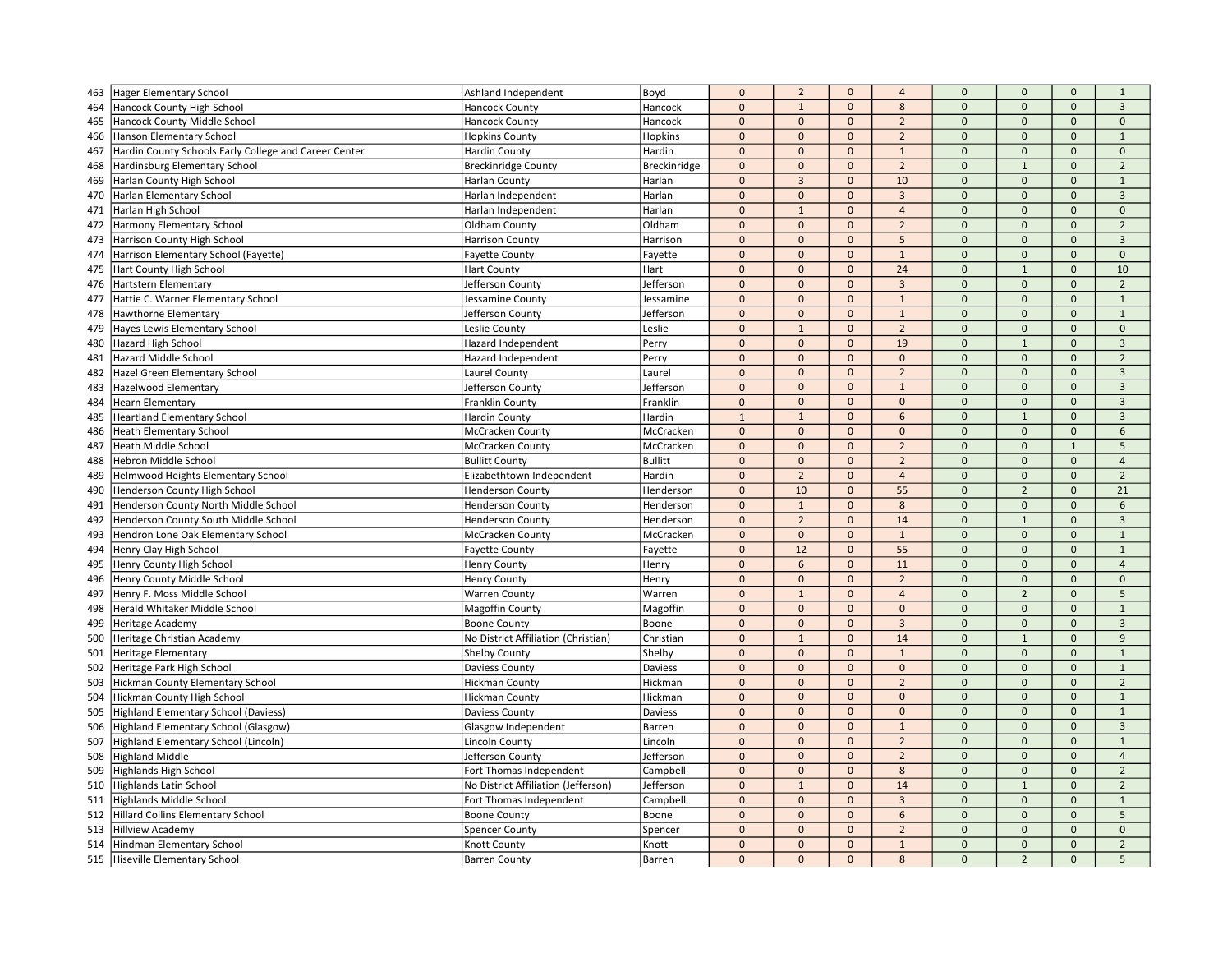| 516 | Hite Elementary                                                                | Jefferson County                                        | Jefferson           | $\mathbf 0$                 | $\mathbf{0}$   | $\mathbf{0}$   | $\mathbf{1}$   | $\mathbf 0$    | $\mathbf{1}$   | $\mathbf{0}$ | $\mathbf{1}$   |
|-----|--------------------------------------------------------------------------------|---------------------------------------------------------|---------------------|-----------------------------|----------------|----------------|----------------|----------------|----------------|--------------|----------------|
| 517 | Hodgenville Elementary School                                                  | LaRue County                                            | LaRue               | $\pmb{0}$                   | $\mathbf 0$    | $\mathbf{0}$   | 8              | $\overline{2}$ | $\overline{3}$ | $\mathbf{0}$ | 8              |
| 518 | Holmes High School                                                             | Covington Independent                                   | Kenton              | $\pmb{0}$                   | $\Omega$       | $\Omega$       | $\overline{3}$ | $\mathbf{0}$   | $\Omega$       | $\Omega$     | $\overline{2}$ |
| 519 | Holmes Middle School                                                           | Covington Independent                                   | Kenton              | $\mathbf{0}$                | $\mathbf{0}$   | $\mathbf{0}$   | $\mathbf{0}$   | $\Omega$       | $\mathbf{0}$   | $\mathbf{0}$ | $\mathbf{1}$   |
| 520 | <b>Holy Cross High School</b>                                                  | Jefferson County                                        | Jefferson           | $\mathbf 0$                 | $\mathbf 0$    | $\mathbf{0}$   | 8              | $\Omega$       | $\mathbf{0}$   | $\mathbf{0}$ | $\mathbf{0}$   |
| 521 | Holy Family Collegiate High School                                             | No District Affiliation (Boyd)                          | Boyd                | $\mathbf 0$                 | $\mathbf{0}$   | $\Omega$       | $\Omega$       | $\Omega$       | $\mathbf{0}$   | $\mathbf{0}$ | $\mathbf{1}$   |
| 522 | Holy Family Elementary School                                                  | Diocese of Lexington                                    | Boyd                | $\mathbf{1}$                | $\mathbf{1}$   | $\mathbf{0}$   | $\overline{2}$ | $\Omega$       | $\overline{1}$ | $\Omega$     | $\mathbf{1}$   |
| 523 | Holy Name Elementary School                                                    | <b>Henderson County</b>                                 | Henderson           | $\mathbf 0$                 | $\mathbf{1}$   | $\mathbf{0}$   | 6              | $\mathbf{0}$   | $\mathbf 0$    | $\mathbf{0}$ | $\overline{4}$ |
| 524 | Holy Spirit School                                                             | Diocese of Louisville                                   | Jefferson           | $\pmb{0}$                   | $\overline{2}$ | $\mathbf 0$    | 11             | $\mathbf{0}$   | $\mathbf{0}$   | $\mathbf{0}$ | $\overline{2}$ |
| 525 | <b>Holy Trinity Elementary</b>                                                 | Diocese of Louisville                                   | Jefferson           | $\pmb{0}$                   | $\overline{4}$ | $\mathbf{0}$   | 9              | $\Omega$       | $\overline{2}$ | $\mathbf 0$  | 8              |
|     |                                                                                |                                                         |                     | $\mathbf 0$                 | $\mathbf{0}$   | $\mathbf{0}$   | 6              | $\mathbf 0$    | $\mathbf{0}$   | $\mathbf{0}$ | $\overline{2}$ |
| 526 | Holy Trinity Elementary and Junior High School<br>Holy Trinity Lutheran School | Newport Independent<br>No District Affiliation (Warren) | Campbell<br>Warren  | $\mathbf 0$                 | $\mathbf{0}$   | $\mathbf{0}$   | $\mathbf{1}$   | $\Omega$       | $\Omega$       | $\Omega$     | $\Omega$       |
| 527 |                                                                                |                                                         | Jefferson           | $\mathbf 0$                 | $\mathbf 0$    | $\mathbf 0$    | $\mathbf 0$    | $\mathbf{0}$   | $\mathbf{0}$   | $\mathbf{0}$ | $\mathbf 1$    |
| 528 | Home of the Innocents School                                                   | Jefferson County                                        |                     |                             |                |                |                | $\Omega$       |                |              |                |
| 529 | Hopkins County Central High School                                             | <b>Hopkins County</b>                                   | Hopkins             | $\mathbf{1}$                | $\overline{2}$ | $\mathbf{0}$   | $\overline{4}$ |                | $\mathbf{1}$   | $\mathbf{0}$ | $\overline{3}$ |
| 530 | <b>Hopkins Elementary School</b>                                               | Somerset Independent                                    | Pulaski             | $\pmb{0}$                   | $\mathbf 0$    | $\mathbf{0}$   | $\mathbf{1}$   | $\mathbf{0}$   | $\mathbf 0$    | $\mathbf{0}$ | $\overline{2}$ |
| 531 | Hopkinsville High School                                                       | Christian County                                        | Christian           | $\mathbf 0$                 | $\overline{2}$ | $\mathbf 0$    | 24             | $\mathbf{0}$   | $\mathbf 0$    | $\mathbf 0$  | $\mathbf{1}$   |
| 532 | Hopkinsville Middle School                                                     | Christian County                                        | Christian           | $\mathbf{0}$                | $\overline{1}$ | $\mathbf{0}$   | 11             | $\Omega$       | $\Omega$       | $\Omega$     | $\mathbf{1}$   |
| 533 | Horse Branch Elementary School                                                 | Ohio County                                             | Ohio                | $\mathbf{0}$                | $\mathbf{1}$   | $\mathbf{0}$   | $\mathbf{1}$   | $\Omega$       | $\mathbf{0}$   | $\mathbf{0}$ | $\mathbf{0}$   |
| 534 | Hunter Hills Elementary School                                                 | Laurel County                                           | Laurel              | $\mathbf 0$                 | $\pmb{0}$      | $\mathbf{0}$   | 6              | $\Omega$       | $\mathbf{0}$   | $\mathbf{0}$ | $\mathbf{1}$   |
| 535 | Huntertown Elementary School                                                   | <b>Woodford County</b>                                  | Woodford            | $\pmb{0}$                   | $\mathbf{0}$   | $\mathbf{0}$   | $\mathbf{1}$   | $\mathbf{0}$   | $\mathbf{0}$   | $\mathbf{0}$ | $\mathbf{1}$   |
| 536 | <b>Hustonville Elementary School</b>                                           | <b>Lincoln County</b>                                   | Lincoln             | $\mathbf 0$                 | $\mathbf{0}$   | $\mathbf{0}$   | $\overline{2}$ | $\Omega$       | $\mathbf{1}$   | $\mathbf{0}$ | $\mathbf{1}$   |
| 537 | Ignite Institute                                                               | <b>Boone County</b>                                     | Boone               | $\mathbf 1$                 | $\mathbf{1}$   | $\mathbf{0}$   | $\overline{7}$ | $\Omega$       | $\mathbf{0}$   | $\mathbf 0$  | $\overline{2}$ |
| 538 | iLEAD Academy                                                                  | No District Affiliation                                 | Unknown             | $\mathbf 0$                 | $\mathbf{0}$   | $\mathbf{0}$   | $\overline{3}$ | $\mathbf{0}$   | $\mathbf{0}$   | $\mathbf{0}$ | $\mathbf{1}$   |
| 539 | Immaculate Heart of Mary Elementary School                                     | No District Affiliation (Boone)                         | Boone               | $\mathbf{0}$                | $\mathbf{0}$   | $\mathbf{0}$   | $\overline{2}$ | $\Omega$       | $\mathbf{0}$   | $\Omega$     | $\overline{3}$ |
| 540 | Indian Hills Elementary School                                                 | Christian County                                        | Christian           | $\mathbf 0$                 | $\mathbf{0}$   | $\mathbf{0}$   | $\overline{4}$ | $\mathbf{0}$   | $\mathbf{0}$   | $\mathbf{0}$ | 5              |
| 541 | Indian Trail Elementary                                                        | Jefferson County                                        | Jefferson           | $\pmb{0}$                   | $\mathbf 0$    | $\mathbf 0$    | $\overline{3}$ | $\mathbf{0}$   | $\mathbf 0$    | $\mathbf{0}$ | $\overline{2}$ |
| 542 | <b>Inez Elementary School</b>                                                  | <b>Martin County</b>                                    | Martin              | $\mathbf 0$                 | $\mathbf{0}$   | $\mathbf{0}$   | $\mathbf 0$    | $\Omega$       | $\mathbf{1}$   | $\mathbf 0$  | $\overline{2}$ |
| 543 | Iroquois High                                                                  | Jefferson County                                        | Jefferson           | $\mathbf{0}$                | $\overline{2}$ | $\mathbf{0}$   | $\overline{3}$ | $\Omega$       | $\mathbf{1}$   | $\Omega$     | $\overline{7}$ |
| 544 | <b>Irvington Elementary School</b>                                             | <b>Breckinridge County</b>                              | <b>Breckinridge</b> | $\mathbf 0$                 | $\mathbf{0}$   | $\mathbf 0$    | $\mathbf{1}$   | $\Omega$       | $\mathbf{0}$   | $\mathbf{0}$ | $\overline{2}$ |
| 545 | Islamic School of Louisville                                                   | No District Affiliation (Jefferson)                     | Jefferson           | $\mathbf 0$                 | $\mathbf 0$    | $\mathbf{0}$   | $\mathbf{1}$   | $\mathbf{0}$   | $\mathbf 0$    | $\mathbf{0}$ | $\mathbf 0$    |
| 546 | J. Graham Brown School                                                         | Jefferson County                                        | Jefferson           | $\mathbf{0}$                | $\mathbf{1}$   | $\mathbf{0}$   | $\overline{3}$ | $\Omega$       | $\overline{2}$ | $\Omega$     | $\overline{3}$ |
| 547 | Jackson Academy                                                                | <b>Warren County</b>                                    | Warren              | $\pmb{0}$                   | $\mathbf 0$    | $\mathbf{0}$   | $\mathbf 0$    | $\mathbf{0}$   | $\mathbf 0$    | $\mathbf{0}$ | $\mathbf{1}$   |
| 548 | Jackson City School                                                            | Jackson Independent                                     | <b>Breathitt</b>    | $\pmb{0}$                   | $\mathbf 0$    | $\mathbf{0}$   | $\overline{2}$ | $\overline{0}$ | $\mathbf 0$    | $\mathbf{0}$ | $\mathbf 0$    |
| 549 | Jackson County High School                                                     | Jackson County                                          | Jackson             | $\mathbf 0$                 | $\Omega$       | $\mathbf 0$    | $\mathbf{1}$   | $\Omega$       | $\Omega$       | $\Omega$     | $\mathbf{1}$   |
| 550 | Jackson County Middle School                                                   | Jackson County                                          | Jackson             | $\mathbf 0$                 | $\mathbf{0}$   | $\mathbf{0}$   | $\overline{3}$ | $\Omega$       | $\mathbf{0}$   | $\mathbf{0}$ | $\overline{3}$ |
| 551 | Jacob Elementary                                                               | Jefferson County                                        | Jefferson           | $\pmb{0}$                   | $\mathbf 0$    | $\mathbf{0}$   | $\overline{2}$ | $\mathbf{0}$   | $\mathbf 0$    | $\mathbf{0}$ | $\overline{3}$ |
| 552 | James A Caywood Elementary School                                              | Kenton County                                           | Kenton              | $\mathbf 0$                 | $\mathbf{0}$   | $\mathbf 0$    | 5              | $\overline{0}$ | $\overline{2}$ | $\mathbf{0}$ | $\overline{4}$ |
| 553 | James A. Cawood Elementary                                                     | Harlan County                                           | Harlan              | $\mathbf{0}$                | $\mathbf{0}$   | $\mathbf{0}$   | $\mathbf{1}$   | $\Omega$       | $\mathbf{0}$   | $\mathbf{0}$ | 6              |
| 554 | James E Bazzell Middle School                                                  | Allen County                                            | Allen               | $\mathbf 0$                 | $\mathbf{1}$   | $\mathbf{0}$   | $\overline{7}$ | $\Omega$       | $1\,$          | $\mathbf{0}$ | 6              |
| 555 | James Lane Allen Elementary School                                             | <b>Fayette County</b>                                   | Fayette             | $\mathbf 0$                 | $\mathbf{1}$   | $\mathbf{0}$   | 9              | $\overline{0}$ | $\mathbf 0$    | $\mathbf{0}$ | $\overline{2}$ |
| 556 | James Madison Middle School                                                    | <b>Hopkins County</b>                                   | Hopkins             | $\mathbf 0$                 | $\mathbf{1}$   | $\mathbf 0$    | 11             | $\Omega$       | $1\,$          | $\Omega$     | $\overline{2}$ |
| 557 | James T Alton Middle School                                                    | <b>Hardin County</b>                                    | Hardin              | $\pmb{0}$                   | $\mathbf 0$    | $\mathbf{0}$   | $\overline{9}$ | $\mathbf{0}$   | $\mathbf{0}$   | $\mathbf{0}$ | $\overline{2}$ |
| 558 | Jamestown Elementary School                                                    | <b>Russell County</b>                                   | Russell             | $\mathbf 0$                 | $\mathbf 0$    | $\mathbf 0$    | 6              | $\overline{0}$ | $\mathbf 0$    | $\mathbf{0}$ | $\mathbf{1}$   |
| 559 | Jefferson County High                                                          | Jefferson County                                        | Jefferson           | $\mathbf 0$                 | $\mathbf 0$    | $\overline{0}$ | $\mathbf{1}$   | $\overline{0}$ | $\mathbf{1}$   | $\mathbf 0$  | $\overline{3}$ |
| 560 | Jefferson County Traditional Middle                                            | Jefferson County                                        | Jefferson           | $\mathbf{0}$                | $\Omega$       | $\mathbf{0}$   | $\overline{3}$ | $\Omega$       | $\mathbf{0}$   | $\Omega$     | $\mathbf{1}$   |
| 561 | Jefferson Elementary School                                                    | <b>Henderson County</b>                                 | Henderson           | $\pmb{0}$                   | $\mathbf{0}$   | $\mathbf 0$    | $\mathbf{1}$   | $\Omega$       | $\mathbf{0}$   | $\mathbf{0}$ | $\overline{3}$ |
| 562 | Jeffersontown Elementary                                                       | Jefferson County                                        | Jefferson           | $\mathbf 1$                 | $\mathbf{1}$   | $\mathbf{0}$   | $\overline{2}$ | $\mathbf 0$    | $\mathbf{0}$   | $\mathbf{0}$ | $\overline{2}$ |
| 563 | Jeffersontown High                                                             | Jefferson County                                        | Jefferson           | $\mathbf{0}$                | $\mathbf{1}$   | $\mathbf{0}$   | $\overline{3}$ | $\Omega$       | $\mathbf{0}$   | $\Omega$     | $\mathbf{1}$   |
| 564 |                                                                                |                                                         | Pike                | $\pmb{0}$                   | $\mathbf{1}$   | $\mathbf{0}$   | $\overline{2}$ | $\Omega$       | $\mathbf{0}$   | $\mathbf{0}$ | $\mathbf{1}$   |
|     | Jenkins Independent School                                                     | Jenkins Independent                                     |                     |                             | $\mathbf 0$    | $\mathbf{0}$   | 8              | $\mathbf{0}$   | $\mathbf 0$    | $\mathbf{0}$ | 5              |
| 565 | Jennings Creek Elementary                                                      | <b>Warren County</b>                                    | Warren              | $\mathbf 0$                 | $\mathbf 0$    | $\mathbf 0$    | $\Omega$       | $\Omega$       | $\Omega$       | $\Omega$     | $\overline{1}$ |
| 566 | Jessamine Career and Technology Center                                         | Jessamine County                                        | Jessamine           | $\mathbf 0$<br>$\mathbf{0}$ | $\overline{2}$ | $\mathbf{0}$   | $\overline{2}$ | $\mathbf{0}$   | $\mathbf{1}$   | $\Omega$     | $\overline{2}$ |
| 567 | Jessamine Early Learning Village<br>Jesse D Lay Elementary School              | Jessamine County                                        | Jessamine           | $\Omega$                    | $\Omega$       | $\Omega$       | $\Omega$       | $\Omega$       | $\overline{2}$ | $\Omega$     | $\overline{2}$ |
| 568 |                                                                                | Knox County                                             | Knox                |                             |                |                |                |                |                |              |                |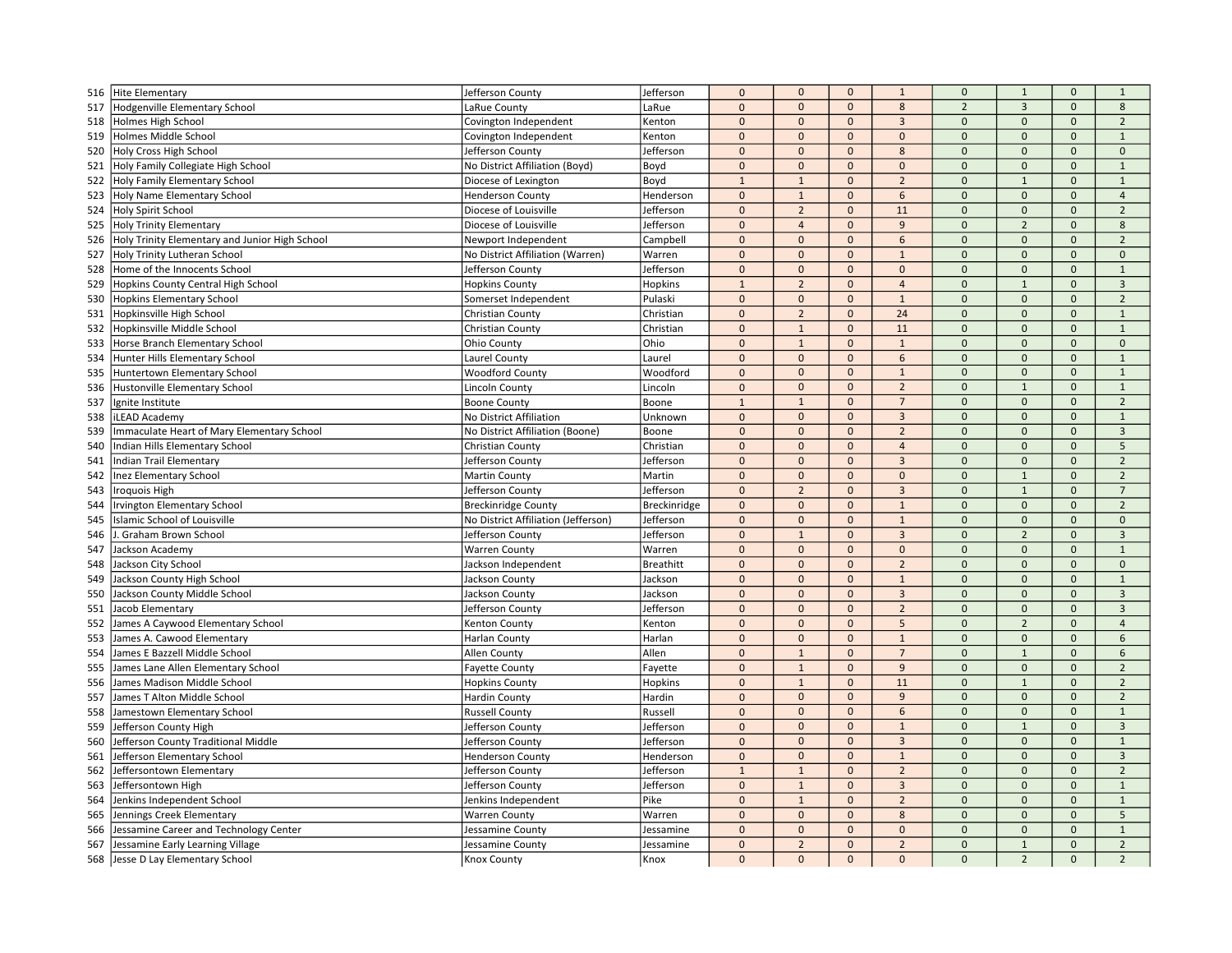| 569 | Jesse Stuart Elementary School           | <b>Hopkins County</b>               | Hopkins   | $\mathbf{0}$   | $\mathbf 0$     | $\mathbf{0}$ | $\overline{4}$ | $\mathbf{0}$   | $\mathbf 0$    | $\mathbf 0$         | 6              |
|-----|------------------------------------------|-------------------------------------|-----------|----------------|-----------------|--------------|----------------|----------------|----------------|---------------------|----------------|
| 570 | Jessie Clark Middle School               | <b>Fayette County</b>               | Fayette   | $\mathbf{0}$   | $\overline{4}$  | $\mathbf{0}$ | 11             | $\mathbf 0$    | $\mathbf{1}$   | $\mathbf{0}$        | $\overline{3}$ |
| 571 | <b>Jody Richards Elementary</b>          | <b>Warren County</b>                | Warren    | $\mathbf{0}$   | $\mathbf{1}$    | $\mathbf{0}$ | 14             | $\mathbf{0}$   | $\overline{3}$ | $\mathbf{0}$        | 5              |
| 572 | Joe Harrison Carter                      | Monroe County                       | Monroe    | $\mathbf{0}$   | $\overline{2}$  | $\mathbf{0}$ | 6              | $\mathbf 0$    | $\mathbf{1}$   | $\Omega$            | 6              |
| 573 | John Hardin High School                  | <b>Hardin County</b>                | Hardin    | $\Omega$       | $\mathbf 0$     | $\mathbf{0}$ | 16             | $\overline{1}$ | $\overline{2}$ | $\Omega$            | 5              |
| 574 | John M. Stumbo Elementary School         | <b>Floyd County</b>                 | Floyd     | $\mathbf{0}$   | $\mathbf{1}$    | $\mathbf{0}$ | $\overline{2}$ | $\Omega$       | $\mathbf{1}$   | $\mathbf{0}$        | $\overline{4}$ |
| 575 | John Paul II Academy                     | Diocese of Louisville               | Jefferson | $\mathbf 0$    | $\mathbf{0}$    | $\mathbf{0}$ | $\overline{2}$ | $\Omega$       | $\mathbf{0}$   | $\mathbf{0}$        | $\mathbf{0}$   |
| 576 | John Paul II Catholic School             | Diocese of Owensboro                | Union     | $\mathbf 0$    | $\mathbf{0}$    | $\mathbf 0$  | $\mathbf{0}$   | $\mathbf{0}$   | $\mathbf{0}$   | $\mathbf 0$         | $\overline{2}$ |
| 577 | John W. Bate Middle School               | Danville Independent                | Boyle     | $\mathbf{0}$   | $\overline{4}$  | $\mathbf{0}$ | $\overline{7}$ | $\mathbf{0}$   | $\pmb{0}$      | $\mathsf{O}\xspace$ | $\mathbf{1}$   |
| 578 | Johns Creek Elementary School            | Pike County                         | Pike      | $\Omega$       | $\mathbf{0}$    | $\mathbf{0}$ | $\mathbf{1}$   | $\Omega$       | $\Omega$       | $\Omega$            | $\overline{2}$ |
| 579 | Johnson Central High School              | Johnson County                      | Johnson   | $\Omega$       | $\mathbf{0}$    | $\mathbf{0}$ | 15             | $\mathbf 0$    | $\Omega$       | $\mathbf{0}$        | $\mathbf{1}$   |
| 580 | Johnson County Middle School             | Johnson County                      | Johnson   | $\mathbf 0$    | $\mathbf 0$     | $\mathbf{0}$ | $\overline{3}$ | $\mathbf 0$    | $\mathbf{0}$   | $\mathbf{0}$        | $\mathbf 0$    |
| 581 | Johnson Elementary School (Fort Thomas)  | Fort Thomas Independent             | Campbell  | $\mathbf{0}$   | $\mathbf{0}$    | $\mathbf{0}$ | $\overline{4}$ | $\mathbf{0}$   | $\Omega$       | $\mathbf{0}$        | $\overline{3}$ |
| 582 | Johnson Elementary School (Laurel)       | Laurel County                       | Laurel    | $\mathbf 0$    | $\mathbf{0}$    | $\mathbf{0}$ | $\overline{2}$ | $\mathbf 0$    | $\mathbf{1}$   | $\mathbf{0}$        | $\overline{2}$ |
| 583 | Johnson Traditional Middle               | Jefferson County                    | Jefferson | $\mathbf 0$    | $\mathbf{0}$    | $\mathbf{0}$ | $\mathbf{1}$   | $\mathbf 0$    | $\mathbf{0}$   | $\mathsf{O}\xspace$ | $\mathbf{1}$   |
| 584 | Johnsontown Road Elementary              | Jefferson County                    | Jefferson | $\Omega$       | $\mathbf 0$     | $\Omega$     | $\mathbf{1}$   | $\Omega$       | $\mathbf{1}$   | $\Omega$            | $\mathbf{3}$   |
| 585 | Jonathan Elementary School               | <b>Marshall County</b>              | Marshall  | $\overline{1}$ | $\mathbf{1}$    | $\mathbf{0}$ | $\overline{3}$ | $\Omega$       | $\mathbf{0}$   | $\mathbf{0}$        | $\mathbf{1}$   |
| 586 | Jones Fork Elementary School             | Knott County                        | Knott     | $\mathbf 0$    | $\mathbf{1}$    | $\mathbf{0}$ | $\mathbf{1}$   | $\mathbf 0$    | $\mathbf{0}$   | $\mathbf{0}$        | $\overline{2}$ |
| 587 | Jones Park Elementary                    | Casey County                        | Casey     | $\mathbf 0$    | $\mathbf 0$     | $\mathbf{0}$ | $\overline{4}$ | $\mathbf 0$    | $\mathbf{0}$   | $\mathbf{0}$        | $\overline{2}$ |
| 588 | Julius Marks Elementary School           | <b>Fayette County</b>               | Fayette   | $\pmb{0}$      | $\mathbf 0$     | $\mathbf{0}$ | 5              | $\mathbf{0}$   | $\mathbf{0}$   | $\mathbf{0}$        | $\overline{2}$ |
| 589 | Junction City Elementary School          | <b>Boyle County</b>                 | Boyle     | $\Omega$       | $\overline{2}$  | $\mathbf{0}$ | 5              | $\mathbf 0$    | $\mathbf{0}$   | $\Omega$            | $\mathbf{1}$   |
| 590 | June Buchanan School                     | Knott County                        | Knott     | $\Omega$       | $\mathbf 0$     | $\mathbf{0}$ | $\overline{2}$ | $\Omega$       | $\Omega$       | $\mathbf{0}$        | $\overline{4}$ |
| 591 | Kammerer Middle                          | Jefferson County                    | Jefferson | $\Omega$       | $\mathbf{1}$    | $\mathbf{0}$ | $\overline{4}$ | $\Omega$       | $\Omega$       | $\mathbf 0$         | $\overline{3}$ |
| 592 | Kathryn Winn Primary                     | Carroll County                      | Carroll   | $\mathbf{0}$   | $\mathbf{1}$    | $\mathbf{0}$ | $\mathbf{1}$   | $\Omega$       | $\mathbf{0}$   | $\mathbf{0}$        | $\mathbf{0}$   |
| 593 | <b>Keavy Elementary School</b>           | Laurel County                       | Laurel    | $\mathbf 0$    | $\mathbf{0}$    | $\mathbf 0$  | $\mathbf{0}$   | $\mathbf 0$    | $\mathbf{1}$   | $\mathbf 0$         | $\mathbf{1}$   |
| 594 | Kennedy Montessori Elementary            | Jefferson County                    | Jefferson | $\mathbf 0$    | $\mathbf 0$     | $\mathbf{0}$ | $\mathbf{3}$   | $\pmb{0}$      | $\mathbf{1}$   | $\mathbf 0$         | $\overline{2}$ |
| 595 | Kenneth D. King Middle School            | <b>Mercer County</b>                | Mercer    | $\overline{1}$ | $\overline{3}$  | $\mathbf{0}$ | 11             | $\Omega$       | $\Omega$       | $\Omega$            | $\overline{2}$ |
| 596 | Kenton Elementary School                 | Kenton County                       | Kenton    | $\mathbf 0$    | $\mathbf 0$     | $\mathbf{0}$ | $\mathbf{1}$   | $\Omega$       | $\mathbf{0}$   | $\mathbf{0}$        | $\mathbf{1}$   |
| 597 | Kentucky Christian Academy               | No District Affiliation (Taylor)    | Taylor    | $\mathbf 0$    | $\mathbf 0$     | $\mathbf{0}$ | $\overline{4}$ | $\mathbf 0$    | $\mathbf{0}$   | $\mathbf{0}$        | $\overline{4}$ |
| 598 | Kentucky Country Day School              | Jefferson County                    | Jefferson | $\pmb{0}$      | $\overline{4}$  | $\mathbf{0}$ | 13             | $\Omega$       | $\mathbf{1}$   | $\Omega$            | $\overline{3}$ |
| 599 | Kenwood Elementary                       | Jefferson County                    | Jefferson | $\mathbf 0$    | $\mathbf{1}$    | $\mathbf 0$  | $\overline{2}$ | $\mathbf 0$    | $\mathbf{0}$   | $\mathbf{0}$        | $\mathbf{1}$   |
| 600 | Kenwood Station Elementary School        | Oldham County                       | Oldham    | $\mathbf 0$    | $\mathbf{0}$    | $\mathbf{0}$ | $\mathbf{1}$   | $\mathbf 0$    | $\mathbf{0}$   | $\mathbf{0}$        | $\mathbf{1}$   |
| 601 | <b>Kerrick Elementary</b>                | Jefferson County                    | Jefferson | $\mathbf 0$    | $\mathbf 0$     | $\mathbf{0}$ | $\mathbf{1}$   | $\Omega$       | $\Omega$       | $\Omega$            | $\mathbf 0$    |
| 602 | Kimper Elementary School                 | Pike County                         | Pike      | $\Omega$       | $\mathbf{0}$    | $\mathbf{0}$ | $\mathbf{1}$   | $\Omega$       | $\Omega$       | $\mathbf{0}$        | $\mathbf{0}$   |
| 603 | Kingsolver Elementary School             | Fort Knox Independent               | Hardin    | $\pmb{0}$      | $\mathbf 0$     | $\mathbf{0}$ | $\mathbf{1}$   | $\overline{0}$ | $\mathbf{0}$   | $\mathbf{0}$        | $\mathbf{1}$   |
| 604 | Kirksville Elementary School             | <b>Madison County</b>               | Madison   | $\overline{2}$ | $\overline{3}$  | $\mathbf{0}$ | $\overline{7}$ | $\mathbf{0}$   | $\mathbf{0}$   | $\mathbf{0}$        | $\overline{4}$ |
| 605 | Kit Carson Elementary School             | <b>Madison County</b>               | Madison   | $\mathbf{0}$   | $\mathbf{0}$    | $\mathbf{0}$ | $\mathbf{3}$   | $\mathbf{0}$   | $\mathbf{0}$   | $\mathbf{0}$        | $\overline{4}$ |
| 606 | Klondike Lane Elementary                 | Jefferson County                    | Jefferson | $\Omega$       | $\mathbf{0}$    | $\mathbf{0}$ | $\Omega$       | $\Omega$       | $\mathbf{1}$   | $\Omega$            | $\overline{4}$ |
| 607 | Knight Middle                            | Jefferson County                    | Jefferson | $\mathbf 0$    | $\mathbf 0$     | $\mathbf{0}$ | $\overline{2}$ | $\Omega$       | $\mathbf{1}$   | $\mathbf{0}$        | $\mathbf{1}$   |
| 608 | Knott County Central High School         | Knott County                        | Knott     | $\mathbf 0$    | $\mathbf 0$     | $\Omega$     | 6              | $\Omega$       | $\Omega$       | $\Omega$            | 10             |
| 609 | Knox Appalachian School                  | Knox County                         | Knox      | $\Omega$       | $\mathbf{0}$    | $\mathbf{0}$ | $\mathbf{1}$   | $\Omega$       | $\mathbf{1}$   | $\Omega$            | $\mathbf{1}$   |
| 610 | Knox Central High School                 | Knox County                         | Knox      | $\mathbf 0$    | $5\overline{)}$ | $\mathbf 0$  | $\overline{7}$ | $\mathbf 0$    | $\mathbf{0}$   | $\mathbf 0$         | $\mathbf{0}$   |
| 611 | Knox County Learning Academy             | Knox County                         | Knox      | $\mathbf{1}$   | $\mathbf{1}$    | $\mathbf{0}$ | $\mathbf{1}$   | $\pmb{0}$      | $\pmb{0}$      | $\mathbf{0}$        | $\mathbf 0$    |
| 612 | Knox County Middle School                | <b>Knox County</b>                  | Knox      | $\Omega$       | $\mathbf{1}$    | $\mathbf{0}$ | $\mathbf{1}$   | $\Omega$       | $\overline{2}$ | $\Omega$            | $\overline{2}$ |
| 613 | Kyrock Elementary School                 | <b>Edmonson County</b>              | Edmonson  | $\pmb{0}$      | $\mathbf{1}$    | $\mathbf{0}$ | 5              | $\Omega$       | $\overline{3}$ | $\mathbf{0}$        | 6              |
| 614 | Lafayette High School                    | <b>Fayette County</b>               | Fayette   | $\mathbf 0$    | $\sqrt{6}$      | $\mathbf 0$  | 57             | $\mathbf 0$    | $\mathbf{1}$   | $\mathbf{0}$        | $\overline{2}$ |
| 615 | LaGrange Elementary School               | Oldham County                       | Oldham    | $\mathbf 0$    | $\mathbf{0}$    | $\mathbf{0}$ | $\mathbf{0}$   | $\mathbf{0}$   | $\mathbf{0}$   | $\mathbf{0}$        | $\mathbf{1}$   |
| 616 | Lake Cumberland Youth Development Center | <b>Wayne County</b>                 | Wayne     | $\mathbf 0$    | $\mathbf 0$     | $\mathbf 0$  | $\mathbf{0}$   | $\mathbf{0}$   | $\mathbf{0}$   | $\mathbf{0}$        | $\mathbf{1}$   |
| 617 | Lakeside Christian Academy               | No District Affiliation (Rowan)     | Rowan     | $\mathbf{0}$   | $\mathbf 0$     | $\mathbf 0$  | $\mathbf{0}$   | $\mathbf 0$    | $\mathbf{0}$   | $\mathbf{0}$        | $\overline{2}$ |
| 618 | Lakewood Elementary School               | <b>Hardin County</b>                | Hardin    | $\mathbf{0}$   | $\mathbf 0$     | $\mathbf{0}$ | $\overline{2}$ | $\mathbf{1}$   | $\mathbf{1}$   | $\mathbf{0}$        | 9              |
| 619 | Lancaster Elementary School              | <b>Garrard County</b>               | Garrard   | $\Omega$       | $\mathbf{0}$    | $\mathbf{0}$ | $\overline{4}$ | $\mathbf{0}$   | $\mathbf{1}$   | $\mathbf{0}$        | 5              |
| 620 | Landmark Christian Academy               | No District Affiliation (Jefferson) | Jefferson | $\mathbf 0$    | $\mathbf 0$     | $\mathbf{0}$ | 5              | $\mathbf 0$    | $\mathbf{0}$   | $\mathbf{0}$        | $\mathbf{0}$   |
| 621 | Lansdowne Elementary School              | <b>Fayette County</b>               | Fayette   | $\mathbf 0$    | $\overline{2}$  | $\mathbf 0$  | 10             | $\mathbf{0}$   | $\mathbf{0}$   | $\mathbf{0}$        | $\mathbf{0}$   |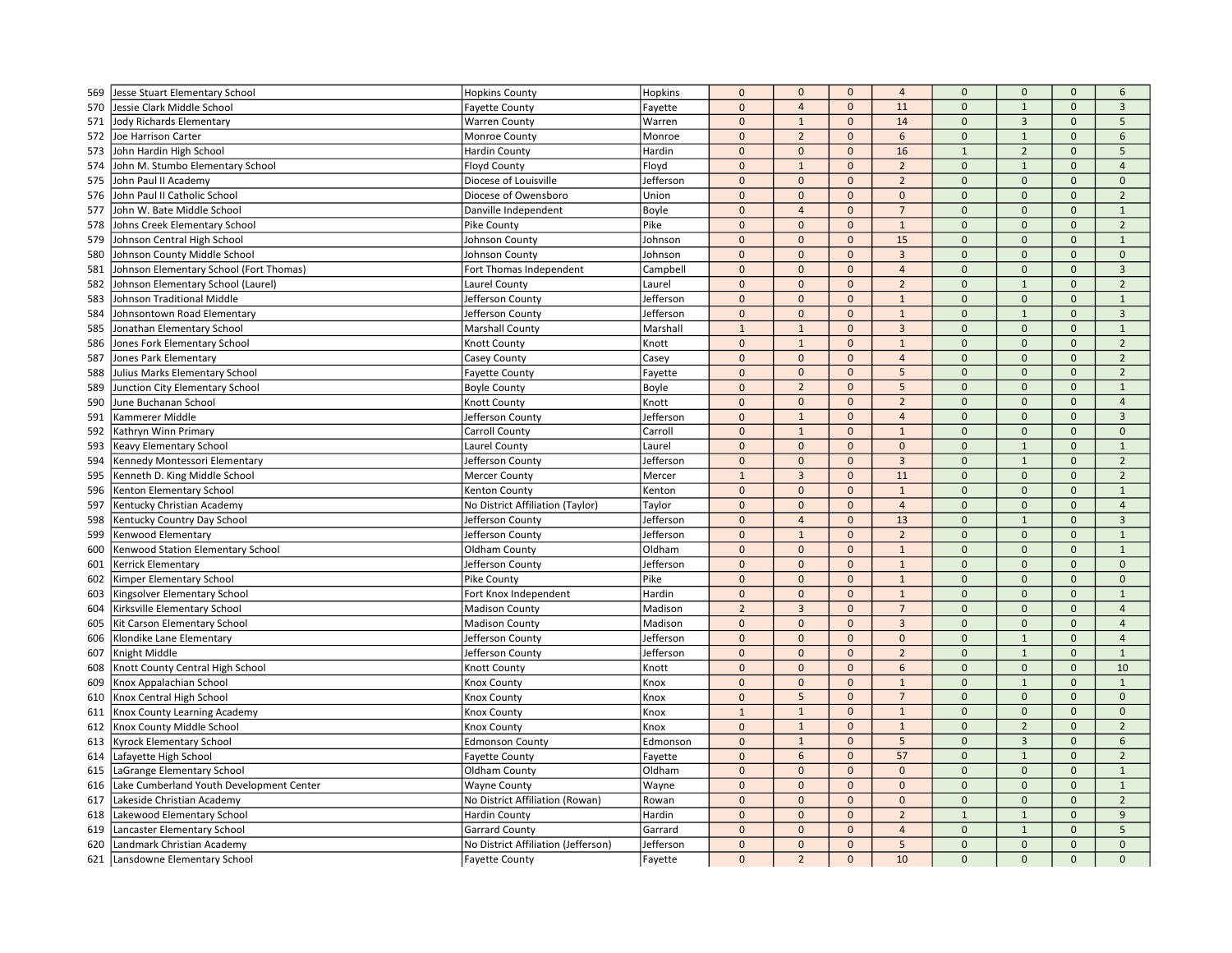| 623<br>LaRue County High School<br>LaRue County<br>LaRue<br>$\mathbf 0$<br>$\overline{7}$<br>$\mathbf 0$<br>16<br>$\overline{0}$<br>$\mathbf 0$<br>$\mathbf{0}$<br>LaRue<br>$\mathbf{0}$<br>$\mathbf{1}$<br>$\mathbf{0}$<br>$\mathbf{0}$<br>624<br>LaRue County Middle School<br>LaRue County<br>$\mathbf{0}$<br>8<br>$\mathbf{0}$<br>$\mathbf{0}$<br>$1\,$<br>$\mathbf 0$<br>$\overline{0}$<br>$\mathbf{0}$<br>$\mathbf{0}$<br>625<br>Lassiter Middle<br>Jefferson County<br>Jefferson<br>$\overline{4}$<br>Latonia Elementary School<br>$\mathbf 0$<br>$\mathbf{0}$<br>$\mathbf{0}$<br>$\mathbf 0$<br>$\Omega$<br>$\mathbf 0$<br>626<br>Covington Independent<br>Kenton<br>$\mathbf 0$<br>$\mathbf{0}$<br>$\overline{3}$<br>$\Omega$<br>$\mathbf{0}$<br>627<br>Lawrence County High School<br>$\mathbf{0}$<br>8<br>$\Omega$<br>Lawrence County<br>Lawrence<br>$\pmb{0}$<br>$\overline{0}$<br>$\mathbf{0}$<br>628<br>Layne Elementary<br>Jefferson County<br>Jefferson<br>$\mathbf{1}$<br>$\mathbf{0}$<br>$\mathbf{1}$<br>$\mathbf{0}$<br>$\mathbf{1}$<br>$\mathbf{0}$<br>$\Omega$<br>$\overline{2}$<br>$\mathbf 0$<br>$\overline{4}$<br>$\mathbf{0}$<br>Lebanon Elementary School<br>Marion<br>629<br><b>Marion County</b><br>$\mathbf 0$<br>$\mathbf 0$<br>630<br>Lebanon Junction Elementary<br><b>Bullitt County</b><br><b>Bullitt</b><br>$\mathbf 0$<br>$\mathbf 0$<br>$\Omega$<br>$\mathbf 0$<br>$\mathbf{1}$<br>$\mathbf 0$<br>$\mathbf 0$<br>$\Omega$<br>$\mathbf{0}$<br>631<br>Lee County Elementary School<br>Lee County<br>Lee<br>$\mathbf{0}$<br>$\mathbf{1}$<br>$\mathbf{0}$<br>$1\,$<br>$\mathbf{0}$<br>5<br>$\Omega$<br>$\mathbf{0}$<br>632<br>Lee County Middle High School<br>Lee County<br>Lee<br>$\mathbf 0$<br>$\mathbf{0}$<br>$\mathbf 0$<br>5<br>Leestown Middle School<br>$\mathbf 0$<br>27<br>$\Omega$<br>$\mathbf{0}$<br>$\mathbf{0}$<br>633<br><b>Fayette County</b><br>Fayette<br>$\mathbf 0$<br>$\mathbf{1}$<br>$\mathbf{0}$<br>$\Omega$<br>$\mathbf{0}$<br>634<br>Legrande Elementary School<br><b>Hart County</b><br>Hart<br>8<br>$\mathbf{0}$<br>$\mathbf{0}$<br>$\mathbf{0}$<br>$\mathbf{0}$<br>635<br>Lemons Mill Elementary School<br>$\mathbf{1}$<br>$\mathbf 0$<br><b>Scott County</b><br>Scott<br>$\mathbf{1}$<br>$\mathbf{0}$<br>$\pmb{0}$<br>$\mathbf{0}$<br>$\mathbf{0}$<br>$\mathbf{3}$<br>$\mathbf{0}$<br>$\mathbf{1}$<br>$\mathbf 0$<br>Leslie<br>636<br>Leslie County High School<br>Leslie County<br>$\pmb{0}$<br>637<br>Letcher County Central High School<br>Letcher County<br>Letcher<br>$\mathbf{0}$<br>$\mathbf{0}$<br>$\overline{4}$<br>$\Omega$<br>$\mathbf{1}$<br>$\mathbf{0}$<br>$\pmb{0}$<br>$\Omega$<br>Letcher Elementary School<br>$\mathbf{0}$<br>$\Omega$<br>$\mathbf{0}$<br>$\Omega$<br>638<br>Letcher County<br>Letcher<br>$\mathbf{0}$<br>$\pmb{0}$<br>$\mathbf 0$<br>$\mathbf 0$<br>$\mathbf{1}$<br>$\mathbf{0}$<br>$\mathbf 0$<br>$\mathbf{0}$<br>Lewis County Central Elementary School<br>639<br>Lewis County<br>Lewis<br>Lewis County High School<br>$\mathbf 0$<br>$\mathbf 0$<br>$\Omega$<br>$\mathbf 0$<br>640<br>Lewis County<br>Lewis<br>$\mathbf 0$<br>$\mathbf 0$<br>$\mathbf 0$ |                |
|--------------------------------------------------------------------------------------------------------------------------------------------------------------------------------------------------------------------------------------------------------------------------------------------------------------------------------------------------------------------------------------------------------------------------------------------------------------------------------------------------------------------------------------------------------------------------------------------------------------------------------------------------------------------------------------------------------------------------------------------------------------------------------------------------------------------------------------------------------------------------------------------------------------------------------------------------------------------------------------------------------------------------------------------------------------------------------------------------------------------------------------------------------------------------------------------------------------------------------------------------------------------------------------------------------------------------------------------------------------------------------------------------------------------------------------------------------------------------------------------------------------------------------------------------------------------------------------------------------------------------------------------------------------------------------------------------------------------------------------------------------------------------------------------------------------------------------------------------------------------------------------------------------------------------------------------------------------------------------------------------------------------------------------------------------------------------------------------------------------------------------------------------------------------------------------------------------------------------------------------------------------------------------------------------------------------------------------------------------------------------------------------------------------------------------------------------------------------------------------------------------------------------------------------------------------------------------------------------------------------------------------------------------------------------------------------------------------------------------------------------------------------------------------------------------------------------------------------------------------------------------------------------------------------------------------------------------------------------------------------------------------------------------------------------------------------------------------------------------------------------------------------------------------|----------------|
|                                                                                                                                                                                                                                                                                                                                                                                                                                                                                                                                                                                                                                                                                                                                                                                                                                                                                                                                                                                                                                                                                                                                                                                                                                                                                                                                                                                                                                                                                                                                                                                                                                                                                                                                                                                                                                                                                                                                                                                                                                                                                                                                                                                                                                                                                                                                                                                                                                                                                                                                                                                                                                                                                                                                                                                                                                                                                                                                                                                                                                                                                                                                                              | 6              |
|                                                                                                                                                                                                                                                                                                                                                                                                                                                                                                                                                                                                                                                                                                                                                                                                                                                                                                                                                                                                                                                                                                                                                                                                                                                                                                                                                                                                                                                                                                                                                                                                                                                                                                                                                                                                                                                                                                                                                                                                                                                                                                                                                                                                                                                                                                                                                                                                                                                                                                                                                                                                                                                                                                                                                                                                                                                                                                                                                                                                                                                                                                                                                              | $\overline{4}$ |
|                                                                                                                                                                                                                                                                                                                                                                                                                                                                                                                                                                                                                                                                                                                                                                                                                                                                                                                                                                                                                                                                                                                                                                                                                                                                                                                                                                                                                                                                                                                                                                                                                                                                                                                                                                                                                                                                                                                                                                                                                                                                                                                                                                                                                                                                                                                                                                                                                                                                                                                                                                                                                                                                                                                                                                                                                                                                                                                                                                                                                                                                                                                                                              | $\overline{2}$ |
|                                                                                                                                                                                                                                                                                                                                                                                                                                                                                                                                                                                                                                                                                                                                                                                                                                                                                                                                                                                                                                                                                                                                                                                                                                                                                                                                                                                                                                                                                                                                                                                                                                                                                                                                                                                                                                                                                                                                                                                                                                                                                                                                                                                                                                                                                                                                                                                                                                                                                                                                                                                                                                                                                                                                                                                                                                                                                                                                                                                                                                                                                                                                                              | $\mathbf{1}$   |
|                                                                                                                                                                                                                                                                                                                                                                                                                                                                                                                                                                                                                                                                                                                                                                                                                                                                                                                                                                                                                                                                                                                                                                                                                                                                                                                                                                                                                                                                                                                                                                                                                                                                                                                                                                                                                                                                                                                                                                                                                                                                                                                                                                                                                                                                                                                                                                                                                                                                                                                                                                                                                                                                                                                                                                                                                                                                                                                                                                                                                                                                                                                                                              | $\overline{3}$ |
|                                                                                                                                                                                                                                                                                                                                                                                                                                                                                                                                                                                                                                                                                                                                                                                                                                                                                                                                                                                                                                                                                                                                                                                                                                                                                                                                                                                                                                                                                                                                                                                                                                                                                                                                                                                                                                                                                                                                                                                                                                                                                                                                                                                                                                                                                                                                                                                                                                                                                                                                                                                                                                                                                                                                                                                                                                                                                                                                                                                                                                                                                                                                                              | $\mathbf{0}$   |
|                                                                                                                                                                                                                                                                                                                                                                                                                                                                                                                                                                                                                                                                                                                                                                                                                                                                                                                                                                                                                                                                                                                                                                                                                                                                                                                                                                                                                                                                                                                                                                                                                                                                                                                                                                                                                                                                                                                                                                                                                                                                                                                                                                                                                                                                                                                                                                                                                                                                                                                                                                                                                                                                                                                                                                                                                                                                                                                                                                                                                                                                                                                                                              | 5              |
|                                                                                                                                                                                                                                                                                                                                                                                                                                                                                                                                                                                                                                                                                                                                                                                                                                                                                                                                                                                                                                                                                                                                                                                                                                                                                                                                                                                                                                                                                                                                                                                                                                                                                                                                                                                                                                                                                                                                                                                                                                                                                                                                                                                                                                                                                                                                                                                                                                                                                                                                                                                                                                                                                                                                                                                                                                                                                                                                                                                                                                                                                                                                                              | $\mathbf{1}$   |
|                                                                                                                                                                                                                                                                                                                                                                                                                                                                                                                                                                                                                                                                                                                                                                                                                                                                                                                                                                                                                                                                                                                                                                                                                                                                                                                                                                                                                                                                                                                                                                                                                                                                                                                                                                                                                                                                                                                                                                                                                                                                                                                                                                                                                                                                                                                                                                                                                                                                                                                                                                                                                                                                                                                                                                                                                                                                                                                                                                                                                                                                                                                                                              | $\Omega$       |
|                                                                                                                                                                                                                                                                                                                                                                                                                                                                                                                                                                                                                                                                                                                                                                                                                                                                                                                                                                                                                                                                                                                                                                                                                                                                                                                                                                                                                                                                                                                                                                                                                                                                                                                                                                                                                                                                                                                                                                                                                                                                                                                                                                                                                                                                                                                                                                                                                                                                                                                                                                                                                                                                                                                                                                                                                                                                                                                                                                                                                                                                                                                                                              | $\Omega$       |
|                                                                                                                                                                                                                                                                                                                                                                                                                                                                                                                                                                                                                                                                                                                                                                                                                                                                                                                                                                                                                                                                                                                                                                                                                                                                                                                                                                                                                                                                                                                                                                                                                                                                                                                                                                                                                                                                                                                                                                                                                                                                                                                                                                                                                                                                                                                                                                                                                                                                                                                                                                                                                                                                                                                                                                                                                                                                                                                                                                                                                                                                                                                                                              | $\overline{3}$ |
|                                                                                                                                                                                                                                                                                                                                                                                                                                                                                                                                                                                                                                                                                                                                                                                                                                                                                                                                                                                                                                                                                                                                                                                                                                                                                                                                                                                                                                                                                                                                                                                                                                                                                                                                                                                                                                                                                                                                                                                                                                                                                                                                                                                                                                                                                                                                                                                                                                                                                                                                                                                                                                                                                                                                                                                                                                                                                                                                                                                                                                                                                                                                                              | 5              |
|                                                                                                                                                                                                                                                                                                                                                                                                                                                                                                                                                                                                                                                                                                                                                                                                                                                                                                                                                                                                                                                                                                                                                                                                                                                                                                                                                                                                                                                                                                                                                                                                                                                                                                                                                                                                                                                                                                                                                                                                                                                                                                                                                                                                                                                                                                                                                                                                                                                                                                                                                                                                                                                                                                                                                                                                                                                                                                                                                                                                                                                                                                                                                              | $\mathbf{0}$   |
|                                                                                                                                                                                                                                                                                                                                                                                                                                                                                                                                                                                                                                                                                                                                                                                                                                                                                                                                                                                                                                                                                                                                                                                                                                                                                                                                                                                                                                                                                                                                                                                                                                                                                                                                                                                                                                                                                                                                                                                                                                                                                                                                                                                                                                                                                                                                                                                                                                                                                                                                                                                                                                                                                                                                                                                                                                                                                                                                                                                                                                                                                                                                                              | 6              |
|                                                                                                                                                                                                                                                                                                                                                                                                                                                                                                                                                                                                                                                                                                                                                                                                                                                                                                                                                                                                                                                                                                                                                                                                                                                                                                                                                                                                                                                                                                                                                                                                                                                                                                                                                                                                                                                                                                                                                                                                                                                                                                                                                                                                                                                                                                                                                                                                                                                                                                                                                                                                                                                                                                                                                                                                                                                                                                                                                                                                                                                                                                                                                              | $\overline{3}$ |
|                                                                                                                                                                                                                                                                                                                                                                                                                                                                                                                                                                                                                                                                                                                                                                                                                                                                                                                                                                                                                                                                                                                                                                                                                                                                                                                                                                                                                                                                                                                                                                                                                                                                                                                                                                                                                                                                                                                                                                                                                                                                                                                                                                                                                                                                                                                                                                                                                                                                                                                                                                                                                                                                                                                                                                                                                                                                                                                                                                                                                                                                                                                                                              | $\overline{4}$ |
|                                                                                                                                                                                                                                                                                                                                                                                                                                                                                                                                                                                                                                                                                                                                                                                                                                                                                                                                                                                                                                                                                                                                                                                                                                                                                                                                                                                                                                                                                                                                                                                                                                                                                                                                                                                                                                                                                                                                                                                                                                                                                                                                                                                                                                                                                                                                                                                                                                                                                                                                                                                                                                                                                                                                                                                                                                                                                                                                                                                                                                                                                                                                                              | $\mathbf{1}$   |
|                                                                                                                                                                                                                                                                                                                                                                                                                                                                                                                                                                                                                                                                                                                                                                                                                                                                                                                                                                                                                                                                                                                                                                                                                                                                                                                                                                                                                                                                                                                                                                                                                                                                                                                                                                                                                                                                                                                                                                                                                                                                                                                                                                                                                                                                                                                                                                                                                                                                                                                                                                                                                                                                                                                                                                                                                                                                                                                                                                                                                                                                                                                                                              | $\overline{2}$ |
| $\pmb{0}$<br>$\mathbf{0}$<br>Lewisburg Elementary School<br>$\mathbf{1}$<br>$\mathbf{0}$<br>$\overline{4}$<br>$\mathbf{1}$<br>641<br>Logan County<br>Logan<br>$\mathbf{0}$                                                                                                                                                                                                                                                                                                                                                                                                                                                                                                                                                                                                                                                                                                                                                                                                                                                                                                                                                                                                                                                                                                                                                                                                                                                                                                                                                                                                                                                                                                                                                                                                                                                                                                                                                                                                                                                                                                                                                                                                                                                                                                                                                                                                                                                                                                                                                                                                                                                                                                                                                                                                                                                                                                                                                                                                                                                                                                                                                                                   | $\overline{3}$ |
| $\mathbf 0$<br>$1\,$<br>$\mathbf 0$<br>19<br>$\mathbf{0}$<br>$\mathbf 0$<br>$\mathbf 0$<br>642<br>Lexington Catholic High School<br>Diocese of Lexington<br>Fayette                                                                                                                                                                                                                                                                                                                                                                                                                                                                                                                                                                                                                                                                                                                                                                                                                                                                                                                                                                                                                                                                                                                                                                                                                                                                                                                                                                                                                                                                                                                                                                                                                                                                                                                                                                                                                                                                                                                                                                                                                                                                                                                                                                                                                                                                                                                                                                                                                                                                                                                                                                                                                                                                                                                                                                                                                                                                                                                                                                                          | $\overline{3}$ |
| $\mathbf 1$<br>23<br>$\Omega$<br>$\mathbf{1}$<br>No District Affiliation (Fayette)<br>$\mathbf 0$<br>$\mathbf{0}$<br>$\mathbf{1}$<br>643<br>Lexington Christian Academy<br>Fayette                                                                                                                                                                                                                                                                                                                                                                                                                                                                                                                                                                                                                                                                                                                                                                                                                                                                                                                                                                                                                                                                                                                                                                                                                                                                                                                                                                                                                                                                                                                                                                                                                                                                                                                                                                                                                                                                                                                                                                                                                                                                                                                                                                                                                                                                                                                                                                                                                                                                                                                                                                                                                                                                                                                                                                                                                                                                                                                                                                           | $\mathsf{6}$   |
| $\mathbf{0}$<br>$\mathbf{1}$<br>$\Omega$<br>$\mathbf{0}$<br>$\overline{4}$<br>$\mathbf{0}$<br>$\mathbf{0}$<br>644<br>Lexington Traditional Magnet School<br><b>Favette County</b><br>Fayette                                                                                                                                                                                                                                                                                                                                                                                                                                                                                                                                                                                                                                                                                                                                                                                                                                                                                                                                                                                                                                                                                                                                                                                                                                                                                                                                                                                                                                                                                                                                                                                                                                                                                                                                                                                                                                                                                                                                                                                                                                                                                                                                                                                                                                                                                                                                                                                                                                                                                                                                                                                                                                                                                                                                                                                                                                                                                                                                                                 | $\Omega$       |
| $\mathbf 0$<br>$\mathbf 0$<br>$\mathbf{0}$<br>Lexington Universal Academy<br>No District Affiliation (Fayette)<br>$\mathbf 0$<br>$\mathbf 0$<br>$\mathbf{1}$<br>$\mathbf{0}$<br>645<br>Fayette                                                                                                                                                                                                                                                                                                                                                                                                                                                                                                                                                                                                                                                                                                                                                                                                                                                                                                                                                                                                                                                                                                                                                                                                                                                                                                                                                                                                                                                                                                                                                                                                                                                                                                                                                                                                                                                                                                                                                                                                                                                                                                                                                                                                                                                                                                                                                                                                                                                                                                                                                                                                                                                                                                                                                                                                                                                                                                                                                               | $\mathbf 0$    |
| $\overline{2}$<br>$\Omega$<br>$\mathbf 0$<br>$\pmb{0}$<br>$\Omega$<br>$\mathbf{0}$<br>$\Omega$<br>Liberty Elementary School<br>Casey<br>646<br>Casey County                                                                                                                                                                                                                                                                                                                                                                                                                                                                                                                                                                                                                                                                                                                                                                                                                                                                                                                                                                                                                                                                                                                                                                                                                                                                                                                                                                                                                                                                                                                                                                                                                                                                                                                                                                                                                                                                                                                                                                                                                                                                                                                                                                                                                                                                                                                                                                                                                                                                                                                                                                                                                                                                                                                                                                                                                                                                                                                                                                                                  | $\overline{5}$ |
| $\mathbf 0$<br>$\mathbf 0$<br>$\mathbf{0}$<br>$\mathbf{0}$<br>$\overline{2}$<br>$\mathbf{0}$<br>$\mathbf{0}$<br>647<br>Lighthouse Academy<br><b>Warren County</b><br>Warren                                                                                                                                                                                                                                                                                                                                                                                                                                                                                                                                                                                                                                                                                                                                                                                                                                                                                                                                                                                                                                                                                                                                                                                                                                                                                                                                                                                                                                                                                                                                                                                                                                                                                                                                                                                                                                                                                                                                                                                                                                                                                                                                                                                                                                                                                                                                                                                                                                                                                                                                                                                                                                                                                                                                                                                                                                                                                                                                                                                  | $\overline{2}$ |
| $\pmb{0}$<br>20<br>648<br>Lincoln County High School<br>Lincoln County<br>Lincoln<br>8<br>$\mathbf{0}$<br>$\Omega$<br>$1\,$<br>$\mathbf 0$                                                                                                                                                                                                                                                                                                                                                                                                                                                                                                                                                                                                                                                                                                                                                                                                                                                                                                                                                                                                                                                                                                                                                                                                                                                                                                                                                                                                                                                                                                                                                                                                                                                                                                                                                                                                                                                                                                                                                                                                                                                                                                                                                                                                                                                                                                                                                                                                                                                                                                                                                                                                                                                                                                                                                                                                                                                                                                                                                                                                                   | $\overline{7}$ |
| $\mathbf 0$<br>16<br>$\mathbf 0$<br>5<br>649<br>Lincoln County Middle School<br>Lincoln County<br>Lincoln<br>$\mathbf{1}$<br>$\mathbf{0}$<br>$\mathbf{0}$                                                                                                                                                                                                                                                                                                                                                                                                                                                                                                                                                                                                                                                                                                                                                                                                                                                                                                                                                                                                                                                                                                                                                                                                                                                                                                                                                                                                                                                                                                                                                                                                                                                                                                                                                                                                                                                                                                                                                                                                                                                                                                                                                                                                                                                                                                                                                                                                                                                                                                                                                                                                                                                                                                                                                                                                                                                                                                                                                                                                    | $\overline{7}$ |
| $\mathbf{0}$<br>$\mathbf{0}$<br>$\Omega$<br>$\mathbf{0}$<br>$\mathbf{1}$<br>$\mathbf{0}$<br>$\mathbf{1}$<br>650<br>Lincoln Elementary Performing Arts<br>Jefferson County<br>Jefferson                                                                                                                                                                                                                                                                                                                                                                                                                                                                                                                                                                                                                                                                                                                                                                                                                                                                                                                                                                                                                                                                                                                                                                                                                                                                                                                                                                                                                                                                                                                                                                                                                                                                                                                                                                                                                                                                                                                                                                                                                                                                                                                                                                                                                                                                                                                                                                                                                                                                                                                                                                                                                                                                                                                                                                                                                                                                                                                                                                       | $\overline{2}$ |
| $\pmb{0}$<br>$\mathbf{1}$<br>$\overline{7}$<br>$\Omega$<br>$\mathbf{1}$<br>Lincoln Elementary School<br>Simpson<br>$\mathbf{0}$<br>$\mathbf{0}$<br>651<br><b>Simpson County</b>                                                                                                                                                                                                                                                                                                                                                                                                                                                                                                                                                                                                                                                                                                                                                                                                                                                                                                                                                                                                                                                                                                                                                                                                                                                                                                                                                                                                                                                                                                                                                                                                                                                                                                                                                                                                                                                                                                                                                                                                                                                                                                                                                                                                                                                                                                                                                                                                                                                                                                                                                                                                                                                                                                                                                                                                                                                                                                                                                                              | $\overline{2}$ |
| 652<br>$\mathbf 0$<br>$\mathbf{0}$<br>$\mathbf{0}$<br>Lincoln Trail Elementary School<br>Hardin County<br>Hardin<br>$\mathbf 0$<br>$\overline{7}$<br>$\mathbf{1}$<br>$\mathbf{0}$                                                                                                                                                                                                                                                                                                                                                                                                                                                                                                                                                                                                                                                                                                                                                                                                                                                                                                                                                                                                                                                                                                                                                                                                                                                                                                                                                                                                                                                                                                                                                                                                                                                                                                                                                                                                                                                                                                                                                                                                                                                                                                                                                                                                                                                                                                                                                                                                                                                                                                                                                                                                                                                                                                                                                                                                                                                                                                                                                                            | 8              |
| $\pmb{0}$<br>$\mathbf{0}$<br>$\mathbf{0}$<br>$\mathbf{0}$<br>$\mathbf{0}$<br>$\mathbf{0}$<br>$\mathbf{0}$<br>653<br>Lindeman Elementary School<br>Erlanger-Elsmere Independent<br>Kenton                                                                                                                                                                                                                                                                                                                                                                                                                                                                                                                                                                                                                                                                                                                                                                                                                                                                                                                                                                                                                                                                                                                                                                                                                                                                                                                                                                                                                                                                                                                                                                                                                                                                                                                                                                                                                                                                                                                                                                                                                                                                                                                                                                                                                                                                                                                                                                                                                                                                                                                                                                                                                                                                                                                                                                                                                                                                                                                                                                     | $\mathbf{1}$   |
| $\overline{2}$<br>$\mathbf 0$<br>$\mathbf{0}$<br>$\mathbf{0}$<br>$\mathbf{0}$<br>$\mathbf{0}$<br>654<br>Livermore Elementary School<br><b>McLean County</b><br>McLean<br>$\mathbf{0}$                                                                                                                                                                                                                                                                                                                                                                                                                                                                                                                                                                                                                                                                                                                                                                                                                                                                                                                                                                                                                                                                                                                                                                                                                                                                                                                                                                                                                                                                                                                                                                                                                                                                                                                                                                                                                                                                                                                                                                                                                                                                                                                                                                                                                                                                                                                                                                                                                                                                                                                                                                                                                                                                                                                                                                                                                                                                                                                                                                        | 5              |
| $\pmb{0}$<br>$\overline{2}$<br>Livingston Central High School<br>Livingston<br>$\mathbf{0}$<br>12<br>$\Omega$<br>$\Omega$<br>655<br>Livingston County<br>$\mathbf{0}$                                                                                                                                                                                                                                                                                                                                                                                                                                                                                                                                                                                                                                                                                                                                                                                                                                                                                                                                                                                                                                                                                                                                                                                                                                                                                                                                                                                                                                                                                                                                                                                                                                                                                                                                                                                                                                                                                                                                                                                                                                                                                                                                                                                                                                                                                                                                                                                                                                                                                                                                                                                                                                                                                                                                                                                                                                                                                                                                                                                        | 5              |
| $\mathbf 0$<br>$\mathbf 0$<br>$\mathbf 0$<br>6<br>$\Omega$<br>$\mathbf 0$<br>$\Omega$<br>656<br>Livingston County Middle School<br>Livingston County<br>Livingston                                                                                                                                                                                                                                                                                                                                                                                                                                                                                                                                                                                                                                                                                                                                                                                                                                                                                                                                                                                                                                                                                                                                                                                                                                                                                                                                                                                                                                                                                                                                                                                                                                                                                                                                                                                                                                                                                                                                                                                                                                                                                                                                                                                                                                                                                                                                                                                                                                                                                                                                                                                                                                                                                                                                                                                                                                                                                                                                                                                           | $\mathbf{1}$   |
| $\Omega$<br>$\overline{0}$<br>Lloyd High School<br>$\mathbf{0}$<br>$\mathbf{1}$<br>$\mathbf{0}$<br>$\overline{3}$<br>$\Omega$<br>657<br>Erlanger-Elsmere Independent<br>Kenton                                                                                                                                                                                                                                                                                                                                                                                                                                                                                                                                                                                                                                                                                                                                                                                                                                                                                                                                                                                                                                                                                                                                                                                                                                                                                                                                                                                                                                                                                                                                                                                                                                                                                                                                                                                                                                                                                                                                                                                                                                                                                                                                                                                                                                                                                                                                                                                                                                                                                                                                                                                                                                                                                                                                                                                                                                                                                                                                                                               | $\overline{2}$ |
| 658<br>Oldham<br>$\pmb{0}$<br>$\mathbf{0}$<br>$\mathbf 0$<br>$\mathbf 0$<br>$\overline{0}$<br>$\ddot{\mathbf{0}}$<br>Locust Grove Elementary School<br>Oldham County<br>$\mathbf{0}$                                                                                                                                                                                                                                                                                                                                                                                                                                                                                                                                                                                                                                                                                                                                                                                                                                                                                                                                                                                                                                                                                                                                                                                                                                                                                                                                                                                                                                                                                                                                                                                                                                                                                                                                                                                                                                                                                                                                                                                                                                                                                                                                                                                                                                                                                                                                                                                                                                                                                                                                                                                                                                                                                                                                                                                                                                                                                                                                                                         | $\overline{2}$ |
| $\mathbf 0$<br>$\overline{2}$<br>$\mathbf 0$<br>19<br>$\overline{0}$<br>$\overline{3}$<br>659<br>Logan County High School<br>Logan County<br>Logan<br>$\mathbf 0$                                                                                                                                                                                                                                                                                                                                                                                                                                                                                                                                                                                                                                                                                                                                                                                                                                                                                                                                                                                                                                                                                                                                                                                                                                                                                                                                                                                                                                                                                                                                                                                                                                                                                                                                                                                                                                                                                                                                                                                                                                                                                                                                                                                                                                                                                                                                                                                                                                                                                                                                                                                                                                                                                                                                                                                                                                                                                                                                                                                            | 9              |
| $\mathbf{0}$<br>London Christian Academy<br>No District Affiliation (Laurel)<br>Laurel<br>$\mathbf{0}$<br>$\mathbf{0}$<br>$\mathbf{1}$<br>$\Omega$<br>$\mathbf{0}$<br>$\mathbf{0}$<br>660                                                                                                                                                                                                                                                                                                                                                                                                                                                                                                                                                                                                                                                                                                                                                                                                                                                                                                                                                                                                                                                                                                                                                                                                                                                                                                                                                                                                                                                                                                                                                                                                                                                                                                                                                                                                                                                                                                                                                                                                                                                                                                                                                                                                                                                                                                                                                                                                                                                                                                                                                                                                                                                                                                                                                                                                                                                                                                                                                                    | $\Omega$       |
| $\mathbf{0}$<br>$\mathbf{0}$<br>$\overline{3}$<br>$\overline{0}$<br>$\mathbf{1}$<br>$\mathbf{0}$<br>$\mathbf{0}$<br>661<br>London Elementary School<br>Laurel County<br>Laurel                                                                                                                                                                                                                                                                                                                                                                                                                                                                                                                                                                                                                                                                                                                                                                                                                                                                                                                                                                                                                                                                                                                                                                                                                                                                                                                                                                                                                                                                                                                                                                                                                                                                                                                                                                                                                                                                                                                                                                                                                                                                                                                                                                                                                                                                                                                                                                                                                                                                                                                                                                                                                                                                                                                                                                                                                                                                                                                                                                               | 10             |
| Lone Jack School Center<br><b>Bell County</b><br>Bell<br>$\mathbf 0$<br>$\mathbf 0$<br>$\mathbf{0}$<br>$\overline{3}$<br>$\mathbf 0$<br>$\mathbf 0$<br>$\mathbf{0}$<br>662                                                                                                                                                                                                                                                                                                                                                                                                                                                                                                                                                                                                                                                                                                                                                                                                                                                                                                                                                                                                                                                                                                                                                                                                                                                                                                                                                                                                                                                                                                                                                                                                                                                                                                                                                                                                                                                                                                                                                                                                                                                                                                                                                                                                                                                                                                                                                                                                                                                                                                                                                                                                                                                                                                                                                                                                                                                                                                                                                                                   | $\mathbf 0$    |
| $\mathbf 0$<br>$\overline{3}$<br>$\mathbf 0$<br>$\mathbf{0}$<br>663<br>Lone Oak Elementary School<br><b>McCracken County</b><br>McCracken<br>$\mathbf{0}$<br>$\mathbf{0}$<br>$\mathbf{0}$                                                                                                                                                                                                                                                                                                                                                                                                                                                                                                                                                                                                                                                                                                                                                                                                                                                                                                                                                                                                                                                                                                                                                                                                                                                                                                                                                                                                                                                                                                                                                                                                                                                                                                                                                                                                                                                                                                                                                                                                                                                                                                                                                                                                                                                                                                                                                                                                                                                                                                                                                                                                                                                                                                                                                                                                                                                                                                                                                                    | $\overline{2}$ |
| $\mathbf 0$<br>$\mathbf 0$<br>$\mathbf 0$<br>$\mathbf 0$<br>$\overline{0}$<br>$\overline{1}$<br>Lone Oak Intermediate School<br>$\mathbf{0}$<br>664<br><b>McCracken County</b><br>McCracken                                                                                                                                                                                                                                                                                                                                                                                                                                                                                                                                                                                                                                                                                                                                                                                                                                                                                                                                                                                                                                                                                                                                                                                                                                                                                                                                                                                                                                                                                                                                                                                                                                                                                                                                                                                                                                                                                                                                                                                                                                                                                                                                                                                                                                                                                                                                                                                                                                                                                                                                                                                                                                                                                                                                                                                                                                                                                                                                                                  | $\mathbf{1}$   |
| 665<br>Lone Oak Middle School<br>McCracken<br>$\mathbf 0$<br>$\mathbf 0$<br>$\mathbf{0}$<br>$\overline{3}$<br>$\overline{0}$<br>$\mathbf 0$<br>$\mathbf 0$<br>McCracken County                                                                                                                                                                                                                                                                                                                                                                                                                                                                                                                                                                                                                                                                                                                                                                                                                                                                                                                                                                                                                                                                                                                                                                                                                                                                                                                                                                                                                                                                                                                                                                                                                                                                                                                                                                                                                                                                                                                                                                                                                                                                                                                                                                                                                                                                                                                                                                                                                                                                                                                                                                                                                                                                                                                                                                                                                                                                                                                                                                               | $\mathbf 0$    |
| $\mathbf{0}$<br>$\Omega$<br>$\mathbf{0}$<br>Longbranch Elementary School<br><b>Boone County</b><br>Boone<br>$\Omega$<br>$\Omega$<br>5<br>$\Omega$<br>666                                                                                                                                                                                                                                                                                                                                                                                                                                                                                                                                                                                                                                                                                                                                                                                                                                                                                                                                                                                                                                                                                                                                                                                                                                                                                                                                                                                                                                                                                                                                                                                                                                                                                                                                                                                                                                                                                                                                                                                                                                                                                                                                                                                                                                                                                                                                                                                                                                                                                                                                                                                                                                                                                                                                                                                                                                                                                                                                                                                                     | $\mathbf{1}$   |
| $\pmb{0}$<br>$\mathbf{0}$<br>$\Omega$<br>$\overline{2}$<br>Longest Elementary<br><b>Muhlenberg County</b><br>Muhlenberg<br>$\mathbf{0}$<br>$\mathbf{1}$<br>$\mathbf{0}$<br>667                                                                                                                                                                                                                                                                                                                                                                                                                                                                                                                                                                                                                                                                                                                                                                                                                                                                                                                                                                                                                                                                                                                                                                                                                                                                                                                                                                                                                                                                                                                                                                                                                                                                                                                                                                                                                                                                                                                                                                                                                                                                                                                                                                                                                                                                                                                                                                                                                                                                                                                                                                                                                                                                                                                                                                                                                                                                                                                                                                               | $\overline{2}$ |
| $\mathbf{0}$<br>$\mathbf 1$<br>$\overline{2}$<br>$\mathbf{0}$<br>6<br>$\mathbf 0$<br>$\mathbf{0}$<br>Lost River Elementary<br><b>Warren County</b><br>Warren<br>668                                                                                                                                                                                                                                                                                                                                                                                                                                                                                                                                                                                                                                                                                                                                                                                                                                                                                                                                                                                                                                                                                                                                                                                                                                                                                                                                                                                                                                                                                                                                                                                                                                                                                                                                                                                                                                                                                                                                                                                                                                                                                                                                                                                                                                                                                                                                                                                                                                                                                                                                                                                                                                                                                                                                                                                                                                                                                                                                                                                          | $\overline{2}$ |
| $\mathbf 0$<br>$\overline{3}$<br>$\Omega$<br>$\overline{2}$<br>669<br>Louisa East Elementary School<br>Lawrence County<br>$\overline{2}$<br>$\mathbf{0}$<br>$\Omega$<br>Lawrence                                                                                                                                                                                                                                                                                                                                                                                                                                                                                                                                                                                                                                                                                                                                                                                                                                                                                                                                                                                                                                                                                                                                                                                                                                                                                                                                                                                                                                                                                                                                                                                                                                                                                                                                                                                                                                                                                                                                                                                                                                                                                                                                                                                                                                                                                                                                                                                                                                                                                                                                                                                                                                                                                                                                                                                                                                                                                                                                                                             | $\overline{3}$ |
| $\mathbf 0$<br>$\mathbf{0}$<br>$\overline{2}$<br>$\Omega$<br>$\mathbf{0}$<br>670<br>Louisa Middle School<br>$\mathbf{0}$<br>$\mathbf{0}$<br>Lawrence County<br>Lawrence                                                                                                                                                                                                                                                                                                                                                                                                                                                                                                                                                                                                                                                                                                                                                                                                                                                                                                                                                                                                                                                                                                                                                                                                                                                                                                                                                                                                                                                                                                                                                                                                                                                                                                                                                                                                                                                                                                                                                                                                                                                                                                                                                                                                                                                                                                                                                                                                                                                                                                                                                                                                                                                                                                                                                                                                                                                                                                                                                                                      | $\mathbf{0}$   |
| $\mathbf 0$<br>$\mathbf 0$<br>$\mathbf{0}$<br>671<br>Louisa West Elementary School<br>$\mathbf 0$<br>$\mathbf{0}$<br>$\mathbf{1}$<br>$\mathbf{0}$<br>Lawrence County<br>Lawrence                                                                                                                                                                                                                                                                                                                                                                                                                                                                                                                                                                                                                                                                                                                                                                                                                                                                                                                                                                                                                                                                                                                                                                                                                                                                                                                                                                                                                                                                                                                                                                                                                                                                                                                                                                                                                                                                                                                                                                                                                                                                                                                                                                                                                                                                                                                                                                                                                                                                                                                                                                                                                                                                                                                                                                                                                                                                                                                                                                             | $\mathbf{0}$   |
| $\overline{1}$<br>$\Omega$<br>$\Omega$<br>672<br>Jefferson<br>$\mathbf 0$<br>$\mathbf 0$<br>$\overline{4}$<br>$\Omega$<br>Louisville Collegiate School<br>No District Affiliation (Jefferson)                                                                                                                                                                                                                                                                                                                                                                                                                                                                                                                                                                                                                                                                                                                                                                                                                                                                                                                                                                                                                                                                                                                                                                                                                                                                                                                                                                                                                                                                                                                                                                                                                                                                                                                                                                                                                                                                                                                                                                                                                                                                                                                                                                                                                                                                                                                                                                                                                                                                                                                                                                                                                                                                                                                                                                                                                                                                                                                                                                |                |
| Jefferson<br>$\mathbf{1}$<br>$\overline{7}$<br>$\mathbf{0}$<br>26<br>$\mathbf{0}$<br>$\mathbf{0}$<br>$\Omega$<br>673<br>Louisville Male High<br>Jefferson County                                                                                                                                                                                                                                                                                                                                                                                                                                                                                                                                                                                                                                                                                                                                                                                                                                                                                                                                                                                                                                                                                                                                                                                                                                                                                                                                                                                                                                                                                                                                                                                                                                                                                                                                                                                                                                                                                                                                                                                                                                                                                                                                                                                                                                                                                                                                                                                                                                                                                                                                                                                                                                                                                                                                                                                                                                                                                                                                                                                             | $\overline{2}$ |
| 674<br>Jefferson<br>$\mathbf{0}$<br>$\Omega$<br>$\mathbf{0}$<br>Lowe Elementary<br>Jefferson County<br>$\mathbf{1}$<br>$\Omega$<br>$\overline{2}$<br>$\Omega$                                                                                                                                                                                                                                                                                                                                                                                                                                                                                                                                                                                                                                                                                                                                                                                                                                                                                                                                                                                                                                                                                                                                                                                                                                                                                                                                                                                                                                                                                                                                                                                                                                                                                                                                                                                                                                                                                                                                                                                                                                                                                                                                                                                                                                                                                                                                                                                                                                                                                                                                                                                                                                                                                                                                                                                                                                                                                                                                                                                                | 5              |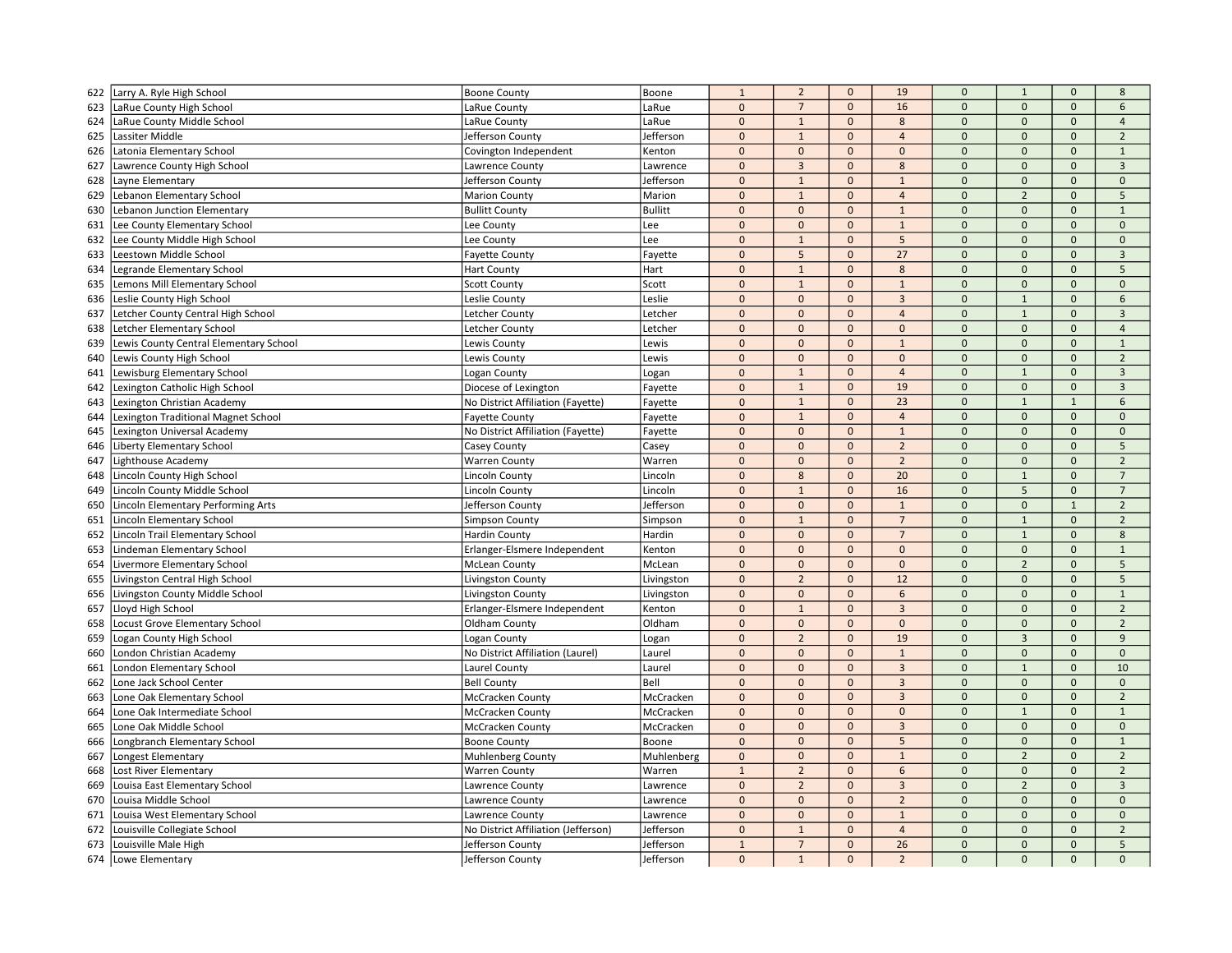| 675 | Lowes Elementary School                  | <b>Graves County</b>              | Graves           | $\mathbf 0$    | $\mathbf{0}$                  | $\mathbf 0$  | $\mathbf{0}$                   | $\mathbf 0$                  | $\mathbf{0}$   | $\mathbf 0$         | $\mathbf{1}$        |
|-----|------------------------------------------|-----------------------------------|------------------|----------------|-------------------------------|--------------|--------------------------------|------------------------------|----------------|---------------------|---------------------|
| 676 | Ludlow High School                       | Ludlow Independent                | Kenton           | $\mathbf 0$    | $\mathbf{0}$                  | $\mathbf 0$  | $\overline{2}$                 | $\mathbf 0$                  | $\mathbf 0$    | $\mathbf{0}$        | $\overline{2}$      |
| 677 | Luhr Elementary                          | Jefferson County                  | Jefferson        | $\mathbf{0}$   | $\mathbf{1}$                  | $\mathbf{0}$ | $\overline{3}$                 | $\mathbf{0}$                 | $\mathbf{0}$   | $\mathbf{0}$        | $\overline{2}$      |
| 678 | Lynn Camp Schools                        | Knox County                       | Knox             | $\mathbf 0$    | $\mathbf{0}$                  | $\mathbf 0$  | $\overline{3}$                 | $\mathbf 0$                  | $\overline{2}$ | $\mathsf{O}\xspace$ | 6                   |
| 679 | Lyon County Elementary School            | Lyon County                       | Lyon             | $\mathbf{0}$   | $\mathbf{1}$                  | $\mathbf{0}$ | $\mathbf 1$                    | $\mathbf{0}$                 | $\overline{2}$ | $\mathsf{O}\xspace$ | 5                   |
| 680 | Lyon County High School                  | Lyon County                       | Lyon             | $\Omega$       | $\mathbf{1}$                  | $\Omega$     | 5                              | $\mathbf{0}$                 | $\Omega$       | $\Omega$            | $\overline{4}$      |
| 681 | Lyon County Middle School                | Lyon County                       | Lyon             | $\mathbf 0$    | $\mathbf 0$                   | $\mathbf{0}$ | $\overline{3}$                 | $\mathbf{0}$                 | $\mathbf{0}$   | $\Omega$            | $\overline{2}$      |
| 682 | Madison Central High School              | <b>Madison County</b>             | Madison          | $\overline{2}$ | 15                            | $\mathbf{0}$ | 57                             | $\mathbf{0}$                 | $\mathbf{1}$   | $\mathbf{0}$        | $8\phantom{1}$      |
| 683 | Madison County Area Technology Center    | Kentucky Technical System         | Madison          | $\mathbf 0$    | $\mathbf{0}$                  | $\mathbf 0$  | $\mathbf 0$                    | $\mathbf 0$                  | $\mathbf 0$    | $\mathbf 0$         | $\mathbf{1}$        |
| 684 | Madison Kindergarten Academy             | <b>Madison County</b>             | Madison          | $\mathbf 0$    | $\mathbf{0}$                  | $\mathbf{0}$ | $\overline{3}$                 | $\mathbf{0}$                 | $\mathbf{0}$   | $\mathbf{0}$        | 3                   |
| 685 | Madison Middle School                    | <b>Madison County</b>             | Madison          | $\mathbf 0$    | $\mathbf{1}$                  | $\Omega$     | 10                             | $\mathbf{0}$                 | $\mathbf{1}$   | $\Omega$            | 5                   |
| 686 | Madison Southern High School             | <b>Madison County</b>             | Madison          | $\mathbf 0$    | 9                             | $\mathbf{0}$ | 30                             | $\mathbf 0$                  | $\mathbf{0}$   | $\mathbf{0}$        | $\overline{3}$      |
| 687 | Madisonville North Hopkins High School   | <b>Hopkins County</b>             | Hopkins          | $\mathbf 0$    | $\mathbf{1}$                  | $\mathbf{0}$ | 19                             | $\mathbf{0}$                 | $\mathbf{1}$   | $\mathbf{0}$        | $\overline{4}$      |
| 688 | Manchester Elementary School             | Clay County                       | Clay             | $\mathbf{0}$   | $\mathbf{0}$                  | $\mathbf{0}$ | $\mathbf{1}$                   | $\mathbf{0}$                 | $\mathbf{1}$   | $\mathbf{0}$        | $\overline{4}$      |
| 689 | <b>Mapleton Elementary School</b>        | Montgomery County                 | Montgomery       | $\pmb{0}$      | $\mathbf{0}$                  | $\mathbf 0$  | $\overline{3}$                 | $\mathbf 0$                  | $\mathbf 0$    | $\mathsf{O}\xspace$ | $\overline{2}$      |
| 690 | Marie Gatton Phillips Elementary         | <b>McLean County</b>              | McLean           | $\pmb{0}$      | $\mathbf{0}$                  | $\mathbf{0}$ | $1\,$                          | $\pmb{0}$                    | $\mathbf{1}$   | $\mathbf{0}$        | $\overline{2}$      |
| 691 | <b>Marie Roberts</b>                     | <b>Breathitt County</b>           | <b>Breathitt</b> | $\mathbf 0$    | $\mathbf 0$                   | $\Omega$     | $\mathbf 1$                    | $\Omega$                     | $\Omega$       | $\Omega$            | $\overline{1}$      |
| 692 | Marion C. Moore School                   | Jefferson County                  | Jefferson        | $\mathbf 0$    | $\mathbf{1}$                  | $\mathbf 0$  | 9                              | $\mathbf 0$                  | $\mathbf{1}$   | $\mathsf{O}\xspace$ | $\overline{4}$      |
| 693 | Marion County High School                | <b>Marion County</b>              | Marion           | $\Omega$       | $\overline{7}$                | $\mathbf 0$  | 24                             | $\mathbf 0$                  | $1\,$          | $\mathbf 0$         | 6                   |
| 694 | Marion County Knight Academy             | <b>Marion County</b>              | Marion           | $\mathbf 0$    | $\mathbf{1}$                  | $\mathbf{0}$ | 5                              | $\mathbf{0}$                 | $\mathbf{0}$   | $\mathbf{0}$        | $\overline{3}$      |
| 695 | Marion County Middle School              | <b>Marion County</b>              | Marion           | $\pmb{0}$      | $\overline{3}$                | $\mathbf 0$  | $\overline{3}$                 | $\mathbf 0$                  | $\mathbf 0$    | $\mathsf{O}\xspace$ | $\mathbf 0$         |
| 696 | Marnel C. Moorman School                 | <b>Shelby County</b>              | Shelby           | $\pmb{0}$      | $\overline{2}$                | $\mathbf{0}$ | $\overline{7}$                 | $\mathbf{0}$                 | $\overline{2}$ | $\mathbf{0}$        | 5                   |
| 697 | Marshall County High School              | Marshall County                   | Marshall         | $\Omega$       | 5                             | $\mathbf{0}$ | 35                             | $\mathbf{0}$                 | $\Omega$       | $\Omega$            | $\overline{7}$      |
| 698 | Martha Layne Collins High School         | <b>Shelby County</b>              | Shelby           | $\mathbf 0$    | $\overline{2}$                | $\mathbf{0}$ | 22                             | $\mathbf{0}$                 | $\mathbf{0}$   | $\mathbf{0}$        | $\mathbf{1}$        |
| 699 | Martin County High School                | Martin County                     | Martin           | $\mathbf 0$    | $\overline{2}$                | $\mathbf 0$  | 10                             | $\mathbf{0}$                 | $\mathbf{1}$   | $\Omega$            | $\overline{3}$      |
| 700 | Martin County Middle School              | Martin County                     | Martin           | $\mathbf{0}$   | $\overline{2}$                | $\mathbf{0}$ | 5                              | $\mathbf{1}$                 | $\overline{2}$ | $\mathbf{0}$        | $\overline{2}$      |
| 701 | Martin Luther King Jr. Elementary School | Christian County                  | Christian        | $\mathbf 0$    | $\mathbf{1}$                  | $\mathbf 0$  | 9                              | $\mathbf{0}$                 | $\mathbf 0$    | $\mathsf{O}\xspace$ | 8                   |
| 702 | Mary A. Goetz Elementary School          | Ludlow Independent                | Kenton           | $\mathbf 0$    | $\mathbf{0}$                  | $\Omega$     | $\Omega$                       | $\mathbf 0$                  | $\Omega$       | $\Omega$            | $\mathbf{1}$        |
| 703 | Mary Carrico Memorial Elementary School  | No District Affiliation (Daviess) | Daviess          | $\Omega$       | $\mathbf{0}$                  | $\mathbf{0}$ | $\overline{1}$                 | $\mathbf{0}$                 | $\mathbf{0}$   | $\mathbf{0}$        | $\mathbf{0}$        |
| 704 | Mary G. Hogsett Primary School           | Danville Independent              | Boyle            | $\pmb{0}$      | $\mathbf{1}$                  | $\mathbf{0}$ | $\overline{3}$                 | $\mathbf{0}$                 | $\overline{3}$ | $\mathbf{0}$        | 5                   |
| 705 | Mary Queen of the Holy Rosary School     | Diocese of Lexington              | Fayette          | $\pmb{0}$      | $\mathbf 0$                   | $\mathbf 0$  | $\overline{3}$                 | $\mathbf{0}$                 | $\mathbf 0$    | $\mathbf{0}$        | $\mathbf{1}$        |
| 706 | Mary Ryan Academy                        | Jefferson County                  | Jefferson        | $\pmb{0}$      | $\mathbf{0}$                  | $\mathbf{0}$ | $\mathbf{1}$                   | $\mathbf{0}$                 | $\mathbf{0}$   | $\mathbf{0}$        | $\mathbf{0}$        |
| 707 | Mary Todd Elementary School              | <b>Fayette County</b>             | Fayette          | $\pmb{0}$      | $\overline{2}$                | $\mathbf{0}$ | 11                             | $\mathbf 0$                  | $\mathbf{1}$   | $\mathbf{0}$        | $\mathbf{1}$        |
| 708 | Maryville Elementary School              | <b>Bullitt County</b>             | <b>Bullitt</b>   | $\mathbf 0$    | $\mathbf{0}$                  | $\Omega$     | $\mathbf{1}$                   | $\mathbf{0}$                 | $\Omega$       | $\Omega$            | $\overline{2}$      |
| 709 | Mason Corinth Elementary                 | <b>Grant County</b>               | Grant            | $\mathbf 0$    | $\mathbf{0}$                  | $\mathbf 0$  | $\mathbf 0$                    | $\mathbf{1}$                 | $\mathbf{1}$   | $\mathsf{O}\xspace$ | $\overline{2}$      |
| 710 | Mason County High School                 | <b>Mason County</b>               | Mason            | $\Omega$       | $\overline{2}$                | $\mathbf{0}$ | 5                              | $\mathbf{0}$                 | $\mathbf{1}$   | $\Omega$            | $\mathbf{1}$        |
| 711 |                                          |                                   |                  | $\mathbf 0$    |                               | $\mathbf{0}$ | $\overline{2}$                 | $\mathbf 0$                  | $\mathbf{0}$   | $\mathbf{0}$        | $\overline{2}$      |
|     | Mason County Intermediate School         | <b>Mason County</b>               | Mason            | $\mathbf 0$    | $\mathbf 0$<br>$\overline{2}$ | $\mathbf 0$  | $\overline{2}$                 | $\mathbf 0$                  | $\overline{2}$ | $\mathsf{O}\xspace$ | $\overline{3}$      |
| 712 | Mason County Middle School               | <b>Mason County</b>               | Mason            | $\mathbf 0$    |                               | $\mathbf{0}$ |                                | $\mathbf{0}$                 | $\mathbf{0}$   | $\mathbf{0}$        |                     |
| 713 | Maupin Elementary                        | Jefferson County                  | Jefferson        | $\mathbf 0$    | $\mathbf{0}$<br>$\mathbf{0}$  | $\mathbf{0}$ | $\mathbf{1}$<br>$\overline{4}$ | $\mathbf 0$                  | $\overline{4}$ | $\Omega$            | $\overline{2}$<br>6 |
| 714 | Maurice Bowling Middle School            | Owen County                       | Owen             | $\mathbf 0$    |                               |              |                                |                              |                |                     |                     |
| 715 | Maxwell Elementary School                | <b>Fayette County</b>             | Fayette          |                | $\mathbf{1}$                  | $\mathbf 0$  | 8                              | $\mathbf{0}$<br>$\mathbf{0}$ | $\mathbf{0}$   | $\mathbf{0}$        | $\mathbf 1$         |
| 716 | May Valley Elementary School             | <b>Floyd County</b>               | Floyd            | $\mathbf 0$    | $\mathbf{0}$                  | $\mathbf{0}$ | $\mathbf{1}$                   |                              | $\mathbf{0}$   | $\mathbf{0}$        | $\mathbf{0}$        |
| 717 | Mayfield Elementary School               | Mayfield Independent              | Graves           | $\mathbf{0}$   | $\mathbf{0}$                  | $\mathbf 0$  | $\overline{7}$                 | $\mathbf 0$                  | $\mathbf{0}$   | $\mathbf{0}$        | $\overline{4}$      |
| 718 | Mayfield High School                     | Mayfield Independent              | Graves           | $\mathbf 0$    | $\mathbf{0}$                  | $\mathbf 0$  | $\overline{2}$                 | $\mathbf 0$                  | $\mathbf 0$    | $\mathsf{O}\xspace$ | $\mathsf{O}\xspace$ |
| 719 | Mayfield Middle School                   | Mayfield Independent              | Graves           | $\Omega$       | $\mathbf{0}$                  | $\Omega$     | $\overline{2}$                 | $\mathbf{0}$                 | $\Omega$       | $\Omega$            | $\overline{2}$      |
| 720 | MC@HOME                                  | <b>Marshall County</b>            | Marshall         | $\mathbf 0$    | $\mathbf{0}$                  | $\mathbf{0}$ | $\mathbf 1$                    | $\mathbf{0}$                 | $\mathbf{0}$   | $\mathbf{0}$        | $\mathbf{0}$        |
| 721 | McCracken County High School             | McCracken County                  | McCracken        | $\mathbf 0$    | $\mathbf{0}$                  | $\mathbf{0}$ | 14                             | $\mathbf{0}$                 | $\overline{2}$ | $\mathbf{0}$        | 5                   |
| 722 | McCreary Central High School             | <b>McCreary County</b>            | McCreary         | $\mathbf 0$    | $\mathbf 0$                   | $\mathbf 0$  | 6                              | $\mathbf{0}$                 | $\mathbf 0$    | $\Omega$            | $\overline{2}$      |
| 723 | McCreary County Middle School            | <b>McCreary County</b>            | McCreary         | $\mathbf 0$    | $\overline{2}$                | $\mathbf{0}$ | 13                             | $\overline{1}$               | $\mathbf{1}$   | $\mathbf{0}$        | $\overline{4}$      |
| 724 | <b>McDaniel Learning Center</b>          | Laurel County                     | Laurel           | $\mathbf 0$    | $\mathbf{0}$                  | $\mathbf{0}$ | $\mathbf{1}$                   | $\mathbf 0$                  | $\mathbf 0$    | $\Omega$            | $\mathbf{1}$        |
| 725 | Mcferran Preparatory Academy             | Jefferson County                  | Jefferson        | $\mathbf{0}$   | $\mathbf{0}$                  | $\Omega$     | $\overline{3}$                 | $\overline{1}$               | $1\,$          | $\Omega$            | $\overline{2}$      |
| 726 | McKee Elementary School                  | Jackson County                    | Jackson          | $\mathbf{0}$   | $\mathbf{0}$                  | $\mathbf{0}$ | $\mathbf{1}$                   | $\mathbf{0}$                 | $\mathbf{0}$   | $\mathbf{0}$        | $\mathbf{1}$        |
| 727 | Mckell Elementary School                 | <b>Greenup County</b>             | Greenup          | $\Omega$       | $\mathbf{0}$                  | $\mathbf{0}$ | $\Omega$                       | $\Omega$                     | $\mathbf{1}$   | $\Omega$            | 5                   |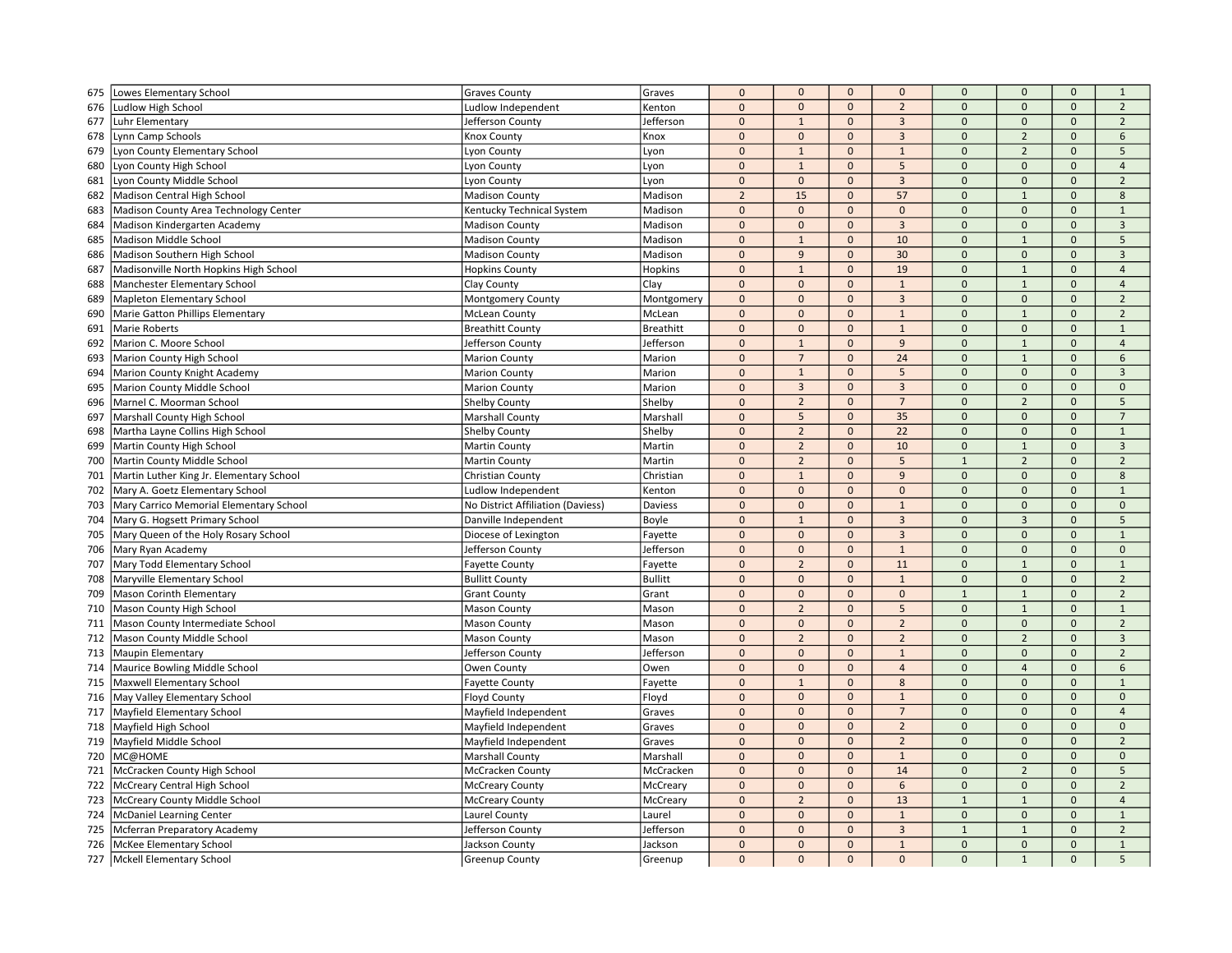| 728 | Mckell Middle School                     | Greenup County                  | Greenup        | $\mathbf 0$    | $\mathbf 0$    | $\mathbf{0}$ | $\overline{3}$ | $\mathbf{0}$   | $\mathbf{0}$   | $\mathbf{0}$        | $\mathbf 0$             |
|-----|------------------------------------------|---------------------------------|----------------|----------------|----------------|--------------|----------------|----------------|----------------|---------------------|-------------------------|
| 729 | McLean County Alternative Center         | <b>McLean County</b>            | McLean         | $\mathbf 0$    | $\mathbf 0$    | $\mathbf{0}$ | $\mathbf 0$    | $\overline{0}$ | $\Omega$       | $\mathbf{0}$        | $\mathbf{1}$            |
| 730 | McLean County High School                | <b>McLean County</b>            | McLean         | $\pmb{0}$      | $\mathbf{0}$   | $\mathbf 0$  | 5              | $\mathbf{0}$   | $\Omega$       | $\Omega$            | $\overline{3}$          |
| 731 | McLean County Middle School              | <b>McLean County</b>            | McLean         | $\mathbf{0}$   | $\mathbf{0}$   | $\mathbf 0$  | 5              | $\mathbf{0}$   | $\mathbf{1}$   | $\mathbf{0}$        | $\mathbf{1}$            |
| 732 | McNabb Elementary School                 | Paducah Public                  | McCracken      | $\pmb{0}$      | $\mathbf 0$    | $\mathbf 0$  | $\mathbf{1}$   | $\mathbf{0}$   | $\mathbf{0}$   | $\mathbf 0$         | $\mathbf 0$             |
| 733 | McNabb Middle School                     | Montgomery County               | Montgomery     | $\mathbf 0$    | $\mathbf 0$    | $\mathbf{0}$ | 12             | $\mathbf 0$    | $\mathbf{0}$   | $\Omega$            | $\overline{4}$          |
| 734 | Meade County High School                 | <b>Meade County</b>             | Meade          | $\mathbf{1}$   | $\overline{7}$ | $\mathbf{0}$ | 25             | $\Omega$       | $\overline{1}$ | $\mathbf{0}$        | 9                       |
|     |                                          |                                 | Daviess        | $\mathbf 0$    | $\mathbf 0$    | $\mathbf{0}$ | $\mathbf{1}$   | $\mathbf{0}$   | $\mathbf{0}$   | $\mathbf{0}$        | $\mathbf{1}$            |
| 735 | Meadow Lands Elementary School           | Daviess County                  |                | $\pmb{0}$      | $\mathbf{1}$   | $\mathbf{0}$ | $\mathbf{1}$   | $\mathbf{0}$   | $\mathbf{0}$   | $\mathbf{0}$        | $\mathbf{1}$            |
| 736 | Meadowthorpe Elementary School           | <b>Fayette County</b>           | Fayette        |                |                |              |                |                |                |                     |                         |
| 737 | Medora Elementary                        | Jefferson County                | Jefferson      | $\mathbf 0$    | $\mathbf{0}$   | $\mathbf 0$  | $\overline{2}$ | $\mathbf{0}$   | $\pmb{0}$      | $\mathbf 0$         | $\mathbf{1}$            |
| 738 | Meece Middle School                      | Somerset Independent            | Pulaski        | $\Omega$       | $\mathbf{0}$   | $\mathbf{0}$ | $\Omega$       | $\mathbf 0$    | $\mathbf{0}$   | $\Omega$            | $\overline{2}$          |
| 739 | <b>Memorial Education Center</b>         | Pulaski County                  | Pulaski        | $\mathbf 0$    | $\mathbf 0$    | $\Omega$     | $\Omega$       | $\Omega$       | $\Omega$       | $\mathbf{0}$        | $\mathbf 1$             |
| 740 | Memorial Elementary School               | <b>Hart County</b>              | Hart           | $\mathbf 0$    | $\mathbf{0}$   | $\mathbf{0}$ | 8              | $\mathbf 0$    | $\mathbf{0}$   | $\mathbf{0}$        | $\overline{7}$          |
| 741 | Menifee County High School               | Menifee County                  | Menifee        | $\mathbf{0}$   | $\mathbf{0}$   | $\mathbf{0}$ | $\mathbf{1}$   | $\Omega$       | $\mathbf{0}$   | $\Omega$            | $\mathbf{0}$            |
| 742 | Menifee Elementary School                | Menifee County                  | Menifee        | $\mathbf 0$    | $\mathbf{0}$   | $\mathbf 0$  | $\mathbf{0}$   | $\mathbf{0}$   | $\mathbf{0}$   | $\mathbf 0$         | $\overline{2}$          |
| 743 | Mercer County Elementary School          | <b>Mercer County</b>            | Mercer         | $\pmb{0}$      | $\mathbf{0}$   | $\mathbf{0}$ | 6              | $\mathbf{0}$   | $\mathbf{1}$   | $\mathbf 0$         | 8                       |
| 744 | Mercer County Intermediate School        | Mercer County                   | Mercer         | $\Omega$       | 5              | $\mathbf{0}$ | $\overline{7}$ | $\Omega$       | $\mathbf{1}$   | $\Omega$            | $\overline{\mathbf{3}}$ |
| 745 | Mercer County Senior High School         | <b>Mercer County</b>            | Mercer         | $\Omega$       | $\overline{9}$ | $\mathbf{0}$ | 27             | $\Omega$       | $\overline{2}$ | $\mathbf{0}$        | $\overline{2}$          |
| 746 | Mercy Academy High School                | Jefferson County                | Jefferson      | $\mathbf{0}$   | 8              | $\mathbf{0}$ | 25             | $\Omega$       | $\overline{2}$ | $\mathbf{0}$        | 8                       |
| 747 | Meredith Dunn School                     | Jefferson County                | Jefferson      | $\mathbf 0$    | $\mathbf{0}$   | $\mathbf 0$  | $\mathbf{1}$   | $\mathbf 0$    | $\mathbf{0}$   | $\mathbf{0}$        | $\overline{2}$          |
| 748 | Metcalfe County Elementary School        | <b>Metcalfe County</b>          | Metcalfe       | $\mathbf 0$    | $\overline{3}$ | $\mathbf 0$  | $\overline{7}$ | $\overline{1}$ | $\overline{2}$ | $\mathbf{0}$        | 10                      |
| 749 | Metcalfe County High School              | <b>Metcalfe County</b>          | Metcalfe       | $\overline{1}$ | 5              | $\mathbf{0}$ | 20             | $\mathbf 0$    | $\mathbf{1}$   | $\mathbf{0}$        | 5                       |
| 750 | Metcalfe County Middle School            | <b>Metcalfe County</b>          | Metcalfe       | $\mathbf{0}$   | $\overline{3}$ | $\mathbf{0}$ | 6              | $\mathbf 0$    | $\Omega$       | $\Omega$            | $\mathbf{1}$            |
| 751 | Meyzeek Middle                           | Jefferson County                | Jefferson      | $\mathbf{0}$   | $\mathbf{1}$   | $\mathbf{0}$ | $\mathbf{3}$   | $\Omega$       | $\Omega$       | $\mathbf{0}$        | $\overline{2}$          |
| 752 | Middlesboro Elementary School            | Middlesboro Independent         | Bell           | $\mathbf{0}$   | $\mathbf{1}$   | $\mathbf{0}$ | $\overline{2}$ | $\mathbf 0$    | $\mathbf{0}$   | $\mathbf{0}$        | $\overline{4}$          |
| 753 | Middlesboro High School                  | Middlesboro Independent         | Bell           | $\mathbf{0}$   | $\overline{3}$ | $\mathbf{0}$ | 6              | $\mathbf{0}$   | $\mathbf{0}$   | $\mathbf{0}$        | $\overline{2}$          |
| 754 | Middlesboro Middle School                | Middlesboro Independent         | Bell           | $\mathbf 0$    | $\mathbf{1}$   | $\mathbf 0$  | $\mathbf{3}$   | $\mathbf{0}$   | $\pmb{0}$      | $\mathbf 0$         | $\mathbf{1}$            |
| 755 | Middletown Elementary                    | Jefferson County                | Jefferson      | $\Omega$       | $\mathbf{1}$   | $\mathbf{0}$ | $\overline{3}$ | $\Omega$       | $\mathbf{0}$   | $\Omega$            | $\mathbf{0}$            |
| 756 | Millard School                           | Pike County                     | Pike           | $\Omega$       | $\mathbf 0$    | $\mathbf 0$  | $\mathbf{1}$   | $\Omega$       | $\Omega$       | $\mathbf{0}$        | $\mathbf{1}$            |
| 757 | Millbrooke Elementary School             | Christian County                | Christian      | $\mathbf 0$    | $\mathbf{0}$   | $\mathbf{0}$ | 24             | $\mathbf 0$    | $\mathbf{0}$   | $\mathsf{O}\xspace$ | 14                      |
| 758 | Millcreek Elementary School              | <b>Fayette County</b>           | Fayette        | $\mathbf{0}$   | $\mathbf{1}$   | $\mathbf{0}$ | $\overline{7}$ | $\Omega$       | $\mathbf{0}$   | $\mathbf{0}$        | $\mathbf{0}$            |
| 759 | Milton Elementary School                 | <b>Trimble County</b>           | Trimble        | $\pmb{0}$      | $\mathbf{0}$   | $\mathbf 0$  | $\mathbf{0}$   | $\mathbf 0$    | $\mathbf{1}$   | $\mathbf{0}$        | $\mathbf{1}$            |
| 760 | Minor Daniels Academy                    | Jefferson County                | Jefferson      | $\mathbf 0$    | $\mathbf 0$    | $\mathbf 0$  | $\mathbf 0$    | $\mathbf 0$    | $\mathbf{1}$   | $\mathbf{0}$        | $\overline{2}$          |
| 761 | Minors Lane Elementary                   | Jefferson County                | Jefferson      | $\Omega$       | $\mathbf 0$    | $\mathbf 0$  | $\overline{3}$ | $\Omega$       | $\Omega$       | $\Omega$            | $\mathbf 2$             |
| 762 | MLK Jr. Academy for Excellence           | <b>Fayette County</b>           | Fayette        | $\mathbf 0$    | $\mathbf 0$    | $\mathbf{0}$ | $\mathbf{0}$   | $\Omega$       | $\mathbf{0}$   | $\mathbf{0}$        | $\mathbf{0}$            |
| 763 | Model Elementary                         | Model Laboratory Schools at EKU | Madison        | $\mathbf{0}$   | $\mathbf{0}$   | $\mathbf{0}$ | 8              | $\overline{0}$ | $\mathbf{1}$   | $\mathbf{0}$        | $\overline{4}$          |
| 764 | Model High School                        | Model Laboratory Schools at EKU | Madison        | $\mathbf 0$    | 10             | $\mathbf 0$  | 14             | $\mathbf{0}$   | $\mathbf{0}$   | $\mathbf{0}$        | $\mathbf 0$             |
| 765 | Monroe County High School                | Monroe County                   | Monroe         | $\mathbf{0}$   | $\overline{2}$ | $\mathbf 0$  | 13             | $\mathbf{0}$   | $\mathbf{0}$   | $\mathbf{0}$        | 5                       |
| 766 | Monroe County Middle School              | Monroe County                   | Monroe         | $\overline{3}$ | $\overline{5}$ | $\mathbf{0}$ | 14             | $\mathbf 0$    | $\mathbf{0}$   | $\Omega$            | $\mathbf{1}$            |
|     |                                          |                                 |                |                | $\mathbf 0$    | $\mathbf{0}$ | $\mathbf{1}$   | $\mathbf 0$    | $\mathbf{0}$   | $\mathbf{0}$        | $\mathbf 0$             |
| 767 | Montgomery County Area Technology Center | Kentucky Tech System            | Montgomery     | $\pmb{0}$      |                |              |                | $\overline{2}$ | $\overline{2}$ |                     |                         |
| 768 | Montgomery County High School            | <b>Montgomery County</b>        | Montgomery     | $\mathbf 0$    | $\mathbf{1}$   | $\mathbf{0}$ | 16             |                |                | $\mathsf{O}\xspace$ | $\overline{4}$          |
| 769 | Monticello Elementary School             | <b>Wayne County</b>             | Wayne          | $\mathbf 0$    | $\mathbf{0}$   | $\mathbf 0$  | 14             | $\mathbf 0$    | $\mathbf{0}$   | $\mathbf{0}$        | 11                      |
| 770 | Morgan Central Elementary School         | Morgan County                   | Morgan         | $\mathbf 0$    | $\mathbf 0$    | $\mathbf{0}$ | $\mathbf{1}$   | $\mathbf{0}$   | $\mathbf{0}$   | $\mathbf{0}$        | $\mathbf 0$             |
| 771 | Morgan County High School                | Morgan County                   | Morgan         | $1\,$          | $\overline{2}$ | $\mathbf 0$  | $\overline{3}$ | $\mathbf{0}$   | $\pmb{0}$      | $\mathbf 0$         | $\mathbf 0$             |
| 772 | Morgan Elementary School                 | Paducah Public                  | McCracken      | $\Omega$       | $\overline{1}$ | $\mathbf{0}$ | $\overline{2}$ | $\overline{1}$ | $\mathbf{1}$   | $\Omega$            | $\mathbf{1}$            |
| 773 | Morgantown Elementary School             | <b>Butler County</b>            | <b>Butler</b>  | $\mathbf 0$    | $\mathbf{1}$   | $\mathbf{0}$ | $\overline{9}$ | $\Omega$       | $\overline{1}$ | $\mathbf{0}$        | 8                       |
| 774 | Morningside Elementary School            | Elizabethtown Independent       | Hardin         | $\pmb{0}$      | $\mathbf{1}$   | $\mathbf{0}$ | 5              | $\overline{0}$ | $\mathbf{0}$   | $\mathbf{0}$        | $\overline{3}$          |
| 775 | Morton Middle School                     | <b>Fayette County</b>           | Fayette        | $\mathbf{0}$   | $\mathbf{0}$   | $\mathbf{0}$ | 11             | $\Omega$       | $\mathbf{0}$   | $\Omega$            | $\mathbf{0}$            |
| 776 | Mount Sterling Elementary School         | <b>Montgomery County</b>        | Montgomery     | $\mathbf 0$    | $\mathbf 0$    | $\mathbf 0$  | $\overline{2}$ | $\mathbf 0$    | $\mathbf{0}$   | $\mathbf{0}$        | $\mathbf{1}$            |
| 777 | Mountain View Elementary                 | Leslie County                   | Leslie         | $\mathbf 0$    | $\mathbf{1}$   | $\mathbf{0}$ | $\overline{3}$ | $\mathbf{0}$   | $\mathbf{1}$   | $\mathbf{0}$        | $\overline{4}$          |
| 778 | Mt. Vernon Elementary                    | Rockcastle County               | Rockcastle     | $\Omega$       | $\mathbf 0$    | $\mathbf{0}$ | $\mathbf{1}$   | $\Omega$       | $\overline{3}$ | $\mathsf{O}\xspace$ | $\overline{7}$          |
| 779 | MT. Washington Elementary                | <b>Bullitt County</b>           | <b>Bullitt</b> | $\Omega$       | $\mathbf{1}$   | $\mathbf{0}$ | 6              | $\mathbf{0}$   | $\mathbf{1}$   | $\mathbf{0}$        | $\overline{2}$          |
| 780 | MT. Washington Middle School             | <b>Bullitt County</b>           | <b>Bullitt</b> | $\Omega$       | $\mathbf{0}$   | $\mathbf{0}$ | $\overline{3}$ | $\Omega$       | $\Omega$       | $\Omega$            | $\overline{3}$          |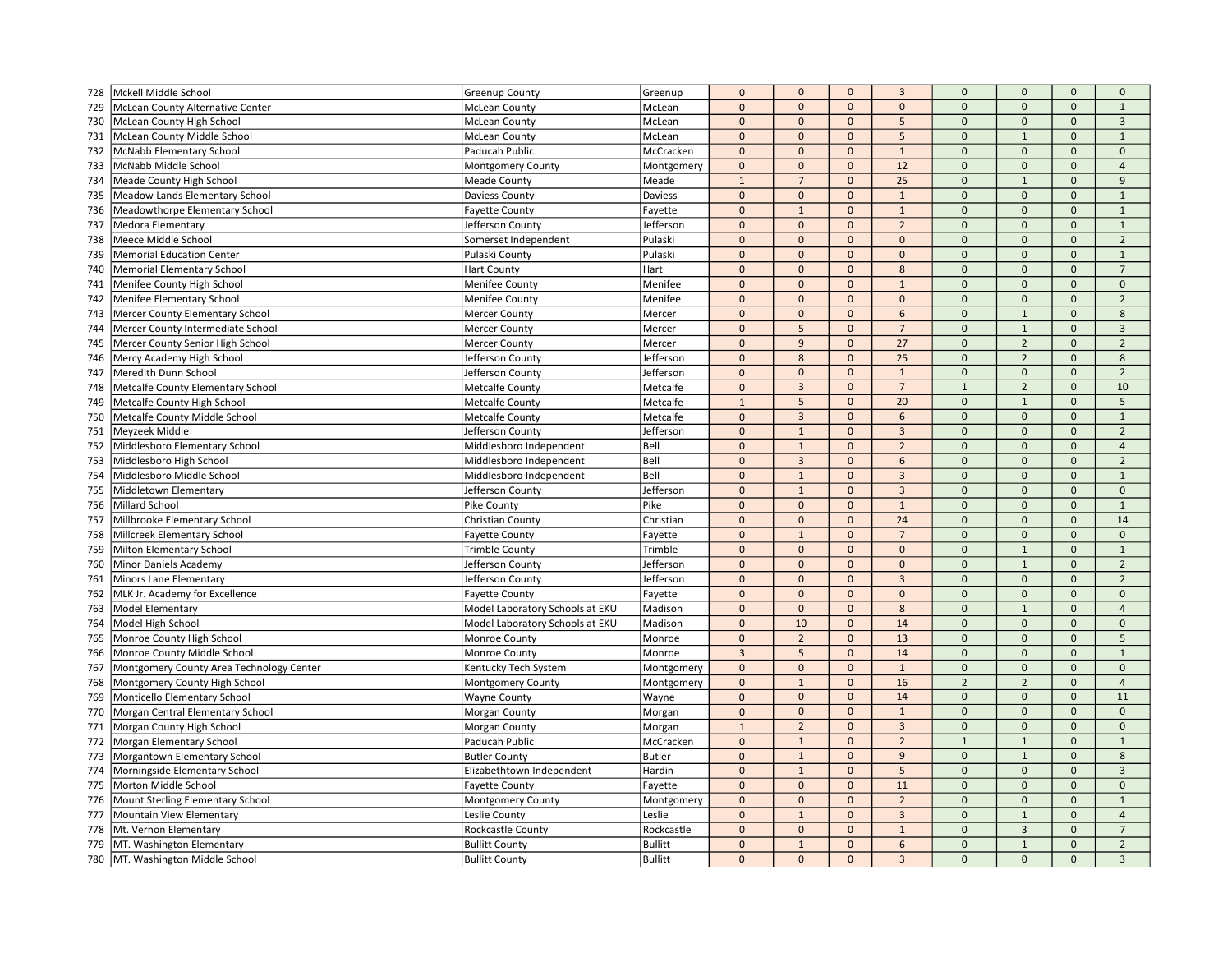| 781 | Muhlenberg County High School          | Muhlenberg County                   | Muhlenberg     | $\mathbf 0$    | $\mathbf{0}$    | $\mathbf 0$             | 9              | $\mathbf 0$  | $\mathbf{0}$   | $\mathbf 0$         | $\overline{2}$ |
|-----|----------------------------------------|-------------------------------------|----------------|----------------|-----------------|-------------------------|----------------|--------------|----------------|---------------------|----------------|
| 782 | Muhlenberg North Middle                | Muhlenberg County                   | Muhlenberg     | $\pmb{0}$      | $\mathbf{0}$    | $\mathbf 0$             | 6              | $\mathbf 0$  | $\mathbf{0}$   | $\mathbf{0}$        | $\mathbf{1}$   |
| 783 | Muhlenberg South Elementary            | Muhlenberg County                   | Muhlenberg     | $\mathbf 0$    | $\mathbf{1}$    | $\mathbf{0}$            | $\overline{4}$ | $\mathbf{0}$ | $\mathbf{0}$   | $\mathbf{0}$        | $\mathbf{1}$   |
| 784 | Muhlenberg South Middle School         | <b>Muhlenberg County</b>            | Muhlenberg     | $\mathbf{1}$   | $\mathbf{1}$    | $\mathbf 0$             | $\overline{7}$ | $\mathbf 0$  | $\mathbf{0}$   | $\mathsf{O}\xspace$ | $\mathbf 0$    |
| 785 | Mullins Elementary School              | Pike County                         | Pike           | $\mathbf 0$    | $\mathbf 0$     | $\mathbf{0}$            | $\mathbf{0}$   | $\mathbf{0}$ | $\mathbf{0}$   | $\mathsf{O}\xspace$ | $\overline{4}$ |
| 786 | Munfordville Elementary School         | <b>Hart County</b>                  | Hart           | $\Omega$       | $\mathbf{0}$    | $\Omega$                | 8              | $\mathbf{0}$ | $\Omega$       | $\Omega$            | $\overline{3}$ |
| 787 | Murray Elementary School               | Murray Independent                  | Calloway       | $\Omega$       | $\mathbf 0$     | $\mathbf{0}$            | 5              | $\mathbf{0}$ | $\mathbf{1}$   | $\Omega$            | $\overline{2}$ |
| 788 | Murray High School                     | Murray Independent                  | Calloway       | $\pmb{0}$      | $\overline{3}$  | $\mathbf{0}$            | 14             | $\mathbf{0}$ | $\mathbf{1}$   | $\mathbf{0}$        | 11             |
| 789 | Murray Middle School                   | Murray Independent                  | Calloway       | $\pmb{0}$      | $\overline{4}$  | $\mathbf 0$             | 23             | $\mathbf 0$  | $\mathbf{1}$   | $\mathbf 0$         | $\overline{3}$ |
| 790 | Nancy Elementary School                | Pulaski County                      | Pulaski        | $\mathbf 0$    | $\overline{2}$  | $\mathbf{0}$            | $\overline{4}$ | $\mathbf{0}$ | $\mathbf{0}$   | $\mathbf{0}$        | $\mathbf{1}$   |
| 791 | Nativity Academy at St. Boniface       | No District Affiliation (Jefferson) | Jefferson      | $\pmb{0}$      | $\mathbf{0}$    | $\Omega$                | $\Omega$       | $\mathbf{0}$ | $\Omega$       | $\Omega$            | $\mathbf 1$    |
| 792 | Nelson County High School              | Nelson County                       | Nelson         | $\mathbf 0$    | $\overline{2}$  | $\mathbf{0}$            | 20             | $\mathbf 0$  | $\mathbf{0}$   | $\mathbf{0}$        | 8              |
| 793 | New Castle Elementary School           | <b>Henry County</b>                 | Henry          | $\mathbf 0$    | $\mathbf 0$     | $\mathbf{0}$            | $\mathbf{0}$   | $\mathbf{0}$ | $\mathbf{0}$   | $\mathbf{0}$        | $\mathbf{1}$   |
| 794 | New Haven Elementary School            | <b>Boone County</b>                 | Boone          | $\pmb{0}$      | $\mathbf{0}$    | $\mathbf{0}$            | 5              | $\mathbf{0}$ | $\mathbf{1}$   | $\mathbf{0}$        | 5              |
| 795 | New Highland Elementary School         | <b>Hardin County</b>                | Hardin         | $\mathbf{1}$   | $\mathbf{1}$    | $\mathbf{0}$            | $\overline{4}$ | $\mathbf 0$  | $\mathbf{1}$   | $\mathsf{O}\xspace$ | $\overline{3}$ |
| 796 | New Hope Academy                       | No District Affiliation (Johnson)   | Johnson        | $\pmb{0}$      | $\mathbf{0}$    | $\mathbf{0}$            | $\mathbf{1}$   | $\mathbf{0}$ | $\mathbf{0}$   | $\mathbf{0}$        | $\mathbf{0}$   |
| 797 | Newburg Middle                         | Jefferson County                    | Jefferson      | $\mathbf 0$    | $\overline{2}$  | $\Omega$                | 5              | $\Omega$     | $\Omega$       | $\Omega$            | $\overline{1}$ |
| 798 | Newcomer Academy                       | Jefferson County                    | Jefferson      | $\mathbf 0$    | $\mathbf 0$     | $\mathbf 0$             | $\mathbf 1$    | $\mathbf 0$  | $\mathbf{0}$   | $\mathsf{O}\xspace$ | $\mathbf 0$    |
| 799 | Newport Central Catholic High School   | Diocese of Covington                | Campbell       | $\pmb{0}$      | $\mathbf 0$     | $\mathbf 0$             | $\overline{4}$ | $\mathbf 0$  | $\mathbf 0$    | $\mathbf 0$         | $\overline{2}$ |
| 800 | Newport High School                    | Newport Independent                 | Campbell       | $\mathbf 0$    | $\mathbf{0}$    | $\mathbf{0}$            | $\overline{2}$ | $\mathbf{0}$ | $\mathbf{0}$   | $\mathbf{0}$        | $\overline{2}$ |
| 801 | Newport Intermediate School            | Newport Independent                 | Campbell       | $\pmb{0}$      | $\mathbf{0}$    | $\mathbf 0$             | $\mathbf 0$    | $\mathbf 0$  | $\mathbf 0$    | $\mathsf{O}\xspace$ | $\mathbf{1}$   |
|     | Newport School of Innovation           |                                     |                | $\pmb{0}$      | $\mathbf{0}$    | $\Omega$                | $\overline{3}$ | $\mathbf{0}$ | $\mathbf{0}$   | $\mathbf{0}$        | $\Omega$       |
| 802 |                                        | Newport Independent                 | Campbell       | $\Omega$       | $\mathbf{0}$    | $\mathbf{0}$            | $\overline{2}$ | $\mathbf{0}$ | $\Omega$       | $\Omega$            | $\overline{4}$ |
| 803 | Newton Parrish Elementary School       | Owensboro Independent               | Daviess        | $\pmb{0}$      |                 |                         |                | $\mathbf{0}$ | $\mathbf{0}$   | $\Omega$            | $\overline{2}$ |
| 804 | Niagara Elementary School              | <b>Henderson County</b>             | Henderson      |                | $\mathbf{0}$    | $\mathbf 0$<br>$\Omega$ | $\overline{2}$ |              | $\Omega$       | $\Omega$            | $\mathbf{1}$   |
| 805 | Nicholas County Elementary School      | Nicholas County                     | Nicholas       | $\pmb{0}$      | $\mathbf{0}$    |                         | $\overline{2}$ | $\mathbf{0}$ |                |                     |                |
| 806 | Nicholasville Elementary School        | Jessamine County                    | Jessamine      | $\mathbf 0$    | $\mathbf{0}$    | $\mathbf{0}$            | $\overline{2}$ | $\mathbf 0$  | $\mathbf{0}$   | $\mathbf{0}$        | $\mathbf 0$    |
| 807 | <b>Nichols Elementary</b>              | <b>Bullitt County</b>               | <b>Bullitt</b> | $\mathbf 0$    | $\mathbf{0}$    | $\mathbf{0}$            | $\mathbf{0}$   | $\mathbf{0}$ | $\mathbf{0}$   | $\mathsf{O}\xspace$ | $\overline{2}$ |
| 808 | Ninth District Elementary              | Covington Independent               | Kenton         | $\mathbf 0$    | $\mathbf{0}$    | $\Omega$                | $\Omega$       | $\mathbf 0$  | $\mathbf{0}$   | $\Omega$            | $\overline{2}$ |
| 809 | Noe Middle                             | Jefferson County                    | Jefferson      | $\overline{1}$ | 5               | $\mathbf{0}$            | 14             | $\mathbf{0}$ | $\overline{2}$ | $\mathbf{0}$        | $\overline{4}$ |
| 810 | North Bullitt High School              | <b>Bullitt County</b>               | <b>Bullitt</b> | $\mathbf 0$    | $\mathbf 0$     | $\mathbf{0}$            | 12             | $\mathbf{0}$ | $\mathbf{0}$   | $\mathbf{0}$        | $\overline{3}$ |
| 811 | North Butler Elementary                | <b>Butler County</b>                | <b>Butler</b>  | $\mathbf 0$    | $\overline{4}$  | $\mathbf 0$             | 6              | $\mathbf 0$  | $\mathbf 0$    | $\mathbf{0}$        | $\mathbf{1}$   |
| 812 | North Calloway Elementary School       | Calloway County                     | Calloway       | $\pmb{0}$      | $\mathbf{0}$    | $\mathbf{0}$            | 9              | $\mathbf{0}$ | $\mathbf{0}$   | $\mathbf{0}$        | $\mathbf{1}$   |
| 813 | North Hancock Elementary School        | Hancock County                      | Hancock        | $\mathbf 0$    | $\mathbf{0}$    | $\mathbf{0}$            | $\overline{2}$ | $\mathbf 0$  | $\mathbf{0}$   | $\mathbf{0}$        | $\overline{4}$ |
| 814 | North Hardin Christian School          | No District Affiliation (Hardin)    | Hardin         | $\mathbf{0}$   | $\overline{2}$  | $\Omega$                | 5              | $\mathbf{0}$ | $\overline{1}$ | $\Omega$            | 5              |
| 815 | North Hardin High School               | Hardin County                       | Hardin         | $\mathbf 0$    | $5\phantom{.0}$ | $\mathbf 0$             | 31             | $\mathbf 0$  | $1\,$          | $\mathsf{O}\xspace$ | $\overline{7}$ |
| 816 | North Jackson Elementary               | <b>Barren County</b>                | Barren         | $\Omega$       | $\mathbf{1}$    | $\mathbf{0}$            | $\overline{4}$ | $\mathbf{0}$ | $\mathbf{0}$   | $\Omega$            | $\overline{4}$ |
| 817 | North Laurel High School               | Laurel County                       | Laurel         | $\mathbf 0$    | $\mathbf{1}$    | $\mathbf{0}$            | 31             | $\mathbf 0$  | $\mathbf{0}$   | $\mathbf{0}$        | 6              |
| 818 | North Laurel Middle School             | <b>Laurel County</b>                | Laurel         | $\mathbf 0$    | $\mathbf{0}$    | $\mathbf 0$             | 8              | $\mathbf 0$  | $\mathbf 0$    | $\mathsf{O}\xspace$ | 6              |
| 819 | North Livingston Elementary School     | Livingston County                   | Livingston     | $\mathbf{0}$   | $\mathbf{0}$    | $\mathbf{0}$            | $\overline{2}$ | $\mathbf{0}$ | $\mathbf{0}$   | $\mathbf{0}$        | $\Omega$       |
| 820 | North Magoffin Elementary              | Magoffin County                     | Magoffin       | $\pmb{0}$      | $\mathbf{0}$    | $\mathbf{0}$            | $1\,$          | $\mathbf 0$  | $\Omega$       | $\Omega$            | $\mathbf 1$    |
| 821 | North Marshall Middle School           | <b>Marshall County</b>              | Marshall       | $\mathbf 0$    | $\mathbf 0$     | $\mathbf 0$             | $\overline{3}$ | $\mathbf{0}$ | $\Omega$       | $\Omega$            | $\overline{2}$ |
| 822 | North Middle School                    | <b>Hardin County</b>                | Hardin         | $\mathbf 0$    | $\overline{2}$  | $\mathbf{0}$            | $\overline{7}$ | $\mathbf{0}$ | $\mathbf{0}$   | $\mathbf{0}$        | $\overline{2}$ |
| 823 | North Middletown Elementary School     | <b>Bourbon County</b>               | Bourbon        | $\mathbf 0$    | $\mathbf{0}$    | $\mathbf 0$             | $\mathbf 0$    | $\mathbf 0$  | $\mathbf{0}$   | $\mathbf{0}$        | $\overline{2}$ |
| 824 | North Oldham High School               | Oldham County                       | Oldham         | $\mathbf{1}$   | $\mathbf{1}$    | $\mathbf 0$             | $\overline{4}$ | $\mathbf 0$  | $\mathbf 0$    | $\mathsf{O}\xspace$ | $\overline{2}$ |
| 825 | North Oldham Middle School             | Oldham County                       | Oldham         | $\Omega$       | $\mathbf{0}$    | $\Omega$                | $\overline{a}$ | $\mathbf{0}$ | $\Omega$       | $\Omega$            | $\Omega$       |
| 826 | North Park Elementary School           | Hardin County                       | Hardin         | $\pmb{0}$      | $\mathbf 1$     | $\mathbf{0}$            | $\overline{3}$ | $\mathbf{0}$ | $\mathbf{1}$   | $\mathbf{0}$        | 5              |
| 827 | North Pointe Elementary School         | <b>Boone County</b>                 | Boone          | $\mathbf 0$    | $\mathbf 0$     | $\mathbf{0}$            | $\overline{2}$ | $\mathbf{0}$ | $\mathbf{0}$   | $\mathbf{0}$        | $\mathbf{0}$   |
| 828 | North Todd Elementary School           | <b>Todd County</b>                  | Todd           | $\mathbf 0$    | $\mathbf 0$     | $\mathbf 0$             | $\mathbf{1}$   | $\mathbf 0$  | $\mathbf 0$    | $\Omega$            | $\overline{3}$ |
| 829 | North Warren Elementary                | <b>Warren County</b>                | Warren         | $\mathbf 0$    | $\mathbf{0}$    | $\mathbf{0}$            | $\overline{7}$ | $\mathbf{0}$ | $\mathbf{0}$   | $\mathbf{0}$        | $\overline{3}$ |
| 830 | North Washington Elementary School     | <b>Washington County</b>            | Washington     | $\mathbf 0$    | $\mathbf{1}$    | $\mathbf{0}$            | $\overline{4}$ | $\mathbf 0$  | $\Omega$       | $\Omega$            | $\overline{2}$ |
| 831 | Northern Elementary School (Fayette)   | <b>Fayette County</b>               | Fayette        | $\mathbf{0}$   | $\overline{3}$  | $\Omega$                | 9              | $\mathbf 0$  | $\Omega$       | $\Omega$            | $\overline{2}$ |
| 832 | Northern Elementary School (Pendleton) | Pendleton County                    | Pendleton      | $\overline{1}$ | $\mathbf{1}$    | $\mathbf{0}$            | $\overline{2}$ | $\mathbf{0}$ | $\mathbf{0}$   | $\mathbf{0}$        | $\overline{2}$ |
| 833 | Northern Elementary School (Pulaski)   | Pulaski County                      | Pulaski        | $\mathbf{1}$   | $\mathbf{0}$    | $\mathbf{0}$            | $\overline{a}$ | $\Omega$     | $\mathbf{0}$   | $\Omega$            | $\mathbf{1}$   |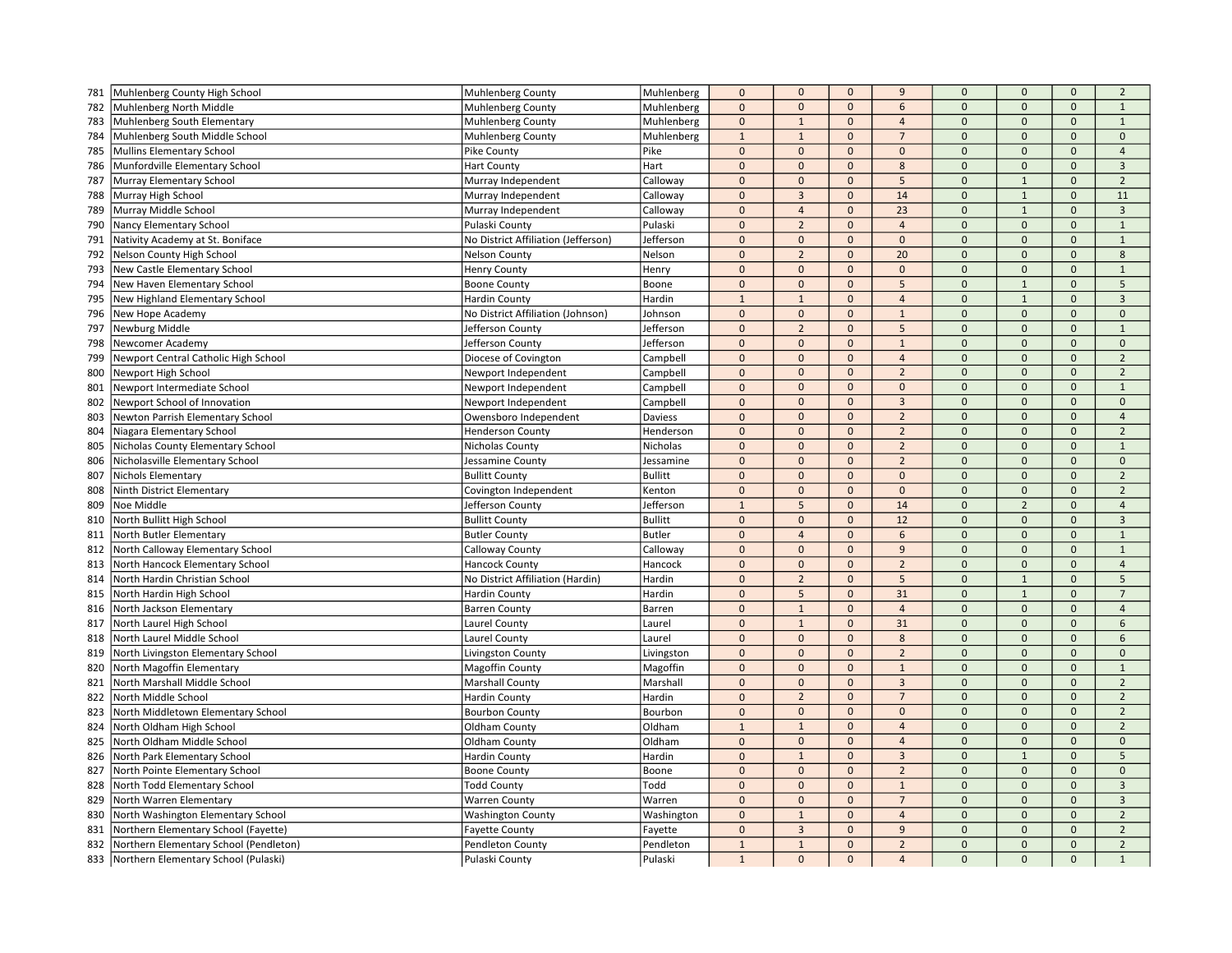| 834        | Northern Elementary School (Scott)                        | <b>Scott County</b>                             | Scott              | $\mathbf{0}$ | $\mathbf 0$    | $\mathbf 0$  | $\mathbf 0$    | $\mathbf 0$    | $\mathbf{0}$        | $\mathbf 0$         | $\mathbf{1}$                   |
|------------|-----------------------------------------------------------|-------------------------------------------------|--------------------|--------------|----------------|--------------|----------------|----------------|---------------------|---------------------|--------------------------------|
| 835        | Northern Middle School (Pulaski)                          | Pulaski County                                  | Pulaski            | $\mathbf 0$  | $\mathbf 0$    | $\mathbf{0}$ | 8              | $\mathbf 0$    | $\mathbf{0}$        | $\mathbf{0}$        | $\overline{2}$                 |
| 836        | Northside Baptist Christian School                        | No District Affiliation (Graves)                | Graves             | $\mathbf{0}$ | $\mathbf{0}$   | $\mathbf{0}$ | $\overline{2}$ | $\mathbf{0}$   | $\mathbf{0}$        | $\mathbf{0}$        | $\mathbf{0}$                   |
| 837        | Northside Early Childhood Center                          | Palestine Independent                           | Shelby             | $\mathbf{0}$ | $\mathbf 0$    | $\mathbf 0$  | $\overline{3}$ | $\mathbf 0$    | $\mathbf{1}$        | $\mathsf{O}\xspace$ | $\overline{3}$                 |
| 838        | Northview Elementary                                      | Montgomery County                               | Montgomery         | $\mathbf 0$  | $\mathbf{0}$   | $\mathbf{0}$ | $\overline{3}$ | $\Omega$       | $\mathbf{0}$        | $\mathsf{O}\xspace$ | $\mathbf{0}$                   |
| 839        | Norton Commons Elementary                                 | Jefferson County                                | Jefferson          | $\mathbf{0}$ | $\mathbf{0}$   | $\mathbf{0}$ | $\overline{2}$ | $\Omega$       | $\mathbf{0}$        | $\Omega$            | $\mathbf{1}$                   |
| 840        | Norton Elementary                                         | Jefferson County                                | Jefferson          | $\mathbf{0}$ | $\mathbf{1}$   | $\mathbf{0}$ | $\overline{4}$ | $\overline{0}$ | $\mathbf{0}$        | $\Omega$            | $\overline{2}$                 |
| 841        | Notre Dame Academy Elementary School                      | Jefferson County                                | Jefferson          | $\mathbf 0$  | $\mathbf 0$    | $\mathbf{0}$ | $\overline{9}$ | $\Omega$       | $\mathbf{0}$        | $\mathbf{0}$        | $\overline{4}$                 |
| 842        | Notre Dame Academy High School                            | Kenton County                                   | Kenton             | $\mathbf 0$  | $\mathbf{1}$   | $\mathbf 0$  | 6              | $\mathbf 0$    | $\mathbf 0$         | $\mathbf 0$         | $\overline{2}$                 |
| 843        | Nur Islamic School of Louisville                          | No District Affiliation (Jefferson)             | Jefferson          | $\mathbf 0$  | $\mathbf 0$    | $\mathbf{0}$ | $\mathbf 0$    | $\mathbf{0}$   | $\mathbf{0}$        | $\mathbf{0}$        | $\mathbf{0}$                   |
| 844        | Oak Grove Elementary School                               | <b>Whitley County</b>                           | Whitley            | $\mathbf{1}$ | $\overline{2}$ | $\Omega$     | $\overline{3}$ | $\overline{1}$ | 6                   | $\Omega$            | 6                              |
| 845        | Oak Hill Elementary School                                | Pulaski County                                  | Pulaski            | $\pmb{0}$    | $\mathbf 0$    | $\mathbf 0$  | $\overline{3}$ | $\mathbf 0$    | $\mathbf{0}$        | $\mathbf{0}$        | $\mathbf{0}$                   |
| 846        | Oakland Elementary                                        | <b>Warren County</b>                            | Warren             | $\mathbf 0$  | 5              | $\mathbf{0}$ | 11             | $\mathbf{0}$   | $\mathbf{0}$        | $\mathbf{0}$        | $\overline{2}$                 |
| 847        | Oakview Elementary School                                 | Ashland Independent                             | Boyd               | $\mathbf{1}$ | $\overline{2}$ | $\mathbf{0}$ | $\overline{3}$ | $\overline{0}$ | $\mathbf{1}$        | $\mathbf{0}$        | $\overline{2}$                 |
| 848        | Ockerman Elementary School                                | <b>Boone County</b>                             | Boone              | $\pmb{0}$    | $\mathbf 1$    | $\mathbf{0}$ | $\overline{3}$ | $\mathbf{1}$   | $\mathbf{1}$        | $\mathbf 0$         | $\overline{4}$                 |
| 849        | Ockerman Middle School                                    | <b>Boone County</b>                             | Boone              | $\pmb{0}$    | $\mathbf{0}$   | $\mathbf{0}$ | $\overline{4}$ | $\mathbf{0}$   | $\mathbf{0}$        | $\mathbf{0}$        | $1\,$                          |
| 850        | Ohio County High School                                   | Ohio County                                     | Ohio               | $\mathbf{0}$ | 6              | $\mathbf{0}$ | 19             | $\Omega$       | $\overline{3}$      | $\Omega$            | $\overline{7}$                 |
| 851        | Ohio County Middle School                                 | Ohio County                                     | Ohio               | $\pmb{0}$    | $\overline{2}$ | $\mathbf{0}$ | $\overline{2}$ | $\mathbf{1}$   | $\mathbf{1}$        | $\mathsf{O}\xspace$ | $\overline{4}$                 |
| 852        | Okolona Elementary                                        | Jefferson County                                | Jefferson          | $\mathbf 0$  | $\mathbf 0$    | $\mathbf{0}$ | $\mathbf{1}$   | $\mathbf 0$    | $\mathbf 0$         | $\mathbf 0$         | $\mathbf{1}$                   |
| 853        | Old Kentucky Home Middle School                           | <b>Nelson County</b>                            | Nelson             | $\mathbf 0$  | $\overline{2}$ | $\mathbf{0}$ | 11             | $\overline{0}$ | $\mathbf{0}$        | $\mathbf{0}$        | $\overline{4}$                 |
| 854        | Old Mill Elementary School                                | <b>Bullitt County</b>                           | <b>Bullitt</b>     | $\mathbf 0$  | $1\,$          | $\mathbf 0$  | $\overline{2}$ | $\mathbf 0$    | $\mathbf 0$         | $\mathsf{O}\xspace$ | $\mathbf{1}$                   |
| 855        | Oldham County High School                                 | Oldham County                                   | Oldham             | $\mathbf 0$  | $\,1\,$        | $\mathbf{0}$ | 10             | $\Omega$       | $\mathbf{1}$        | $\Omega$            | $\overline{3}$                 |
| 856        | Oldham County Middle School                               | Oldham County                                   | Oldham             | $\mathbf{0}$ | $\mathbf{0}$   | $\mathbf{0}$ | $\mathbf{1}$   | $\Omega$       | $\mathbf{1}$        | $\Omega$            | $\overline{4}$                 |
| 857        | Oldham County Preschool                                   | Oldham County                                   | Oldham             | $\mathbf{0}$ | $\mathbf 0$    | $\mathbf{0}$ | $\mathbf 0$    | $\mathbf 0$    | $\mathbf{0}$        | $\Omega$            | $\overline{3}$                 |
| 858        | <b>Olmstead Elementary School</b>                         | Logan County                                    | Logan              | $\mathbf 0$  | $\mathbf 0$    | $\Omega$     | $\overline{7}$ | $\mathbf 0$    | $\Omega$            | $\Omega$            | $\overline{2}$                 |
| 859        | Oneida Baptist Institute                                  | No District Affiliation (Clay)                  | Clay               | $\mathbf{0}$ | $\mathbf{0}$   | $\mathbf{0}$ | $\mathbf{0}$   | $\mathbf 0$    | $\mathbf{0}$        | $\mathbf{0}$        | $\mathbf{1}$                   |
| 860        | Oneida Elementary School                                  | Logan County                                    | Logan              | $\pmb{0}$    | $\mathbf 0$    | $\mathbf{0}$ | $\overline{2}$ | $\mathbf 0$    | $\mathbf{0}$        | $\mathsf{O}\xspace$ | $\mathsf{O}\xspace$            |
| 861        | <b>Opportunity Middle College</b>                         | <b>Fayette County</b>                           | Fayette            | $\mathbf 0$  | $\mathbf{1}$   | $\Omega$     | $\mathbf{1}$   | $\Omega$       | $\mathbf{0}$        | $\Omega$            | $\mathbf{0}$                   |
| 862        | Oran P Lawler Elementary School                           | <b>Grayson County</b>                           | Grayson            | $\mathbf{0}$ | $\mathbf{0}$   | $\mathbf{0}$ | $\mathbf{1}$   | $\mathbf{0}$   | $\mathbf{0}$        | $\mathbf{0}$        | $\mathbf{0}$                   |
| 863        | Our Lady of Lourdes Elementary School                     | Jefferson County                                | Jefferson          | $\mathbf 0$  | $\mathbf 0$    | $\mathbf{0}$ | 12             | $\overline{0}$ | $\mathbf{0}$        | $\mathbf{0}$        | $\mathbf 1$                    |
| 864        | Our Savior Lutheran School                                | No District Association (Jefferson)             | Jefferson          | $\mathbf 0$  | $\mathbf{0}$   | $\mathbf{0}$ | $\overline{3}$ | $\mathbf 0$    | $\mathbf{0}$        | $\mathbf{0}$        | $\overline{3}$                 |
| 865        | Overdale Elementary School                                | <b>Bullitt County</b>                           | <b>Bullitt</b>     | $\mathbf{0}$ | $\mathbf{0}$   | $\mathbf{0}$ | $\mathbf{1}$   | $\mathbf{0}$   | $\mathbf{0}$        | $\mathbf{0}$        | $\overline{2}$                 |
| 866        | Owen County Elementary/Primary School                     | Owen County                                     | Owen               | $\pmb{0}$    | $\mathbf{0}$   | $\mathbf{0}$ | $\overline{3}$ | $\mathbf 0$    | $\overline{4}$      | $\mathbf{0}$        | 8                              |
| 867        | Owen County High School                                   | Owen County                                     | Owen               | $\mathbf{0}$ | $\overline{4}$ | $\mathbf{0}$ | 10             | $\Omega$       | $\overline{1}$      | $\Omega$            | 6                              |
| 868        | Owensboro Catholic High School                            | Diocese of Owensboro                            | Daviess            | $\mathbf 0$  | $\mathbf{1}$   | $\mathbf 0$  | 16             | $\mathbf 0$    | $\mathbf 1$         | $\mathsf{O}\xspace$ | $\overline{3}$                 |
| 869        | Owensboro Catholic Middle School                          | Diocese of Owensboro                            | Daviess            | $\mathbf{0}$ | $\mathbf{0}$   | $\mathbf{0}$ | $\overline{3}$ | $\overline{0}$ | $\mathbf{0}$        | $\mathbf{0}$        | $\overline{3}$                 |
| 870        | Owensboro Catholic School 4-6 Campus                      | Diocese of Owensboro                            | Daviess            | $\mathbf 0$  | $\mathbf{0}$   | $\mathbf{0}$ | $\overline{2}$ | $\overline{0}$ | $\mathbf{0}$        | $\mathbf{0}$        | $\mathbf{0}$                   |
| 871        | Owensboro Catholic School K-3 Campus                      | Diocese of Owensboro                            | Daviess            | $\mathbf 0$  | $\mathbf{1}$   | $\mathbf 0$  | $\overline{3}$ | $\mathbf 0$    | $\mathbf 0$         | $\mathbf 0$         | $\mathbf{1}$                   |
| 872        | Owensboro High School                                     | Owensboro Independent                           | Daviess            | $\mathbf{0}$ | $\overline{7}$ | $\mathbf{0}$ | 18             | $\Omega$       | $\mathbf{1}$        | $\mathbf{0}$        | 11                             |
| 873        | Owensboro Innovation Academy                              |                                                 |                    | $\mathbf{0}$ | $\mathbf 0$    | $\mathbf{0}$ | $\overline{4}$ | $\mathbf 0$    | $\mathbf{0}$        | $\Omega$            | $\overline{3}$                 |
| 874        | Owensboro Innovation Middle School                        | Owensboro Independent<br>Owensboro Independent  | Daviess<br>Daviess | $\mathbf{0}$ | $\overline{2}$ | $\mathbf{0}$ | $\overline{a}$ | $\mathbf 0$    | $\mathbf{0}$        | $\Omega$            | $\mathbf{1}$                   |
| 875        | Owensboro Middle School                                   | Owensboro Independent                           | Daviess            | $\mathbf{0}$ | $\overline{2}$ | $\mathbf{0}$ | $\overline{4}$ | $\Omega$       | $\mathbf{0}$        | $\mathbf{0}$        | $\overline{2}$                 |
| 876        | <b>Owsley County Elementary School</b>                    | <b>Owsley County</b>                            | Owsley             | $\mathbf{0}$ | $\mathbf{0}$   | $\mathbf{0}$ | $\overline{3}$ | $\mathbf 0$    | $\mathbf{0}$        | $\mathbf{0}$        | $\overline{3}$                 |
| 877        | Owsley County High School                                 | <b>Owsley County</b>                            | Owsley             | $\mathbf 0$  | $\mathbf 0$    | $\mathbf 0$  | $\overline{2}$ | $\mathbf 0$    | $\mathsf{O}\xspace$ | $\mathsf{O}\xspace$ | $\overline{2}$                 |
| 878        | Paces Creek Elementary                                    | Clay County                                     | Clay               | $\mathbf{0}$ | $\Omega$       | $\Omega$     | $\overline{2}$ | $\Omega$       | $\Omega$            | $\Omega$            | $\mathbf{1}$                   |
| 879        | Paducah Head Start Preschool                              | Paducah Independent                             | McKracken          | $\mathbf{0}$ | $\overline{0}$ | $\mathbf{0}$ | $\mathbf{0}$   | $\overline{0}$ | $\mathbf{0}$        | $\mathbf{0}$        | $\mathbf 1$                    |
| 880        | Paducah Middle School                                     | Paducah Public                                  | McCracken          | $\pmb{0}$    | $\mathbf 0$    | $\mathbf{0}$ | $\overline{3}$ | $\mathbf{0}$   | $\overline{2}$      | $\mathbf 1$         | $\overline{3}$                 |
|            |                                                           |                                                 |                    | $\mathbf 0$  | $\Omega$       | $\mathbf{0}$ | $\overline{3}$ | $\mathbf 0$    | $\mathbf 0$         | $\Omega$            |                                |
| 881<br>882 | Paducah Tilghman High School                              | McCracken County<br><b>Bell County</b>          | McCracken<br>Bell  | $\mathbf 0$  | $\mathbf{0}$   | $\mathbf{0}$ | $\overline{2}$ | $\mathbf{0}$   | $\mathbf{0}$        | $\mathbf{0}$        | $\mathbf 0$<br>$7\overline{ }$ |
| 883        | Page School Center                                        |                                                 | Garrard            | $\mathbf 0$  | $\mathbf{0}$   | $\mathbf{0}$ | $\mathbf 0$    | $\mathbf 0$    | $\mathsf{O}\xspace$ | $\mathbf{0}$        | $\overline{2}$                 |
|            | Paint Lick Elementary School                              | <b>Garrard County</b>                           | Shelby             | $\mathbf 0$  | $\overline{1}$ | $\mathbf 0$  | 6              | $\overline{1}$ | $\overline{1}$      | $\Omega$            | 6                              |
| 884<br>885 | Painted Stone Elementary<br>Paintsville Elementary School | <b>Shelby County</b><br>Paintsville Independent | Johnson            | $\mathbf{0}$ | $\mathbf{0}$   | $\mathbf{0}$ | $\overline{2}$ | $\mathbf{0}$   | $\mathbf{0}$        | $\mathbf{0}$        | $\mathbf{1}$                   |
| 886        | Paintsville High School                                   | Paintsville Independent                         | Johnson            | $\Omega$     | $\Omega$       | $\mathbf{0}$ | $\overline{3}$ | $\Omega$       | $\mathbf{0}$        | $\Omega$            | $\Omega$                       |
|            |                                                           |                                                 |                    |              |                |              |                |                |                     |                     |                                |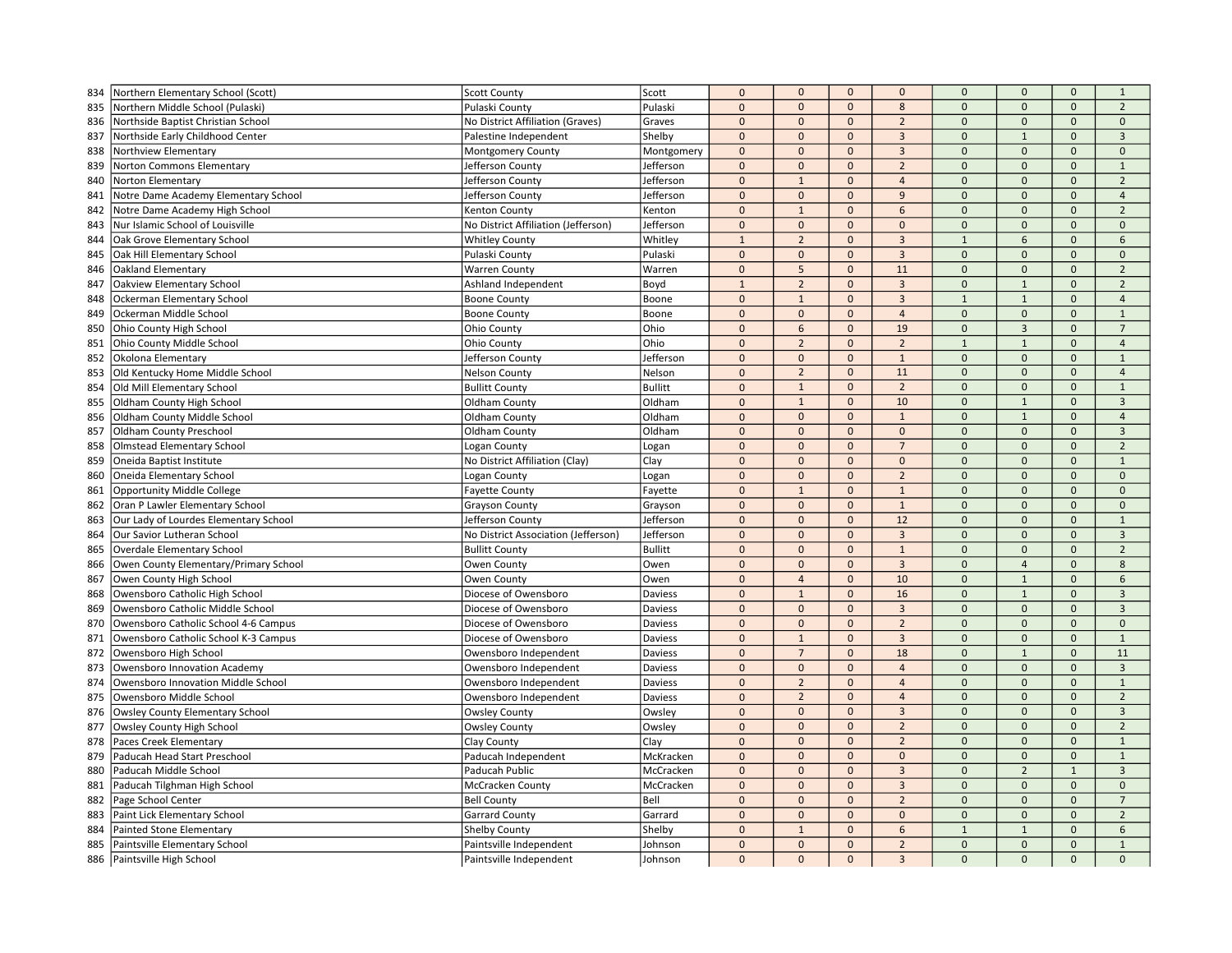| 887        | Panther Academy                        | Elizabethtown Independent           | Hardin         | $\pmb{0}$                 | $\mathbf{0}$                | $\mathbf{0}$                 | $\mathbf{0}$                     | $\mathbf 0$              | $\mathbf{0}$                    | $\mathbf{0}$                        | $\overline{3}$               |
|------------|----------------------------------------|-------------------------------------|----------------|---------------------------|-----------------------------|------------------------------|----------------------------------|--------------------------|---------------------------------|-------------------------------------|------------------------------|
| 888        | Paris Elementary School                | Paris Independent                   | Bourbon        | $\pmb{0}$                 | $\mathbf 0$                 | $\mathbf{0}$                 | $\mathbf{0}$                     | $\mathbf 0$              | $\mathbf{0}$                    | $\mathbf{0}$                        | $\mathbf{1}$                 |
| 889        | Paris High School                      | Paris Independent                   | Bourbon        | $\pmb{0}$                 | $\mathbf{1}$                | $\Omega$                     | 6                                | $\mathbf 0$              | $\Omega$                        | $\Omega$                            | $\mathbf{1}$                 |
| 890        | Paris Middle School                    | Paris Independent                   | Bourbon        | $\mathbf{0}$              | $\mathbf{0}$                | $\mathbf{0}$                 | $\mathbf{1}$                     | $\mathbf 0$              | $\mathbf{0}$                    | $\mathbf{0}$                        | $\mathbf{1}$                 |
| 891        | Park City Elementary School            | <b>Barren County</b>                | Barren         | $\pmb{0}$                 | $\mathbf 0$                 | $\mathbf 0$                  | $\overline{3}$                   | $\mathbf 0$              | $\mathbf{1}$                    | $\mathsf{O}\xspace$                 | $\overline{3}$               |
| 892        | Parker-Bennett-Curry Elementary School | Bowling Green Independent           | Warren         | $\overline{2}$            | $\overline{2}$              | $\Omega$                     | $\overline{7}$                   | $\Omega$                 | $\mathbf{0}$                    | $\Omega$                            | $\mathbf{0}$                 |
| 893        | Paul G. Blazer High School             | Ashland Independent                 | Boyd           | $\mathbf{0}$              | $\mathbf{0}$                | $\mathbf{0}$                 | 12                               | $\mathbf{0}$             | $\Omega$                        | $\mathbf{0}$                        | $\overline{3}$               |
| 894        | Paul Laurence Dunbar High School       | <b>Fayette County</b>               | Fayette        | $\mathbf 0$               | $\mathbf 0$                 | $\mathbf{0}$                 | 35                               | $\mathbf 0$              | $\mathbf{0}$                    | $\mathsf{O}\xspace$                 | $\mathbf{0}$                 |
| 895        | Payneville Elementary School           | <b>Meade County</b>                 | Meade          | $\mathbf 0$               | $\mathbf{0}$                | $\mathbf{0}$                 | $\overline{2}$                   | $\mathbf 0$              | $\mathbf{0}$                    | $\mathbf{0}$                        | $\overline{2}$               |
| 896        | Peace Academy                          | Jefferson County                    | Jefferson      | $\mathbf 0$               | $\mathbf 0$                 | $\mathbf 0$                  | $\mathbf{3}$                     | $\mathbf 0$              | $\mathbf 0$                     | $\mathbf 0$                         | $\mathbf{1}$                 |
| 897        | Peaks Mill Elementary                  | Franklin County                     | Franklin       | $\mathbf 0$               | $\mathbf{1}$                | $\mathbf{0}$                 | $\mathbf{1}$                     | $\mathbf{0}$             | $\mathbf{1}$                    | $\mathbf{0}$                        | 3                            |
| 898        | Pembroke Elementary School             | Christian County                    | Christian      | $\pmb{0}$                 | $\mathbf{1}$                | $\mathbf{0}$                 | 5                                | $\Omega$                 | $\Omega$                        | $\Omega$                            | $\overline{2}$               |
| 899        | Pendleton County High School           | Pendleton County                    | Pendleton      | $\mathbf 0$               | $\overline{2}$              | $\mathbf{0}$                 | 11                               | $\mathbf 0$              | $\mathbf{0}$                    | $\mathsf{O}\xspace$                 | 8                            |
| 900        | Perry County Alternative School        | Perry County                        | Perry          | $\mathbf{0}$              | $\mathbf{0}$                | $\mathbf{0}$                 | $\mathbf{0}$                     | $\overline{0}$           | $\mathbf{0}$                    | $\Omega$                            | $\mathbf{1}$                 |
| 901        | Perry County Central High School       | Perry County                        | Perry          | $\mathbf 0$               | $\mathbf 0$                 | $\mathbf 0$                  | 9                                | $\mathbf 0$              | $\mathbf 0$                     | $\mathbf 0$                         | 8                            |
| 902        | Perryville Elementary School           | <b>Boyle County</b>                 | Boyle          | $\mathbf 0$               | $\overline{2}$              | $\mathbf 0$                  | $\overline{3}$                   | $\mathbf 0$              | $\mathbf 0$                     | $\mathsf{O}\xspace$                 | $\overline{3}$               |
| 903        | Pewee Valley Junior Academy            | Oldham County                       | Oldham         | $\mathbf{0}$              | $\mathbf{0}$                | $\Omega$                     | $\mathbf{0}$                     | $\Omega$                 | $\Omega$                        | $\Omega$                            | $\mathbf{1}$                 |
| 904        | Phelps Elementary School               | Pike County                         | Pike           | $\mathbf{0}$              | $\mathbf{0}$                | $\mathbf{0}$                 | $\mathbf{1}$                     | $\overline{0}$           | $\mathbf{0}$                    | $\mathbf{0}$                        | $\mathbf{0}$                 |
| 905        | Phillip Sharp Middle School            | Pendleton County                    | Pendleton      | $\pmb{0}$                 | $\mathbf 0$                 | $\mathbf{0}$                 | $\overline{2}$                   | $\overline{0}$           | $\mathbf{0}$                    | $\mathbf{0}$                        | 5                            |
| 906        | Picadome Elementary School             | <b>Fayette County</b>               | Fayette        | $\pmb{0}$                 | $\mathbf 0$                 | $\mathbf 0$                  | $\overline{4}$                   | $\mathbf 0$              | $\mathbf 0$                     | $\mathbf 0$                         | $\mathbf{1}$                 |
| 907        | Pike County Central High School        | Pike County                         | Pike           | $\mathbf 0$               | $\mathbf{0}$                | $\mathbf{0}$                 | $\overline{3}$                   | $\mathbf 0$              | $\mathbf{0}$                    | $\mathbf{0}$                        | $\overline{3}$               |
| 908        | Pikeville High School                  | Pikeville Independent               | Pike           | $\pmb{0}$                 | $\mathbf 0$                 | $\mathbf{0}$                 | $\mathbf{1}$                     | $\Omega$                 | $\mathsf{O}\xspace$             | $\mathsf{O}\xspace$                 | $\overline{2}$               |
| 909        | Pine Knot Elementary School            | <b>McCreary County</b>              | McCreary       | $\overline{2}$            | $\overline{2}$              | $\mathbf{0}$                 | 13                               | $\mathbf 0$              | $\mathbf{0}$                    | $\Omega$                            | 3                            |
| 910        | Piner Elementary School                | Kenton County                       | Kenton         | $\mathbf{0}$              | $\mathbf{0}$                | $\mathbf{0}$                 | $\mathbf{1}$                     | $\mathbf{0}$             | $\mathbf{0}$                    | $\mathbf{0}$                        | $\mathbf{1}$                 |
| 911        | Pineville Independent School           | Pineville Independent               | Bell           | $\mathbf 0$               | $\mathbf 0$                 | $\mathbf{0}$                 | 8                                | $\Omega$                 | $\mathbf{0}$                    | $\mathbf{0}$                        | $\overline{4}$               |
| 912        | Plano Elementary                       | <b>Warren County</b>                | Warren         | $\mathbf 0$               | 6                           | $\mathbf{0}$                 | 10                               | $\mathbf 0$              | $\mathbf 0$                     | $\mathbf 0$                         | $\mathbf{1}$                 |
| 913        | Pleasant Grove Elementary School       | <b>Bullitt County</b>               | <b>Bullitt</b> | $\mathbf 0$               | $\mathbf 0$                 | $\mathbf 0$                  | $\overline{2}$                   | $\mathbf 0$              | $\mathbf 1$                     | $\mathsf{O}\xspace$                 | $\mathbf{1}$                 |
| 914        | Pleasant View Elementary School        | <b>Whitley County</b>               | Whitley        | $\mathbf 0$               | $\mathbf{1}$                | $\Omega$                     | $\overline{2}$                   | $\overline{1}$           | $\overline{4}$                  | $\mathbf{0}$                        | 5                            |
| 915        | Pleasure Ridge Park High               | Jefferson County                    | Jefferson      | $\pmb{0}$                 | $\overline{4}$              | $\mathbf 0$                  | 10                               | $\mathbf 0$              | $\mathbf{1}$                    | $\mathbf{0}$                        | 5                            |
| 916        | Poage Elementary School                | Ashland Independent                 | Boyd           | $\pmb{0}$                 | $\mathbf 0$                 | $\mathbf{0}$                 | $\mathbf{1}$                     | $\mathbf 0$              | $\mathbf{0}$                    | $\mathsf{O}\xspace$                 | $\overline{2}$               |
| 917        | Ponderosa Elementary School            | <b>Boyd County</b>                  | Boyd           | $\mathbf{1}$              | $\overline{2}$              | $\mathbf{0}$                 | 5                                | $\overline{0}$           | $\mathbf{0}$                    | $\Omega$                            | $\mathbf{1}$                 |
| 918        | Porter Elementary School               | Johnson County                      | Johnson        | $\pmb{0}$                 | $\mathbf{0}$                | $\mathbf{0}$                 | 5                                | $\mathbf 0$              | $\mathbf 0$                     | $\mathbf 0$                         | $\mathbf 0$                  |
| 919        | Portland Christian School              | No District Affiliation (Jefferson) | Jefferson      | $\mathbf 0$               | 3                           | $\mathbf 0$                  | 6                                | $\mathbf 0$              | $\mathsf{O}\xspace$             | $\mathbf 0$                         | $\mathbf{1}$                 |
|            | Portland Elementary                    |                                     | Jefferson      | $\mathbf 0$               | $\,1\,$                     | $\mathbf 0$                  | $\mathbf{1}$                     | $\Omega$                 | $\Omega$                        | $\Omega$                            | $\Omega$                     |
| 920<br>921 | <b>Potter Gray Elementary</b>          | Jefferson County                    | Warren         | $\mathbf{0}$              | $\mathbf{0}$                | $\mathbf{0}$                 | $\overline{4}$                   | $\mathbf{0}$             | $\mathbf{1}$                    | $\mathbf{0}$                        | 6                            |
|            |                                        | Bowling Green Independent           |                |                           | $\mathbf 0$                 | $\mathbf{0}$                 | $\overline{3}$                   | $\mathbf 0$              | $\mathbf 0$                     | $\mathbf{0}$                        | $\mathbf{1}$                 |
| 922        | Powell County High School              | <b>Powell County</b>                | Powell         | $\pmb{0}$                 |                             |                              |                                  |                          |                                 |                                     |                              |
| 923        | Powell County Middle School            | Powell County                       | Powell         | $\pmb{0}$<br>$\mathbf{0}$ | $\mathbf 0$<br>$\mathbf{0}$ | $\mathbf 0$<br>$\mathbf{0}$  | $\overline{3}$                   | $\mathbf 0$              | $\mathbf{0}$<br>$\mathbf{0}$    | $\mathbf 0$                         | $\mathbf{1}$                 |
| 924        | Presentation Academy High School       | Jefferson County                    | Jefferson      |                           |                             | $\mathbf{0}$                 | 11                               | $\mathbf 0$<br>$\Omega$  | $\mathbf{0}$                    | $\mathbf{0}$                        | $\mathbf{1}$                 |
| 925        | Prestonsburg Elementary School         | <b>Floyd County</b>                 | Floyd          | $\mathbf 0$               | $\overline{2}$              |                              | 8                                |                          |                                 | $\mathsf{O}\xspace$<br>$\Omega$     | $\overline{7}$               |
| 926        | Prestonsburg High School               | <b>Floyd County</b>                 | Floyd          | $\mathbf 0$               | $\overline{3}$              | $\mathbf{0}$                 | 6                                | $\mathbf 0$              | $\mathbf 1$                     |                                     | $\overline{3}$               |
| 927        | Prichard Elementary School             | Carter County                       | Carter         | $\mathbf 0$<br>$\pmb{0}$  | $\mathbf 0$<br>$\mathbf 0$  | $\mathbf{0}$<br>$\mathbf{0}$ | $1\,$                            | $\mathbf 0$<br>$\Omega$  | $\mathbf 0$<br>$\mathbf{0}$     | $\mathsf{O}\xspace$<br>$\mathbf{0}$ | $\mathbf{1}$<br>$\mathbf{0}$ |
| 928        | <b>Pride Elementary School</b>         | <b>Hopkins County</b>               | Hopkins        |                           |                             |                              | $\mathbf{1}$                     |                          |                                 |                                     |                              |
| 929        | Providence Elementary School           | <b>Webster County</b>               | Webster        | $\mathbf 0$               | $\mathbf{1}$                | $\mathbf 0$                  | $\overline{2}$                   | $\mathbf 0$              | $\mathbf 0$                     | $\mathbf{0}$                        | $\overline{7}$               |
| 930        | Providence Montessori School           | No District Affiliation (Fayette)   | Fayette        | $\mathbf 0$               | $\mathbf 0$                 | $\mathbf 0$                  | $\overline{3}$                   | $\mathbf 0$              | $\mathbf 0$                     | $\mathbf 0$                         | $\overline{2}$               |
| 931        | Pulaski County High School             | Pulaski County                      | Pulaski        | $\mathbf{0}$              | $\mathbf{1}$                | $\Omega$                     | 28                               | $\Omega$                 | $\mathbf{1}$                    | $\Omega$                            | 3                            |
| 932        | Pulaski Elementary School              | Pulaski County                      | Pulaski        | $\pmb{0}$                 | $\mathbf 0$                 | $\mathbf{0}$                 | 10                               | $\overline{0}$           | $\mathbf{0}$                    | $\mathbf{0}$                        | $\overline{9}$               |
| 933        | R C Hinsdale Elementary School         | Kenton County                       | Kenton         | $\pmb{0}$                 | $\mathbf 0$                 | $\mathbf{0}$                 | $\mathbf{1}$                     | $\mathbf 0$              | $\mathbf{0}$                    | $\mathsf{O}\xspace$                 | $\mathbf{3}$                 |
| 934        | R E Stevenson Elementary School        | Russellville Independent            | Logan          | $\mathbf{0}$              | $\Omega$                    | $\mathbf{0}$                 | 5                                | $\overline{1}$           | $\mathbf{1}$                    | $\Omega$                            | $\sqrt{5}$                   |
| 935        | Raceland Worthington High School       | Raceland Independent                | Greenup        | $\pmb{0}$                 | $\mathbf 1$                 | $\mathbf{0}$                 | 10                               | $\mathbf 0$              | $\mathbf{1}$                    | $\mathbf 0$                         | $\overline{3}$               |
| 936        | Raceland Worthington Middle School     | Raceland Independent                | Greenup        | $\mathbf 0$               | $1\,$                       | $\mathbf{0}$                 | $\overline{4}$<br>$\overline{2}$ | $\mathbf 0$<br>$\Omega$  | $\mathsf{O}\xspace$<br>$\Omega$ | $\mathbf{0}$<br>$\Omega$            | $\mathbf{1}$                 |
| 937        | Radcliff Elementary School             | <b>Hardin County</b>                | Hardin         | $\mathbf 0$               | $\mathbf 0$                 | $\mathbf{0}$                 |                                  |                          |                                 |                                     | $\mathbf 1$                  |
| 938        | Ramey Estep High School                | <b>Boyd County</b>                  | Boyd           | $\mathbf{0}$              | $\mathbf{0}$                | $\mathbf{0}$                 | $\mathbf{0}$                     | $\mathbf{0}$<br>$\Omega$ | $\mathbf{0}$                    | $\mathbf{0}$                        | $\mathbf{1}$                 |
|            | 939 Ramsey Middle                      | Jefferson County                    | Jefferson      | $\mathbf{0}$              | $\overline{2}$              | $\mathbf{0}$                 | 8                                |                          | $\overline{3}$                  | $\Omega$                            | 5                            |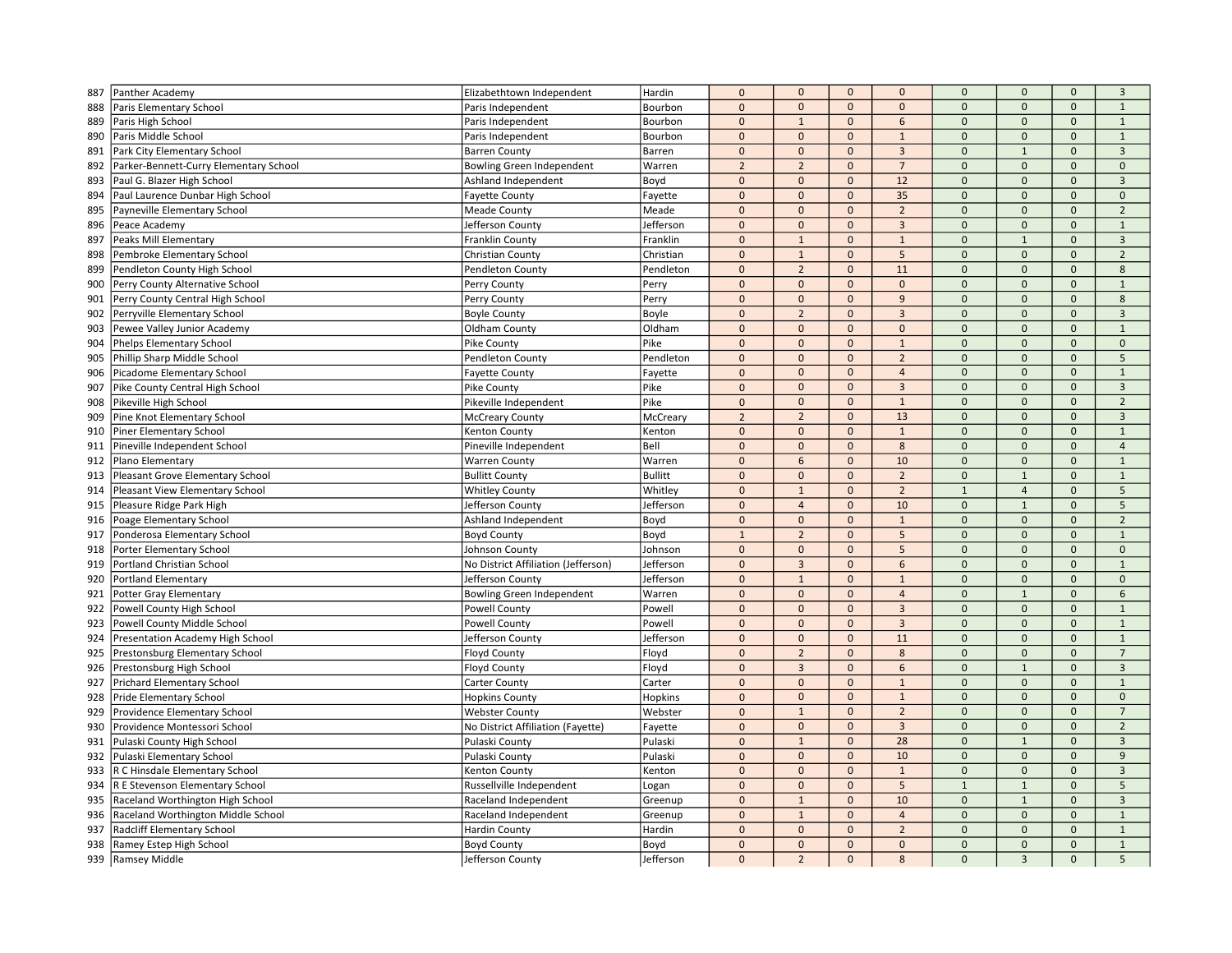| 940        | Randall K. Cooper High School                                                | <b>Boone County</b>              | Boone          | $\mathbf 1$              | $\overline{2}$ | $\mathbf{0}$ | 14             | $\mathbf{0}$   | $\mathbf{1}$                 | $\mathbf{0}$        | 6              |
|------------|------------------------------------------------------------------------------|----------------------------------|----------------|--------------------------|----------------|--------------|----------------|----------------|------------------------------|---------------------|----------------|
| 941        | Rangeland Elementary                                                         | Jefferson County                 | Jefferson      | $\mathbf 0$              | $\mathbf 0$    | $\mathbf{0}$ | $\overline{2}$ | $\Omega$       | $\overline{1}$               | $\mathbf{0}$        | $\overline{3}$ |
| 942        | <b>Red Bird Mission School</b>                                               | No District Affiliation (Clay)   | Clay           | $\mathbf 0$              | $\mathbf 0$    | $\Omega$     | $\Omega$       | $\mathbf 0$    | $\Omega$                     | $\Omega$            | $\mathbf{1}$   |
| 943        | <b>Red Cross Elementary School</b>                                           | <b>Barren County</b>             | Barren         | $\mathbf{0}$             | $\mathbf{0}$   | $\mathbf{0}$ | 8              | $\mathbf{0}$   | $\mathbf{0}$                 | $\mathbf{0}$        | 5              |
| 944        | <b>Red Oak Elementary School</b>                                             | Jessamine County                 | Jessamine      | $\mathbf 0$              | $\mathbf 0$    | $\mathbf{0}$ | $\overline{3}$ | $\mathbf{0}$   | $\mathbf{0}$                 | $\mathbf 0$         | $\mathbf{1}$   |
| 945        | Red River Valley Elementary School                                           | <b>Wolfe County</b>              | Wolfe          | $\Omega$                 | $\mathbf{0}$   | $\mathbf{0}$ | $\mathbf{1}$   | $\Omega$       | $\Omega$                     | $\Omega$            | $\mathbf 0$    |
| 946        | Regional Programs School                                                     | Dayton Independent               | Campbell       | $\Omega$                 | $\mathbf{0}$   | $\mathbf{0}$ | $\mathbf{0}$   | $\Omega$       | $\Omega$                     | $\mathbf{0}$        | $\mathbf{1}$   |
| 947        | <b>Reidland Elementary School</b>                                            | McCracken County                 | McCracken      | $\mathbf 0$              | $\mathbf 0$    | $\mathbf{0}$ | $\mathbf{0}$   | $\mathbf 0$    | $\mathbf{1}$                 | $\mathbf{0}$        | $\overline{2}$ |
| 948        | Reidland Intermediate School                                                 | McCracken County                 | McCracken      | $\pmb{0}$                | $\mathbf 0$    | $\mathbf{0}$ | $\mathbf{1}$   | $\mathbf 0$    | $\mathbf{0}$                 | $\mathbf{0}$        | $\mathbf 0$    |
| 949        | <b>Reidland Middle School</b>                                                | McCracken County                 | McCracken      | $\pmb{0}$                | $\mathbf 0$    | $\mathbf 0$  | $\mathbf{1}$   | $\mathbf{0}$   | $\pmb{0}$                    | $\mathbf 0$         | $\mathbf{1}$   |
| 950        | Renaissance Learning Center                                                  | <b>Floyd County</b>              | Floyd          | $\mathbf{1}$             | $\mathbf{1}$   | $\mathbf{0}$ | $\mathbf{1}$   | $\mathbf 0$    | $\mathbf{0}$                 | $\Omega$            | $\mathbf 0$    |
| 951        | Rev. Henry E. Baker Sr. Interm. School                                       | Clark County                     | Clark          | $\mathbf{0}$             | $\mathbf 0$    | $\mathbf{0}$ | $\overline{2}$ | $\Omega$       | $\Omega$                     | $\Omega$            | $\overline{2}$ |
| 952        | <b>Rich Pond Elementary</b>                                                  | <b>Warren County</b>             | Warren         | $\mathbf 0$              | $\mathbf{1}$   | $\mathbf{0}$ | 9              | $\mathbf{1}$   | $\overline{1}$               | $\mathsf{O}\xspace$ | 5              |
| 953        | Richardsville Elementary                                                     | <b>Warren County</b>             | Warren         | $\Omega$                 | $\mathbf{1}$   | $\mathbf{0}$ | $\overline{2}$ | $\Omega$       | $\mathbf{0}$                 | $\Omega$            | $\mathbf{0}$   |
| 954        | Right Fork School Center                                                     | <b>Bell County</b>               | Bell           | $\mathbf{0}$             | $\mathbf{0}$   | $\mathbf 0$  | $\overline{3}$ | $\mathbf 0$    | $\mathbf{0}$                 | $\mathbf 0$         | $\overline{2}$ |
| 955        | Rineyville Elementary School                                                 | <b>Hardin County</b>             | Hardin         | $\pmb{0}$                | $\mathbf 0$    | $\mathbf{0}$ | $\overline{3}$ | $\mathbf{0}$   | $\overline{2}$               | $\mathsf{O}\xspace$ | 5              |
| 956        | <b>Rise STEM Academy for Girls</b>                                           | <b>Fayette County</b>            | Fayette        | $\Omega$                 | $\overline{1}$ | $\mathbf{0}$ | $\overline{4}$ | $\Omega$       | $\Omega$                     | $\Omega$            | $\Omega$       |
| 957        | Rivendell High School                                                        | No District Affiliation (Warren) | Warren         | $\Omega$                 | $\mathbf 0$    | $\mathbf{0}$ | 19             | $\Omega$       | $\mathbf{0}$                 | $\mathbf{0}$        | $\mathbf{1}$   |
| 958        | <b>River Ridge Elementary School</b>                                         | Kenton County                    | Kenton         | $\Omega$                 | $\mathbf 0$    | $\mathbf{0}$ | $\overline{2}$ | $\Omega$       | $\mathbf{0}$                 | $\mathbf{0}$        | $\overline{2}$ |
| 959        | <b>Riverview Opportunity Center</b>                                          | <b>Bullitt County</b>            | <b>Bullitt</b> | $\mathbf 0$              | $\mathbf 0$    | $\mathbf 0$  | $\mathbf{1}$   | $\mathbf 0$    | $\mathbf{0}$                 | $\mathbf{0}$        | $\mathbf{0}$   |
| 960        | Robert B. Turner Elementary School                                           | Anderson County                  | Anderson       | $\mathbf{0}$             | $\mathbf{1}$   | $\mathbf 0$  | $\mathbf{1}$   | $\mathbf{0}$   | $\mathbf{0}$                 | $\mathbf{0}$        | $\overline{3}$ |
| 961        | Robert Frost Sixth Grade Academy                                             | Jefferson County                 | Jefferson      | $\mathbf 0$              | $\mathbf{1}$   | $\mathbf{0}$ | $\overline{2}$ | $\mathbf 0$    | $\mathbf{0}$                 | $\mathbf{0}$        | $\mathbf{0}$   |
| 962        | <b>Robert W Combs Elementary School</b>                                      | Perry County                     | Perry          | $\mathbf{0}$             | $\mathbf{0}$   | $\mathbf{0}$ | $\mathbf{1}$   | $\mathbf 0$    | $\Omega$                     | $\mathbf{0}$        | $\mathbf{0}$   |
| 963        | <b>Robertson County School</b>                                               | <b>Robertson County</b>          | Robertson      | $\Omega$                 | $\mathbf{0}$   | $\mathbf{0}$ | $\mathbf{1}$   | $\Omega$       | $\mathbf{1}$                 | $\mathbf{0}$        | 10             |
| 964        | Robinson Elementary School                                                   | Perry County                     | Perry          | $\mathbf 0$              | $\mathbf 0$    | $\mathbf{0}$ | 5              | $\mathbf 0$    | $\mathbf{0}$                 | $\mathbf{0}$        | $\overline{7}$ |
| 965        | <b>Roby Elementary School</b>                                                | <b>Bullitt County</b>            | <b>Bullitt</b> | $\mathbf{0}$             | $\overline{2}$ | $\mathbf{0}$ | $\overline{3}$ | $\mathbf{0}$   | $\mathbf{0}$                 | $\mathsf{O}\xspace$ | $\overline{2}$ |
| 966        |                                                                              | Rockcastle County                | Rockcastle     | $\pmb{0}$                | $\mathbf 0$    | $\mathbf 0$  | $\mathbf{1}$   | $\mathbf{0}$   | $\pmb{0}$                    | $\mathbf 0$         | $\mathbf 0$    |
| 967        | Rockcastle Academy for Academic Achievement<br>Rockcastle County High School | Rockcastle County                | Rockcastle     | $\mathbf{0}$             | 5              | $\mathbf{0}$ | 19             | $\Omega$       | $\mathbf{1}$                 | $\Omega$            | $\overline{7}$ |
|            |                                                                              |                                  | Rockcastle     | $\mathbf{0}$             | $\mathbf 0$    | $\mathbf{0}$ | $\overline{4}$ | $\overline{1}$ | $\overline{4}$               | $\mathbf{0}$        | $\overline{7}$ |
| 968        | Rockcastle County Middle School                                              | Rockcastle County                |                | $\mathbf 0$              | $\mathbf{1}$   | $\mathbf{0}$ | $\overline{7}$ | $\mathbf 0$    | $\overline{3}$               | $\mathsf{O}\xspace$ | $\overline{4}$ |
| 969        | <b>Rockfield Elementary</b>                                                  | <b>Warren County</b>             | Warren         | $\mathbf{0}$             | $\mathbf{0}$   | $\mathbf{0}$ | $\mathbf{1}$   | $\Omega$       | $\mathbf{0}$                 | $\Omega$            | $\mathbf{1}$   |
| 970<br>971 | <b>Roosevelt Perry Elementary</b><br>Rosa Parks Elementary School            | Jefferson County                 | Jefferson      | $\pmb{0}$                | $\mathbf{1}$   | $\mathbf 0$  | $\overline{4}$ | $\mathbf 0$    | $\mathbf{0}$                 | $\mathbf{0}$        | $\overline{2}$ |
|            |                                                                              | <b>Fayette County</b>            | Fayette        |                          | $\mathbf 0$    | $\mathbf{0}$ | $\mathbf{3}$   | $\mathbf 0$    | $\pmb{0}$                    | $\mathbf{0}$        | $\mathbf 0$    |
| 972        | Rose Hill Christian School                                                   | No District Affiliation (Boyd)   | Boyd           | $\mathbf{0}$<br>$\Omega$ | $\overline{1}$ |              | $\overline{7}$ | $\Omega$       | $\Omega$                     | $\Omega$            | $\mathbf{1}$   |
| 973        | Rosenwald Dunbar Elementary School                                           | Jessamine County                 | Jessamine      | $\Omega$                 |                | $\mathbf{0}$ |                | $\Omega$       |                              | $\mathbf{0}$        |                |
| 974        | <b>Rosspoint Elementary School</b>                                           | <b>Harlan County</b>             | Harlan         |                          | $\mathbf 0$    | $\mathbf{0}$ | 5              | $\mathbf 0$    | $\mathbf{0}$<br>$\mathbf{1}$ | $\mathbf{0}$        | $\mathbf{1}$   |
| 975        | Roundstone Elementary School                                                 | Rockcastle County                | Rockcastle     | $\mathbf{0}$             | $\mathbf{1}$   | $\mathbf{0}$ | $\overline{2}$ |                |                              |                     | $\overline{2}$ |
| 976        | Rowan County Senior High School                                              | Rowan County                     | Rowan          | $\mathbf 0$              | $\mathbf{0}$   | $\mathbf{0}$ | $\mathbf{0}$   | $\mathbf 0$    | $\mathbf{0}$                 | $\mathbf{0}$        | $\mathbf{1}$   |
| 977        | Royal Spring Middle School                                                   | <b>Scott County</b>              | Scott          | $\mathbf{0}$             | $\mathbf 0$    | $\mathbf 0$  | $\mathbf{0}$   | $\mathbf{0}$   | $\mathbf{0}$                 | $\mathbf{0}$        | $\mathbf{1}$   |
| 978        | Russell Cave Elementary School                                               | <b>Fayette County</b>            | Fayette        | $\Omega$                 | $\overline{3}$ | $\mathbf{0}$ | 8              | $\Omega$       | $\mathbf{1}$                 | $\mathbf{0}$        | $\overline{2}$ |
| 979        | Russell County High School                                                   | <b>Russell County</b>            | Russell        | $\Omega$                 | $\mathbf{0}$   | $\mathbf{0}$ | 16             | $\mathbf 0$    | $\Omega$                     | $\mathbf{0}$        | 8              |
| 980        | <b>Russell County Middle School</b>                                          | <b>Russell County</b>            | Russell        | $\Omega$                 | $\mathbf 0$    | $\mathbf{0}$ | 9              | $\Omega$       | $\Omega$                     | $\mathsf{O}\xspace$ | $\overline{2}$ |
| 981        | <b>Russell High School</b>                                                   | Russell Independent              | Greenup        | $\mathbf 0$              | $\mathbf 0$    | $\mathbf{0}$ | 5              | $\mathbf 0$    | $\mathbf{0}$                 | $\mathbf{0}$        | $\overline{3}$ |
| 982        | Russell McDowell Intermediate School                                         | Russell Independent              | Russell        | $\Omega$                 | $\mathbf 0$    | $\mathbf{0}$ | 5              | $\mathbf 0$    | $\mathbf{0}$                 | $\mathbf{0}$        | $\overline{2}$ |
| 983        | Russell Middle School                                                        | Russell Independent              | Greenup        | $\mathbf 0$              | $\mathbf{1}$   | $\mathbf{0}$ | $\overline{7}$ | $\mathbf{0}$   | $\pmb{0}$                    | $\mathbf 0$         | $\overline{3}$ |
| 984        | Russell Primary School                                                       | Russell Independent              | Greenup        | $\Omega$                 | $\mathbf{0}$   | $\mathbf{0}$ | $\mathbf{1}$   | $\Omega$       | $\mathbf{1}$                 | $\Omega$            | 6              |
| 985        | Russell Springs Elementary School                                            | <b>Russell County</b>            | Russell        | $\mathbf{1}$             | $\overline{2}$ | $\mathbf{0}$ | $\overline{7}$ | $\Omega$       | $\mathbf{0}$                 | $\mathbf{0}$        | $\overline{2}$ |
| 986        | Russellville High School                                                     | Russellville Independent         | Logan          | $\mathbf 0$              | $\mathbf 0$    | $\mathbf{0}$ | 11             | $\mathbf 0$    | $\mathbf{0}$                 | $\mathbf{0}$        | $\mathbf{1}$   |
| 987        | Russellville Middle School                                                   | Russellville Independent         | Logan          | $\Omega$                 | $\overline{1}$ | $\mathbf{0}$ | $\overline{7}$ | $\Omega$       | $\mathbf{0}$                 | $\Omega$            | $\mathbf{1}$   |
| 988        | <b>Rutherford Elementary</b>                                                 | Jefferson County                 | Jefferson      | $\mathbf 0$              | $\mathbf 0$    | $\mathbf 0$  | $\mathbf{0}$   | $\mathbf 0$    | $\overline{2}$               | $\mathbf{0}$        | $\overline{3}$ |
| 989        | <b>Ryland Heights Elementary School</b>                                      | Kenton County                    | Kenton         | $\mathbf 0$              | $\mathbf{1}$   | $\mathbf{0}$ | $\mathbf{1}$   | $\mathbf{1}$   | $\overline{3}$               | $\mathbf{0}$        | $\overline{4}$ |
| 990        | Sacred Heart Academy                                                         | Diocese of Louisville            | Jefferson      | $\Omega$                 | $\overline{2}$ | $\mathbf 0$  | 33             | $\Omega$       | $\Omega$                     | $\mathsf{O}\xspace$ | 6              |
| 991        | Sacred Heart Model School                                                    | Diocese of Louisville            | Jefferson      | $\mathbf{0}$             | $\mathbf{1}$   | $\mathbf{0}$ | $\mathbf{1}$   | $\mathbf{0}$   | $\mathbf{0}$                 | $\mathbf{0}$        | $\overline{3}$ |
| 992        | Saffell Street Elementary School                                             | <b>Anderson County</b>           | Anderson       | $\Omega$                 | $\mathbf{0}$   | $\mathbf{0}$ | $\overline{3}$ | $\Omega$       | $\Omega$                     | $\Omega$            | $\mathbf{1}$   |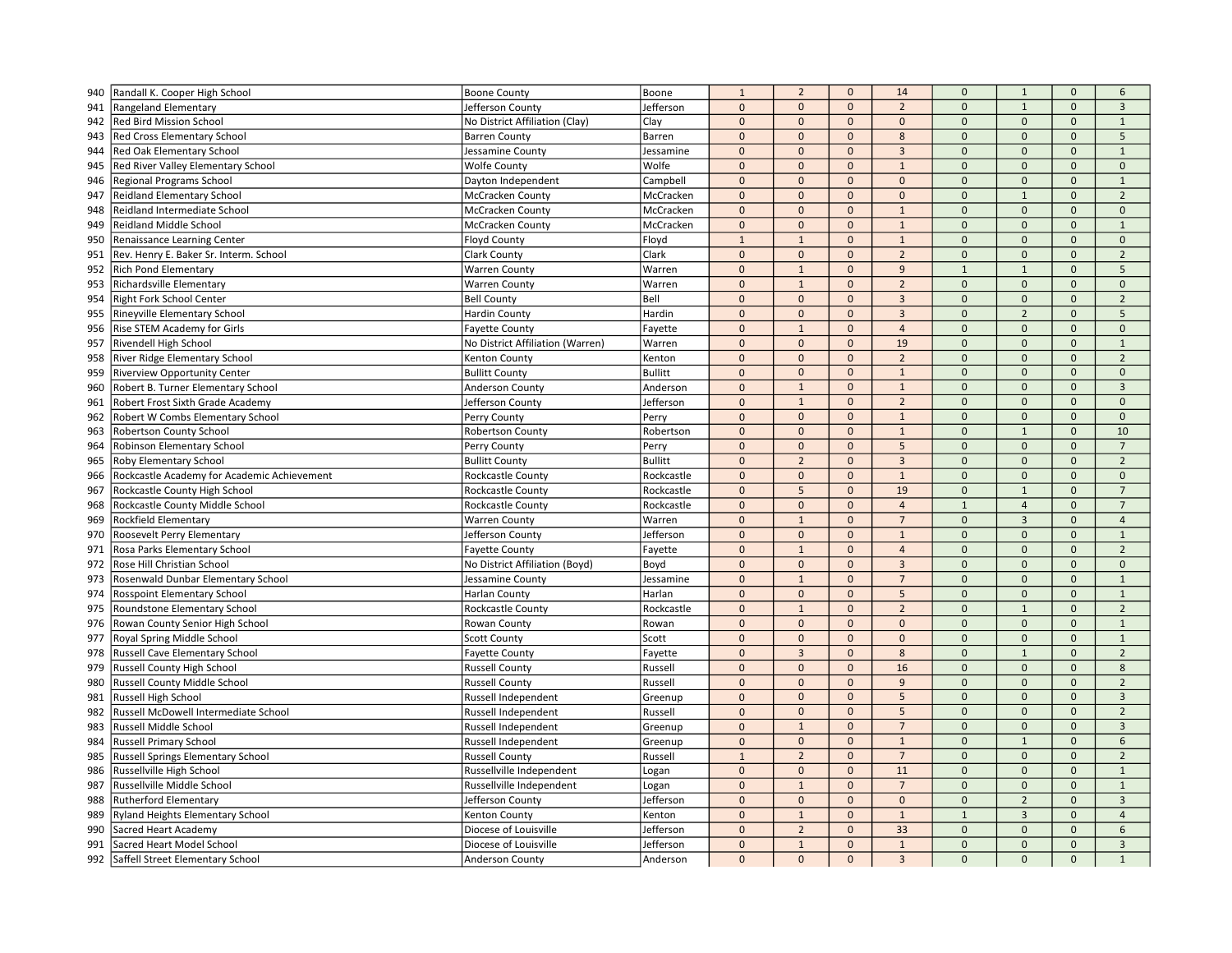| Diocese of Lexington<br>Saint Agatha Academy<br>$\mathbf{0}$<br>$\mathbf 0$<br>994<br>Saint Agnes Elementary School<br>Diocese of Covington<br>Kenton<br>$\mathbf 0$<br>$\mathbf 0$<br>$\overline{2}$<br>$\mathbf{0}$<br>$\mathbf{0}$<br>$\mathbf 0$<br>5<br>$\pmb{0}$<br>$\pmb{0}$<br>Jefferson<br>$\mathbf 0$<br>$\mathbf{0}$<br>$\mathbf 0$<br>995<br>Saint Agnes School<br>Diocese of Louisville<br>$\mathbf 0$<br>$\overline{2}$<br>$\mathbf{0}$<br>11<br>$\mathbf 0$<br>$\mathbf{0}$<br>$\mathbf{0}$<br>Saint Albert the Great School<br>Diocese of Louisville<br>Jefferson<br>996<br>$\mathbf 0$<br>997<br>Saint Aloysius Elementary School<br>Oldham County<br>Oldham<br>$\mathbf 0$<br>$\mathbf{0}$<br>$\mathbf 0$<br>$\mathbf 0$<br>$\mathbf 0$<br>$\mathsf{O}\xspace$<br>$\mathbf{0}$<br>Diocese of Louisville<br>Jefferson<br>$\mathbf{0}$<br>$\Omega$<br>$\mathbf 0$<br>$\Omega$<br>$\Omega$<br>998<br>Saint Andrew Academy<br>$\mathbf{1}$<br>$\mathbf{0}$<br>$\mathbf{0}$<br>$\mathbf{0}$<br>$\mathbf{0}$<br>$\Omega$<br>$\mathbf{0}$<br>$\mathbf{0}$<br>999<br>Saint Ann Elementary School<br>Diocese of Louisville<br>Nelson<br>$\mathbf{0}$<br>$\mathbf{0}$<br>$\mathbf 0$<br>$\mathbf{0}$<br>$\mathbf{0}$<br>$\mathbf{0}$<br>$\mathbf{0}$<br>1000<br>Saint Augustine Parish School<br>Diocese of Louisville<br>Marion<br>$\overline{2}$<br>Saint Bernard Elementary School<br>$\overline{3}$<br>$\mathbf 0$<br>$\mathbf 0$<br>Diocese of Louisville<br>Jefferson<br>$\mathbf 0$<br>8<br>$\mathbf{0}$<br>1001<br>$\mathbf 0$<br>$\mathbf{0}$<br>$\mathbf{0}$<br>$\mathbf{1}$<br>$\Omega$<br>$\mathbf 0$<br>$\mathsf{O}\xspace$<br>1002<br>Saint Catherine of Alexandria Academy<br>Diocese of Louisville<br>Nelson<br>$\mathbf 0$<br>$\mathbf{1}$<br>$\Omega$<br>$\mathbf 0$<br>$\mathbf{0}$<br>$\mathbf{0}$<br>Saint Cecilia Elementary School<br>Diocese of Covington<br>$\mathbf{1}$<br>1003<br>Kenton<br>$\mathbf 0$<br>$\mathbf{0}$<br>5<br>$\Omega$<br>$\mathbf{0}$<br>Saint Dominic Elementary School<br>Diocese of Louisville<br>$\mathbf 0$<br>$\overline{0}$<br>1004<br>Washington<br>$\mathbf 0$<br>Saint Edward Elementary School<br>Jefferson<br>$\mathbf 0$<br>$\mathbf 0$<br>$\overline{3}$<br>$\mathbf 0$<br>$\mathbf 0$<br>$\mathsf{O}\xspace$<br>1005<br>Diocese of Louisville<br>$\mathbf{0}$<br>$\Omega$<br>$\mathbf{0}$<br>$\mathbf{0}$<br>5<br>$\mathbf{1}$<br>$\Omega$<br>Saint Francis DeSales High School<br>Diocese of Louisville<br>Jefferson<br>1006<br>$\mathbf 0$<br>$\mathbf 0$<br>$\mathbf{0}$<br>$\mathbf 0$<br>$\mathbf 0$<br>$\mathbf 0$<br>$\mathsf{O}\xspace$<br>Saint Francis High School<br>Jefferson<br>1007<br>Diocese of Louisville<br>$\mathbf 0$<br>Saint Francis of Assisi Elementary School<br>Diocese of Louisville<br>$\mathbf 0$<br>$\mathbf{0}$<br>$\overline{2}$<br>$\mathbf 0$<br>$\mathbf 0$<br>$\mathsf{O}\xspace$<br>1008<br>Jefferson<br>$\mathbf{0}$<br>Saint Gabriel the Archangel Elementary School<br>Jefferson<br>$\mathbf{1}$<br>$\Omega$<br>8<br>$\Omega$<br>$\Omega$<br>$\mathbf{0}$<br>Diocese of Louisville<br>1009<br>$\mathbf{0}$<br>$\Omega$<br>$\mathbf 0$<br>$\mathbf{0}$<br>$\mathbf{0}$<br>$\mathbf{0}$<br>$\mathbf{0}$<br>Saint James Academy School<br>Diocese of Louisville<br>Jefferson<br>1010<br>$\mathbf{0}$<br>$\pmb{0}$<br>$\overline{0}$<br>Saint Joseph Elementary at Crescent Springs<br>No District Affiliation (Kenton)<br>$\mathbf 0$<br>$\overline{3}$<br>$\mathbf{0}$<br>$\mathbf{0}$<br>1011<br>Kenton<br>$\mathbf 0$<br>$\mathbf 0$<br>$\mathbf 0$<br>$\mathbf{0}$<br>Saint Joseph's School at Cold Spring<br>$\mathbf{0}$<br>$\mathbf{0}$<br>$\mathbf{1}$<br>Diocese of Covington<br>Campbell<br>1012<br>$\mathbf{0}$<br>$\mathbf{0}$<br>$\mathbf{1}$<br>$\mathbf{1}$<br>Saint Margaret Mary Catholic School<br>Diocese of Louisville<br>Jefferson<br>$\mathbf{0}$<br>8<br>$\mathbf{0}$<br>1013<br>$\mathbf 0$<br>$\mathbf 0$<br>$\mathbf{0}$<br>$\mathbf 0$<br>$\Omega$<br>$\mathbf{0}$<br>$\mathsf{O}\xspace$<br>Saint Martha Elementary School<br>Diocese of Louisville<br>Jefferson<br>1014<br>$\mathbf 0$<br>$\mathbf{0}$<br>$\mathbf 0$<br>$\overline{7}$<br>$\mathbf 0$<br>$\mathbf{0}$<br>$\Omega$<br>1015<br>Saint Mary Academy<br>Diocese of Louisville<br>Jefferson<br>Saint Mary Elementary School<br>McCracken<br>$\mathbf{0}$<br>$\mathbf{0}$<br>$\mathbf{0}$<br>$\mathbf{0}$<br>$\Omega$<br>$\mathbf{0}$<br>$\mathbf{0}$<br>1016<br>Paducah Independent<br>$\mathbf 0$<br>$\mathbf 0$<br>$\pmb{0}$<br>$\mathbf{0}$<br>$\pmb{0}$<br>Saint Mary School (Campbell)<br>$\mathbf{0}$<br>$\mathbf{1}$<br>Diocese of Covington<br>Campbell<br>1017<br>$\mathbf 0$<br>$\mathbf 0$<br>$\mathbf{0}$<br>6<br>$\mathbf 0$<br>$\mathbf 0$<br>$\mathbf{0}$<br>1018 Saint Michael Lifelong Learning Center<br>Diocese of Louisville<br>Jefferson<br>$\mathbf 0$<br>Saint Nicholas Academy Elementary School<br>Jefferson<br>$\mathbf{0}$<br>$\mathbf{0}$<br>$\mathbf{3}$<br>$\Omega$<br>$\mathbf 0$<br>$\mathsf{O}\xspace$<br>1019<br>Diocese of Louisville<br>$\mathbf 0$<br>$\Omega$<br>Saint Patrick Elementary School<br>Diocese of Louisville<br>Jefferson<br>$\mathbf{0}$<br>$\Omega$<br>$\overline{7}$<br>$\mathbf{0}$<br>$\mathbf{0}$<br>1020<br>$\pmb{0}$<br>$\mathbf{0}$<br>$\mathbf 0$<br>$\mathbf{1}$<br>$\Omega$<br>$\mathbf{0}$<br>$\mathbf{0}$<br>Saint Patrick School<br>Diocese of Covington<br>Mason<br>1021<br>$\mathbf{0}$<br>Saint Paul Catholic School<br>$\mathbf 0$<br>$\mathbf 0$<br>$\mathbf{1}$<br>$\mathbf 0$<br>$\mathbf{0}$<br>$\mathbf{0}$<br>1022<br>Diocese of Covington<br>Boone<br>$\pmb{0}$<br>$\Omega$<br>$\mathbf{0}$<br>$\mathbf{0}$<br>$\mathbf{0}$<br>Saint Paul Elementary School<br>Diocese of Louisville<br>Jefferson<br>$\mathbf{0}$<br>6<br>1023<br>$\mathbf 0$<br>Saint Pius X Elementary School<br>No District Affiliation (Kenton)<br>$\mathbf{0}$<br>$\mathbf{0}$<br>$\overline{3}$<br>$\mathbf{0}$<br>$\mathbf 0$<br>$\mathsf{O}\xspace$<br>1024<br>Kenton<br>$\mathbf 0$<br>$\overline{2}$<br>$\mathbf 0$<br>$\mathsf{O}\xspace$<br>Saint Raphael Elementary School<br>Diocese of Louisville<br>$\mathbf{0}$<br>$\overline{4}$<br>$\mathbf 0$<br>1025<br>Jefferson<br>$\mathbf 0$<br>5<br>Jefferson<br>$\Omega$<br>$\mathbf 0$<br>$\Omega$<br>$\Omega$<br>$\Omega$<br>Saint Rita Elementary School<br>Diocese of Louisville<br>1026 | $\overline{2}$<br>$\mathbf 0$<br>$\overline{2}$<br>$\overline{3}$<br>$\mathbf{0}$<br>$\mathbf{1}$<br>$\overline{3}$<br>$\mathbf{1}$<br>$\mathbf 0$<br>$\mathbf{0}$<br>$\overline{2}$<br>$\mathbf{1}$<br>$\overline{2}$<br>$\mathbf{1}$<br>$\mathbf 1$<br>$\overline{4}$<br>$\mathbf{1}$<br>$\mathbf 0$<br>$\mathbf{0}$<br>8<br>$\overline{4}$ |
|--------------------------------------------------------------------------------------------------------------------------------------------------------------------------------------------------------------------------------------------------------------------------------------------------------------------------------------------------------------------------------------------------------------------------------------------------------------------------------------------------------------------------------------------------------------------------------------------------------------------------------------------------------------------------------------------------------------------------------------------------------------------------------------------------------------------------------------------------------------------------------------------------------------------------------------------------------------------------------------------------------------------------------------------------------------------------------------------------------------------------------------------------------------------------------------------------------------------------------------------------------------------------------------------------------------------------------------------------------------------------------------------------------------------------------------------------------------------------------------------------------------------------------------------------------------------------------------------------------------------------------------------------------------------------------------------------------------------------------------------------------------------------------------------------------------------------------------------------------------------------------------------------------------------------------------------------------------------------------------------------------------------------------------------------------------------------------------------------------------------------------------------------------------------------------------------------------------------------------------------------------------------------------------------------------------------------------------------------------------------------------------------------------------------------------------------------------------------------------------------------------------------------------------------------------------------------------------------------------------------------------------------------------------------------------------------------------------------------------------------------------------------------------------------------------------------------------------------------------------------------------------------------------------------------------------------------------------------------------------------------------------------------------------------------------------------------------------------------------------------------------------------------------------------------------------------------------------------------------------------------------------------------------------------------------------------------------------------------------------------------------------------------------------------------------------------------------------------------------------------------------------------------------------------------------------------------------------------------------------------------------------------------------------------------------------------------------------------------------------------------------------------------------------------------------------------------------------------------------------------------------------------------------------------------------------------------------------------------------------------------------------------------------------------------------------------------------------------------------------------------------------------------------------------------------------------------------------------------------------------------------------------------------------------------------------------------------------------------------------------------------------------------------------------------------------------------------------------------------------------------------------------------------------------------------------------------------------------------------------------------------------------------------------------------------------------------------------------------------------------------------------------------------------------------------------------------------------------------------------------------------------------------------------------------------------------------------------------------------------------------------------------------------------------------------------------------------------------------------------------------------------------------------------------------------------------------------------------------------------------------------------------------------------------------------------------------------------------------------------------------------------------------------------------------------------------------------------------------------------------------------------------------------------------------------------------------------------------------------------------------------------------------------------------------------------------------------------------------------------------------------------------------------------------------------------------------------------------------------------------------------------------------------------------------------------------------------------------------------------------------------------------------------------------------------------------------------------------------------------------------------------------------------------------------------------------------------------------------------------------------------------------------------------------------------------------------------------------------------------------------------------------------------|-----------------------------------------------------------------------------------------------------------------------------------------------------------------------------------------------------------------------------------------------------------------------------------------------------------------------------------------------|
|                                                                                                                                                                                                                                                                                                                                                                                                                                                                                                                                                                                                                                                                                                                                                                                                                                                                                                                                                                                                                                                                                                                                                                                                                                                                                                                                                                                                                                                                                                                                                                                                                                                                                                                                                                                                                                                                                                                                                                                                                                                                                                                                                                                                                                                                                                                                                                                                                                                                                                                                                                                                                                                                                                                                                                                                                                                                                                                                                                                                                                                                                                                                                                                                                                                                                                                                                                                                                                                                                                                                                                                                                                                                                                                                                                                                                                                                                                                                                                                                                                                                                                                                                                                                                                                                                                                                                                                                                                                                                                                                                                                                                                                                                                                                                                                                                                                                                                                                                                                                                                                                                                                                                                                                                                                                                                                                                                                                                                                                                                                                                                                                                                                                                                                                                                                                                                                                                                                                                                                                                                                                                                                                                                                                                                                                                                                                                                                                        |                                                                                                                                                                                                                                                                                                                                               |
|                                                                                                                                                                                                                                                                                                                                                                                                                                                                                                                                                                                                                                                                                                                                                                                                                                                                                                                                                                                                                                                                                                                                                                                                                                                                                                                                                                                                                                                                                                                                                                                                                                                                                                                                                                                                                                                                                                                                                                                                                                                                                                                                                                                                                                                                                                                                                                                                                                                                                                                                                                                                                                                                                                                                                                                                                                                                                                                                                                                                                                                                                                                                                                                                                                                                                                                                                                                                                                                                                                                                                                                                                                                                                                                                                                                                                                                                                                                                                                                                                                                                                                                                                                                                                                                                                                                                                                                                                                                                                                                                                                                                                                                                                                                                                                                                                                                                                                                                                                                                                                                                                                                                                                                                                                                                                                                                                                                                                                                                                                                                                                                                                                                                                                                                                                                                                                                                                                                                                                                                                                                                                                                                                                                                                                                                                                                                                                                                        |                                                                                                                                                                                                                                                                                                                                               |
|                                                                                                                                                                                                                                                                                                                                                                                                                                                                                                                                                                                                                                                                                                                                                                                                                                                                                                                                                                                                                                                                                                                                                                                                                                                                                                                                                                                                                                                                                                                                                                                                                                                                                                                                                                                                                                                                                                                                                                                                                                                                                                                                                                                                                                                                                                                                                                                                                                                                                                                                                                                                                                                                                                                                                                                                                                                                                                                                                                                                                                                                                                                                                                                                                                                                                                                                                                                                                                                                                                                                                                                                                                                                                                                                                                                                                                                                                                                                                                                                                                                                                                                                                                                                                                                                                                                                                                                                                                                                                                                                                                                                                                                                                                                                                                                                                                                                                                                                                                                                                                                                                                                                                                                                                                                                                                                                                                                                                                                                                                                                                                                                                                                                                                                                                                                                                                                                                                                                                                                                                                                                                                                                                                                                                                                                                                                                                                                                        |                                                                                                                                                                                                                                                                                                                                               |
|                                                                                                                                                                                                                                                                                                                                                                                                                                                                                                                                                                                                                                                                                                                                                                                                                                                                                                                                                                                                                                                                                                                                                                                                                                                                                                                                                                                                                                                                                                                                                                                                                                                                                                                                                                                                                                                                                                                                                                                                                                                                                                                                                                                                                                                                                                                                                                                                                                                                                                                                                                                                                                                                                                                                                                                                                                                                                                                                                                                                                                                                                                                                                                                                                                                                                                                                                                                                                                                                                                                                                                                                                                                                                                                                                                                                                                                                                                                                                                                                                                                                                                                                                                                                                                                                                                                                                                                                                                                                                                                                                                                                                                                                                                                                                                                                                                                                                                                                                                                                                                                                                                                                                                                                                                                                                                                                                                                                                                                                                                                                                                                                                                                                                                                                                                                                                                                                                                                                                                                                                                                                                                                                                                                                                                                                                                                                                                                                        |                                                                                                                                                                                                                                                                                                                                               |
|                                                                                                                                                                                                                                                                                                                                                                                                                                                                                                                                                                                                                                                                                                                                                                                                                                                                                                                                                                                                                                                                                                                                                                                                                                                                                                                                                                                                                                                                                                                                                                                                                                                                                                                                                                                                                                                                                                                                                                                                                                                                                                                                                                                                                                                                                                                                                                                                                                                                                                                                                                                                                                                                                                                                                                                                                                                                                                                                                                                                                                                                                                                                                                                                                                                                                                                                                                                                                                                                                                                                                                                                                                                                                                                                                                                                                                                                                                                                                                                                                                                                                                                                                                                                                                                                                                                                                                                                                                                                                                                                                                                                                                                                                                                                                                                                                                                                                                                                                                                                                                                                                                                                                                                                                                                                                                                                                                                                                                                                                                                                                                                                                                                                                                                                                                                                                                                                                                                                                                                                                                                                                                                                                                                                                                                                                                                                                                                                        |                                                                                                                                                                                                                                                                                                                                               |
|                                                                                                                                                                                                                                                                                                                                                                                                                                                                                                                                                                                                                                                                                                                                                                                                                                                                                                                                                                                                                                                                                                                                                                                                                                                                                                                                                                                                                                                                                                                                                                                                                                                                                                                                                                                                                                                                                                                                                                                                                                                                                                                                                                                                                                                                                                                                                                                                                                                                                                                                                                                                                                                                                                                                                                                                                                                                                                                                                                                                                                                                                                                                                                                                                                                                                                                                                                                                                                                                                                                                                                                                                                                                                                                                                                                                                                                                                                                                                                                                                                                                                                                                                                                                                                                                                                                                                                                                                                                                                                                                                                                                                                                                                                                                                                                                                                                                                                                                                                                                                                                                                                                                                                                                                                                                                                                                                                                                                                                                                                                                                                                                                                                                                                                                                                                                                                                                                                                                                                                                                                                                                                                                                                                                                                                                                                                                                                                                        |                                                                                                                                                                                                                                                                                                                                               |
|                                                                                                                                                                                                                                                                                                                                                                                                                                                                                                                                                                                                                                                                                                                                                                                                                                                                                                                                                                                                                                                                                                                                                                                                                                                                                                                                                                                                                                                                                                                                                                                                                                                                                                                                                                                                                                                                                                                                                                                                                                                                                                                                                                                                                                                                                                                                                                                                                                                                                                                                                                                                                                                                                                                                                                                                                                                                                                                                                                                                                                                                                                                                                                                                                                                                                                                                                                                                                                                                                                                                                                                                                                                                                                                                                                                                                                                                                                                                                                                                                                                                                                                                                                                                                                                                                                                                                                                                                                                                                                                                                                                                                                                                                                                                                                                                                                                                                                                                                                                                                                                                                                                                                                                                                                                                                                                                                                                                                                                                                                                                                                                                                                                                                                                                                                                                                                                                                                                                                                                                                                                                                                                                                                                                                                                                                                                                                                                                        |                                                                                                                                                                                                                                                                                                                                               |
|                                                                                                                                                                                                                                                                                                                                                                                                                                                                                                                                                                                                                                                                                                                                                                                                                                                                                                                                                                                                                                                                                                                                                                                                                                                                                                                                                                                                                                                                                                                                                                                                                                                                                                                                                                                                                                                                                                                                                                                                                                                                                                                                                                                                                                                                                                                                                                                                                                                                                                                                                                                                                                                                                                                                                                                                                                                                                                                                                                                                                                                                                                                                                                                                                                                                                                                                                                                                                                                                                                                                                                                                                                                                                                                                                                                                                                                                                                                                                                                                                                                                                                                                                                                                                                                                                                                                                                                                                                                                                                                                                                                                                                                                                                                                                                                                                                                                                                                                                                                                                                                                                                                                                                                                                                                                                                                                                                                                                                                                                                                                                                                                                                                                                                                                                                                                                                                                                                                                                                                                                                                                                                                                                                                                                                                                                                                                                                                                        |                                                                                                                                                                                                                                                                                                                                               |
|                                                                                                                                                                                                                                                                                                                                                                                                                                                                                                                                                                                                                                                                                                                                                                                                                                                                                                                                                                                                                                                                                                                                                                                                                                                                                                                                                                                                                                                                                                                                                                                                                                                                                                                                                                                                                                                                                                                                                                                                                                                                                                                                                                                                                                                                                                                                                                                                                                                                                                                                                                                                                                                                                                                                                                                                                                                                                                                                                                                                                                                                                                                                                                                                                                                                                                                                                                                                                                                                                                                                                                                                                                                                                                                                                                                                                                                                                                                                                                                                                                                                                                                                                                                                                                                                                                                                                                                                                                                                                                                                                                                                                                                                                                                                                                                                                                                                                                                                                                                                                                                                                                                                                                                                                                                                                                                                                                                                                                                                                                                                                                                                                                                                                                                                                                                                                                                                                                                                                                                                                                                                                                                                                                                                                                                                                                                                                                                                        |                                                                                                                                                                                                                                                                                                                                               |
|                                                                                                                                                                                                                                                                                                                                                                                                                                                                                                                                                                                                                                                                                                                                                                                                                                                                                                                                                                                                                                                                                                                                                                                                                                                                                                                                                                                                                                                                                                                                                                                                                                                                                                                                                                                                                                                                                                                                                                                                                                                                                                                                                                                                                                                                                                                                                                                                                                                                                                                                                                                                                                                                                                                                                                                                                                                                                                                                                                                                                                                                                                                                                                                                                                                                                                                                                                                                                                                                                                                                                                                                                                                                                                                                                                                                                                                                                                                                                                                                                                                                                                                                                                                                                                                                                                                                                                                                                                                                                                                                                                                                                                                                                                                                                                                                                                                                                                                                                                                                                                                                                                                                                                                                                                                                                                                                                                                                                                                                                                                                                                                                                                                                                                                                                                                                                                                                                                                                                                                                                                                                                                                                                                                                                                                                                                                                                                                                        |                                                                                                                                                                                                                                                                                                                                               |
|                                                                                                                                                                                                                                                                                                                                                                                                                                                                                                                                                                                                                                                                                                                                                                                                                                                                                                                                                                                                                                                                                                                                                                                                                                                                                                                                                                                                                                                                                                                                                                                                                                                                                                                                                                                                                                                                                                                                                                                                                                                                                                                                                                                                                                                                                                                                                                                                                                                                                                                                                                                                                                                                                                                                                                                                                                                                                                                                                                                                                                                                                                                                                                                                                                                                                                                                                                                                                                                                                                                                                                                                                                                                                                                                                                                                                                                                                                                                                                                                                                                                                                                                                                                                                                                                                                                                                                                                                                                                                                                                                                                                                                                                                                                                                                                                                                                                                                                                                                                                                                                                                                                                                                                                                                                                                                                                                                                                                                                                                                                                                                                                                                                                                                                                                                                                                                                                                                                                                                                                                                                                                                                                                                                                                                                                                                                                                                                                        |                                                                                                                                                                                                                                                                                                                                               |
|                                                                                                                                                                                                                                                                                                                                                                                                                                                                                                                                                                                                                                                                                                                                                                                                                                                                                                                                                                                                                                                                                                                                                                                                                                                                                                                                                                                                                                                                                                                                                                                                                                                                                                                                                                                                                                                                                                                                                                                                                                                                                                                                                                                                                                                                                                                                                                                                                                                                                                                                                                                                                                                                                                                                                                                                                                                                                                                                                                                                                                                                                                                                                                                                                                                                                                                                                                                                                                                                                                                                                                                                                                                                                                                                                                                                                                                                                                                                                                                                                                                                                                                                                                                                                                                                                                                                                                                                                                                                                                                                                                                                                                                                                                                                                                                                                                                                                                                                                                                                                                                                                                                                                                                                                                                                                                                                                                                                                                                                                                                                                                                                                                                                                                                                                                                                                                                                                                                                                                                                                                                                                                                                                                                                                                                                                                                                                                                                        |                                                                                                                                                                                                                                                                                                                                               |
|                                                                                                                                                                                                                                                                                                                                                                                                                                                                                                                                                                                                                                                                                                                                                                                                                                                                                                                                                                                                                                                                                                                                                                                                                                                                                                                                                                                                                                                                                                                                                                                                                                                                                                                                                                                                                                                                                                                                                                                                                                                                                                                                                                                                                                                                                                                                                                                                                                                                                                                                                                                                                                                                                                                                                                                                                                                                                                                                                                                                                                                                                                                                                                                                                                                                                                                                                                                                                                                                                                                                                                                                                                                                                                                                                                                                                                                                                                                                                                                                                                                                                                                                                                                                                                                                                                                                                                                                                                                                                                                                                                                                                                                                                                                                                                                                                                                                                                                                                                                                                                                                                                                                                                                                                                                                                                                                                                                                                                                                                                                                                                                                                                                                                                                                                                                                                                                                                                                                                                                                                                                                                                                                                                                                                                                                                                                                                                                                        |                                                                                                                                                                                                                                                                                                                                               |
|                                                                                                                                                                                                                                                                                                                                                                                                                                                                                                                                                                                                                                                                                                                                                                                                                                                                                                                                                                                                                                                                                                                                                                                                                                                                                                                                                                                                                                                                                                                                                                                                                                                                                                                                                                                                                                                                                                                                                                                                                                                                                                                                                                                                                                                                                                                                                                                                                                                                                                                                                                                                                                                                                                                                                                                                                                                                                                                                                                                                                                                                                                                                                                                                                                                                                                                                                                                                                                                                                                                                                                                                                                                                                                                                                                                                                                                                                                                                                                                                                                                                                                                                                                                                                                                                                                                                                                                                                                                                                                                                                                                                                                                                                                                                                                                                                                                                                                                                                                                                                                                                                                                                                                                                                                                                                                                                                                                                                                                                                                                                                                                                                                                                                                                                                                                                                                                                                                                                                                                                                                                                                                                                                                                                                                                                                                                                                                                                        |                                                                                                                                                                                                                                                                                                                                               |
|                                                                                                                                                                                                                                                                                                                                                                                                                                                                                                                                                                                                                                                                                                                                                                                                                                                                                                                                                                                                                                                                                                                                                                                                                                                                                                                                                                                                                                                                                                                                                                                                                                                                                                                                                                                                                                                                                                                                                                                                                                                                                                                                                                                                                                                                                                                                                                                                                                                                                                                                                                                                                                                                                                                                                                                                                                                                                                                                                                                                                                                                                                                                                                                                                                                                                                                                                                                                                                                                                                                                                                                                                                                                                                                                                                                                                                                                                                                                                                                                                                                                                                                                                                                                                                                                                                                                                                                                                                                                                                                                                                                                                                                                                                                                                                                                                                                                                                                                                                                                                                                                                                                                                                                                                                                                                                                                                                                                                                                                                                                                                                                                                                                                                                                                                                                                                                                                                                                                                                                                                                                                                                                                                                                                                                                                                                                                                                                                        |                                                                                                                                                                                                                                                                                                                                               |
|                                                                                                                                                                                                                                                                                                                                                                                                                                                                                                                                                                                                                                                                                                                                                                                                                                                                                                                                                                                                                                                                                                                                                                                                                                                                                                                                                                                                                                                                                                                                                                                                                                                                                                                                                                                                                                                                                                                                                                                                                                                                                                                                                                                                                                                                                                                                                                                                                                                                                                                                                                                                                                                                                                                                                                                                                                                                                                                                                                                                                                                                                                                                                                                                                                                                                                                                                                                                                                                                                                                                                                                                                                                                                                                                                                                                                                                                                                                                                                                                                                                                                                                                                                                                                                                                                                                                                                                                                                                                                                                                                                                                                                                                                                                                                                                                                                                                                                                                                                                                                                                                                                                                                                                                                                                                                                                                                                                                                                                                                                                                                                                                                                                                                                                                                                                                                                                                                                                                                                                                                                                                                                                                                                                                                                                                                                                                                                                                        |                                                                                                                                                                                                                                                                                                                                               |
|                                                                                                                                                                                                                                                                                                                                                                                                                                                                                                                                                                                                                                                                                                                                                                                                                                                                                                                                                                                                                                                                                                                                                                                                                                                                                                                                                                                                                                                                                                                                                                                                                                                                                                                                                                                                                                                                                                                                                                                                                                                                                                                                                                                                                                                                                                                                                                                                                                                                                                                                                                                                                                                                                                                                                                                                                                                                                                                                                                                                                                                                                                                                                                                                                                                                                                                                                                                                                                                                                                                                                                                                                                                                                                                                                                                                                                                                                                                                                                                                                                                                                                                                                                                                                                                                                                                                                                                                                                                                                                                                                                                                                                                                                                                                                                                                                                                                                                                                                                                                                                                                                                                                                                                                                                                                                                                                                                                                                                                                                                                                                                                                                                                                                                                                                                                                                                                                                                                                                                                                                                                                                                                                                                                                                                                                                                                                                                                                        |                                                                                                                                                                                                                                                                                                                                               |
|                                                                                                                                                                                                                                                                                                                                                                                                                                                                                                                                                                                                                                                                                                                                                                                                                                                                                                                                                                                                                                                                                                                                                                                                                                                                                                                                                                                                                                                                                                                                                                                                                                                                                                                                                                                                                                                                                                                                                                                                                                                                                                                                                                                                                                                                                                                                                                                                                                                                                                                                                                                                                                                                                                                                                                                                                                                                                                                                                                                                                                                                                                                                                                                                                                                                                                                                                                                                                                                                                                                                                                                                                                                                                                                                                                                                                                                                                                                                                                                                                                                                                                                                                                                                                                                                                                                                                                                                                                                                                                                                                                                                                                                                                                                                                                                                                                                                                                                                                                                                                                                                                                                                                                                                                                                                                                                                                                                                                                                                                                                                                                                                                                                                                                                                                                                                                                                                                                                                                                                                                                                                                                                                                                                                                                                                                                                                                                                                        |                                                                                                                                                                                                                                                                                                                                               |
|                                                                                                                                                                                                                                                                                                                                                                                                                                                                                                                                                                                                                                                                                                                                                                                                                                                                                                                                                                                                                                                                                                                                                                                                                                                                                                                                                                                                                                                                                                                                                                                                                                                                                                                                                                                                                                                                                                                                                                                                                                                                                                                                                                                                                                                                                                                                                                                                                                                                                                                                                                                                                                                                                                                                                                                                                                                                                                                                                                                                                                                                                                                                                                                                                                                                                                                                                                                                                                                                                                                                                                                                                                                                                                                                                                                                                                                                                                                                                                                                                                                                                                                                                                                                                                                                                                                                                                                                                                                                                                                                                                                                                                                                                                                                                                                                                                                                                                                                                                                                                                                                                                                                                                                                                                                                                                                                                                                                                                                                                                                                                                                                                                                                                                                                                                                                                                                                                                                                                                                                                                                                                                                                                                                                                                                                                                                                                                                                        |                                                                                                                                                                                                                                                                                                                                               |
|                                                                                                                                                                                                                                                                                                                                                                                                                                                                                                                                                                                                                                                                                                                                                                                                                                                                                                                                                                                                                                                                                                                                                                                                                                                                                                                                                                                                                                                                                                                                                                                                                                                                                                                                                                                                                                                                                                                                                                                                                                                                                                                                                                                                                                                                                                                                                                                                                                                                                                                                                                                                                                                                                                                                                                                                                                                                                                                                                                                                                                                                                                                                                                                                                                                                                                                                                                                                                                                                                                                                                                                                                                                                                                                                                                                                                                                                                                                                                                                                                                                                                                                                                                                                                                                                                                                                                                                                                                                                                                                                                                                                                                                                                                                                                                                                                                                                                                                                                                                                                                                                                                                                                                                                                                                                                                                                                                                                                                                                                                                                                                                                                                                                                                                                                                                                                                                                                                                                                                                                                                                                                                                                                                                                                                                                                                                                                                                                        |                                                                                                                                                                                                                                                                                                                                               |
|                                                                                                                                                                                                                                                                                                                                                                                                                                                                                                                                                                                                                                                                                                                                                                                                                                                                                                                                                                                                                                                                                                                                                                                                                                                                                                                                                                                                                                                                                                                                                                                                                                                                                                                                                                                                                                                                                                                                                                                                                                                                                                                                                                                                                                                                                                                                                                                                                                                                                                                                                                                                                                                                                                                                                                                                                                                                                                                                                                                                                                                                                                                                                                                                                                                                                                                                                                                                                                                                                                                                                                                                                                                                                                                                                                                                                                                                                                                                                                                                                                                                                                                                                                                                                                                                                                                                                                                                                                                                                                                                                                                                                                                                                                                                                                                                                                                                                                                                                                                                                                                                                                                                                                                                                                                                                                                                                                                                                                                                                                                                                                                                                                                                                                                                                                                                                                                                                                                                                                                                                                                                                                                                                                                                                                                                                                                                                                                                        |                                                                                                                                                                                                                                                                                                                                               |
|                                                                                                                                                                                                                                                                                                                                                                                                                                                                                                                                                                                                                                                                                                                                                                                                                                                                                                                                                                                                                                                                                                                                                                                                                                                                                                                                                                                                                                                                                                                                                                                                                                                                                                                                                                                                                                                                                                                                                                                                                                                                                                                                                                                                                                                                                                                                                                                                                                                                                                                                                                                                                                                                                                                                                                                                                                                                                                                                                                                                                                                                                                                                                                                                                                                                                                                                                                                                                                                                                                                                                                                                                                                                                                                                                                                                                                                                                                                                                                                                                                                                                                                                                                                                                                                                                                                                                                                                                                                                                                                                                                                                                                                                                                                                                                                                                                                                                                                                                                                                                                                                                                                                                                                                                                                                                                                                                                                                                                                                                                                                                                                                                                                                                                                                                                                                                                                                                                                                                                                                                                                                                                                                                                                                                                                                                                                                                                                                        | $\mathbf 1$                                                                                                                                                                                                                                                                                                                                   |
|                                                                                                                                                                                                                                                                                                                                                                                                                                                                                                                                                                                                                                                                                                                                                                                                                                                                                                                                                                                                                                                                                                                                                                                                                                                                                                                                                                                                                                                                                                                                                                                                                                                                                                                                                                                                                                                                                                                                                                                                                                                                                                                                                                                                                                                                                                                                                                                                                                                                                                                                                                                                                                                                                                                                                                                                                                                                                                                                                                                                                                                                                                                                                                                                                                                                                                                                                                                                                                                                                                                                                                                                                                                                                                                                                                                                                                                                                                                                                                                                                                                                                                                                                                                                                                                                                                                                                                                                                                                                                                                                                                                                                                                                                                                                                                                                                                                                                                                                                                                                                                                                                                                                                                                                                                                                                                                                                                                                                                                                                                                                                                                                                                                                                                                                                                                                                                                                                                                                                                                                                                                                                                                                                                                                                                                                                                                                                                                                        | $\mathbf{1}$                                                                                                                                                                                                                                                                                                                                  |
|                                                                                                                                                                                                                                                                                                                                                                                                                                                                                                                                                                                                                                                                                                                                                                                                                                                                                                                                                                                                                                                                                                                                                                                                                                                                                                                                                                                                                                                                                                                                                                                                                                                                                                                                                                                                                                                                                                                                                                                                                                                                                                                                                                                                                                                                                                                                                                                                                                                                                                                                                                                                                                                                                                                                                                                                                                                                                                                                                                                                                                                                                                                                                                                                                                                                                                                                                                                                                                                                                                                                                                                                                                                                                                                                                                                                                                                                                                                                                                                                                                                                                                                                                                                                                                                                                                                                                                                                                                                                                                                                                                                                                                                                                                                                                                                                                                                                                                                                                                                                                                                                                                                                                                                                                                                                                                                                                                                                                                                                                                                                                                                                                                                                                                                                                                                                                                                                                                                                                                                                                                                                                                                                                                                                                                                                                                                                                                                                        | $\mathbf 0$                                                                                                                                                                                                                                                                                                                                   |
|                                                                                                                                                                                                                                                                                                                                                                                                                                                                                                                                                                                                                                                                                                                                                                                                                                                                                                                                                                                                                                                                                                                                                                                                                                                                                                                                                                                                                                                                                                                                                                                                                                                                                                                                                                                                                                                                                                                                                                                                                                                                                                                                                                                                                                                                                                                                                                                                                                                                                                                                                                                                                                                                                                                                                                                                                                                                                                                                                                                                                                                                                                                                                                                                                                                                                                                                                                                                                                                                                                                                                                                                                                                                                                                                                                                                                                                                                                                                                                                                                                                                                                                                                                                                                                                                                                                                                                                                                                                                                                                                                                                                                                                                                                                                                                                                                                                                                                                                                                                                                                                                                                                                                                                                                                                                                                                                                                                                                                                                                                                                                                                                                                                                                                                                                                                                                                                                                                                                                                                                                                                                                                                                                                                                                                                                                                                                                                                                        | $\mathbf{1}$                                                                                                                                                                                                                                                                                                                                  |
|                                                                                                                                                                                                                                                                                                                                                                                                                                                                                                                                                                                                                                                                                                                                                                                                                                                                                                                                                                                                                                                                                                                                                                                                                                                                                                                                                                                                                                                                                                                                                                                                                                                                                                                                                                                                                                                                                                                                                                                                                                                                                                                                                                                                                                                                                                                                                                                                                                                                                                                                                                                                                                                                                                                                                                                                                                                                                                                                                                                                                                                                                                                                                                                                                                                                                                                                                                                                                                                                                                                                                                                                                                                                                                                                                                                                                                                                                                                                                                                                                                                                                                                                                                                                                                                                                                                                                                                                                                                                                                                                                                                                                                                                                                                                                                                                                                                                                                                                                                                                                                                                                                                                                                                                                                                                                                                                                                                                                                                                                                                                                                                                                                                                                                                                                                                                                                                                                                                                                                                                                                                                                                                                                                                                                                                                                                                                                                                                        | $\overline{2}$                                                                                                                                                                                                                                                                                                                                |
|                                                                                                                                                                                                                                                                                                                                                                                                                                                                                                                                                                                                                                                                                                                                                                                                                                                                                                                                                                                                                                                                                                                                                                                                                                                                                                                                                                                                                                                                                                                                                                                                                                                                                                                                                                                                                                                                                                                                                                                                                                                                                                                                                                                                                                                                                                                                                                                                                                                                                                                                                                                                                                                                                                                                                                                                                                                                                                                                                                                                                                                                                                                                                                                                                                                                                                                                                                                                                                                                                                                                                                                                                                                                                                                                                                                                                                                                                                                                                                                                                                                                                                                                                                                                                                                                                                                                                                                                                                                                                                                                                                                                                                                                                                                                                                                                                                                                                                                                                                                                                                                                                                                                                                                                                                                                                                                                                                                                                                                                                                                                                                                                                                                                                                                                                                                                                                                                                                                                                                                                                                                                                                                                                                                                                                                                                                                                                                                                        | 6                                                                                                                                                                                                                                                                                                                                             |
|                                                                                                                                                                                                                                                                                                                                                                                                                                                                                                                                                                                                                                                                                                                                                                                                                                                                                                                                                                                                                                                                                                                                                                                                                                                                                                                                                                                                                                                                                                                                                                                                                                                                                                                                                                                                                                                                                                                                                                                                                                                                                                                                                                                                                                                                                                                                                                                                                                                                                                                                                                                                                                                                                                                                                                                                                                                                                                                                                                                                                                                                                                                                                                                                                                                                                                                                                                                                                                                                                                                                                                                                                                                                                                                                                                                                                                                                                                                                                                                                                                                                                                                                                                                                                                                                                                                                                                                                                                                                                                                                                                                                                                                                                                                                                                                                                                                                                                                                                                                                                                                                                                                                                                                                                                                                                                                                                                                                                                                                                                                                                                                                                                                                                                                                                                                                                                                                                                                                                                                                                                                                                                                                                                                                                                                                                                                                                                                                        | $\mathbf{0}$                                                                                                                                                                                                                                                                                                                                  |
|                                                                                                                                                                                                                                                                                                                                                                                                                                                                                                                                                                                                                                                                                                                                                                                                                                                                                                                                                                                                                                                                                                                                                                                                                                                                                                                                                                                                                                                                                                                                                                                                                                                                                                                                                                                                                                                                                                                                                                                                                                                                                                                                                                                                                                                                                                                                                                                                                                                                                                                                                                                                                                                                                                                                                                                                                                                                                                                                                                                                                                                                                                                                                                                                                                                                                                                                                                                                                                                                                                                                                                                                                                                                                                                                                                                                                                                                                                                                                                                                                                                                                                                                                                                                                                                                                                                                                                                                                                                                                                                                                                                                                                                                                                                                                                                                                                                                                                                                                                                                                                                                                                                                                                                                                                                                                                                                                                                                                                                                                                                                                                                                                                                                                                                                                                                                                                                                                                                                                                                                                                                                                                                                                                                                                                                                                                                                                                                                        | $\mathbf 0$                                                                                                                                                                                                                                                                                                                                   |
|                                                                                                                                                                                                                                                                                                                                                                                                                                                                                                                                                                                                                                                                                                                                                                                                                                                                                                                                                                                                                                                                                                                                                                                                                                                                                                                                                                                                                                                                                                                                                                                                                                                                                                                                                                                                                                                                                                                                                                                                                                                                                                                                                                                                                                                                                                                                                                                                                                                                                                                                                                                                                                                                                                                                                                                                                                                                                                                                                                                                                                                                                                                                                                                                                                                                                                                                                                                                                                                                                                                                                                                                                                                                                                                                                                                                                                                                                                                                                                                                                                                                                                                                                                                                                                                                                                                                                                                                                                                                                                                                                                                                                                                                                                                                                                                                                                                                                                                                                                                                                                                                                                                                                                                                                                                                                                                                                                                                                                                                                                                                                                                                                                                                                                                                                                                                                                                                                                                                                                                                                                                                                                                                                                                                                                                                                                                                                                                                        | $\mathbf{1}$                                                                                                                                                                                                                                                                                                                                  |
|                                                                                                                                                                                                                                                                                                                                                                                                                                                                                                                                                                                                                                                                                                                                                                                                                                                                                                                                                                                                                                                                                                                                                                                                                                                                                                                                                                                                                                                                                                                                                                                                                                                                                                                                                                                                                                                                                                                                                                                                                                                                                                                                                                                                                                                                                                                                                                                                                                                                                                                                                                                                                                                                                                                                                                                                                                                                                                                                                                                                                                                                                                                                                                                                                                                                                                                                                                                                                                                                                                                                                                                                                                                                                                                                                                                                                                                                                                                                                                                                                                                                                                                                                                                                                                                                                                                                                                                                                                                                                                                                                                                                                                                                                                                                                                                                                                                                                                                                                                                                                                                                                                                                                                                                                                                                                                                                                                                                                                                                                                                                                                                                                                                                                                                                                                                                                                                                                                                                                                                                                                                                                                                                                                                                                                                                                                                                                                                                        | $\mathbf 0$                                                                                                                                                                                                                                                                                                                                   |
|                                                                                                                                                                                                                                                                                                                                                                                                                                                                                                                                                                                                                                                                                                                                                                                                                                                                                                                                                                                                                                                                                                                                                                                                                                                                                                                                                                                                                                                                                                                                                                                                                                                                                                                                                                                                                                                                                                                                                                                                                                                                                                                                                                                                                                                                                                                                                                                                                                                                                                                                                                                                                                                                                                                                                                                                                                                                                                                                                                                                                                                                                                                                                                                                                                                                                                                                                                                                                                                                                                                                                                                                                                                                                                                                                                                                                                                                                                                                                                                                                                                                                                                                                                                                                                                                                                                                                                                                                                                                                                                                                                                                                                                                                                                                                                                                                                                                                                                                                                                                                                                                                                                                                                                                                                                                                                                                                                                                                                                                                                                                                                                                                                                                                                                                                                                                                                                                                                                                                                                                                                                                                                                                                                                                                                                                                                                                                                                                        | $\sqrt{5}$                                                                                                                                                                                                                                                                                                                                    |
|                                                                                                                                                                                                                                                                                                                                                                                                                                                                                                                                                                                                                                                                                                                                                                                                                                                                                                                                                                                                                                                                                                                                                                                                                                                                                                                                                                                                                                                                                                                                                                                                                                                                                                                                                                                                                                                                                                                                                                                                                                                                                                                                                                                                                                                                                                                                                                                                                                                                                                                                                                                                                                                                                                                                                                                                                                                                                                                                                                                                                                                                                                                                                                                                                                                                                                                                                                                                                                                                                                                                                                                                                                                                                                                                                                                                                                                                                                                                                                                                                                                                                                                                                                                                                                                                                                                                                                                                                                                                                                                                                                                                                                                                                                                                                                                                                                                                                                                                                                                                                                                                                                                                                                                                                                                                                                                                                                                                                                                                                                                                                                                                                                                                                                                                                                                                                                                                                                                                                                                                                                                                                                                                                                                                                                                                                                                                                                                                        | $\mathbf 1$                                                                                                                                                                                                                                                                                                                                   |
| $\mathbf 0$<br>$\mathbf{0}$<br>$\Omega$<br>$\mathbf{0}$<br>$\mathbf{0}$<br>1027<br>Saint Stephen Martyr Elementary School<br>Diocese of Louisville<br>Jefferson<br>$\mathbf{0}$<br>$\mathbf{1}$                                                                                                                                                                                                                                                                                                                                                                                                                                                                                                                                                                                                                                                                                                                                                                                                                                                                                                                                                                                                                                                                                                                                                                                                                                                                                                                                                                                                                                                                                                                                                                                                                                                                                                                                                                                                                                                                                                                                                                                                                                                                                                                                                                                                                                                                                                                                                                                                                                                                                                                                                                                                                                                                                                                                                                                                                                                                                                                                                                                                                                                                                                                                                                                                                                                                                                                                                                                                                                                                                                                                                                                                                                                                                                                                                                                                                                                                                                                                                                                                                                                                                                                                                                                                                                                                                                                                                                                                                                                                                                                                                                                                                                                                                                                                                                                                                                                                                                                                                                                                                                                                                                                                                                                                                                                                                                                                                                                                                                                                                                                                                                                                                                                                                                                                                                                                                                                                                                                                                                                                                                                                                                                                                                                                        | $\mathbf{1}$                                                                                                                                                                                                                                                                                                                                  |
| $\Omega$<br>$\mathbf{0}$<br>$\mathbf{1}$<br>$\mathbf{0}$<br>45<br>$\mathbf{1}$<br>$\mathbf{0}$<br>Saint Xavier High School<br>Diocese of Louisville<br>Jefferson<br>1028                                                                                                                                                                                                                                                                                                                                                                                                                                                                                                                                                                                                                                                                                                                                                                                                                                                                                                                                                                                                                                                                                                                                                                                                                                                                                                                                                                                                                                                                                                                                                                                                                                                                                                                                                                                                                                                                                                                                                                                                                                                                                                                                                                                                                                                                                                                                                                                                                                                                                                                                                                                                                                                                                                                                                                                                                                                                                                                                                                                                                                                                                                                                                                                                                                                                                                                                                                                                                                                                                                                                                                                                                                                                                                                                                                                                                                                                                                                                                                                                                                                                                                                                                                                                                                                                                                                                                                                                                                                                                                                                                                                                                                                                                                                                                                                                                                                                                                                                                                                                                                                                                                                                                                                                                                                                                                                                                                                                                                                                                                                                                                                                                                                                                                                                                                                                                                                                                                                                                                                                                                                                                                                                                                                                                               | $\overline{3}$                                                                                                                                                                                                                                                                                                                                |
| $\mathbf 0$<br>$\mathbf{0}$<br>$\mathbf{0}$<br>$\mathbf 0$<br>$\mathbf 0$<br>$\mathbf 0$<br>Saints Peter & Paul Elementary School<br>Campbell County<br>Campbell<br>$\mathbf{1}$<br>1029                                                                                                                                                                                                                                                                                                                                                                                                                                                                                                                                                                                                                                                                                                                                                                                                                                                                                                                                                                                                                                                                                                                                                                                                                                                                                                                                                                                                                                                                                                                                                                                                                                                                                                                                                                                                                                                                                                                                                                                                                                                                                                                                                                                                                                                                                                                                                                                                                                                                                                                                                                                                                                                                                                                                                                                                                                                                                                                                                                                                                                                                                                                                                                                                                                                                                                                                                                                                                                                                                                                                                                                                                                                                                                                                                                                                                                                                                                                                                                                                                                                                                                                                                                                                                                                                                                                                                                                                                                                                                                                                                                                                                                                                                                                                                                                                                                                                                                                                                                                                                                                                                                                                                                                                                                                                                                                                                                                                                                                                                                                                                                                                                                                                                                                                                                                                                                                                                                                                                                                                                                                                                                                                                                                                               | $\mathbf{1}$                                                                                                                                                                                                                                                                                                                                  |
| $\mathbf{0}$<br>$\mathbf{0}$<br>$\mathbf{0}$<br>$\Omega$<br>$\mathbf{0}$<br>Saints Peter and Paul Catholic School<br>Diocese of Owensboro<br>Christian<br>$\mathbf{0}$<br>$\mathbf{0}$<br>1030                                                                                                                                                                                                                                                                                                                                                                                                                                                                                                                                                                                                                                                                                                                                                                                                                                                                                                                                                                                                                                                                                                                                                                                                                                                                                                                                                                                                                                                                                                                                                                                                                                                                                                                                                                                                                                                                                                                                                                                                                                                                                                                                                                                                                                                                                                                                                                                                                                                                                                                                                                                                                                                                                                                                                                                                                                                                                                                                                                                                                                                                                                                                                                                                                                                                                                                                                                                                                                                                                                                                                                                                                                                                                                                                                                                                                                                                                                                                                                                                                                                                                                                                                                                                                                                                                                                                                                                                                                                                                                                                                                                                                                                                                                                                                                                                                                                                                                                                                                                                                                                                                                                                                                                                                                                                                                                                                                                                                                                                                                                                                                                                                                                                                                                                                                                                                                                                                                                                                                                                                                                                                                                                                                                                         | $\mathbf{1}$                                                                                                                                                                                                                                                                                                                                  |
| $\mathbf{0}$<br>$\overline{2}$<br>Salem Elementary School<br><b>Russell County</b><br>$\mathbf 0$<br>$\mathbf{0}$<br>$\Omega$<br>$\mathbf{0}$<br>$\mathsf{O}\xspace$<br>1031<br>Russell                                                                                                                                                                                                                                                                                                                                                                                                                                                                                                                                                                                                                                                                                                                                                                                                                                                                                                                                                                                                                                                                                                                                                                                                                                                                                                                                                                                                                                                                                                                                                                                                                                                                                                                                                                                                                                                                                                                                                                                                                                                                                                                                                                                                                                                                                                                                                                                                                                                                                                                                                                                                                                                                                                                                                                                                                                                                                                                                                                                                                                                                                                                                                                                                                                                                                                                                                                                                                                                                                                                                                                                                                                                                                                                                                                                                                                                                                                                                                                                                                                                                                                                                                                                                                                                                                                                                                                                                                                                                                                                                                                                                                                                                                                                                                                                                                                                                                                                                                                                                                                                                                                                                                                                                                                                                                                                                                                                                                                                                                                                                                                                                                                                                                                                                                                                                                                                                                                                                                                                                                                                                                                                                                                                                                | $\mathbf 1$                                                                                                                                                                                                                                                                                                                                   |
| $\mathbf{0}$<br>$\mathbf 0$<br>$\mathbf 0$<br>$\mathbf 0$<br>$\mathbf 0$<br>$\mathsf{O}\xspace$<br>$\Omega$<br>1032<br>Sand Gap Elementary School<br>Jackson County<br>Jackson                                                                                                                                                                                                                                                                                                                                                                                                                                                                                                                                                                                                                                                                                                                                                                                                                                                                                                                                                                                                                                                                                                                                                                                                                                                                                                                                                                                                                                                                                                                                                                                                                                                                                                                                                                                                                                                                                                                                                                                                                                                                                                                                                                                                                                                                                                                                                                                                                                                                                                                                                                                                                                                                                                                                                                                                                                                                                                                                                                                                                                                                                                                                                                                                                                                                                                                                                                                                                                                                                                                                                                                                                                                                                                                                                                                                                                                                                                                                                                                                                                                                                                                                                                                                                                                                                                                                                                                                                                                                                                                                                                                                                                                                                                                                                                                                                                                                                                                                                                                                                                                                                                                                                                                                                                                                                                                                                                                                                                                                                                                                                                                                                                                                                                                                                                                                                                                                                                                                                                                                                                                                                                                                                                                                                         | $\mathbf 1$                                                                                                                                                                                                                                                                                                                                   |
| Sanders Elementary<br>$\mathbf{0}$<br>$\mathbf 0$<br>$\mathbf{1}$<br>$\Omega$<br>$\mathbf 0$<br>$\mathsf{O}\xspace$<br>1033<br>Jefferson County<br>Jefferson<br>$\mathbf 0$                                                                                                                                                                                                                                                                                                                                                                                                                                                                                                                                                                                                                                                                                                                                                                                                                                                                                                                                                                                                                                                                                                                                                                                                                                                                                                                                                                                                                                                                                                                                                                                                                                                                                                                                                                                                                                                                                                                                                                                                                                                                                                                                                                                                                                                                                                                                                                                                                                                                                                                                                                                                                                                                                                                                                                                                                                                                                                                                                                                                                                                                                                                                                                                                                                                                                                                                                                                                                                                                                                                                                                                                                                                                                                                                                                                                                                                                                                                                                                                                                                                                                                                                                                                                                                                                                                                                                                                                                                                                                                                                                                                                                                                                                                                                                                                                                                                                                                                                                                                                                                                                                                                                                                                                                                                                                                                                                                                                                                                                                                                                                                                                                                                                                                                                                                                                                                                                                                                                                                                                                                                                                                                                                                                                                            | $\mathbf 0$                                                                                                                                                                                                                                                                                                                                   |
| $\mathbf 0$<br>$\mathbf{0}$<br>$\mathbf{0}$<br>$\Omega$<br>$\mathbf{0}$<br>$\mathbf{0}$<br>Sandersville Elementary School<br><b>Fayette County</b><br>Fayette<br>11<br>1034                                                                                                                                                                                                                                                                                                                                                                                                                                                                                                                                                                                                                                                                                                                                                                                                                                                                                                                                                                                                                                                                                                                                                                                                                                                                                                                                                                                                                                                                                                                                                                                                                                                                                                                                                                                                                                                                                                                                                                                                                                                                                                                                                                                                                                                                                                                                                                                                                                                                                                                                                                                                                                                                                                                                                                                                                                                                                                                                                                                                                                                                                                                                                                                                                                                                                                                                                                                                                                                                                                                                                                                                                                                                                                                                                                                                                                                                                                                                                                                                                                                                                                                                                                                                                                                                                                                                                                                                                                                                                                                                                                                                                                                                                                                                                                                                                                                                                                                                                                                                                                                                                                                                                                                                                                                                                                                                                                                                                                                                                                                                                                                                                                                                                                                                                                                                                                                                                                                                                                                                                                                                                                                                                                                                                            | $\mathbf{0}$                                                                                                                                                                                                                                                                                                                                  |
| $\mathbf{0}$<br>$\mathbf 0$<br>$\mathbf{0}$<br>$\mathbf 0$<br>$\mathbf 0$<br>Sayers Classical Academy<br>$\mathbf 0$<br>$\mathbf{0}$<br>1035<br>Jefferson County<br>Jefferson                                                                                                                                                                                                                                                                                                                                                                                                                                                                                                                                                                                                                                                                                                                                                                                                                                                                                                                                                                                                                                                                                                                                                                                                                                                                                                                                                                                                                                                                                                                                                                                                                                                                                                                                                                                                                                                                                                                                                                                                                                                                                                                                                                                                                                                                                                                                                                                                                                                                                                                                                                                                                                                                                                                                                                                                                                                                                                                                                                                                                                                                                                                                                                                                                                                                                                                                                                                                                                                                                                                                                                                                                                                                                                                                                                                                                                                                                                                                                                                                                                                                                                                                                                                                                                                                                                                                                                                                                                                                                                                                                                                                                                                                                                                                                                                                                                                                                                                                                                                                                                                                                                                                                                                                                                                                                                                                                                                                                                                                                                                                                                                                                                                                                                                                                                                                                                                                                                                                                                                                                                                                                                                                                                                                                          | $\mathbf{1}$                                                                                                                                                                                                                                                                                                                                  |
| Sayre School<br>$\mathbf{0}$<br>$\mathbf{1}$<br>$\mathbf{0}$<br>5<br>$\mathbf 0$<br>$\mathbf 0$<br>$\mathsf{O}\xspace$<br>1036<br>No District Affiliation (Fayette)<br>Fayette                                                                                                                                                                                                                                                                                                                                                                                                                                                                                                                                                                                                                                                                                                                                                                                                                                                                                                                                                                                                                                                                                                                                                                                                                                                                                                                                                                                                                                                                                                                                                                                                                                                                                                                                                                                                                                                                                                                                                                                                                                                                                                                                                                                                                                                                                                                                                                                                                                                                                                                                                                                                                                                                                                                                                                                                                                                                                                                                                                                                                                                                                                                                                                                                                                                                                                                                                                                                                                                                                                                                                                                                                                                                                                                                                                                                                                                                                                                                                                                                                                                                                                                                                                                                                                                                                                                                                                                                                                                                                                                                                                                                                                                                                                                                                                                                                                                                                                                                                                                                                                                                                                                                                                                                                                                                                                                                                                                                                                                                                                                                                                                                                                                                                                                                                                                                                                                                                                                                                                                                                                                                                                                                                                                                                         | $\mathbf 1$                                                                                                                                                                                                                                                                                                                                   |
| <b>SCAPA</b><br>$\mathbf{0}$<br>$\Omega$<br>$\mathbf{0}$<br>1037<br><b>Fayette County</b><br>$\mathbf{1}$<br>$\Omega$<br>$\overline{4}$<br>$\mathbf{0}$<br>Fayette                                                                                                                                                                                                                                                                                                                                                                                                                                                                                                                                                                                                                                                                                                                                                                                                                                                                                                                                                                                                                                                                                                                                                                                                                                                                                                                                                                                                                                                                                                                                                                                                                                                                                                                                                                                                                                                                                                                                                                                                                                                                                                                                                                                                                                                                                                                                                                                                                                                                                                                                                                                                                                                                                                                                                                                                                                                                                                                                                                                                                                                                                                                                                                                                                                                                                                                                                                                                                                                                                                                                                                                                                                                                                                                                                                                                                                                                                                                                                                                                                                                                                                                                                                                                                                                                                                                                                                                                                                                                                                                                                                                                                                                                                                                                                                                                                                                                                                                                                                                                                                                                                                                                                                                                                                                                                                                                                                                                                                                                                                                                                                                                                                                                                                                                                                                                                                                                                                                                                                                                                                                                                                                                                                                                                                     | $\mathbf{1}$                                                                                                                                                                                                                                                                                                                                  |
| $\mathbf{0}$<br>$\pmb{0}$<br>$\Omega$<br><b>Schaffner Traditional Elementary</b><br>Jefferson County<br>Jefferson<br>$\mathbf{0}$<br>$\overline{1}$<br>$\mathbf{0}$<br>$\mathbf{0}$<br>1038                                                                                                                                                                                                                                                                                                                                                                                                                                                                                                                                                                                                                                                                                                                                                                                                                                                                                                                                                                                                                                                                                                                                                                                                                                                                                                                                                                                                                                                                                                                                                                                                                                                                                                                                                                                                                                                                                                                                                                                                                                                                                                                                                                                                                                                                                                                                                                                                                                                                                                                                                                                                                                                                                                                                                                                                                                                                                                                                                                                                                                                                                                                                                                                                                                                                                                                                                                                                                                                                                                                                                                                                                                                                                                                                                                                                                                                                                                                                                                                                                                                                                                                                                                                                                                                                                                                                                                                                                                                                                                                                                                                                                                                                                                                                                                                                                                                                                                                                                                                                                                                                                                                                                                                                                                                                                                                                                                                                                                                                                                                                                                                                                                                                                                                                                                                                                                                                                                                                                                                                                                                                                                                                                                                                            |                                                                                                                                                                                                                                                                                                                                               |
| $\pmb{0}$<br>$\mathbf 0$<br>$\mathbf 0$<br>$\mathbf{0}$<br>$\mathbf 0$<br>$\mathbf 0$<br>$\mathsf{O}\xspace$<br>Science Hill Elementary School<br>Science Hill Independent<br>Pulaski<br>1039                                                                                                                                                                                                                                                                                                                                                                                                                                                                                                                                                                                                                                                                                                                                                                                                                                                                                                                                                                                                                                                                                                                                                                                                                                                                                                                                                                                                                                                                                                                                                                                                                                                                                                                                                                                                                                                                                                                                                                                                                                                                                                                                                                                                                                                                                                                                                                                                                                                                                                                                                                                                                                                                                                                                                                                                                                                                                                                                                                                                                                                                                                                                                                                                                                                                                                                                                                                                                                                                                                                                                                                                                                                                                                                                                                                                                                                                                                                                                                                                                                                                                                                                                                                                                                                                                                                                                                                                                                                                                                                                                                                                                                                                                                                                                                                                                                                                                                                                                                                                                                                                                                                                                                                                                                                                                                                                                                                                                                                                                                                                                                                                                                                                                                                                                                                                                                                                                                                                                                                                                                                                                                                                                                                                          |                                                                                                                                                                                                                                                                                                                                               |
| $\mathbf{0}$<br><b>Scott County High School</b><br>$\mathbf{0}$<br>10<br>$\Omega$<br>$\mathbf{0}$<br><b>Scott County</b><br>Scott<br>$\mathbf{1}$<br>$\Omega$<br>1040                                                                                                                                                                                                                                                                                                                                                                                                                                                                                                                                                                                                                                                                                                                                                                                                                                                                                                                                                                                                                                                                                                                                                                                                                                                                                                                                                                                                                                                                                                                                                                                                                                                                                                                                                                                                                                                                                                                                                                                                                                                                                                                                                                                                                                                                                                                                                                                                                                                                                                                                                                                                                                                                                                                                                                                                                                                                                                                                                                                                                                                                                                                                                                                                                                                                                                                                                                                                                                                                                                                                                                                                                                                                                                                                                                                                                                                                                                                                                                                                                                                                                                                                                                                                                                                                                                                                                                                                                                                                                                                                                                                                                                                                                                                                                                                                                                                                                                                                                                                                                                                                                                                                                                                                                                                                                                                                                                                                                                                                                                                                                                                                                                                                                                                                                                                                                                                                                                                                                                                                                                                                                                                                                                                                                                  | $\mathbf 1$                                                                                                                                                                                                                                                                                                                                   |
| $\mathbf 0$<br>$\mathbf 0$<br>$\mathbf{0}$<br>$\mathbf{0}$<br>$\pmb{0}$<br>Scott County Middle School<br><b>Scott County</b><br>Scott<br>$\mathbf{0}$<br>$\mathbf{1}$<br>1041                                                                                                                                                                                                                                                                                                                                                                                                                                                                                                                                                                                                                                                                                                                                                                                                                                                                                                                                                                                                                                                                                                                                                                                                                                                                                                                                                                                                                                                                                                                                                                                                                                                                                                                                                                                                                                                                                                                                                                                                                                                                                                                                                                                                                                                                                                                                                                                                                                                                                                                                                                                                                                                                                                                                                                                                                                                                                                                                                                                                                                                                                                                                                                                                                                                                                                                                                                                                                                                                                                                                                                                                                                                                                                                                                                                                                                                                                                                                                                                                                                                                                                                                                                                                                                                                                                                                                                                                                                                                                                                                                                                                                                                                                                                                                                                                                                                                                                                                                                                                                                                                                                                                                                                                                                                                                                                                                                                                                                                                                                                                                                                                                                                                                                                                                                                                                                                                                                                                                                                                                                                                                                                                                                                                                          | $\overline{3}$                                                                                                                                                                                                                                                                                                                                |
| $\mathbf{0}$<br>$\overline{3}$<br>$\mathbf 0$<br>10<br>$\mathbf 0$<br>$\mathsf{O}\xspace$<br>Scott High School<br>Kenton County<br>$\mathbf 0$<br>1042<br>Kenton                                                                                                                                                                                                                                                                                                                                                                                                                                                                                                                                                                                                                                                                                                                                                                                                                                                                                                                                                                                                                                                                                                                                                                                                                                                                                                                                                                                                                                                                                                                                                                                                                                                                                                                                                                                                                                                                                                                                                                                                                                                                                                                                                                                                                                                                                                                                                                                                                                                                                                                                                                                                                                                                                                                                                                                                                                                                                                                                                                                                                                                                                                                                                                                                                                                                                                                                                                                                                                                                                                                                                                                                                                                                                                                                                                                                                                                                                                                                                                                                                                                                                                                                                                                                                                                                                                                                                                                                                                                                                                                                                                                                                                                                                                                                                                                                                                                                                                                                                                                                                                                                                                                                                                                                                                                                                                                                                                                                                                                                                                                                                                                                                                                                                                                                                                                                                                                                                                                                                                                                                                                                                                                                                                                                                                       | $\overline{4}$                                                                                                                                                                                                                                                                                                                                |
| $\mathbf 0$<br>$\Omega$<br>$\Omega$<br>$\Omega$<br>Sebastian Elementary School<br>$\mathbf{0}$<br>$\mathbf 0$<br>$\mathbf{1}$<br><b>Breathitt County</b><br><b>Breathitt</b><br>1043                                                                                                                                                                                                                                                                                                                                                                                                                                                                                                                                                                                                                                                                                                                                                                                                                                                                                                                                                                                                                                                                                                                                                                                                                                                                                                                                                                                                                                                                                                                                                                                                                                                                                                                                                                                                                                                                                                                                                                                                                                                                                                                                                                                                                                                                                                                                                                                                                                                                                                                                                                                                                                                                                                                                                                                                                                                                                                                                                                                                                                                                                                                                                                                                                                                                                                                                                                                                                                                                                                                                                                                                                                                                                                                                                                                                                                                                                                                                                                                                                                                                                                                                                                                                                                                                                                                                                                                                                                                                                                                                                                                                                                                                                                                                                                                                                                                                                                                                                                                                                                                                                                                                                                                                                                                                                                                                                                                                                                                                                                                                                                                                                                                                                                                                                                                                                                                                                                                                                                                                                                                                                                                                                                                                                   | $\mathbf{1}$                                                                                                                                                                                                                                                                                                                                  |
| $\mathbf{0}$<br>$\mathbf{0}$<br>$\mathbf{0}$<br>$\mathbf{0}$<br>$\mathbf{0}$<br>1044<br>Sebree Elementary School<br><b>Webster County</b><br>Webster<br>$\mathbf{0}$<br>$\mathbf{1}$                                                                                                                                                                                                                                                                                                                                                                                                                                                                                                                                                                                                                                                                                                                                                                                                                                                                                                                                                                                                                                                                                                                                                                                                                                                                                                                                                                                                                                                                                                                                                                                                                                                                                                                                                                                                                                                                                                                                                                                                                                                                                                                                                                                                                                                                                                                                                                                                                                                                                                                                                                                                                                                                                                                                                                                                                                                                                                                                                                                                                                                                                                                                                                                                                                                                                                                                                                                                                                                                                                                                                                                                                                                                                                                                                                                                                                                                                                                                                                                                                                                                                                                                                                                                                                                                                                                                                                                                                                                                                                                                                                                                                                                                                                                                                                                                                                                                                                                                                                                                                                                                                                                                                                                                                                                                                                                                                                                                                                                                                                                                                                                                                                                                                                                                                                                                                                                                                                                                                                                                                                                                                                                                                                                                                   | $\mathbf{1}$                                                                                                                                                                                                                                                                                                                                  |
| 1045 Second Street School<br>$\mathbf{0}$<br>$\Omega$<br>$\mathbf{1}$<br>Frankfort Independent<br>Franklin<br>$\Omega$<br>$\Omega$<br>$\overline{3}$<br>$\mathbf{1}$<br>$\Omega$                                                                                                                                                                                                                                                                                                                                                                                                                                                                                                                                                                                                                                                                                                                                                                                                                                                                                                                                                                                                                                                                                                                                                                                                                                                                                                                                                                                                                                                                                                                                                                                                                                                                                                                                                                                                                                                                                                                                                                                                                                                                                                                                                                                                                                                                                                                                                                                                                                                                                                                                                                                                                                                                                                                                                                                                                                                                                                                                                                                                                                                                                                                                                                                                                                                                                                                                                                                                                                                                                                                                                                                                                                                                                                                                                                                                                                                                                                                                                                                                                                                                                                                                                                                                                                                                                                                                                                                                                                                                                                                                                                                                                                                                                                                                                                                                                                                                                                                                                                                                                                                                                                                                                                                                                                                                                                                                                                                                                                                                                                                                                                                                                                                                                                                                                                                                                                                                                                                                                                                                                                                                                                                                                                                                                       | $\mathbf 1$<br>5                                                                                                                                                                                                                                                                                                                              |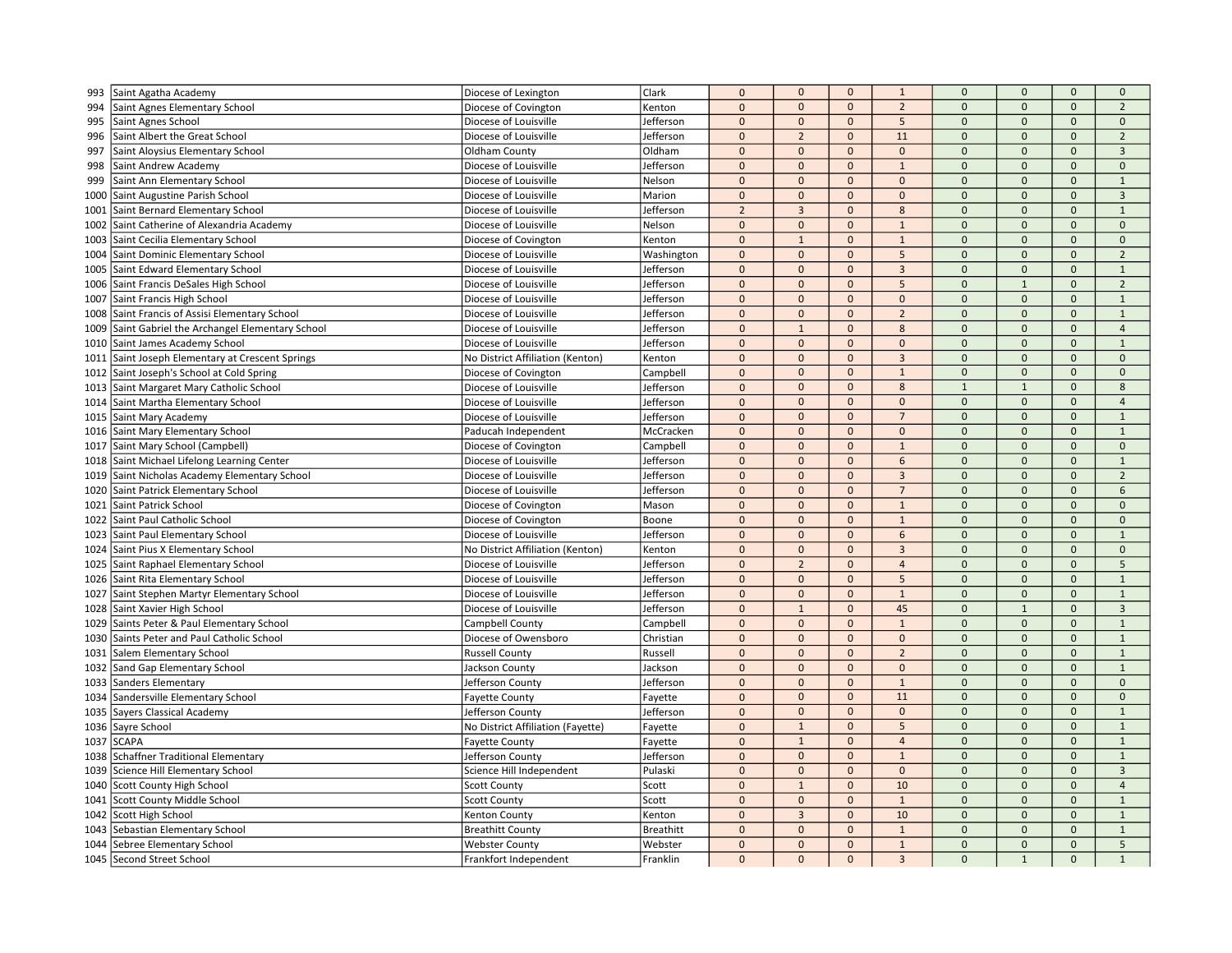| 1046 | Sedalia Elementary School              | <b>Graves County</b>              | Graves         | $\mathbf 0$  | $\mathbf{0}$   | $\mathbf{0}$ | $\mathbf 0$    | $\mathbf 0$    | $\mathbf{0}$        | $\mathbf 0$         | $\mathbf{1}$        |
|------|----------------------------------------|-----------------------------------|----------------|--------------|----------------|--------------|----------------|----------------|---------------------|---------------------|---------------------|
| 1047 | Semple Elementary                      | Jefferson County                  | Jefferson      | $\mathbf 0$  | $\mathbf 0$    | $\mathbf{0}$ | $\overline{3}$ | $\mathbf 0$    | $\mathbf 0$         | $\mathbf{0}$        | $\mathbf{1}$        |
| 1048 | Seneca High                            | Jefferson County                  | Jefferson      | $\mathbf 0$  | $\mathbf{1}$   | $\mathbf{0}$ | 5              | $\mathbf{0}$   | $\mathbf{1}$        | $\mathbf{0}$        | $\overline{4}$      |
| 1049 | Seton Catholic School                  | Diocese of Lexington              | Fayette        | $\mathbf 0$  | $\mathbf 0$    | $\mathbf{0}$ | 5              | $\mathbf 0$    | $\mathbf 0$         | $\mathsf{O}\xspace$ | $\overline{4}$      |
| 1050 | Shacklette Elementary                  | Jefferson County                  | Jefferson      | $\mathbf{0}$ | $\mathbf{0}$   | $\mathbf{0}$ | $\overline{2}$ | $\Omega$       | $\mathsf{O}\xspace$ | $\mathsf{O}\xspace$ | $\mathbf{0}$        |
| 1051 | Shannon Johnson Elementary School      | <b>Madison County</b>             | Madison        | $\mathbf{0}$ | $\mathbf{0}$   | $\mathbf{0}$ | $\overline{3}$ | $\Omega$       | $\mathbf{0}$        | $\Omega$            | $\mathbf{1}$        |
| 1052 | Sharpe Elementary School               | <b>Marshall County</b>            | Marshall       | $\mathbf{0}$ | 3              | $\mathbf{0}$ | $\overline{4}$ | $\overline{0}$ | $\mathbf{0}$        | $\Omega$            | $\overline{2}$      |
| 1053 | Shearer Elementary School              | <b>Clark County</b>               | Clark          | $\mathbf 0$  | $\mathbf 0$    | $\mathbf{0}$ | $\mathbf{0}$   | $\mathbf{0}$   | $\mathbf{0}$        | $\mathbf 0$         | $\mathbf{1}$        |
| 1054 | Shelby County East Middle School       | <b>Shelby County</b>              | Shelby         | $\pmb{0}$    | $\overline{2}$ | $\mathbf{0}$ | 16             | $\mathbf 0$    | $\mathbf{0}$        | $\mathbf 0$         | $\overline{4}$      |
| 1055 | Shelby County High School              | <b>Shelby County</b>              | Shelby         | $1\,$        | $\overline{4}$ | $\mathbf{0}$ | 21             | $\overline{1}$ | $\mathbf{1}$        | $\mathbf 0$         | 9                   |
| 1056 | Shelby County West Middle School       | <b>Shelby County</b>              | Shelby         | $\mathbf 0$  | 5              | $\mathbf{0}$ | 12             | $\overline{0}$ | $\mathbf{0}$        | $\mathbf{0}$        | $\overline{4}$      |
| 1057 | Shelby Traditional Academy             | Jefferson County                  | Jefferson      | $\mathbf{0}$ | $\mathbf 0$    | $\mathbf 0$  | $\mathbf 0$    | $\mathbf{0}$   | $\mathbf 0$         | $\mathbf{0}$        | $\mathbf 1$         |
| 1058 | Shelby Valley High School              | Pike County                       | Pike           | $\mathbf{0}$ | $\overline{2}$ | $\mathbf{0}$ | $\overline{2}$ | $\Omega$       | $\mathbf{0}$        | $\mathbf{0}$        | $\mathbf{1}$        |
| 1059 | Shepherdsville Elementary              | <b>Bullitt County</b>             | Bullitt        | $\mathbf{0}$ | $\mathbf{0}$   | $\mathbf{0}$ | $\overline{2}$ | $\mathbf 0$    | $\mathbf 0$         | $\mathbf{0}$        | $\mathbf 0$         |
| 1060 | Sherman Elementary                     | <b>Grant County</b>               | Grant          | $\mathbf 0$  | $\mathbf 0$    | $\mathbf 0$  | $\mathbf{1}$   | $\overline{0}$ | $\mathbf{0}$        | $\mathsf{O}\xspace$ | $\overline{2}$      |
| 1061 | Shirley Mann Elementary School         | <b>Boone County</b>               | Boone          | $\pmb{0}$    | $\mathbf{0}$   | $\mathbf{0}$ | $\mathbf{1}$   | $\Omega$       | $\mathbf{0}$        | $\mathbf{0}$        | $\overline{2}$      |
| 1062 | Shopville Elementary School            | Pulaski County                    | Pulaski        | $\mathbf{0}$ | $\mathbf{0}$   | $\Omega$     | $\overline{3}$ | $\Omega$       | $\Omega$            | $\mathbf{0}$        | $\mathbf 1$         |
| 1063 | Silver Creek Elementary School         | <b>Madison County</b>             | Madison        | $\mathbf 0$  | $\overline{2}$ | $\mathbf{0}$ | 8              | $\mathbf 0$    | $\mathbf{0}$        | $\mathsf{O}\xspace$ | $\overline{3}$      |
| 1064 | Simmons Elementary School              | <b>Woodford County</b>            | Woodford       | $\pmb{0}$    | $\mathbf 0$    | $\mathbf{0}$ | $\overline{2}$ | $\mathbf 0$    | $\mathbf 0$         | $\Omega$            | $\mathbf{1}$        |
| 1065 | Simon Kenton High School               | Kenton County                     | Kenton         | $\mathbf 0$  | $\mathbf{0}$   | $\mathbf{0}$ | $\overline{9}$ | $\mathbf{0}$   | $\overline{2}$      | $\mathbf{0}$        | 6                   |
| 1066 | Simons Middle School                   | <b>Fleming County</b>             | Fleming        | $\mathbf 0$  | $\mathbf 0$    | $\mathbf{0}$ | $\mathbf 0$    | $\mathbf 0$    | $\mathbf 0$         | $\mathsf{O}\xspace$ | $\mathbf 1$         |
| 1067 | Simpson Elementary School              | Simpson County                    | Simpson        | $\mathbf{0}$ | $\mathbf{1}$   | $\mathbf{0}$ | 11             | $\Omega$       | $\overline{3}$      | $\mathbf{0}$        | 6                   |
| 1068 | Simpsonville Elementary                | <b>Shelby County</b>              | Shelby         | $\mathbf{0}$ | $\mathbf{1}$   | $\mathbf{0}$ | $\overline{3}$ | $\Omega$       | $\mathbf{0}$        | $\Omega$            | $\overline{4}$      |
| 1069 | Sinking Fork Elementary School         | Christian County                  | Christian      | $\mathbf{0}$ | $\mathbf 0$    | $\mathbf 0$  | $\overline{2}$ | $\mathbf 0$    | $\mathbf{0}$        | $\mathbf{0}$        | $\mathbf{1}$        |
| 1070 | Sixth District Elementary School       | Covington Independent             | Kenton         | $\mathbf 0$  | $\mathbf 0$    | $\Omega$     | $\mathbf 0$    | $\mathbf{0}$   | $\mathbf{0}$        | $\pmb{0}$           | $\mathbf{1}$        |
| 1071 | Slaughter Elementary                   | Jefferson County                  | Jefferson      | $\mathbf{0}$ | $\mathbf{1}$   | $\mathbf{0}$ | $\overline{3}$ | $\Omega$       | $\mathbf{0}$        | $\mathbf{0}$        | $\overline{3}$      |
| 1072 | Smyrna Elementary School               | Jefferson County                  | Jefferson      | $\mathbf 0$  | $\mathbf 0$    | $\mathbf 0$  | $\overline{4}$ | $\Omega$       | $\mathbf{1}$        | $\mathsf{O}\xspace$ | $\overline{7}$      |
| 1073 | Somerset Christian School              | No District Affiliation (Pulaski) | Pulaski        | $\mathbf{0}$ | $\mathbf{0}$   | $\Omega$     | $\overline{2}$ | $\mathbf 0$    | $\mathbf{0}$        | $\Omega$            | $\mathbf{0}$        |
| 1074 | Somerset High School                   | Somerset Independent              | Pulaski        | $\mathbf{0}$ | $\mathbf{0}$   | $\mathbf{0}$ | 6              | $\Omega$       | $\mathbf{0}$        | $\mathbf{0}$        | $\overline{2}$      |
| 1075 | Sorgho Elementary School               | Daviess County                    | <b>Daviess</b> | $\mathbf 0$  | $\mathbf{0}$   | $\mathbf{0}$ | $\mathbf{0}$   | $\overline{0}$ | $\mathbf{0}$        | $\mathbf{0}$        | $\overline{2}$      |
| 1076 | South Christian Elementary School      | Christian County                  | Christian      | $\mathbf 0$  | $\mathbf{0}$   | $\mathbf{0}$ | $\mathbf{1}$   | $\mathbf 0$    | $\mathbf 0$         | $\mathbf{0}$        | $\overline{2}$      |
| 1077 | South Edmonson Elementary School       | <b>Edmonson County</b>            | Edmonson       | $\mathbf 0$  | $\overline{2}$ | $\mathbf{0}$ | $\overline{7}$ | $\Omega$       | $\mathbf{1}$        | $\mathbf{0}$        | $\overline{2}$      |
| 1078 | South Floyd Elementary School          | Floyd County                      | Floyd          | $\mathbf 0$  | $\mathbf 1$    | $\mathbf{0}$ | 6              | $\mathbf{0}$   | $\mathbf{1}$        | $\mathbf{0}$        | 5                   |
| 1079 | South Green Elementary School          | Glasgow Independent               | Barren         | $\mathbf{0}$ | $\mathbf{0}$   | $\Omega$     | $\overline{2}$ | $\Omega$       | $\Omega$            | $\Omega$            | $\overline{2}$      |
| 1080 | South Heights Elementary School        | <b>Henderson County</b>           | Henderson      | $\mathbf 0$  | $\overline{2}$ | $\mathbf{0}$ | $\overline{3}$ | $\Omega$       | $\overline{3}$      | $\mathsf{O}\xspace$ | 5                   |
| 1081 | South Irvine Early Learning Center     | <b>Estill County</b>              | Estill         | $\mathbf{0}$ | $\mathbf{0}$   | $\mathbf{0}$ | $\mathbf{1}$   | $\Omega$       | $\mathbf{0}$        | $\Omega$            | $\mathbf{0}$        |
| 1082 | South Laurel High School               | Laurel County                     | Laurel         | $\pmb{0}$    | $\mathbf{1}$   | $\mathbf{0}$ | 19             | $\mathbf 0$    | $\mathbf{0}$        | $\mathbf 0$         | 5                   |
| 1083 | South Laurel Middle School             | <b>Laurel County</b>              | Laurel         | $\mathbf{0}$ | $\mathbf 1$    | $\mathbf{0}$ | 20             | $\mathbf{0}$   | $\mathbf 0$         | $\mathsf{O}\xspace$ | 10                  |
| 1084 | South Livingston Elementary School     | Livingston County                 | Livingston     | $\mathbf 0$  | $\mathbf{0}$   | $\mathbf{0}$ | $\overline{7}$ | $\Omega$       | $\mathbf{0}$        | $\mathbf{0}$        | $\mathbf{1}$        |
| 1085 | South Marshall Elementary School       | <b>Marshall County</b>            | Marshall       | $\mathbf{0}$ | $\mathbf{0}$   | $\mathbf{0}$ | $\overline{2}$ | $\Omega$       | $\mathbf{1}$        | $\mathbf{0}$        | $\overline{4}$      |
| 1086 | South Marshall Middle                  | <b>Marshall County</b>            | Marshall       | $\mathbf{0}$ | $\mathbf 1$    | $\mathbf{0}$ | 5              | $\mathbf 0$    | $\mathbf 0$         | $\mathbf{0}$        | $\mathbf 0$         |
| 1087 | South Oldham High School               | Oldham County                     | Oldham         | $\mathbf{0}$ | $\mathbf{1}$   | $\Omega$     | 12             | $\Omega$       | $\mathbf{1}$        | $\mathbf{0}$        | $\overline{4}$      |
| 1088 | South Oldham Middle School             | Oldham County                     | Oldham         | $\mathbf{0}$ | $\mathbf{0}$   | $\mathbf{0}$ | $\overline{2}$ | $\mathbf{0}$   | $\overline{2}$      | $\mathbf{0}$        | 6                   |
| 1089 | South Todd Elementary School           | <b>Todd County</b>                | Todd           | $\mathbf 0$  | $\mathbf{0}$   | $\mathbf{0}$ | 8              | $\mathbf{0}$   | $\mathbf 0$         | $\mathsf{O}\xspace$ | $\overline{3}$      |
| 1090 | South Warren High School               | <b>Warren County</b>              | Warren         | $\mathbf{0}$ | 9              | $\Omega$     | 31             | $\Omega$       | $\overline{3}$      | $\Omega$            | $\overline{7}$      |
| 1091 | South Warren Middle School             | <b>Warren County</b>              | Warren         | $\mathbf{0}$ | 5              | $\mathbf{0}$ | 19             | $\Omega$       | $\overline{2}$      | $\mathbf{0}$        | $\overline{3}$      |
| 1092 | Southern Elementary School (Fayette)   | <b>Fayette County</b>             | Fayette        | $\mathbf{0}$ | $\mathbf{0}$   | $\mathbf{0}$ | $\overline{3}$ | $\mathbf{0}$   | $\mathbf{1}$        | $\mathsf{O}\xspace$ | $\overline{3}$      |
| 1093 | Southern Elementary School (Ohio)      | Ohio County                       | Ohio           | $\mathbf{0}$ | $\Omega$       | $\mathbf{0}$ | $\mathbf{1}$   | $\Omega$       | $\mathbf 0$         | $\Omega$            | $\mathbf 0$         |
| 1094 | Southern Elementary School (Pendleton) | <b>Pendleton County</b>           | Pendleton      | $\mathbf{0}$ | $\mathbf{0}$   | $\mathbf{0}$ | $\mathbf 0$    | $\mathbf{0}$   | $\mathbf{0}$        | $\mathsf{O}\xspace$ | $\overline{2}$      |
| 1095 | Southern Elementary School (Pulaski)   | Pulaski County                    | Pulaski        | $\mathbf{0}$ | $\mathbf{0}$   | $\mathbf{0}$ | $\overline{3}$ | $\mathbf{1}$   | $\mathbf{1}$        | $\mathbf{0}$        | $\overline{2}$      |
| 1096 | Southern Elementary School (Scott)     | <b>Scott County</b>               | Scott          | $\mathbf{0}$ | $\pmb{0}$      | $\mathbf{0}$ | $\mathbf{1}$   | $\Omega$       | $\mathsf{O}\xspace$ | $\Omega$            | $\mathsf{O}\xspace$ |
| 1097 | Southern High                          | Jefferson County                  | Jefferson      | $\mathbf{1}$ | $\mathbf{1}$   | $\mathbf{0}$ | 9              | $\mathbf{0}$   | $\mathbf{1}$        | $\Omega$            | $\mathbf{1}$        |
|      | 1098 Southern Middle School (Fayette)  | <b>Fayette County</b>             | Fayette        | $\mathbf{0}$ | $\mathbf{1}$   | $\Omega$     | 9              | $\Omega$       | $\mathbf{0}$        | $\Omega$            | $\mathbf{1}$        |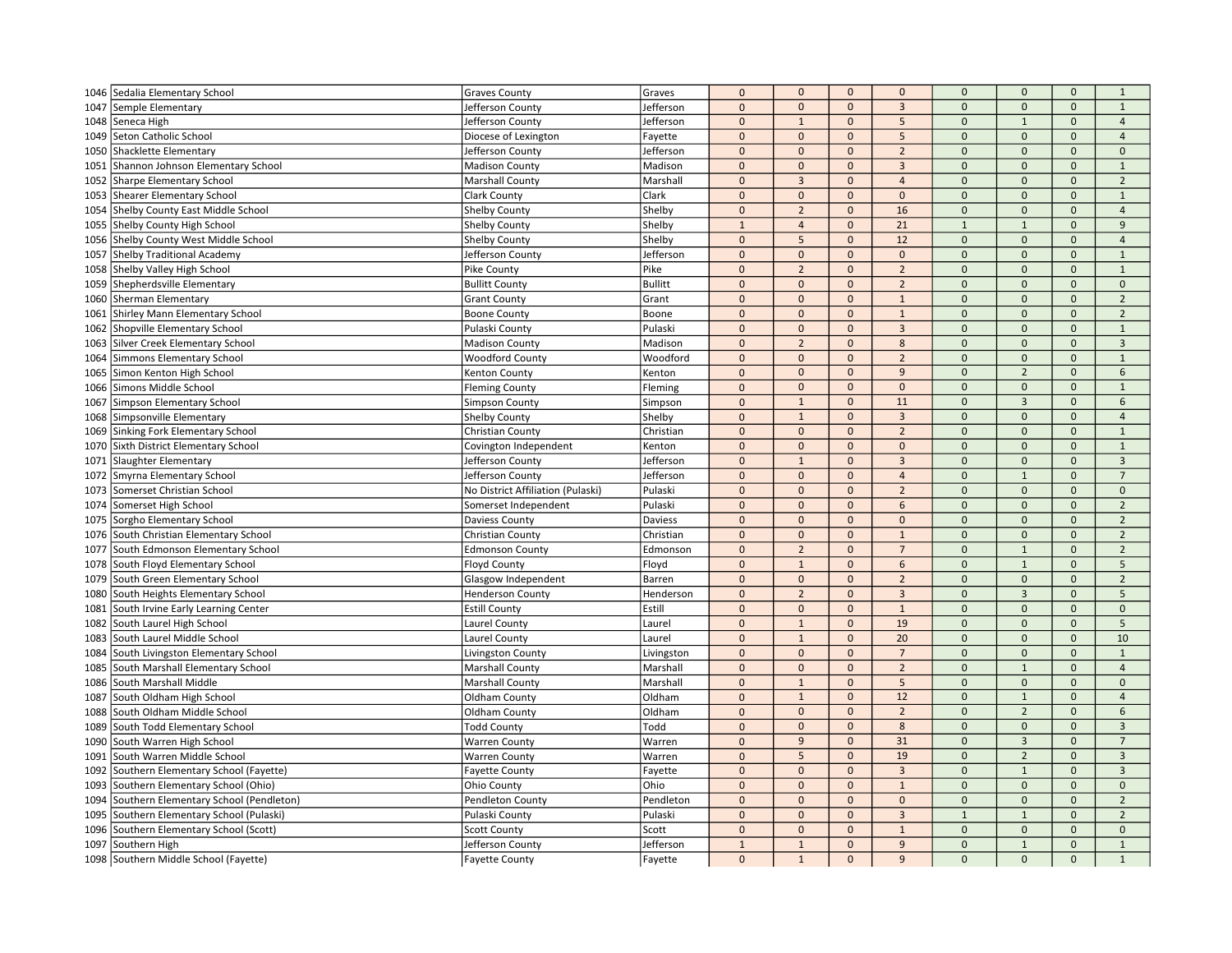| 1099 | Southern Middle School (Pulaski)             | Pulaski County                    | Pulaski   | $\mathbf 0$    | $\mathbf{1}$               | $\mathbf 0$  | $\mathbf{1}$   | $\mathbf 0$    | $\mathsf{O}\xspace$ | $\mathbf{0}$ | $\mathbf{0}$            |
|------|----------------------------------------------|-----------------------------------|-----------|----------------|----------------------------|--------------|----------------|----------------|---------------------|--------------|-------------------------|
| 1100 | Southern Oaks Elementary School              | Daviess County                    | Daviess   | $\mathbf 0$    | $1\,$                      | $\mathbf 0$  | $\overline{2}$ | $\mathbf 0$    | $\mathbf 0$         | $\mathbf{0}$ | $\overline{3}$          |
| 1101 | Southgate Public School                      | Southgate Independent             | Campbell  | $\mathbf{0}$   | $\mathbf{0}$               | $\mathbf{0}$ | $\mathbf{0}$   | $\mathbf{0}$   | $\mathbf{1}$        | $\mathbf{0}$ | $\mathbf{1}$            |
| 1102 | Southside Elementary School (Harrison)       | <b>Harrison County</b>            | Harrison  | $\overline{2}$ | $\mathbf 0$                | $\mathbf 0$  | $\overline{3}$ | $\overline{3}$ | $\mathbf 0$         | $\mathbf 0$  | $\overline{3}$          |
| 1103 | Southside Elementary School (Hopkins)        | <b>Hopkins County</b>             | Hopkins   | $\mathbf 0$    | $\mathbf 0$                | $\mathbf{0}$ | $\mathbf{3}$   | $\Omega$       | $\overline{0}$      | $\mathbf 0$  | $\overline{2}$          |
| 1104 | Southside Elementary School (Shelby)         | <b>Shelby County</b>              | Shelby    | $\mathbf{0}$   | $\Omega$                   | $\Omega$     | $\mathbf{3}$   | $\Omega$       | $\Omega$            | $\Omega$     | $\overline{\mathbf{3}}$ |
| 1105 | Southside Elementary School (Woodford)       | <b>Woodford County</b>            | Woodford  | $\mathbf 0$    | $\mathbf{0}$               | $\mathbf{0}$ | $\overline{4}$ | $\Omega$       | $\mathbf{0}$        | $\Omega$     | $\mathbf{1}$            |
| 1106 | Southwest Calloway Elementary School         | Calloway County                   | Calloway  | $\mathbf 0$    | $\mathbf{1}$               | $\mathbf{0}$ | 8              | $\mathbf 0$    | $\mathbf{0}$        | $\mathbf{0}$ | $\overline{2}$          |
| 1107 | Southwestern High School                     | Pulaski County                    | Pulaski   | $\mathbf{0}$   | $\overline{2}$             | $\mathbf{0}$ | 12             | $\mathbf 0$    | $\mathbf 0$         | $\Omega$     | $\overline{3}$          |
| 1108 | Spectrum Care Academy                        | <b>Hardin County</b>              | Hardin    | $\mathbf 0$    | 12                         | $\mathbf{0}$ | 13             | $\Omega$       | $\mathbf{0}$        | $\mathbf 0$  | $\mathbf{1}$            |
| 1109 | Spencer Christian School                     | No District Affiliation (Spencer) | Spencer   | $\mathbf{0}$   | $\mathbf{0}$               | $\mathbf{0}$ | $\mathbf 1$    | $\Omega$       | $\overline{0}$      | $\Omega$     | $\mathbf{0}$            |
| 1110 | Spencer County Elementary School             | <b>Spencer County</b>             | Spencer   | $\mathbf 0$    | $\mathbf{0}$               | $\mathbf 0$  | $\overline{3}$ | $\overline{0}$ | $\overline{2}$      | $\Omega$     | $\overline{7}$          |
| 1111 | Spencer County High School                   | Spencer County                    | Spencer   | $\mathbf{0}$   | 6                          | $\mathbf{0}$ | 15             | $\mathbf{0}$   | $\mathbf{0}$        | $\mathbf{0}$ | $\overline{2}$          |
| 1112 | Spencer County Middle School                 | <b>Spencer County</b>             | Spencer   | $\mathbf 0$    | $\mathbf{1}$               | $\mathbf{0}$ | 5              | $\mathbf 0$    | $\mathbf{0}$        | $\mathbf{0}$ | $\mathbf{1}$            |
| 1113 | Spottsville Elementary School                | <b>Henderson County</b>           | Henderson | $\mathbf{0}$   | $\mathbf{1}$               | $\mathbf{0}$ | 8              | $\mathbf 0$    | $\mathbf{1}$        | $\mathbf 0$  | 5                       |
| 1114 | <b>Squires Elementary School</b>             | <b>Fayette County</b>             | Fayette   | $\mathbf{0}$   | $\overline{2}$             | $\mathbf{0}$ | 6              | $\Omega$       | $\mathbf{0}$        | $\mathbf{0}$ | $\mathbf{0}$            |
| 1115 | <b>St Matthews Elementary</b>                | Jefferson County                  | Jefferson | $\pmb{0}$      | $\Omega$                   | $\mathbf{0}$ | $\mathbf 1$    | $\Omega$       | $\overline{0}$      | $\Omega$     | $\overline{1}$          |
|      | 1116 St. Francis of Assisi Elementary School | Diocese of Lexington              | Pike      | $\mathbf 0$    | $\mathbf 0$                | $\mathbf 0$  | $\mathbf 1$    | $\mathbf 0$    | $\mathsf{O}\xspace$ | $\mathbf{0}$ | $\overline{2}$          |
| 1117 | St. Henry Catholic School                    | No District Affiliation (Kenton)  | Kenton    | $\mathbf 0$    | $\mathbf 0$                | $\mathbf 0$  | $\overline{2}$ | $\Omega$       | $\mathsf{O}\xspace$ | $\Omega$     | $\mathbf 0$             |
| 1118 | St. Henry District High School               | Diocese of Covington              | Boone     | $\mathbf 0$    | $\mathbf 0$                | $\mathbf{0}$ | $\overline{3}$ | $\mathbf 0$    | $\mathbf{0}$        | $\mathbf{0}$ | $\mathbf{1}$            |
|      | 1119 St. James Catholic Regional School      | Diocese of Louisville             | Hardin    | $\mathbf 0$    | $\mathbf 0$                | $\mathbf 0$  | $\mathbf 1$    | $\mathbf 0$    | $\mathbf 0$         | $\mathbf 0$  | $\overline{4}$          |
| 1120 | St. Joseph School                            | Diocese of Louisville             | Nelson    | $\mathbf{0}$   | $\mathbf{0}$               | $\Omega$     | 6              | $\Omega$       | $\Omega$            | $\Omega$     | 6                       |
| 1121 | St. Mary of the Woods School                 | Daviess County                    | Daviess   | $\mathbf{0}$   | $\mathbf{1}$               | $\Omega$     | $\mathbf{1}$   | $\Omega$       | $\mathbf{1}$        | $\Omega$     | $\overline{2}$          |
| 1122 | St. Peter & Paul Catholic School             | Diocese of Lexington              | Fayette   | $\mathbf 0$    | $\mathbf 0$                | $\mathbf{0}$ | $\overline{3}$ | $\mathbf 0$    | $\pmb{0}$           | $\mathbf{0}$ | $\overline{4}$          |
|      |                                              |                                   |           | $\mathbf 0$    | $\mathbf 0$                | $\Omega$     | $\mathbf{1}$   | $\Omega$       | $\Omega$            | $\Omega$     | $\Omega$                |
|      | 1123 St. Timothy Academy                     | <b>Boone County</b>               | Boone     |                | $\mathbf{0}$               | $\mathbf{0}$ | $\mathbf{0}$   | $\mathbf{0}$   | $\mathbf 0$         | $\mathbf{0}$ |                         |
| 1124 | Stamping Ground Elementary School            | <b>Scott County</b>               | Scott     | $\mathbf{0}$   |                            |              |                |                |                     |              | $\overline{2}$          |
| 1125 | <b>Stanford Elementary School</b>            | <b>Lincoln County</b>             | Lincoln   | $\mathbf 0$    | $\overline{2}$<br>$\Omega$ | $\mathbf{0}$ | 8              | $\Omega$       | $\overline{3}$      | $\mathbf 0$  | $\overline{7}$          |
| 1126 | Stanton Elementary School                    | <b>Powell County</b>              | Powell    | $\mathbf 0$    |                            | $\mathbf{0}$ | $\overline{0}$ | $\overline{0}$ | $\mathsf{O}\xspace$ | $\Omega$     | $\mathbf{1}$            |
| 1127 | <b>Star Elementary School</b>                | Carter County                     | Carter    | $\mathbf{0}$   | $\mathbf{0}$               | $\mathbf{0}$ | $\overline{2}$ | $\Omega$       | $\mathbf{0}$        | $\Omega$     | $\mathbf{0}$            |
| 1128 | <b>STEAM Academy</b>                         | <b>Fayette County</b>             | Fayette   | $\mathbf 0$    | $\mathbf{0}$               | $\mathbf{0}$ | $\overline{3}$ | $\mathbf{0}$   | $\mathbf{1}$        | $\mathbf{0}$ | $\overline{2}$          |
| 1129 | Stephens Elementary School                   | <b>Boone County</b>               | Boone     | $\mathbf 0$    | $\mathbf{0}$               | $\mathbf{0}$ | $\overline{4}$ | $\mathbf 0$    | $\mathbf 0$         | $\mathbf{0}$ | $\overline{2}$          |
| 1130 | Stinnett Elementary School                   | Leslie County                     | Leslie    | $\mathbf 0$    | $\mathbf{0}$               | $\mathbf{0}$ | $\overline{2}$ | $\mathbf{0}$   | $\mathbf{0}$        | $\mathbf{0}$ | $\mathbf{1}$            |
| 1131 | Stonestreet Elementary School                | Jefferson County                  | Jefferson | $\mathbf 0$    | $1\,$                      | $\mathbf{0}$ | $\mathbf 1$    | $\Omega$       | $\mathbf{1}$        | $\mathbf{0}$ | $\overline{2}$          |
| 1132 | Stonewall Elementary School                  | <b>Fayette County</b>             | Fayette   | $\mathbf 0$    | $\overline{2}$             | $\mathbf{0}$ | 8              | $\Omega$       | $\Omega$            | $\Omega$     | $\Omega$                |
| 1133 | Stopher Elementary                           | Jefferson County                  | Jefferson | $\mathbf{0}$   | $\overline{2}$             | $\mathbf 0$  | $\overline{3}$ | $\mathbf 0$    | $\mathbf 0$         | $\Omega$     | $\mathbf{1}$            |
| 1134 | Stuart Academy                               | Jefferson County                  | Jefferson | $\mathbf 0$    | $\mathbf{1}$               | $\mathbf{0}$ | $8\phantom{1}$ | $\mathbf{0}$   | $\mathbf{0}$        | $\Omega$     | $\mathbf{1}$            |
| 1135 | Stuart Pepper Middle School                  | <b>Meade County</b>               | Meade     | $\mathbf{1}$   | $\overline{2}$             | $\mathbf{0}$ | $\overline{7}$ | $\mathbf 0$    | $\mathbf{0}$        | $\mathbf{0}$ | $\overline{2}$          |
| 1136 | Sturgis Elementary School                    | <b>Union County</b>               | Union     | $\mathbf 0$    | $\mathbf 0$                | $\mathbf 0$  | $\mathbf{1}$   | $\mathbf 0$    | $\mathbf 0$         | $\mathbf 0$  | $\mathbf 0$             |
| 1137 | <b>Sublimity Elementary School</b>           | Laurel County                     | Laurel    | $\mathbf{0}$   | $\mathbf{0}$               | $\mathbf{0}$ | 9              | $\Omega$       | $\Omega$            | $\Omega$     | 5                       |
| 1138 | Summit Academy                               | Jefferson County                  | Jefferson | $\mathbf 0$    | $\mathbf{0}$               | $\mathbf{0}$ | 5              | $\Omega$       | $\mathbf{0}$        | $\Omega$     | 6                       |
| 1139 | Summit Christian Academy                     | No District Affiliation (Fayette) | Fayette   | $\mathbf 0$    | $\mathbf 0$                | $\mathbf 0$  | $\overline{7}$ | $\mathbf 0$    | $\pmb{0}$           | $\mathbf{0}$ | $\mathbf 1$             |
| 1140 | Summit Elementary School                     | <b>Boyd County</b>                | Boyd      | $\mathbf 0$    | 5                          | $\Omega$     | 9              | $\Omega$       | $\mathbf{0}$        | $\mathbf{0}$ | $\mathbf{1}$            |
| 1141 | Summit View Academy                          | Kenton County                     | Kenton    | $\mathbf 0$    | $\mathbf 0$                | $\mathbf{0}$ | $\overline{4}$ | $\mathbf{0}$   | $\mathbf 0$         | $\mathbf{0}$ | $\mathbf{1}$            |
| 1142 | <b>Sutton Elementary School</b>              | Owensboro Independent             | Daviess   | $\mathbf 0$    | $\overline{3}$             | $\mathbf 0$  | $\overline{4}$ | $\mathbf{0}$   | $\mathbf 0$         | $\mathbf 0$  | $\mathbf 1$             |
| 1143 | Symsonia Elementary School                   | <b>Graves County</b>              | Graves    | $\mathbf{0}$   | $\Omega$                   | $\Omega$     | $\overline{2}$ | $\Omega$       | $\Omega$            | $\Omega$     | $\Omega$                |
| 1144 | T C Cherry Elementary School                 | Bowling Green Independent         | Warren    | $\mathbf 0$    | $\mathbf{0}$               | $\mathbf{0}$ | $\overline{3}$ | $\Omega$       | $\mathbf{1}$        | $\Omega$     | $\overline{3}$          |
| 1145 | Talton K Stone Middle School                 | Elizabethtown Independent         | Hardin    | $\mathbf 0$    | $\overline{2}$             | $\mathbf{0}$ | $\overline{7}$ | $\mathbf 0$    | $\mathbf{1}$        | $\mathbf{0}$ | $\overline{2}$          |
| 1146 | Tamarack Elementary School                   | Daviess County                    | Daviess   | $\mathbf 0$    | $\Omega$                   | $\Omega$     | $\overline{4}$ | $\Omega$       | $\mathbf 0$         | $\Omega$     | $\overline{4}$          |
| 1147 | <b>Tates Creek Elementary School</b>         | <b>Fayette County</b>             | Fayette   | $\mathbf{0}$   | $\overline{3}$             | $\mathbf{0}$ | 10             | $\mathbf{0}$   | $\mathbf{0}$        | $\mathbf{0}$ | $\overline{4}$          |
| 1148 | <b>Tates Creek High School</b>               | <b>Fayette County</b>             | Fayette   | $\mathbf{0}$   | $\overline{4}$             | $\mathbf{0}$ | 49             | $\mathbf{0}$   | $\overline{0}$      | $\Omega$     | $\mathbf{1}$            |
| 1149 | Tates Creek Middle School                    | <b>Fayette County</b>             | Fayette   | $\mathbf{0}$   | $\mathbf 0$                | $\mathbf 0$  | 16             | $\Omega$       | $\Omega$            | $\Omega$     | $\overline{2}$          |
| 1150 | Taylor County Elementary School              | <b>Taylor County</b>              | Taylor    | $\mathbf{0}$   | $\mathbf{0}$               | $\mathbf{0}$ | $\overline{3}$ | $\mathbf{0}$   | $\mathbf{0}$        | $\Omega$     | $\overline{3}$          |
|      | 1151 Taylor County High School               | <b>Taylor County</b>              | Taylor    | $\Omega$       | $\Omega$                   | $\Omega$     | 22             | $\overline{1}$ | $\overline{1}$      | $\Omega$     | 5                       |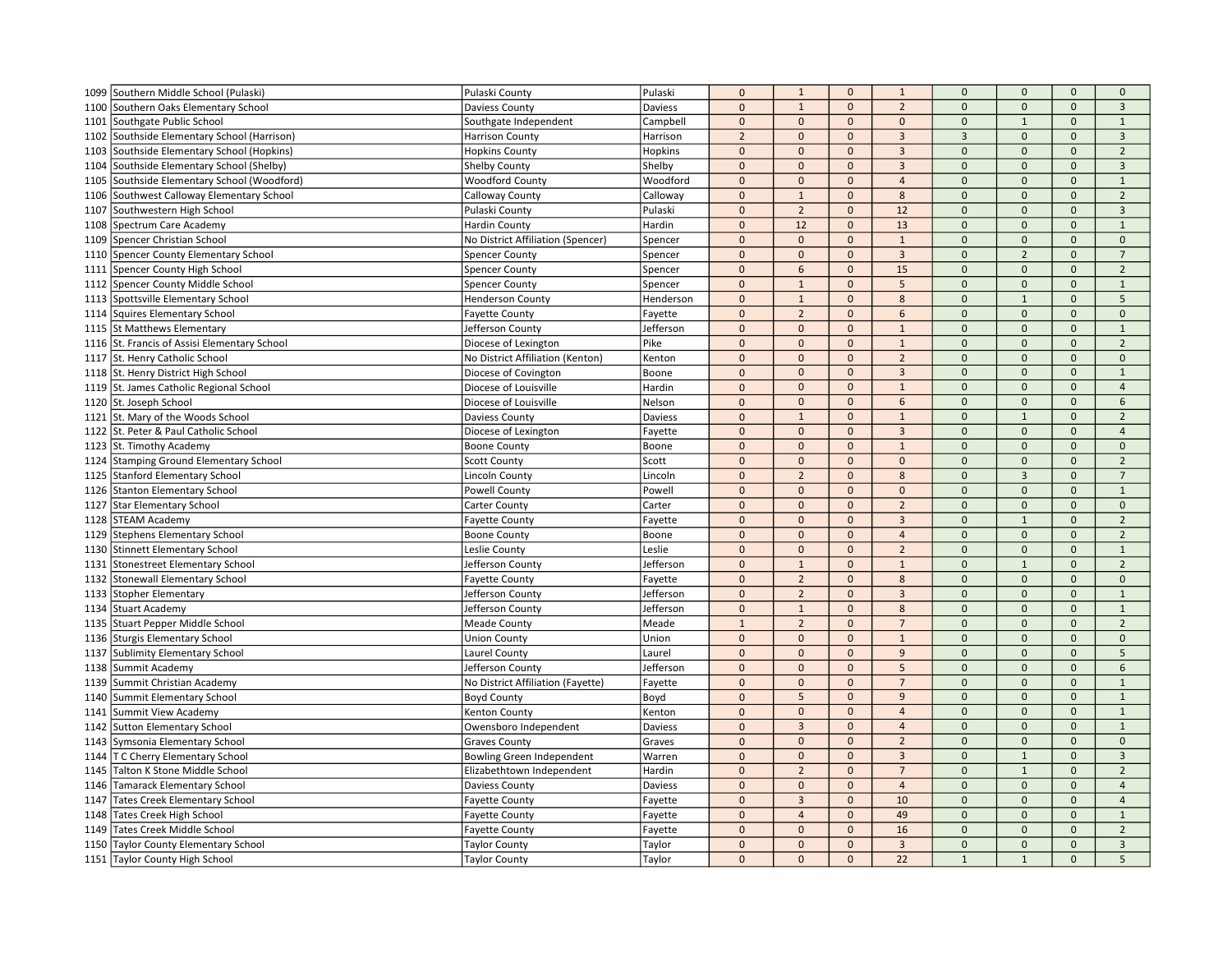|      | 1152 Taylor County Middle School        | <b>Taylor County</b>                | Taylor         | $\mathbf 0$    | $\mathbf{1}$   | $\mathbf{0}$ | 8              | $\mathbf 0$    | $\mathsf{O}\xspace$ | $\mathbf{0}$ | $\overline{2}$ |
|------|-----------------------------------------|-------------------------------------|----------------|----------------|----------------|--------------|----------------|----------------|---------------------|--------------|----------------|
|      | 1153 Taylor County Primary Center       | <b>Taylor County</b>                | Taylor         | $\mathbf 0$    | $\overline{2}$ | $\mathbf 0$  | $\mathbf{3}$   | $\mathbf 0$    | $\mathbf 0$         | $\mathbf{0}$ | $\mathbf{1}$   |
| 1154 | Taylor Elementary School                | <b>Bracken County</b>               | <b>Bracken</b> | $\mathbf{0}$   | $\mathbf{0}$   | $\mathbf{0}$ | $\overline{2}$ | $\mathbf{0}$   | $\mathbf{0}$        | $\mathbf{0}$ | $\mathbf{0}$   |
|      | 1155 Taylor Mill Elementary School      | Kenton County                       | Kenton         | $\mathbf 0$    | $\mathbf 0$    | $\mathbf 0$  | $1\,$          | $\mathbf 0$    | $\mathbf{1}$        | $\mathbf{0}$ | $\mathbf{1}$   |
| 1156 | Taylorsville Elementary School          | <b>Spencer County</b>               | Spencer        | $\mathbf 0$    | $\mathbf{1}$   | $\mathbf{0}$ | $\overline{4}$ | $\Omega$       | $1\,$               | $\mathbf 0$  | $\overline{2}$ |
| 1157 | Temple Hill Elementary School           | <b>Barren County</b>                | <b>Barren</b>  | $\mathbf{0}$   | $\mathbf{0}$   | $\Omega$     | $\overline{2}$ | $\Omega$       | $\mathbf{0}$        | $\Omega$     | $\overline{2}$ |
|      | 1158 The Academy                        | Logan County                        | Logan          | $\mathbf{0}$   | $\mathbf{0}$   | $\mathbf{0}$ | $\mathbf{1}$   | $\mathbf{0}$   | $\mathbf{0}$        | $\Omega$     | $\mathbf{0}$   |
| 1159 | The Academy at Horizons                 | <b>Nelson County</b>                | Nelson         | $\mathbf 0$    | $\mathbf 0$    | $\mathbf{0}$ | $\overline{2}$ | $\mathbf 0$    | $\mathbf{0}$        | $\mathbf 0$  | $\mathbf{1}$   |
|      | 1160 The Academy at Shawnee             | Jefferson County                    | Jefferson      | $\mathbf{1}$   | $\mathbf{1}$   | $\mathbf 0$  | $\mathbf{1}$   | $\overline{1}$ | $\overline{3}$      | $\mathbf 0$  | 5              |
| 1161 | The Brook (KMI)                         | KMI                                 | Jefferson      | $\mathbf{0}$   | $\mathbf{0}$   | $\mathbf{0}$ | $\mathbf 0$    | $\Omega$       | $\mathbf 0$         | $\mathbf{0}$ | $\mathbf{1}$   |
| 1162 | The Central Academy                     | <b>Henderson County</b>             | Henderson      | $\mathbf 0$    | $\mathbf{0}$   | $\mathbf{0}$ | $\mathbf{0}$   | $\mathbf 0$    | $\mathbf 1$         | $\Omega$     | $\overline{2}$ |
| 1163 | The DePaul School                       | Jefferson County                    | Jefferson      | $\mathbf 0$    | $\mathbf{0}$   | $\mathbf{0}$ | $\mathbf 1$    | $\Omega$       | $\overline{0}$      | $\Omega$     | $\overline{2}$ |
| 1164 | The Gatton Academy                      | <b>Warren County</b>                | Warren         | $\mathbf{0}$   | $\mathbf{0}$   | $\mathbf{0}$ | $\overline{2}$ | $\mathbf{0}$   | $\mathbf{0}$        | $\mathbf{0}$ | $\Omega$       |
| 1165 | The Lexington School                    | No District Affiliation (Fayette)   | Fayette        | $\mathbf 0$    | $\overline{2}$ | $\mathbf{0}$ | 11             | $\mathbf 0$    | $\mathbf{0}$        | $\mathbf{0}$ | $\mathbf{0}$   |
| 1166 | The Life Connection                     | LaRue County                        | LaRue          | $\mathbf 0$    | $\mathbf 0$    | $\mathbf{0}$ | $\overline{7}$ | $\mathbf 0$    | $\mathbf 0$         | $\mathbf 0$  | $\overline{4}$ |
| 1167 | The New Haven School                    | <b>Nelson County</b>                | Nelson         | $\mathbf{0}$   | $\overline{2}$ | $\mathbf{0}$ | $\overline{4}$ | $\mathbf{0}$   | $\mathbf{0}$        | $\mathbf{0}$ | $\mathbf{0}$   |
| 1168 | The Phoenix School of Discovery         | Jefferson County                    | Jefferson      | $\mathbf 0$    | $\mathbf{0}$   | $\mathbf{0}$ | $\overline{2}$ | $\Omega$       | $\overline{0}$      | $\Omega$     | $\overline{2}$ |
| 1169 | The Piarist School                      | Diocese of Lexington                | Johnson        | $\mathbf 0$    | $\mathbf 0$    | $\mathbf{0}$ | $\mathbf 1$    | $\mathbf 0$    | $\mathbf 0$         | $\mathbf{0}$ | $\mathbf{0}$   |
|      | 1170 The Provision School               | <b>Fayette County</b>               | Fayette        | $\mathbf 0$    | $\mathbf 0$    | $\mathbf 0$  | $\overline{4}$ | $\mathbf 0$    | $\mathbf 0$         | $\Omega$     | $\mathbf 0$    |
| 1171 | The Renaissance Center                  | <b>Muhlenberg County</b>            | Muhlenberg     | $\mathbf 0$    | $\mathbf 0$    | $\mathbf{0}$ | $1\,$          | $\mathbf{0}$   | $\mathbf{0}$        | $\mathbf{0}$ | $\mathbf{1}$   |
| 1172 | The Success Academy                     | <b>Fayette County</b>               | Fayette        | $\mathbf{0}$   | $\mathbf 0$    | $\mathbf 0$  | $\mathbf 1$    | $\mathbf 0$    | $\mathbf 0$         | $\mathbf 0$  | $\mathbf 0$    |
| 1173 | Thelma B. Johnson Early Learning Center | <b>Henderson County</b>             | Henderson      | $\mathbf 0$    | $\mathbf{0}$   | $\Omega$     | $\mathbf{1}$   | $\Omega$       | $\mathbf{1}$        | $\Omega$     | $\overline{7}$ |
| 1174 | Thomas Jefferson Middle                 | Jefferson County                    | Jefferson      | $\mathbf 0$    | $\mathbf{0}$   | $\Omega$     | $\overline{2}$ | $\Omega$       | $\mathbf{0}$        | $\Omega$     | $\overline{4}$ |
|      | 1175 Thomas Nelson High School          | <b>Nelson County</b>                | Nelson         | $\mathbf 0$    | $\overline{3}$ | $\mathbf 0$  | 18             | $\mathbf 0$    | $\overline{2}$      | $\mathbf{0}$ | $\overline{3}$ |
|      | 1176 Thornwilde Elementary School       | <b>Boone County</b>                 | Boone          | $\mathbf 0$    | $\mathbf 0$    | $\Omega$     | $\overline{2}$ | $\Omega$       | $\mathbf{0}$        | $\mathbf 0$  | $\Omega$       |
| 1177 | <b>Todd County Central High School</b>  | <b>Todd County</b>                  | Todd           | $\mathbf{0}$   | $\mathbf{0}$   | $\mathbf{0}$ | 6              | $\mathbf{0}$   | $\mathbf 0$         | $\mathbf{0}$ | $\overline{2}$ |
| 1178 | Todd County Middle School               | <b>Todd County</b>                  | Todd           | $\mathbf 0$    | $\mathbf 0$    | $\mathbf{0}$ | 10             | $\mathbf 0$    | $\mathbf{0}$        | $\mathbf 0$  | $\mathbf 1$    |
| 1179 | Tompkinsville Elementary School         | Monroe County                       | Monroe         | $\mathbf{1}$   | $\overline{3}$ | $\mathbf{0}$ | 11             | $\Omega$       | $\Omega$            | $\Omega$     | 5              |
| 1180 | Transformational Learning Center        | Covington Independent               | Kenton         | $\mathbf{0}$   | $\mathbf{0}$   | $\mathbf{0}$ | $\mathbf{1}$   | $\Omega$       | $\Omega$            | $\Omega$     | $\mathbf{0}$   |
| 1181 | Trigg County High School                | <b>Trigg County</b>                 | Trigg          | $\mathbf 0$    | $\overline{2}$ | $\mathbf{0}$ | 10             | $\mathbf{0}$   | $\mathbf{0}$        | $\mathbf{0}$ | 5              |
| 1182 | Trigg County Middle School              | <b>Trigg County</b>                 | Trigg          | $\mathbf 0$    | $\overline{2}$ | $\mathbf 0$  | 5              | $\mathbf 0$    | $\mathbf{0}$        | $\mathbf{0}$ | $\overline{3}$ |
| 1183 | Trigg County Primary School             | <b>Trigg County</b>                 | Trigg          | $\mathbf 0$    | $\mathbf{0}$   | $\mathbf{0}$ | $\mathbf{3}$   | $\mathbf{0}$   | $\mathbf{1}$        | $\mathbf{0}$ | $\mathbf{1}$   |
| 1184 | Trimble County Jr/Sr High School        | <b>Trimble County</b>               | Trimble        | $\mathbf 0$    | 5              | $\mathbf{0}$ | 13             | $\Omega$       | $\mathbf{1}$        | $\mathbf{0}$ | $\overline{4}$ |
| 1185 | <b>Trinity Christian Academy</b>        | No District Affiliation (Fayette)   | Fayette        | $\pmb{0}$      | $\mathbf{0}$   | $\mathbf{0}$ | $\overline{3}$ | $\Omega$       | $\overline{0}$      | $\Omega$     | $\Omega$       |
|      | 1186 Trinity High School (Daviess)      | Diocese of Owensboro                | Daviess        | $\mathbf 0$    | $\mathbf 0$    | $\mathbf 0$  | $\mathbf{1}$   | $\mathbf 0$    | $\mathbf 0$         | $\Omega$     | $\mathbf 0$    |
| 1187 | Trinity High School (Jefferson)         | Jefferson County                    | Jefferson      | $\overline{1}$ | $\overline{3}$ | $\mathbf{0}$ | 18             | $\mathbf{0}$   | $\overline{0}$      | $\Omega$     | 6              |
| 1188 | <b>Trunnell Elementary</b>              | Jefferson County                    | Jefferson      | $\mathbf 0$    | $\mathbf 0$    | $\mathbf{0}$ | $\overline{4}$ | $\mathbf 0$    | $\mathbf{0}$        | $\mathbf{0}$ | $\overline{2}$ |
|      | 1189 Tully Elementary                   | Jefferson County                    | Jefferson      | $\mathbf{0}$   | $\mathbf 0$    | $\mathbf 0$  | $\overline{2}$ | $\mathbf 0$    | $\mathbf 0$         | $\mathbf 0$  | $\overline{2}$ |
| 1190 | Turkey Foot Middle School               | Kenton County                       | Kenton         | $\mathbf 0$    | $\mathbf{1}$   | $\mathbf{0}$ | 10             | $\Omega$       | $\Omega$            | $\Omega$     | $\mathbf{1}$   |
| 1191 | Twenhofel Middle School                 | Kenton County                       | Kenton         | $\mathbf 0$    | $\mathbf 1$    | $\mathbf{0}$ | $\overline{2}$ | $\Omega$       | $\Omega$            | $\Omega$     | $\mathbf 1$    |
| 1192 | <b>Tygart Creek Elementary School</b>   | Carter County                       | Carter         | $\mathbf 0$    | $\mathbf 0$    | $\mathbf 0$  | $\mathbf 1$    | $\mathbf 0$    | $\overline{0}$      | $\mathbf{0}$ | $\mathbf 0$    |
| 1193 | <b>Tyner Elementary School</b>          | Jackson County                      | Jackson        | $\mathbf{0}$   | $\overline{2}$ | $\Omega$     | $\overline{2}$ | $\Omega$       | $\mathbf{1}$        | $\mathbf{0}$ | $\overline{2}$ |
| 1194 | Union County High School                | <b>Union County</b>                 | Union          | $\mathbf 0$    | $\mathbf{0}$   | $\mathbf 0$  | 23             | $\overline{1}$ | $1\,$               | $\mathbf{0}$ | 9              |
| 1195 | <b>Union County Learning Academy</b>    | <b>Union County</b>                 | Union          | $\mathbf 0$    | $\mathbf 0$    | $\mathbf{0}$ | $\overline{2}$ | $\mathbf 0$    | $\mathbf 0$         | $\mathbf 0$  | $\mathbf 0$    |
| 1196 | Union County Middle School              | <b>Union County</b>                 | Union          | $\mathbf{0}$   | $\mathbf{0}$   | $\Omega$     | $\mathbf{3}$   | $\Omega$       | $\Omega$            | $\Omega$     | $\overline{2}$ |
| 1197 | Uniontown Elementary School             | <b>Union County</b>                 | Union          | $\mathbf 0$    | $\mathbf{0}$   | $\mathbf{0}$ | $\mathbf 1$    | $\Omega$       | $\overline{0}$      | $\Omega$     | $\overline{3}$ |
| 1198 | University Heights Academy              | Christian County                    | Christian      | $\mathbf 0$    | $\mathbf{1}$   | $\mathbf{0}$ | $\overline{7}$ | $\mathbf 0$    | $\mathbf{0}$        | $\mathbf{0}$ | $\overline{4}$ |
|      | 1199 Valley Elementary School           | Pike County                         | Pike           | $\mathbf 0$    | $\Omega$       | $\mathbf 0$  | $\Omega$       | $\Omega$       | 0                   | $\Omega$     | $\overline{2}$ |
|      | 1200 Valley High                        | Jefferson County                    | Jefferson      | $\mathbf{0}$   | $\overline{3}$ | $\mathbf{0}$ | $\overline{4}$ | $\overline{1}$ | $\mathbf{1}$        | $\mathbf{0}$ | $\mathbf{1}$   |
|      | 1201 Valley High School                 | Daviess County                      | Daviess        | $\mathbf 0$    | $\mathbf 0$    | $\mathbf{0}$ | $\mathbf 0$    | $\mathbf 0$    | $\overline{0}$      | $\Omega$     | $\mathbf{1}$   |
| 1202 | Valley View Education Center            | Elizabethtown Independent           | Hardin         | $\mathbf 0$    | $\mathbf 0$    | $\mathbf 0$  | $\mathbf 1$    | $\Omega$       | $\Omega$            | $\Omega$     | $\Omega$       |
|      | 1203 Valor Traditional Academy          | No District Affiliation (Jefferson) | Jefferson      | $\mathbf{0}$   | $\mathbf{0}$   | $\mathbf{0}$ | 5              | $\mathbf{0}$   | $\mathbf{1}$        | $\Omega$     | $\overline{2}$ |
|      | 1204 Veritas Christian Academy          | <b>Fayette County</b>               | Fayette        | $\mathbf{0}$   | $\Omega$       | $\Omega$     | $\mathbf{1}$   | $\Omega$       | $\mathbf{0}$        | $\Omega$     | $\Omega$       |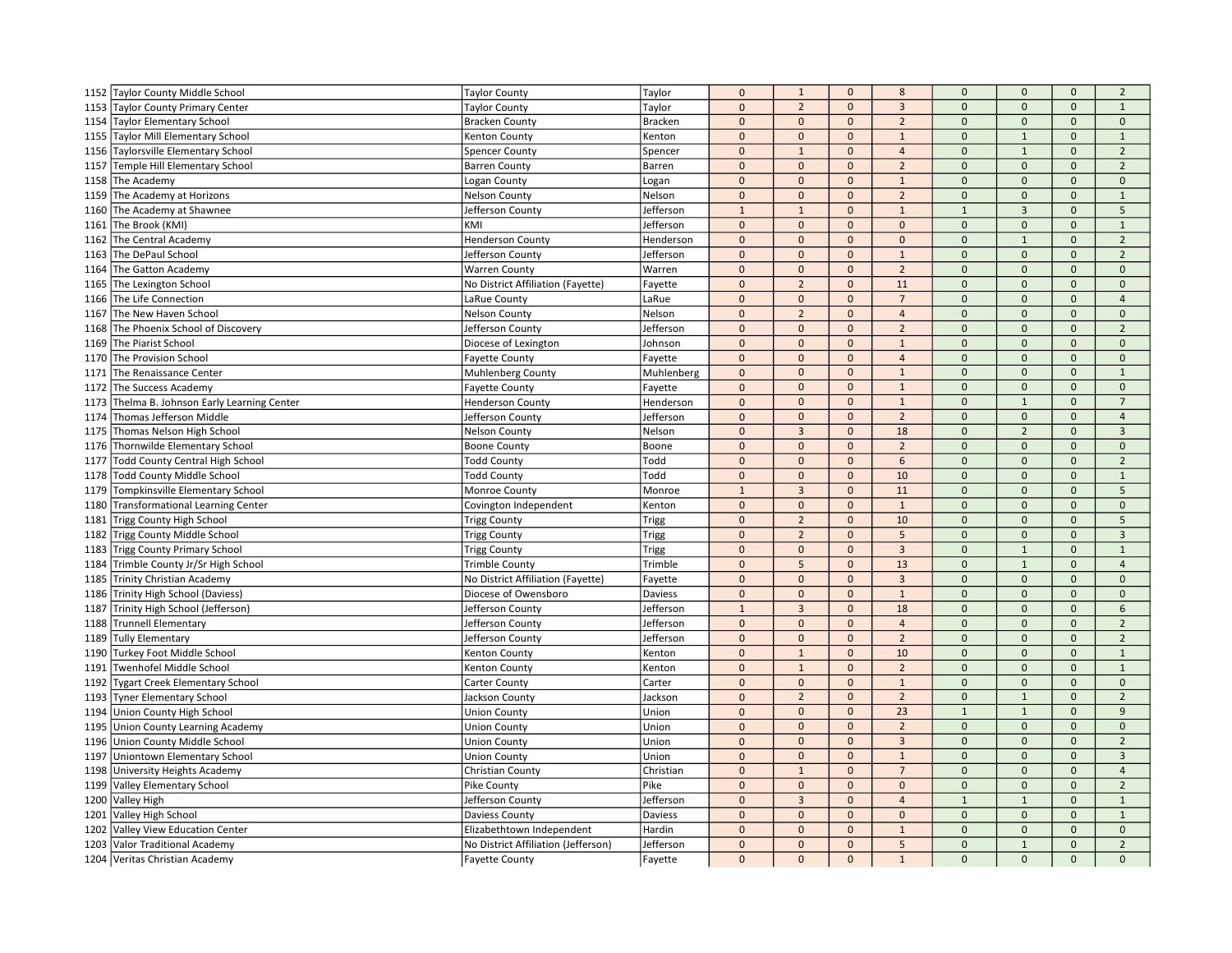|      | 1205 Versailles Montessori School          | No District Affiliation (Woodford)  | Woodford       | $\mathbf 0$    | $\mathbf 0$    | $\mathbf{0}$   | $\overline{2}$ | $\mathbf 0$    | $\mathbf{0}$   | $\mathbf{0}$ | $\mathbf{1}$   |
|------|--------------------------------------------|-------------------------------------|----------------|----------------|----------------|----------------|----------------|----------------|----------------|--------------|----------------|
| 1206 | Veterans Park Elementary School            | <b>Fayette County</b>               | Fayette        | $\mathbf{0}$   | $1\,$          | $\mathbf{0}$   | 6              | $\mathbf{0}$   | $\mathbf{1}$   | $\mathbf{0}$ | $\mathbf{1}$   |
| 1207 | Villa Madonna Academy Elementary School    | No District Affiliation (Kenton)    | Kenton         | $\mathbf 0$    | $\mathbf{0}$   | $\mathbf{0}$   | $\mathbf{0}$   | $\mathbf{0}$   | $\mathbf{0}$   | $\mathbf{0}$ | $\mathbf{1}$   |
| 1208 | Villa Madonna Academy High School          | No District Affiliation (Kenton)    | Kenton         | $\mathbf{0}$   | $\mathbf 0$    | $\mathbf 0$    | $\overline{2}$ | $\mathbf 0$    | $\mathbf 0$    | $\mathbf{0}$ | $\mathbf 0$    |
| 1209 | Vine Grove Elementary School               | <b>Hardin County</b>                | Hardin         | $\mathbf{0}$   | $\mathbf{0}$   | $\mathbf 0$    | $\overline{3}$ | $\mathbf 0$    | $\mathbf{1}$   | $\Omega$     | $\mathbf{3}$   |
| 1210 | Viper Elementary School                    | Perry County                        | Perry          | $\mathbf{0}$   | $\mathbf{0}$   | $\mathbf{0}$   | $\Omega$       | $\mathbf{0}$   | $\Omega$       | $\Omega$     | $\mathbf{1}$   |
|      | 1211   W B Muncy Elementary School         | Leslie County                       | Leslie         | $\mathbf{0}$   | $\mathbf{0}$   | $\mathbf{0}$   | $\Omega$       | $\overline{1}$ | $\mathbf{1}$   | $\mathbf{0}$ | $\mathbf{1}$   |
| 1212 | W R McNeill Elementary School              | Bowling Green Independent           | Warren         | $\mathbf{0}$   | $\mathbf{1}$   | $\mathbf{0}$   | $\overline{7}$ | $\mathbf{0}$   | $\mathbf{1}$   | $\mathbf{0}$ | $\overline{4}$ |
| 1213 | W.E.B. DuBois Academy                      | Jefferson County                    | Jefferson      | $\mathbf{1}$   | $\mathbf{1}$   | $\mathbf 0$    | $\overline{2}$ | $\mathbf 0$    | $\mathbf 0$    | $\mathbf 0$  | $\mathbf{1}$   |
| 1214 | <b>Waco Elementary School</b>              | <b>Madison County</b>               | Madison        | $\mathbf{0}$   | $\overline{2}$ | $\mathbf{0}$   | 6              | $\mathbf{0}$   | $\mathbf{0}$   | $\mathbf{0}$ | $\overline{2}$ |
| 1215 | <b>Waggener High</b>                       | Jefferson County                    | Jefferson      | $\mathbf{0}$   | $\mathbf{0}$   | $\mathbf{0}$   | 5              | $\mathbf{0}$   | $1\,$          | $\mathbf{0}$ | $\overline{3}$ |
| 1216 | <b>Walden School</b>                       | Jefferson County                    | Jefferson      | $\mathbf{0}$   | $\mathbf 0$    | $\mathbf 0$    | $\overline{3}$ | $\mathbf{0}$   | $\mathbf{1}$   | $\Omega$     | 5              |
| 1217 | <b>Walker Early Learning Center</b>        | <b>Wayne County</b>                 | Wayne          | $\mathbf{0}$   | $\mathbf{0}$   | $\mathbf{0}$   | $\overline{2}$ | $\mathbf{0}$   | $\Omega$       | $\mathbf{0}$ | $\mathbf{0}$   |
|      | 1218 Wallins Elementary School             | <b>Harlan County</b>                | Harlan         | $\overline{2}$ | $\overline{2}$ | $\mathbf 0$    | $\overline{7}$ | $\mathbf{0}$   | $\mathbf{0}$   | $\mathbf{0}$ | $\mathbf{1}$   |
| 1219 | Walnut Hill Elementary School              | Casey County                        | Casey          | $\mathbf 0$    | $\mathbf 0$    | $\mathbf 0$    | $\mathbf{1}$   | $\mathbf 0$    | $\mathbf{0}$   | $\mathbf 0$  | $\mathbf{1}$   |
| 1220 | <b>Walton Verona Elementary School</b>     | Walton Verona Independent           | Boone          | $\pmb{0}$      | $\mathbf{0}$   | $\mathbf{0}$   | $\overline{2}$ | $\pmb{0}$      | $\mathbf{0}$   | $\mathbf{0}$ | $\mathbf{0}$   |
| 1221 | Walton Verona High School                  | Walton Verona Independent           | Boone          | $\mathbf{0}$   | $\mathbf{0}$   | $\mathbf{0}$   | 6              | $\Omega$       | $\Omega$       | $\Omega$     | $\overline{1}$ |
| 1222 | Walton Verona Middle School                | Walton Verona Independent           | Boone          | $\mathbf{0}$   | $\mathbf 0$    | $\mathbf 0$    | $\mathbf 1$    | $\mathbf 0$    | $\mathbf{0}$   | $\mathbf{0}$ | $\mathbf{1}$   |
| 1223 | <b>Warfield Elementary School</b>          | Martin County                       | Martin         | $\mathbf{0}$   | $\mathbf 0$    | $\mathbf{0}$   | $\overline{4}$ | $\mathbf 0$    | $\mathbf 0$    | $\mathbf 0$  | $\mathbf 0$    |
| 1224 | Warren Central High School                 | <b>Warren County</b>                | Warren         | $\mathbf 0$    | 5              | $\mathbf{0}$   | 29             | $1\,$          | $\overline{2}$ | $\mathbf{0}$ | $\overline{7}$ |
| 1225 | <b>Warren County Day Treatment</b>         | <b>Warren County</b>                | Warren         | $\mathbf{0}$   | $\mathbf 0$    | $\mathbf 0$    | $\mathbf 0$    | $\mathbf 0$    | $\mathbf 0$    | $\mathbf 0$  | $\mathbf{1}$   |
| 1226 | Warren East High School                    | <b>Warren County</b>                | Warren         | $\mathbf{0}$   | 5              | $\mathbf{0}$   | 26             | $\mathbf{0}$   | $\sqrt{5}$     | $\Omega$     | 12             |
| 1227 | Warren East Middle School                  | <b>Warren County</b>                | Warren         | $\mathbf{0}$   | $\mathbf{0}$   | $\mathbf{0}$   | 15             | $\mathbf{0}$   | $\overline{2}$ | $\Omega$     | $\overline{2}$ |
| 1228 | <b>Warren Elementary</b>                   | <b>Warren County</b>                | Warren         | $\mathbf{0}$   | $\mathbf 0$    | $\Omega$       | 6              | $\mathbf{0}$   | $\mathbf{0}$   | $\mathbf{0}$ | $\overline{3}$ |
| 1229 | <b>Washington County Elementary School</b> | <b>Washington County</b>            | Washington     | $\pmb{0}$      | $\mathbf{1}$   | $\mathbf 0$    | 10             | $\mathbf{0}$   | $\mathbf{1}$   | $\Omega$     | $\overline{2}$ |
| 1230 | Washington County High School              | <b>Washington County</b>            | Washington     | $\mathbf 0$    | $\mathbf{1}$   | $\mathbf{0}$   | 14             | $\mathbf 0$    | $\mathbf{1}$   | $\mathbf{0}$ | $\overline{3}$ |
| 1231 | <b>Washington County Middle School</b>     | <b>Washington County</b>            | Washington     | $\mathbf 0$    | $\mathbf 0$    | $\mathbf{0}$   | $\overline{2}$ | $\mathbf{0}$   | $1\,$          | $\mathbf 0$  | $\overline{4}$ |
| 1232 | <b>Watson Lane Elementary</b>              | Jefferson County                    | Jefferson      | $\mathbf{0}$   | $\mathbf{0}$   | $\Omega$       | $\mathbf{1}$   | $\mathbf 0$    | $\mathbf{0}$   | $\Omega$     | $\mathbf{0}$   |
| 1233 | <b>Watterson Elementary</b>                | Jefferson County                    | Jefferson      | $\mathbf{0}$   | $\overline{1}$ | $\mathbf{0}$   | $\overline{4}$ | $\mathbf{0}$   | $\mathbf{1}$   | $\mathbf{0}$ | $\mathbf{1}$   |
| 1234 | Wayland Alexander Elementary School        | <b>Ohio County</b>                  | Ohio           | $\mathbf 0$    | $\mathbf{0}$   | $\mathbf{0}$   | $\mathbf{0}$   | $\mathbf{0}$   | $\overline{2}$ | $\mathbf{0}$ | $\overline{2}$ |
|      | 1235 Wayne County High School              | <b>Wayne County</b>                 | Wayne          | $\mathbf{0}$   | $\mathbf{0}$   | $\mathbf 0$    | $\overline{9}$ | $\mathbf{0}$   | $\mathbf{1}$   | $\mathbf{0}$ | 6              |
| 1236 | <b>Wayne County Middle School</b>          | <b>Wayne County</b>                 | Wayne          | $\pmb{0}$      | $\mathbf{1}$   | $\mathbf{0}$   | $\overline{7}$ | $\mathbf{0}$   | $\mathbf{0}$   | $\mathbf{0}$ | $\mathbf{1}$   |
| 1237 | <b>Waynesburg Elementary School</b>        | Lincoln County                      | Lincoln        | $\mathbf{0}$   | $\mathbf{0}$   | $\mathbf{0}$   | $\overline{2}$ | $\mathbf 0$    | $\mathbf{0}$   | $\Omega$     | $\mathbf{1}$   |
| 1238 | <b>Webster County High School</b>          | <b>Webster County</b>               | Webster        | $\mathbf{0}$   | $\mathbf{0}$   | $\mathbf{0}$   | 13             | $\Omega$       | $\Omega$       | $\Omega$     | $\overline{2}$ |
| 1239 | <b>Webster County Middle School</b>        | <b>Webster County</b>               | Webster        | $\mathbf{0}$   | $\mathbf 0$    | $\mathbf{0}$   | $\mathbf 1$    | $\mathbf 0$    | $\Omega$       | $\mathbf 0$  | $\overline{3}$ |
| 1240 | Wellington Elementary School (Fayette)     | <b>Fayette County</b>               | Fayette        | $\mathbf{0}$   | 3              | $\mathbf{0}$   | 9              | $\mathbf{0}$   | $\mathbf{0}$   | $\Omega$     | $\mathbf{0}$   |
| 1241 | Wellington Elementary School (Jefferson)   | Jefferson County                    | Jefferson      | $\pmb{0}$      | $\mathbf{0}$   | $\mathbf 0$    | $\overline{2}$ | $\mathbf 0$    | $\mathbf{0}$   | $\mathbf{0}$ | $\mathbf 0$    |
| 1242 | <b>West Broadway Elementary School</b>     | <b>Hopkins County</b>               | <b>Hopkins</b> | $\mathbf{0}$   | $\mathbf 0$    | $\mathbf 0$    | $\mathbf{1}$   | $\mathbf 0$    | $\mathbf 0$    | $\mathbf 0$  | $\mathbf{1}$   |
| 1243 | West Carter County High School             | Carter County                       | Carter         | $\mathbf{0}$   | $\mathbf{0}$   | $\Omega$       | $\overline{2}$ | $\Omega$       | $\Omega$       | $\Omega$     | $\mathbf{1}$   |
| 1244 | West Carter Middle School                  | <b>Carter County</b>                | Carter         | $\mathbf{0}$   | $\mathbf{0}$   | $\mathbf{0}$   | $\Omega$       | $\mathbf 0$    | $\Omega$       | $\Omega$     | $\mathbf{1}$   |
| 1245 | <b>West End School</b>                     | No District Affiliation (Jefferson) | Jefferson      | $\mathbf{0}$   | $\mathbf 0$    | $\overline{0}$ | $\mathbf 0$    | $\mathbf{0}$   | $\mathbf{0}$   | $\mathbf{0}$ | $\overline{2}$ |
| 1246 | West Hardin Middle School                  | <b>Hardin County</b>                | Hardin         | $\mathbf{0}$   | $\mathbf{0}$   | $\mathbf{0}$   | $\mathbf{1}$   | $\mathbf{0}$   | $\Omega$       | $\Omega$     | $\mathbf{1}$   |
| 1247 | <b>West Hopkins School</b>                 | <b>Hopkins County</b>               | Hopkins        | $\mathbf{0}$   | $\mathbf{0}$   | $\mathbf 0$    | $\mathbf{0}$   | $\mathbf 0$    | $\mathbf{0}$   | $\mathbf{0}$ | $\mathbf{1}$   |
| 1248 | West Irvine Intermediate                   | <b>Estill County</b>                | Estill         | $\mathbf{0}$   | $\mathbf 0$    | $\mathbf 0$    | $\mathbf 0$    | $\mathbf 0$    | $\mathbf{0}$   | $\mathbf 0$  | $\overline{2}$ |
| 1249 | West Jessamine High School                 | Jessamine County                    | Jessamine      | $\mathbf 1$    | $\overline{4}$ | $\Omega$       | 21             | $\mathbf{0}$   | $\Omega$       | $\Omega$     | $\overline{4}$ |
| 1250 | West Jessamine Middle School               | Jessamine County                    | Jessamine      | $\mathbf{0}$   | $\overline{4}$ | $\mathbf{0}$   | 10             | $\mathbf{0}$   | $\Omega$       | $\mathbf{0}$ | $\overline{3}$ |
| 1251 | <b>West Louisville Elementary School</b>   | Daviess County                      | Daviess        | $\mathbf{0}$   | $\mathbf 0$    | $\mathbf{0}$   | $\overline{2}$ | $\mathbf 0$    | $\mathbf{0}$   | $\mathbf{0}$ | $\mathbf{1}$   |
|      | 1252 West Marion Elementary School         | <b>Marion County</b>                | Marion         | $\mathbf{0}$   | $\Omega$       | $\mathbf 0$    | $\mathbf{1}$   | $\mathbf 0$    | $\Omega$       | $\Omega$     | $\mathbf{1}$   |
| 1253 | <b>West Whitesburg Elementary School</b>   | Letcher County                      | Letcher        | $\mathbf{0}$   | $\mathbf{0}$   | $\mathbf{0}$   | $\mathbf{1}$   | $\mathbf 0$    | $\mathbf{0}$   | $\mathbf{0}$ | $\mathbf{1}$   |
| 1254 | Western Elementary School (Ohio)           | <b>Ohio County</b>                  | Ohio           | $\mathbf 1$    | $\overline{1}$ | $\mathbf{0}$   | $\mathbf{1}$   | $\mathbf 0$    | $\mathbf{0}$   | $\Omega$     | $\overline{2}$ |
| 1255 | Western Elementary School (Scott)          | <b>Scott County</b>                 | Scott          | $\mathbf{0}$   | $\mathbf 0$    | $\mathbf{0}$   | $\overline{1}$ | $\mathbf 0$    | $\Omega$       | $\Omega$     | $\mathbf{1}$   |
|      | 1256 Western High                          | Jefferson County                    | Jefferson      | $\mathbf{0}$   | $\mathbf{0}$   | $\mathbf{0}$   | 5              | $\mathbf{0}$   | $\mathbf{0}$   | $\mathbf{0}$ | 5              |
|      | 1257 Western Hills High School             | Franklin County                     | Franklin       | $\mathbf{1}$   | $\overline{3}$ | $\mathbf{0}$   | 12             | $\Omega$       | $\Omega$       | $\Omega$     | $\Omega$       |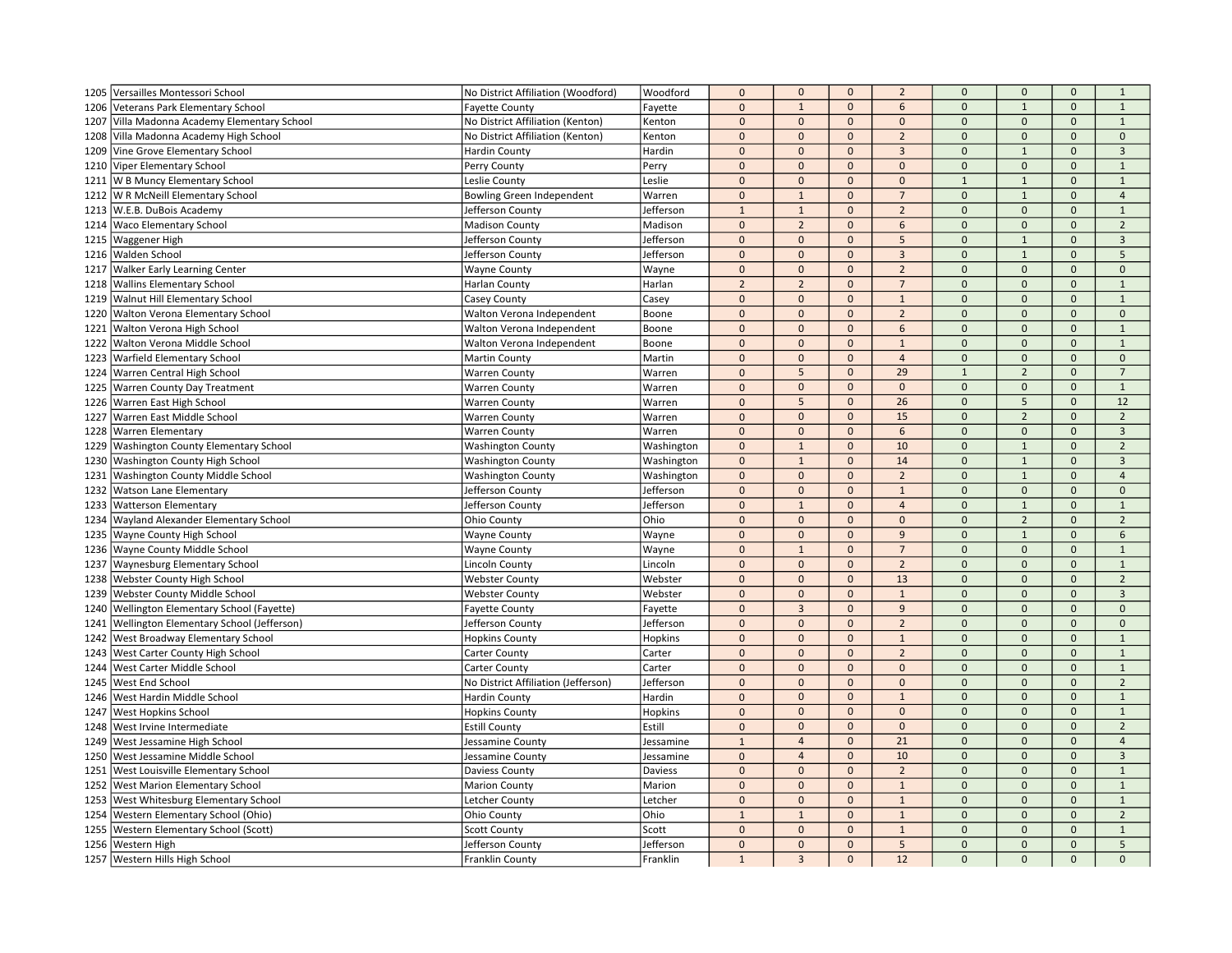|      | 1258 Western Middle School for the Arts | Jefferson County                    | Jefferson      | $\mathbf 0$  | $\overline{2}$ | $\mathbf{0}$ | 6              | $\mathbf 0$    | $\mathbf{1}$        | $\mathbf{0}$        | $\overline{2}$ |
|------|-----------------------------------------|-------------------------------------|----------------|--------------|----------------|--------------|----------------|----------------|---------------------|---------------------|----------------|
| 1259 | <b>Westport Middle</b>                  | Jefferson County                    | Jefferson      | $\mathbf{0}$ | $\mathbf{1}$   | $\mathbf{0}$ | $\overline{4}$ | $\mathbf{0}$   | $\mathbf{1}$        | $\mathbf{1}$        | 5              |
| 1260 | <b>Westridge Elementary</b>             | Franklin County                     | Franklin       | $\mathbf 0$  | $\mathbf{1}$   | $\Omega$     | $\overline{2}$ | $\Omega$       | $\Omega$            | $\mathsf{O}\xspace$ | $\mathbf{1}$   |
| 1261 | <b>Westside Elementary School</b>       | <b>Harrison County</b>              | Harrison       | $\mathbf{0}$ | $\mathbf{0}$   | $\mathbf{0}$ | $\overline{2}$ | $\overline{0}$ | $\mathbf{0}$        | $\mathbf{0}$        | $\overline{2}$ |
| 1262 | <b>Wheatley Elementary</b>              | Jefferson County                    | Jefferson      | $\mathbf 0$  | $\mathbf{0}$   | $\mathbf{0}$ | $\mathbf{1}$   | $\mathbf{0}$   | $\mathbf{0}$        | $\mathbf{0}$        | $\mathbf{0}$   |
| 1263 | <b>Wheeler Elementary</b>               | Jefferson County                    | Jefferson      | $\mathbf 0$  | $\pmb{0}$      | $\mathbf 0$  | $\overline{2}$ | $\mathbf{0}$   | $\mathbf 0$         | $\mathsf{O}\xspace$ | $\mathbf 0$    |
| 1264 | White Hall Elementary School            | <b>Madison County</b>               | Madison        | $\mathbf 0$  | $\Omega$       | $\mathbf{0}$ | $\overline{4}$ | $\Omega$       | $\Omega$            | $\mathbf{0}$        | $\mathbf{1}$   |
| 1265 | Whitefield Academy                      | No District Affiliation (Jefferson) | Jefferson      | $\mathbf 0$  | $\mathbf{0}$   | $\mathbf{0}$ | 5              | $\Omega$       | $\overline{3}$      | $\Omega$            | 5              |
| 1266 | White's Tower Elementary School         | Kenton County                       | Kenton         | $\mathbf 0$  | $\mathbf 0$    | $\mathbf{0}$ | $\overline{2}$ | $\Omega$       | $\mathbf{0}$        | $\mathbf{0}$        | $\overline{2}$ |
| 1267 | Whitesburg Middle School                | Letcher County                      | Letcher        | $\mathbf{0}$ | $\mathbf{1}$   | $\mathbf{0}$ | $\overline{3}$ | $\Omega$       | $\mathbf{0}$        | $\mathbf{0}$        | $\overline{2}$ |
| 1268 | <b>Whitesville Elementary School</b>    | Daviess County                      | Daviess        | $\mathbf{0}$ | $\mathbf{0}$   | $\mathbf{0}$ | $\mathbf{1}$   | $\mathbf 0$    | $\mathbf{1}$        | $\mathbf{0}$        | $\overline{3}$ |
| 1269 | Whitley Central Intermediate School     | <b>Whitley County</b>               | Whitley        | $\mathbf{0}$ | $\overline{3}$ | $\mathbf{0}$ | 10             | $\mathbf 0$    | $\mathbf{1}$        | $\mathbf{0}$        | $\overline{2}$ |
| 1270 | <b>Whitley City Elementary School</b>   | <b>McCreary County</b>              | McCreary       | $\pmb{0}$    | $\mathbf{0}$   | $\mathbf{0}$ | 6              | $\mathbf{0}$   | $\mathbf{0}$        | $\mathbf{0}$        | $\mathbf{3}$   |
| 1271 | Whitley County Central Primary School   | <b>Whitley County</b>               | Whitley        | $\mathbf 0$  | $\overline{2}$ | $\mathbf{0}$ | 8              | $\Omega$       | $\mathbf{0}$        | $\mathsf{O}\xspace$ | $\overline{2}$ |
| 1272 | Whitley County East Elementary School   | <b>Whitley County</b>               | Whitley        | $\mathbf{0}$ | $\mathbf{0}$   | $\mathbf{0}$ | $\overline{3}$ | $\Omega$       | $\mathbf{1}$        | $\mathbf{0}$        | 3              |
| 1273 | <b>Whitley County High School</b>       | <b>Whitley County</b>               | Whitley        | $\mathbf{0}$ | $\overline{9}$ | $\mathbf 0$  | 19             | $\mathbf{0}$   | $\mathbf{1}$        | $\mathbf{0}$        | $\overline{7}$ |
| 1274 | <b>Whitley County Middle School</b>     | <b>Whitley County</b>               | Whitley        | $\mathbf{0}$ | $\overline{3}$ | $\mathbf{0}$ | $\overline{9}$ | $\Omega$       | $\overline{3}$      | $\mathbf{0}$        | $\overline{7}$ |
| 1275 | Whitley County North Elementary School  | <b>Whitley County</b>               | Whitley        | $\mathbf{0}$ | $\Omega$       | $\mathbf{0}$ | $\mathbf{0}$   | $\Omega$       | $\overline{2}$      | $\Omega$            | $\overline{4}$ |
| 1276 | <b>Wilder Elementary</b>                | Jefferson County                    | Jefferson      | $\mathbf 0$  | $\mathbf{0}$   | $\mathbf{0}$ | $\overline{2}$ | $\mathbf 0$    | $\mathbf{1}$        | $\mathbf{0}$        | $\overline{3}$ |
| 1277 | <b>Wilkerson Elementary School</b>      | Jefferson County                    | Jefferson      | $\mathbf 0$  | $\mathbf{0}$   | $\mathbf{0}$ | $\mathbf{1}$   | $\mathbf{0}$   | $\mathbf{0}$        | $\mathbf{0}$        | $\overline{2}$ |
| 1278 | William Cofield High School             | Franklin County                     | Franklin       | $\pmb{0}$    | $\mathbf{0}$   | $\mathbf{0}$ | $\overline{2}$ | $\Omega$       | $\mathsf{O}\xspace$ | $\mathbf 0$         | $\overline{2}$ |
| 1279 | William G. Conkwright Elementary        | <b>Clark County</b>                 | Clark          | $\mathbf{0}$ | $\mathbf{0}$   | $\mathbf{0}$ | $\mathbf{1}$   | $\mathbf{0}$   | $\mathbf{1}$        | $\mathbf{0}$        | $\overline{4}$ |
| 1280 | William H. Natcher Elementary           | <b>Warren County</b>                | Warren         | $\mathbf{0}$ | $\mathbf{0}$   | $\mathbf{0}$ | 6              | $\overline{1}$ | $\mathbf{1}$        | $\mathbf{0}$        | $\overline{3}$ |
| 1281 | William Wells Brown Elementary School   | <b>Fayette County</b>               | Fayette        | $\mathbf{0}$ | $\mathbf 0$    | $\mathbf{0}$ | $\overline{3}$ | $\mathbf 0$    | $\mathbf{0}$        | $\mathbf{0}$        | $\mathbf 0$    |
| 1282 | <b>Williamsburg City School</b>         | Williamsburg Independent            | Whitley        | $\mathbf 0$  | $\overline{4}$ | $\mathbf{0}$ | 11             | $\mathbf{0}$   | $\overline{2}$      | $\mathbf{0}$        | 9              |
| 1283 | <b>Williamstown Elementary</b>          | Williamstown Independent            | Grant          | $\pmb{0}$    | $\mathbf{0}$   | $\mathbf{0}$ | $\mathbf{0}$   | $\mathbf{0}$   | $\mathbf{0}$        | $\mathbf{0}$        | $\overline{3}$ |
| 1284 | Williamstown Jr. High                   | Williamstown Independent            | Grant          | $\mathbf{0}$ | $\mathbf{0}$   | $\mathbf{0}$ | $\overline{3}$ | $\mathbf 0$    | $\mathbf{0}$        | $\mathbf{0}$        | $\mathbf 0$    |
| 1285 | Williamstown Sr. High                   | Williamstown Independent            | Grant          | $\mathbf{0}$ | $\mathbf{0}$   | $\mathbf{0}$ | $\overline{4}$ | $\Omega$       | $\mathbf{0}$        | $\mathbf 0$         | $\mathbf{1}$   |
| 1286 | Willis H. Justice Elementary School     | <b>Clark County</b>                 | Clark          | $\mathbf 0$  | $\Omega$       | $\Omega$     | $\overline{2}$ | $\Omega$       | $\mathbf 0$         | $\Omega$            | $\mathbf{1}$   |
| 1287 | <b>Wilmore Elementary School</b>        | Jessamine County                    | Jessamine      | $\mathbf 0$  | $\mathbf{0}$   | $\mathbf{0}$ | $\overline{4}$ | $\Omega$       | $\Omega$            | $\mathbf{0}$        | $\mathbf{1}$   |
| 1288 | <b>Wilt Elementary</b>                  | Jefferson County                    | Jefferson      | $\mathbf{0}$ | $\mathbf{0}$   | $\mathbf{0}$ | $\mathbf{1}$   | $\mathbf{0}$   | $\mathbf{1}$        | $\mathbf{0}$        | $\overline{2}$ |
| 1289 | Winburn Middle School                   | <b>Fayette County</b>               | Fayette        | $\mathbf{0}$ | $\mathbf 1$    | $\mathbf 0$  | 13             | $\mathbf{0}$   | $\mathbf 0$         | $\mathbf{1}$        | $\mathbf{1}$   |
| 1290 | <b>Wingo Elementary School</b>          | <b>Graves County</b>                | Graves         | $\mathbf 0$  | $\mathbf{0}$   | $\mathbf{0}$ | $\mathbf{0}$   | $\mathbf{0}$   | $\mathbf{0}$        | $\mathbf{0}$        | $\overline{4}$ |
| 1291 | <b>Wolfe County High School</b>         | <b>Wolfe County</b>                 | Wolfe          | $\mathbf{0}$ | $\mathbf{0}$   | $\mathbf{0}$ | $\mathbf{1}$   | $\mathbf 0$    | $\mathbf{0}$        | $\mathbf 0$         | $\overline{2}$ |
| 1292 | Wolfe County Middle School              | <b>Wolfe County</b>                 | Wolfe          | $\mathbf 0$  | $\mathbf{0}$   | $\mathbf{0}$ | $\overline{2}$ | $\mathbf{0}$   | $\mathbf 0$         | $\mathsf{O}\xspace$ | $\mathbf{1}$   |
| 1293 | <b>Woodfill Elementary School</b>       | Fort Thomas Independent             | Campbell       | $\mathbf{0}$ | $\Omega$       | $\mathbf{0}$ | $\mathbf{0}$   | $\Omega$       | $\mathbf{0}$        | $\mathbf{0}$        | $\mathbf{1}$   |
| 1294 | Woodford County High School             | <b>Woodford County</b>              | Woodford       | $\mathbf 0$  | $\mathbf{0}$   | $\Omega$     | 6              | $\Omega$       | $\Omega$            | $\Omega$            | $\mathbf{1}$   |
| 1295 | Woodford County Middle School           | <b>Woodford County</b>              | Woodford       | $\mathbf 0$  | $\mathbf{0}$   | $\mathbf{0}$ | $\overline{3}$ | $\Omega$       | $\mathbf{0}$        | $\mathbf{0}$        | $\mathbf{0}$   |
| 1296 | <b>Woodland Elementary School</b>       | <b>Hardin County</b>                | Hardin         | $\mathbf{0}$ | $\overline{2}$ | $\mathbf{0}$ | 5              | $\mathbf{0}$   | $\mathbf{0}$        | $\Omega$            | 6              |
| 1297 | <b>Woodland Middle School</b>           | Kenton County                       | Kenton         | $\mathbf{0}$ | $\mathbf{0}$   | $\mathbf{0}$ | $\overline{4}$ | $\mathbf{0}$   | $\mathbf{0}$        | $\mathbf{0}$        | $\mathbf{1}$   |
| 1298 | Woodlawn Elementary School              | <b>Boyle County</b>                 | Boyle          | $\mathbf{0}$ | $\mathbf{1}$   | $\mathbf{0}$ | $\mathbf{1}$   | $\mathbf{0}$   | $\mathbf{1}$        | $\mathbf{0}$        | $\overline{4}$ |
| 1299 | <b>Wright Elementary</b>                | Shelby County                       | Shelby         | $\mathbf 0$  | $\mathbf 0$    | $\mathbf 0$  | 6              | $\mathbf{0}$   | $\mathbf 0$         | $\mathsf{O}\xspace$ | 5              |
| 1300 | <b>Wurtland Elementary School</b>       | <b>Greenup County</b>               | Greenup        | $\mathbf 0$  | $\mathbf{0}$   | $\mathbf{0}$ | $\overline{2}$ | $\mathbf 0$    | $\mathbf 0$         | $\mathbf{0}$        | $\mathbf{3}$   |
| 1301 | Wurtland Middle School                  | Greenup County                      | Greenup        | $\mathbf{0}$ | $\Omega$       | $\Omega$     | $\mathbf 2$    | $\Omega$       | $\Omega$            | $\mathbf{0}$        | $\overline{2}$ |
| 1302 | Wyan Pine Grove Elementary              | Laurel County                       | Laurel         | $\mathbf 0$  | $\mathbf 0$    | $\mathbf{0}$ | $\mathbf{1}$   | $\mathbf{0}$   | $\mathbf{0}$        | $\mathbf{0}$        | $\overline{2}$ |
| 1303 | <b>Yates Elementary School</b>          | <b>Fayette County</b>               | Fayette        | $\mathbf{0}$ | $\mathbf{1}$   | $\mathbf{0}$ | $\overline{4}$ | $\mathbf{0}$   | $\mathbf{0}$        | $\mathbf{0}$        | $\mathbf 0$    |
| 1304 | Yellow Creek School Center              | <b>Bell County</b>                  | Bell           | $\mathbf 0$  | $\mathbf{0}$   | $\Omega$     | $\overline{3}$ | $\mathbf{0}$   | $\mathbf{1}$        | $\mathbf{0}$        | $\overline{3}$ |
| 1305 | Young Elementary                        | Jefferson County                    | Jefferson      | $\mathbf{0}$ | $\mathbf{0}$   | $\mathbf{0}$ | $\mathbf{0}$   | $\mathbf 0$    | $\mathbf{1}$        | $\mathbf{0}$        | $\mathbf{1}$   |
| 1306 | Zachary Taylor Elementary School        | Jefferson County                    | Jefferson      | $\mathbf{0}$ | $\mathbf 0$    | $\mathbf{0}$ | $\mathbf{0}$   | $\mathbf{0}$   | $\mathbf{0}$        | $\mathbf{0}$        | $\mathbf{1}$   |
| 1307 | Zoneton Middle School                   | <b>Bullitt County</b>               | <b>Bullitt</b> | $\mathbf 0$  | $\pmb{0}$      | $\mathbf{0}$ | $\mathbf 0$    | $\mathbf{0}$   | $\mathsf{O}\xspace$ | $\mathbf{0}$        | $\mathbf{1}$   |
|      | Unknown                                 | Unknown                             | Unknown        | 34           | 76             | $\mathbf{0}$ | 311            | 36             | 75                  | $\mathbf{0}$        | 396            |
|      |                                         |                                     | Totals         | 129          | 1246           | $\mathbf{1}$ | 7345           | 84             | 565                 | $\overline{7}$      | 3527           |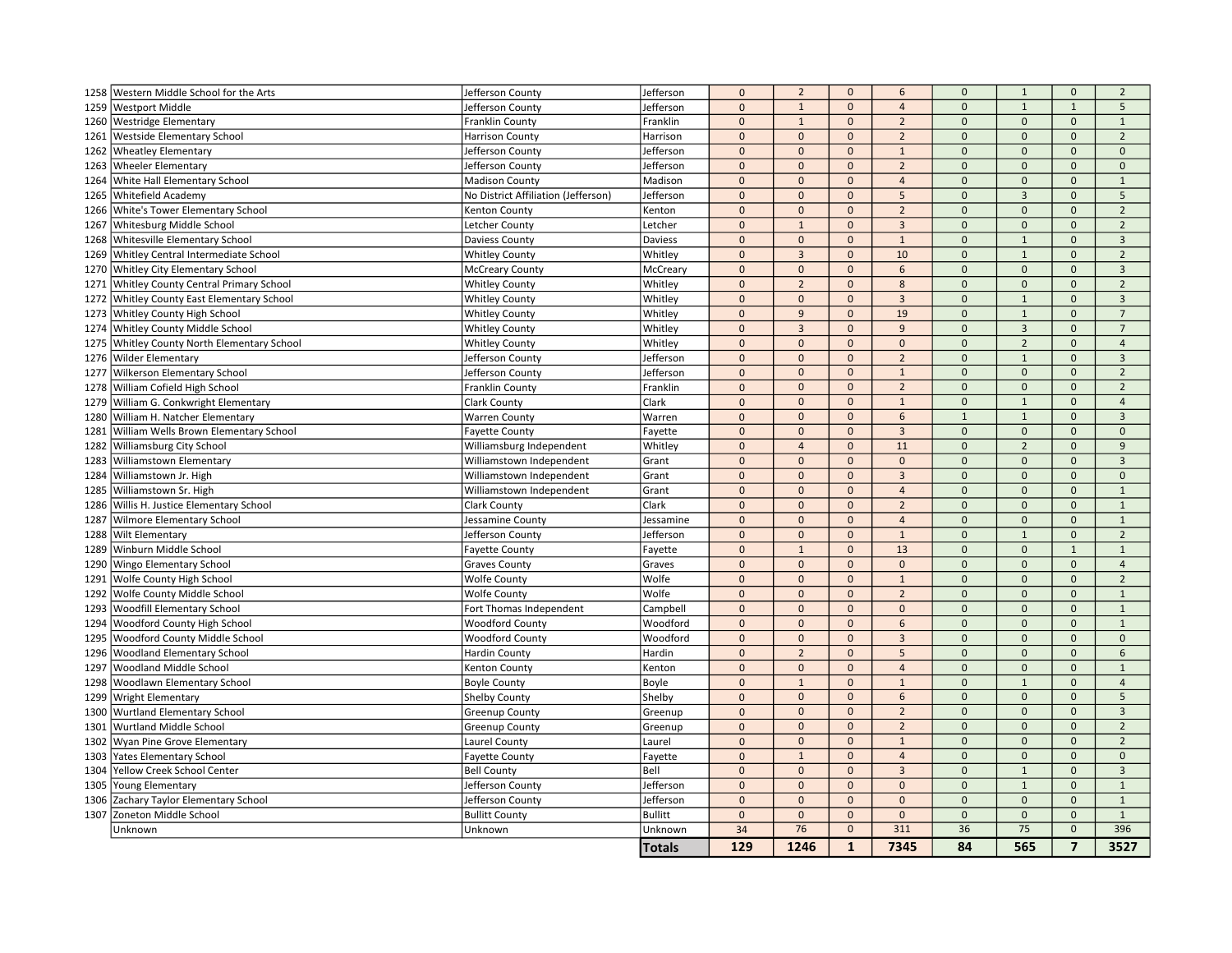\* "# Cases Reported Today" represents the number of new student/staff cases reported since the last published KDPH Official COVID-19 School Report. These numbers do not necessarily represent newly diagnosed cases of COVID-19.

\*\* "# Cases Reported Last 14 Days" represents the number of new student/staff cases reported in the last 14 days. These numbers do not necessarily represent newly diagnosed cases of COVID-19.

## CURRENT AS OF: 12/15/2020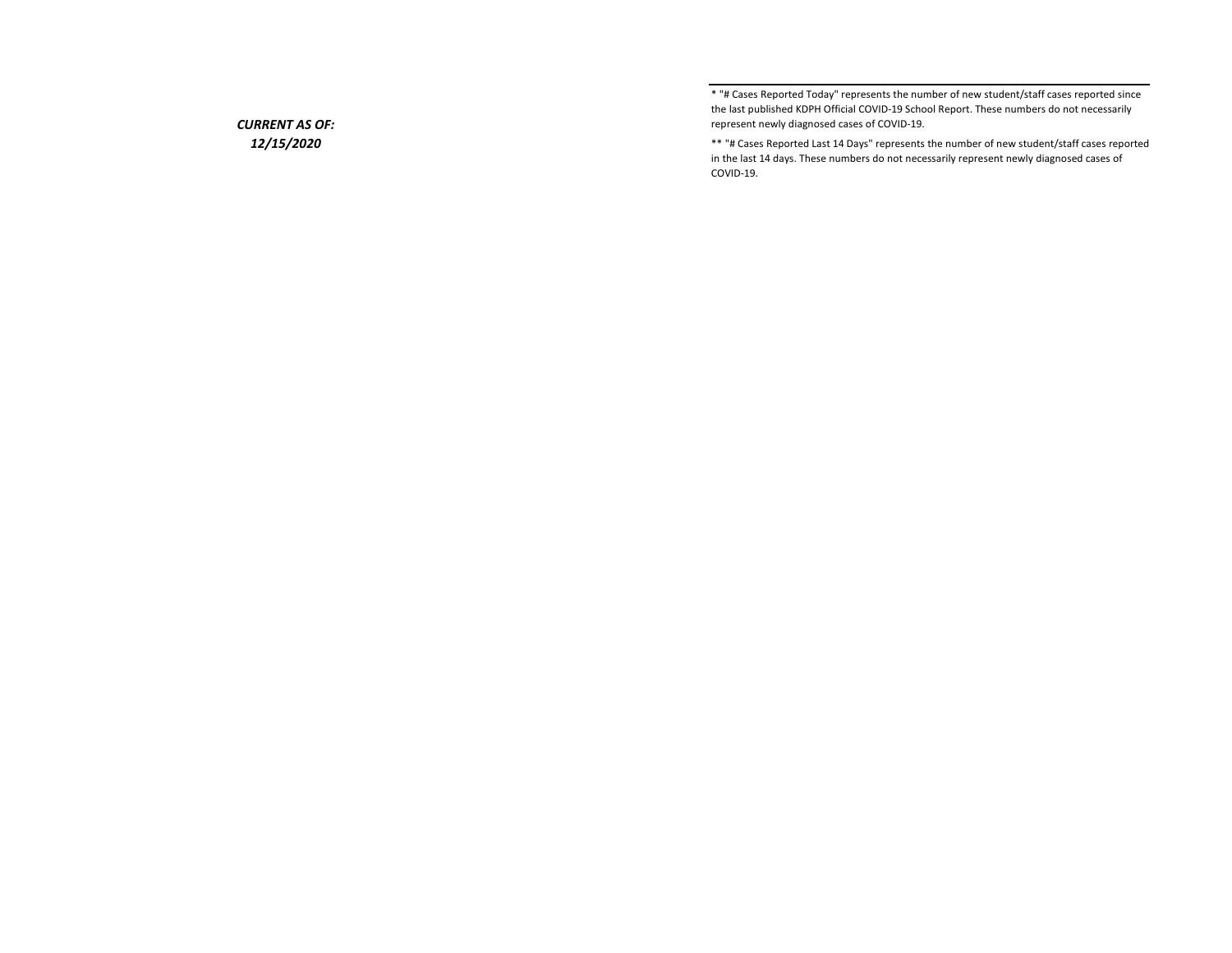

Information regarding cases of the novel coronavirus, including the school institutions attended by confirmed positive cases, is collected by contact tracers at local health departments. This information is reported to the Kentucky Department for Public Health on a daily basis. These cases may still be in the verification process at the state level. Therefore, the numbers may vary from local and other reported numbers, and are subject to revision as the verification process is completed. This information is being provided as quickly as possible. Please contact KYcovid19@ky.gov for any questions or concerns regarding this report.

|    |                                  |                                | <b>STUDENTS</b>                                 |                            |                 |                                         |                                                 |                        |                                           |
|----|----------------------------------|--------------------------------|-------------------------------------------------|----------------------------|-----------------|-----------------------------------------|-------------------------------------------------|------------------------|-------------------------------------------|
|    | <b>School District</b>           | # Cases<br>Reporte<br>d Today* | # Cases<br><b>Reported</b><br>Last 14<br>Days** | #<br>Death<br>$\mathsf{s}$ | # Cases<br>Ever | # Cases<br>Reporte<br>Positive d Today* | # Cases<br><b>Reported</b><br>Last 14<br>Days** | #<br><b>Death</b><br>S | # Cases<br><b>Ever</b><br><b>Positive</b> |
| 1  | <b>Adair County</b>              | 0                              | 0                                               | $\mathbf 0$                | 39              | 0                                       | 2                                               | 0                      | 18                                        |
| 2  | <b>Allen County</b>              | 3                              | 16                                              | $\mathbf 0$                | 62              | $\mathbf 0$                             | 9                                               | $\mathbf 0$            | 41                                        |
| 3  | Anchorage Independent            | $\pmb{0}$                      | $\overline{2}$                                  | $\mathbf{0}$               | 11              | $\mathbf 0$                             | $\mathbf 0$                                     | $\mathbf 0$            | $\mathbf{1}$                              |
| 4  | Anderson County                  | 0                              | $\overline{2}$                                  | $\mathbf 0$                | 11              | $\boldsymbol{0}$                        | $\boldsymbol{0}$                                | $\mathbf 0$            | 11                                        |
| 5  | Ashland Independent              | $\mathbf{1}$                   | 8                                               | $\mathbf 0$                | 40              | $\mathbf 0$                             | $\overline{4}$                                  | $\mathbf 0$            | 13                                        |
| 6  | Augusta Independent Schools      | 0                              | 4                                               | $\mathbf 0$                | 5               | $\mathbf 0$                             | $\mathbf 0$                                     | $\mathbf 0$            | $\mathbf{0}$                              |
| 7  | <b>Ballard County</b>            | $\mathbf{0}$                   | 0                                               | $\mathbf{1}$               | $\overline{4}$  | $\mathbf 0$                             | $\mathbf 0$                                     | $\mathbf 0$            | $\mathbf 0$                               |
| 8  | Barbourville Independent         | 0                              | 3                                               | $\mathbf 0$                | 4               | $\mathbf 0$                             | $\mathbf 0$                                     | $\mathbf 0$            | $\mathbf{1}$                              |
| 9  | Bardstown Independent            | $\mathbf{1}$                   | 5                                               | $\mathbf 0$                | 59              | $\mathbf 0$                             | 3                                               | $\mathbf 0$            | 27                                        |
| 10 | <b>Barren County</b>             | 0                              | 16                                              | $\mathbf 0$                | 93              | $\mathbf 0$                             | $6\phantom{1}6$                                 | $\mathbf 0$            | 43                                        |
| 11 | <b>Bath County</b>               | 0                              | $\mathbf 0$                                     | $\mathbf 0$                | $\mathbf{1}$    | $\mathbf 0$                             | $\boldsymbol{0}$                                | $\mathbf 0$            | 3                                         |
| 12 | Beechwood Independent            | 0                              | $\mathbf{1}$                                    | $\mathbf{0}$               | 19              | $\boldsymbol{0}$                        | $\mathbf{1}$                                    | $\mathbf 0$            | 12                                        |
| 13 | <b>Bell County</b>               | $\mathbf{0}$                   | $\mathbf 0$                                     | $\mathbf 0$                | 22              | $\mathbf 0$                             | $\mathbf{1}$                                    | $\mathbf 0$            | 18                                        |
| 14 | Bellevue Independent             | $\mathbf{0}$                   | $\mathbf 0$                                     | $\mathbf 0$                | $\overline{2}$  | $\mathbf 0$                             | $\mathbf 0$                                     | $\mathbf 0$            | 3                                         |
| 15 | Berea Independent                | $\mathbf 0$                    | $\mathbf{0}$                                    | $\mathbf 0$                | 16              | $\mathbf 0$                             | $\mathbf{1}$                                    | $\mathbf 0$            | $\overline{2}$                            |
| 16 | <b>Boone County</b>              | 3                              | 12                                              | $\mathbf{0}$               | 129             | $\mathbf{1}$                            | 9                                               | $\mathbf 0$            | 67                                        |
| 17 | <b>Bourbon County</b>            | 0                              | 5                                               | $\mathbf{0}$               | 24              | $\mathbf 0$                             | $\mathbf 0$                                     | $\mathbf 0$            | 13                                        |
| 18 | <b>Bowling Green Independent</b> | 3                              | 12                                              | $\mathbf 0$                | 103             | $\mathbf 0$                             | 6                                               | $\mathbf 0$            | 33                                        |
| 19 | <b>Boyd County</b>               | $\mathbf 1$                    | 16                                              | $\mathbf 0$                | 41              | $\mathbf 0$                             | $\mathbf 1$                                     | $\mathbf 0$            | 14                                        |
| 20 | <b>Boyle County</b>              | 0                              | 11                                              | $\mathbf 0$                | 37              | $\boldsymbol{0}$                        | $\overline{2}$                                  | $\mathbf 0$            | 17                                        |
| 21 | <b>Bracken County</b>            | 0                              | 4                                               | $\mathbf{0}$               | 10              | $\boldsymbol{0}$                        | $\overline{2}$                                  | $\mathbf 0$            | 6                                         |
| 22 | <b>Breathitt County</b>          | $\mathbf{0}$                   | 0                                               | $\mathbf 0$                | $\overline{4}$  | $\mathbf 0$                             | $\mathbf 0$                                     | $\mathbf 0$            | 4                                         |
| 23 | <b>Breckinridge County</b>       | $\mathbf 0$                    | $\overline{4}$                                  | $\mathbf 0$                | 15              | $\mathbf 0$                             | $\overline{4}$                                  | $\mathbf 0$            | 12                                        |
| 24 | <b>Bullitt County</b>            | $\mathbf{1}$                   | $\overline{7}$                                  | $\mathbf{0}$               | 77              | $\mathbf{1}$                            | $\overline{7}$                                  | $\mathbf 0$            | 48                                        |
| 25 | <b>Butler County</b>             | 0                              | 14                                              | $\mathbf 0$                | 35              | $\mathbf 0$                             | 4                                               | $\mathbf 0$            | 15                                        |
| 26 | Caldwell County                  | $\mathbf{1}$                   | 10                                              | $\mathbf{0}$               | 50              | $\mathbf{1}$                            | 5                                               | $\mathbf 0$            | 26                                        |
| 27 | Calloway County                  | $\mathbf 0$                    | 5                                               | $\mathbf 0$                | 51              | $\mathbf 0$                             | $\mathbf{1}$                                    | $\mathbf 0$            | 12                                        |
| 28 | Campbell County                  | $\mathbf{1}$                   | 3                                               | $\mathbf 0$                | 33              | $\mathbf 0$                             | $\boldsymbol{0}$                                | $\mathbf 0$            | 21                                        |
| 29 | Campbellsville Independent       | $\overline{2}$                 | $\mathbf{q}$                                    | $\mathbf 0$                | 27              | $\mathbf{1}$                            | $\overline{1}$                                  | $\mathbf 0$            | 4                                         |
| 30 | Carlisle County                  | $\mathbf 0$                    | $\mathbf{1}$                                    | $\mathbf 0$                | $\overline{2}$  | $\pmb{0}$                               | $\mathbf 0$                                     | $\mathbf 0$            | $\overline{2}$                            |
|    | 31 Carroll County                | $\overline{2}$                 | 11                                              | $\mathbf 0$                | 19              | $\pmb{0}$                               | $\mathbf 0$                                     | $\mathbf 0$            | $\overline{2}$                            |
|    | 32 Carroll County                | $\pmb{0}$                      | $\overline{2}$                                  | $\pmb{0}$                  | $\overline{4}$  | $\pmb{0}$                               | $\pmb{0}$                                       | $\mathbf 0$            | $\overline{\mathbf{4}}$                   |
| 33 | Carter County                    | $\overline{2}$                 | $\overline{2}$                                  | $\mathbf 0$                | 13              | $\pmb{0}$                               | $\pmb{0}$                                       | $\boldsymbol{0}$       | $\overline{3}$                            |
|    | 34 Casey County                  | $\overline{3}$                 | $\overline{3}$                                  | $\pmb{0}$                  | 21              | $\overline{2}$                          | $\overline{2}$                                  | $\pmb{0}$              | 16                                        |
| 35 | Caverna Independent              | $\mathbf{1}$                   | 5                                               | $\pmb{0}$                  | 19              | $\pmb{0}$                               | $\sqrt{6}$                                      | $\pmb{0}$              | 12                                        |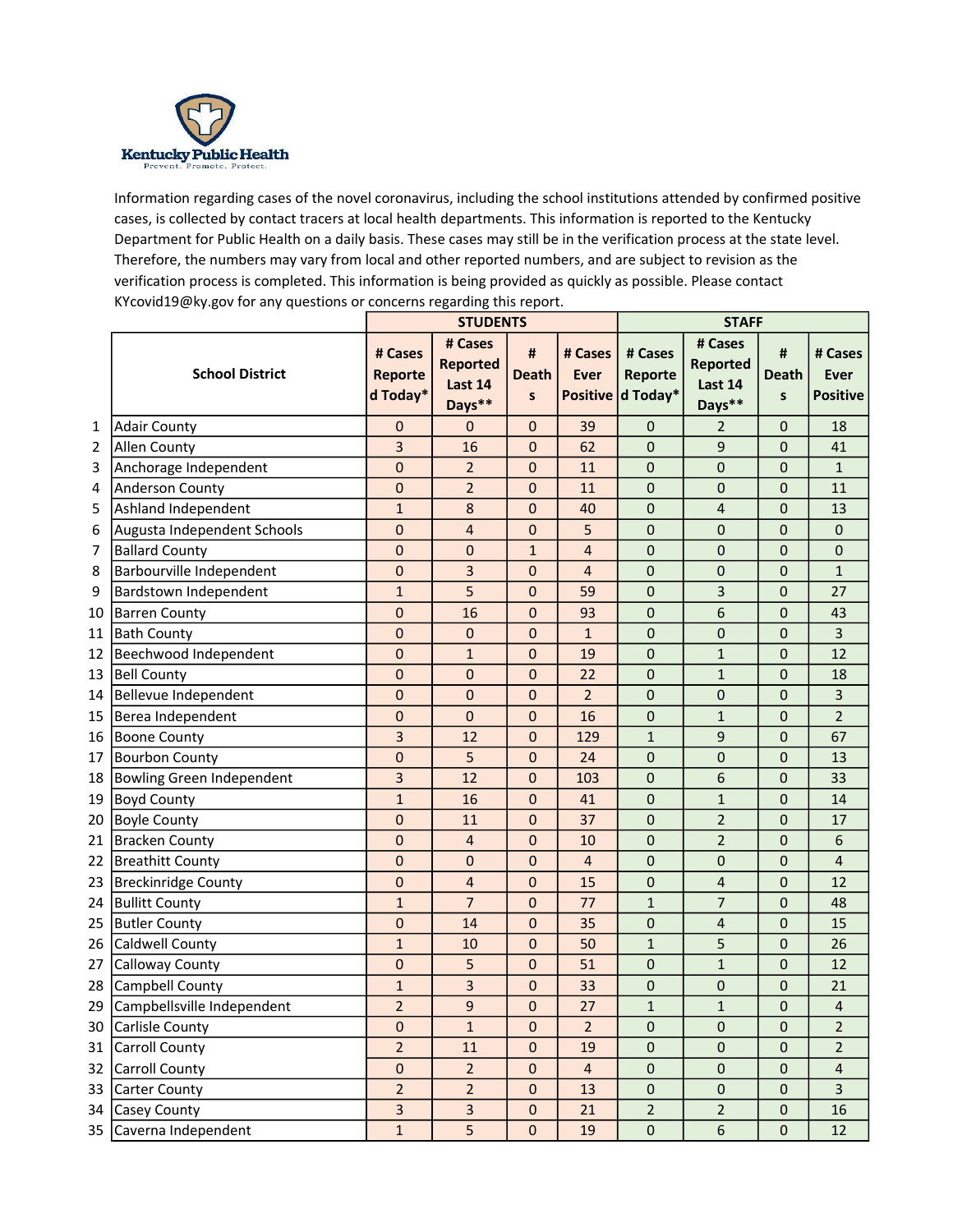| 36 | Christian County             | $\mathbf 0$    | 7                       | 0            | 127             | 0              | 0              | 0            | 59             |
|----|------------------------------|----------------|-------------------------|--------------|-----------------|----------------|----------------|--------------|----------------|
| 37 | Clark County                 | 0              | $\mathbf{1}$            | 0            | 11              | 0              | $\mathbf{1}$   | 0            | 11             |
| 38 | Clay County                  | $\overline{2}$ | $\overline{4}$          | 0            | 31              | $\mathbf{1}$   | 5              | 0            | 30             |
| 39 | Clinton County               | 0              | $\mathbf{1}$            | 0            | 24              | 0              | $\mathbf{1}$   | 0            | 13             |
| 40 | Cloverport Independent       | $\mathbf 0$    | 0                       | $\pmb{0}$    | 0               | $\mathsf 0$    | $\pmb{0}$      | 0            | $\overline{2}$ |
| 41 | Corbin Independent           | $\mathbf{1}$   | 5                       | 0            | 31              | $\mathbf{1}$   | 3              | 0            | 11             |
| 42 | Covington Independent        | $\mathbf 0$    | 0                       | 0            | 4               | 0              | 0              | 0            | $\overline{7}$ |
| 43 | Crittenden County            | $\mathbf 0$    | $\mathbf 0$             | $\mathbf{0}$ | 21              | $\mathsf 0$    | 0              | $\mathbf{1}$ | 5              |
| 44 | <b>Cumberland County</b>     | $\overline{2}$ | $\overline{4}$          | $\mathbf{0}$ | 21              | $\mathbf{1}$   | $\mathbf{1}$   | 0            | 6              |
| 45 | Danville Independent         | 0              | 14                      | 0            | 25              | 0              | $\overline{7}$ | 0            | 16             |
| 46 | Daviess County               | $\pmb{0}$      | 18                      | 0            | 91              | $\mathbf{1}$   | 10             | 0            | 60             |
| 47 | Dawson Springs Independent   | $\pmb{0}$      | 0                       | 0            | 5               | 0              | $\overline{2}$ | 0            | 4              |
| 48 | Dayton Independent           | 0              | $\mathbf{1}$            | 0            | $\overline{2}$  | 0              | 0              | 0            | $\mathbf{1}$   |
| 49 | Diocese of Covington         | $\pmb{0}$      | $\mathbf{1}$            | 0            | 18              | 0              | $\pmb{0}$      | 0            | 6              |
| 50 | Diocese of Lexington         | $\mathbf{1}$   | $\overline{2}$          | 0            | 42              | 0              | $\mathbf 1$    | 0            | 15             |
| 51 | Diocese of Louisville        | $\overline{2}$ | 23                      | 0            | 246             | $\mathbf{1}$   | 5              | $\mathbf 0$  | 85             |
| 52 | Diocese of Owensboro         | 0              | $\overline{2}$          | 0            | 25              | 0              | $\mathbf 1$    | 0            | 11             |
| 53 | East Bernstadt Independent   | 0              | $\mathbf{1}$            | 0            | 6               | 0              | $\mathbf{1}$   | 0            | $\overline{2}$ |
| 54 | <b>Edmonson County</b>       | $\pmb{0}$      | 8                       | 0            | 31              | 0              | 5              | 0            | 14             |
| 55 | Elizabethtown Independent    | 3              | 9                       | 0            | 35              | 0              | $\mathbf{1}$   | 0            | 12             |
| 56 | Eminence Independent         | $\pmb{0}$      | $\mathbf{1}$            | 0            | 10              | 0              | 0              | 0            | 3              |
| 57 | Erlanger-Elsmere Independent | 0              | $\overline{2}$          | 0            | 4               | 0              | $\overline{2}$ | 0            | 8              |
| 58 | <b>Estill County</b>         | $\pmb{0}$      | $\mathbf 0$             | 0            | 14              | 0              | $\overline{2}$ | 0            | 8              |
| 59 | Fairview Independent         | $\mathbf 0$    | $\overline{0}$          | 0            | 8               | 0              | 0              | 0            | 6              |
| 60 | <b>Fayette County</b>        | 0              | 116                     | $\pmb{0}$    | 714             | 0              | 8              | $\mathbf{1}$ | 56             |
| 61 | <b>Fleming County</b>        | $\mathbf 0$    | $\mathbf 0$             | 0            | $\mathbf{1}$    | 0              | $\mathbf{1}$   | 0            | 6              |
| 62 | Floyd County                 | $\mathbf{1}$   | 17                      | 0            | 58              | 0              | 6              | 0            | 29             |
| 63 | Fort Knox Independent        | $\pmb{0}$      | 0                       | 0            | $\mathbf{1}$    | 0              | $\mathbf{1}$   | 0            | $\overline{2}$ |
| 64 | Fort Thomas Independent      | 0              | 0                       | 0            | 15              | 0              | 0              | 0            | 7              |
| 65 | Frankfort Independent        | $\mathbf 0$    | $\mathbf{1}$            | 0            | $\overline{7}$  | 0              | $\mathbf{1}$   | $\mathbf 0$  | $\mathbf{1}$   |
| 66 | Franklin County              | $\overline{2}$ | 12                      | 0            | 58              | 0              | $\overline{2}$ | 0            | 13             |
| 67 | <b>Fulton County</b>         | $\pmb{0}$      | $\mathbf{1}$            | 0            | 3               | 0              | 0              | 0            | 3              |
| 68 | <b>Gallatin County</b>       | $\overline{2}$ | 11                      | 0            | 23              | 0              | 3              | 0            | 13             |
|    | 69 Garrard County            | $\mathbf{0}$   | $\mathbf{1}$            | $\Omega$     | 20              | $\overline{0}$ | $\overline{4}$ | $\Omega$     | 16             |
| 70 | Glasgow Independent          | $\mathbf 0$    | $\overline{3}$          | $\mathbf{0}$ | 26              | $\mathbf 0$    | $\mathbf 0$    | $\mathbf 0$  | 9              |
| 71 | <b>Grant County</b>          | 0              | $\overline{2}$          | $\pmb{0}$    | 20              | $\mathbf{1}$   | $\overline{2}$ | 0            | 16             |
| 72 | <b>Graves County</b>         | $\pmb{0}$      | $\pmb{0}$               | $\pmb{0}$    | 13              | $\pmb{0}$      | $\pmb{0}$      | $\pmb{0}$    | 13             |
| 73 | Grayson County               | $\pmb{0}$      | 5                       | $\pmb{0}$    | 35              | $\pmb{0}$      | 3              | $\mathbf 0$  | 17             |
| 74 | <b>Green County</b>          | $\pmb{0}$      | $\pmb{0}$               | $\pmb{0}$    | 42              | $\pmb{0}$      | $\overline{2}$ | $\pmb{0}$    | 14             |
| 75 | <b>Greenup County</b>        | 0              | $\mathbf 0$             | $\mathbf 0$  | 15              | $\pmb{0}$      | $\overline{2}$ | 0            | 14             |
| 76 | <b>Hancock County</b>        | $\pmb{0}$      | $\mathbf{1}$            | $\pmb{0}$    | 12              | $\pmb{0}$      | $\pmb{0}$      | $\mathbf 0$  | $\overline{7}$ |
| 77 | <b>Hardin County</b>         | 3              | 39                      | 0            | 195             | $\overline{2}$ | 18             | $\mathbf 0$  | 86             |
| 78 | Harlan County                | $\overline{2}$ | 5                       | $\pmb{0}$    | 23              | $\pmb{0}$      | $\mathbf{1}$   | $\mathbf 0$  | 16             |
| 79 | Harlan Independent           | $\pmb{0}$      | $\mathbf{1}$            | 0            | $\overline{7}$  | $\pmb{0}$      | $\pmb{0}$      | $\mathbf{0}$ | 3              |
| 80 | <b>Harrison County</b>       | $\overline{2}$ | $\pmb{0}$               | 0            | 12              | 3              | 0              | 0            | 8              |
| 81 | <b>Hart County</b>           | $\mathbf 1$    | $\mathbf{3}$            | $\pmb{0}$    | 57              | 0              | 3              | $\mathbf 0$  | 28             |
| 82 | Hazard Independent           | $\pmb{0}$      | $\pmb{0}$               | 0            | 19              | $\pmb{0}$      | $\mathbf{1}$   | $\mathbf 0$  | 5              |
| 83 | <b>Henderson County</b>      | $\pmb{0}$      | 19                      | $\pmb{0}$    | 107             | $\pmb{0}$      | 10             | $\mathbf 0$  | 65             |
| 84 | <b>Henry County</b>          | $\mathbf 0$    | $\overline{7}$          | $\mathbf{0}$ | 17              | $\mathbf{1}$   | $\mathbf{1}$   | $\mathbf{0}$ | $\overline{7}$ |
| 85 | Hickman County               | $\pmb{0}$      | $\pmb{0}$               | $\pmb{0}$    | $2\overline{ }$ | $\pmb{0}$      | $\pmb{0}$      | $\pmb{0}$    | $\overline{3}$ |
| 86 | Hopkins County               | $\mathbf 1$    | $\overline{\mathbf{4}}$ | $\mathbf 0$  | 51              | 0              | $\overline{3}$ | $\mathbf 0$  | 22             |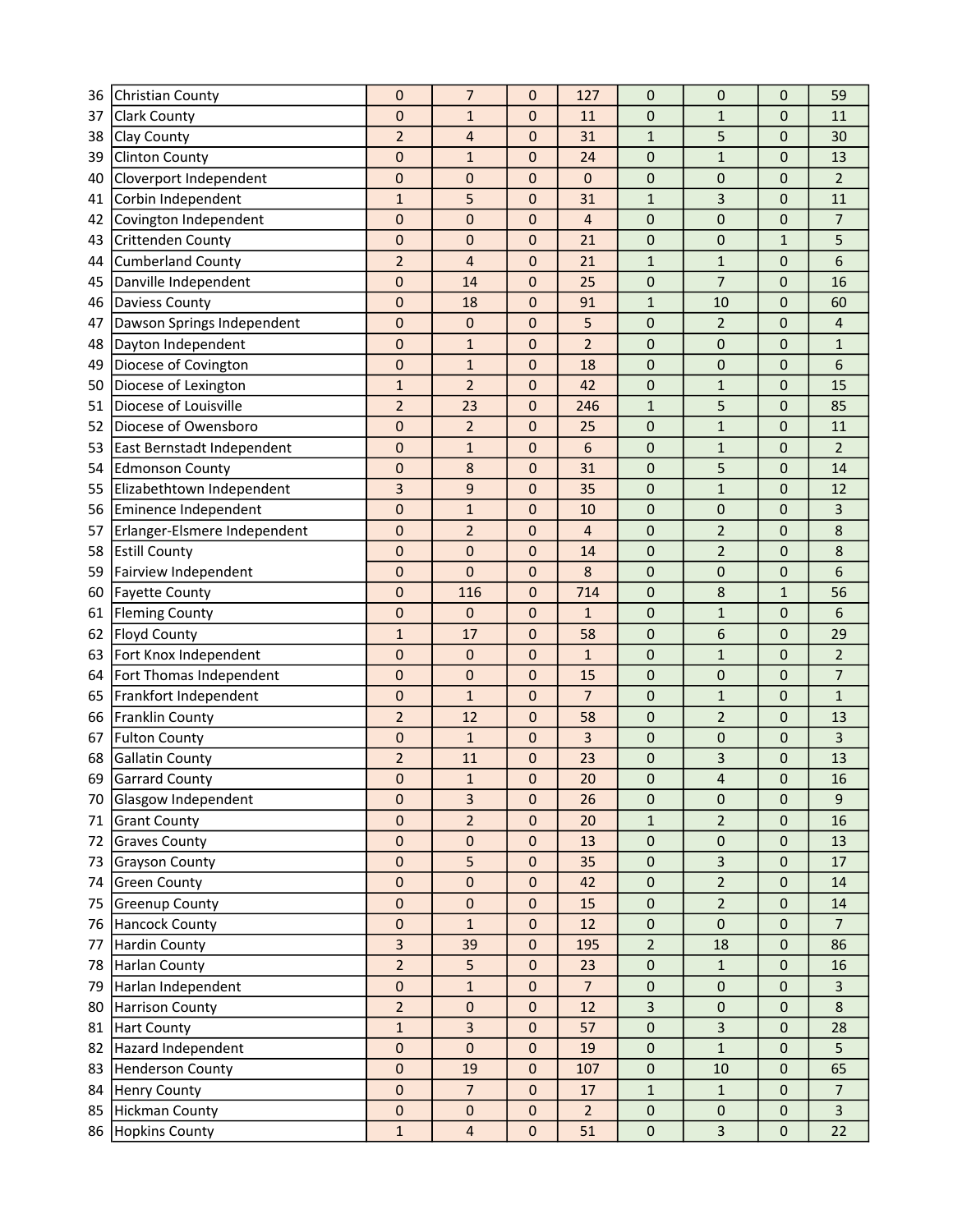| 87  | Jackson County                         | 0              | $\overline{2}$ | 0            | 7              | 0              | $\mathbf{1}$            | 0              | 8                       |
|-----|----------------------------------------|----------------|----------------|--------------|----------------|----------------|-------------------------|----------------|-------------------------|
| 88  | Jackson Independent                    | 0              | $\mathbf 0$    | $\mathbf 0$  | $\overline{2}$ | 0              | $\mathbf 0$             | 0              | 0                       |
| 89  | Jefferson County                       | 10             | 116            | $\pmb{0}$    | 593            | 5              | 60                      | $\overline{2}$ | 309                     |
| 90  | Jenkins Independent                    | 0              | $\mathbf{1}$   | 0            | $\overline{2}$ | 0              | 0                       | 0              | $\mathbf{1}$            |
| 91  | Jessamine County                       | $\overline{c}$ | 23             | $\mathbf 0$  | 92             | $\pmb{0}$      | $\mathbf{1}$            | $\mathbf 0$    | 17                      |
| 92  | Johnson County                         | 0              | $\bf 0$        | 0            | 24             | 0              | 0                       | 0              | 1                       |
| 93  | <b>Kenton County</b>                   | 0              | 11             | $\pmb{0}$    | 74             | $\mathbf{1}$   | 8                       | 0              | 39                      |
| 94  | Kentucky Tech System                   | 0              | 0              | 0            | $\overline{2}$ | 0              | $\mathbf 1$             | 0              | $\overline{2}$          |
| 95  | Kentucky Technical System              | 0              | $\mathbf 0$    | $\mathbf 0$  | 0              | 0              | 0                       | 0              | $\mathbf{1}$            |
| 96  | KMI                                    | 0              | 0              | 0            | 0              | 0              | 0                       | 0              | $\mathbf{1}$            |
| 97  | <b>Knott County</b>                    | 0              | $\overline{2}$ | $\mathbf 0$  | 14             | 0              | 0                       | 0              | 29                      |
| 98  | <b>Knox County</b>                     | $\mathbf{1}$   | 15             | 0            | 22             | 0              | 8                       | 0              | 18                      |
| 99  | LaRue County                           | $\mathbf{1}$   | 9              | $\mathbf 0$  | 44             | 2              | 3                       | 0              | 24                      |
| 100 | Laurel County                          | 0              | 5              | $\mathbf 0$  | 116            | 0              | 3                       | 0              | 60                      |
| 101 | Lawrence County                        | 0              | 5              | $\mathbf 0$  | 15             | $\mathbf 0$    | 4                       | 0              | 9                       |
| 102 | Lee County                             | 0              | $\mathbf{1}$   | $\mathbf 0$  | 6              | 0              | 0                       | 0              | 0                       |
|     | 103 Leslie County                      | $\mathbf 0$    | $\overline{2}$ | 0            | 10             | 1              | 3                       | 0              | 12                      |
|     | 104 Letcher County                     | 0              | $\overline{2}$ | $\mathbf 0$  | 9              | 0              | $\mathbf{1}$            | 0              | 11                      |
|     | 105 Lewis County                       | 0              | 0              | 0            | 1              | 0              | 0                       | 0              | 3                       |
|     | 106 Lincoln County                     | $\pmb{0}$      | 11             | 0            | 56             | 0              | 10                      | 0              | 27                      |
| 107 | Livingston County                      | 0              | $\overline{2}$ | 0            | 27             | 0              | 0                       | 0              | $\overline{7}$          |
|     | 108 Logan County                       | 0              | 5              | $\mathbf{0}$ | 56             | 0              | 6                       | 0              | 30                      |
|     | 109 Ludlow Independent                 | 0              | $\bf 0$        | $\mathbf{0}$ | $\overline{2}$ | 0              | 0                       | 0              | 3                       |
| 110 | Lyon County                            | 0              | $\overline{2}$ | $\mathbf{0}$ | 9              | $\mathbf 0$    | $\overline{2}$          | 0              | 11                      |
| 111 | <b>Madison County</b>                  | 5              | 52             | $\pmb{0}$    | 190            | 0              | $\overline{4}$          | 0              | 48                      |
| 112 | Magoffin County                        | $\mathbf 0$    | $\mathbf 0$    | $\mathbf 0$  | $\mathbf{1}$   | 0              | $\pmb{0}$               | 0              | $\overline{2}$          |
|     | 113 Marion County                      | $\overline{2}$ | 14             | $\mathbf 0$  | 46             | 0              | $\overline{\mathbf{r}}$ | 0              | 22                      |
|     | 114 Marshall County                    | $\mathbf{1}$   | 11             | 0            | 65             | 0              | $\mathbf{1}$            | 0              | 28                      |
|     | 115 Martin County                      | 0              | 5              | $\mathbf 0$  | 22             | 1              | $\overline{4}$          | 0              | 11                      |
|     | 116 Mason County                       | $\mathbf 0$    | $\overline{4}$ | $\mathbf 0$  | 9              | 0              | 3                       | 0              | 6                       |
| 117 | Mayfield Independent                   | 0              | 0              | $\mathbf 0$  | 11             | 0              | 0                       | 0              | 6                       |
|     | 118 McCracken County                   | 0              | $\bf 0$        | $\mathbf 0$  | 31             | $\mathbf 0$    | $\overline{4}$          | $\mathbf{1}$   | 25                      |
|     | 119 McCreary County                    | $\overline{2}$ | 4              | 0            | 38             | 1              | $\mathbf 1$             | 0              | 12                      |
|     | 120 McLean County                      | $\mathbf 0$    | $\Omega$       | $\Omega$     | 6              | $\Omega$       | $\overline{2}$          | $\Omega$       | 4                       |
|     | 121 McLean County                      | 0              | $\mathbf{0}$   | 0            | 5              | 0              | $\overline{2}$          | $\mathbf{0}$   | 8                       |
|     | 122 Meade County                       | 3              | 12             | $\mathbf 0$  | 57             | 0              | $\overline{4}$          | 0              | 26                      |
|     | 123 Menifee County                     | 0              | $\pmb{0}$      | $\pmb{0}$    | $\mathbf{1}$   | 0              | $\pmb{0}$               | 0              | $\overline{2}$          |
|     | 124 Mercer County                      | $\mathbf{1}$   | 17             | $\mathbf 0$  | 51             | $\mathbf 0$    | $\overline{\mathbf{4}}$ | 0              | 15                      |
|     | 125 Metcalfe County                    | $\mathbf{1}$   | 11             | $\pmb{0}$    | 33             | 1              | $\overline{3}$          | $\mathbf 0$    | 16                      |
|     | 126 Middlesboro Independent            | 0              | 5              | $\Omega$     | 11             | 0              | 0                       | 0              | $\overline{7}$          |
|     | 127 Model Laboratory Schools at EKU    | 0              | $10\,$         | $\mathbf 0$  | 22             | 0              | 1                       | $\mathbf 0$    | $\overline{\mathbf{4}}$ |
|     | 128 Monroe County                      | 4              | 13             | $\mathbf 0$  | 45             | 0              | 1                       | 0              | 23                      |
|     | 129 Montgomery County                  | 0              | $\mathbf{1}$   | $\pmb{0}$    | 42             | $\overline{2}$ | $\overline{2}$          | 0              | 13                      |
|     | 130 Morgan County                      | $\mathbf{1}$   | $\overline{2}$ | $\mathbf{0}$ | $\overline{4}$ | 0              | $\pmb{0}$               | 0              | $\mathbf{0}$            |
|     | 131 Muhlenberg County                  | $\mathbf{1}$   | $\overline{2}$ | $\pmb{0}$    | 32             | 0              | $\overline{4}$          | 0              | 19                      |
|     | 132 Murray Independent                 | 0              | 7              | $\mathbf 0$  | 42             | $\pmb{0}$      | $\mathbf{3}$            | 0              | 16                      |
|     | 133 Nelson County                      | 0              | 10             | $\mathbf 0$  | 75             | 0              | $\overline{4}$          | 0              | 29                      |
|     | 134 Newport Independent                | $\mathbf 0$    | $\bf 0$        | $\mathbf 0$  | 11             | 0              | $\pmb{0}$               | $\mathbf 0$    | 5                       |
|     | 135 Nicholas County                    | 0              | 0              | 0            | $\overline{2}$ | 0              | $\mathbf{0}$            | $\mathbf{0}$   | $\mathbf{1}$            |
|     | 136 No District Affiliation            | 0              | $\mathbf 0$    | $\pmb{0}$    | 3              | 0              | $\pmb{0}$               | $\mathbf 0$    | $\mathbf{1}$            |
|     | 137 No District Affiliation (Anderson) | $\pmb{0}$      | 0              | 0            | 3              | 0              | $\pmb{0}$               | $\mathbf 0$    | $\overline{4}$          |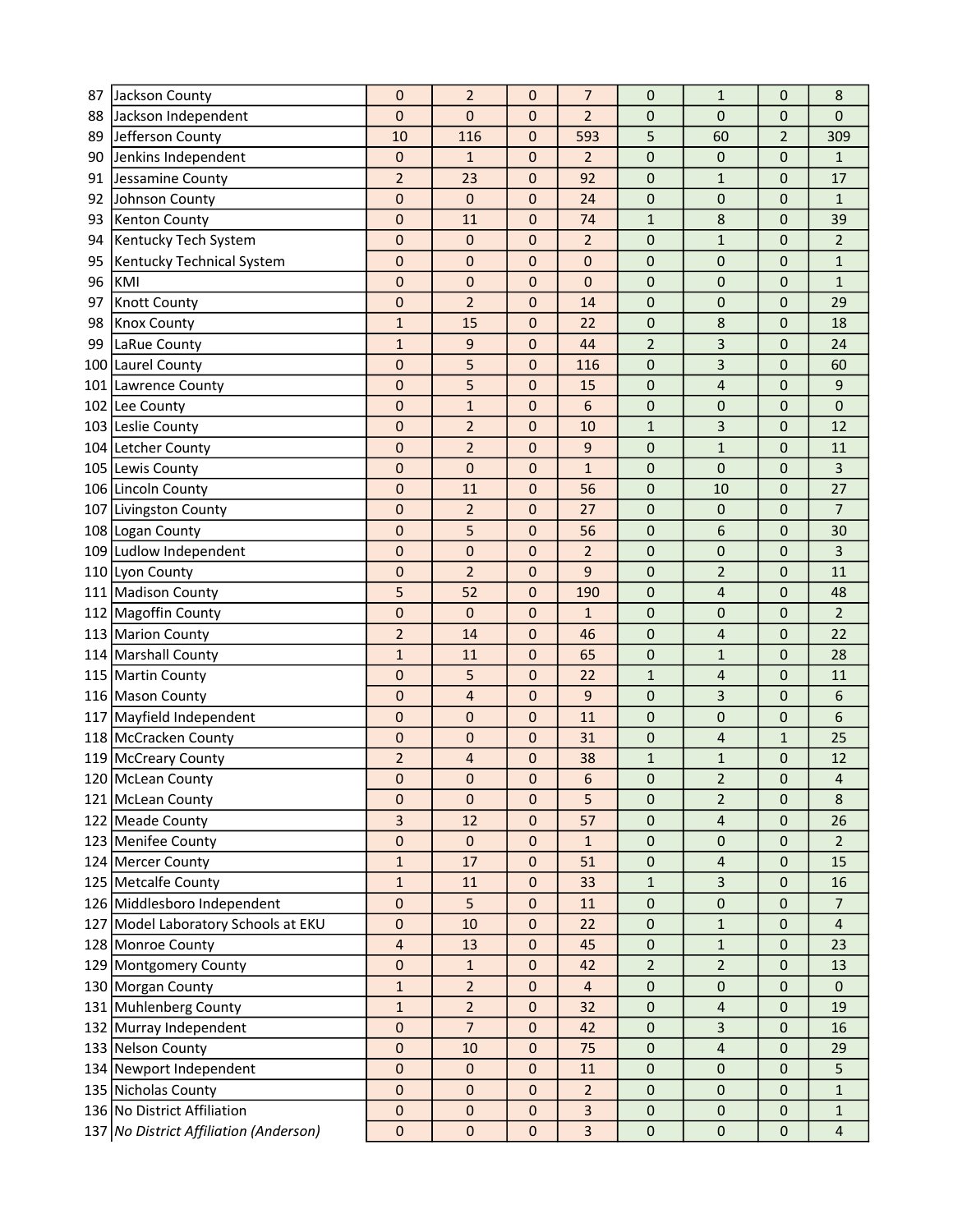|     | 138 No District Affiliation (Barren)      | 0            | 0              | $\mathbf{0}$ | 1              | 0                | 0              | 0            | 0                       |
|-----|-------------------------------------------|--------------|----------------|--------------|----------------|------------------|----------------|--------------|-------------------------|
|     | 139 No District Affiliation (Boone)       | 0            | 0              | $\mathbf{0}$ | $\overline{2}$ | 0                | 0              | 0            | 3                       |
|     | 140 No District Affiliation (Boyd)        | 0            | 0              | $\mathbf{0}$ | 3              | 0                | $\mathbf{0}$   | $\mathbf 0$  | 1                       |
|     | 141   No District Affiliation (Boyle)     | 0            | $\mathbf 0$    | $\mathbf 0$  | 4              | 0                | $\mathbf{1}$   | 0            | $\overline{2}$          |
|     | 142 No District Affiliation (Christian)   | 0            | 1              | $\mathbf 0$  | 14             | 0                | $\mathbf{1}$   | 0            | 9                       |
|     | 143 No District Affiliation (Clay)        | 0            | 0              | $\mathbf 0$  | 0              | 0                | 0              | 0            | $\overline{2}$          |
|     | 144 No District Affiliation (Clinton)     | 0            | 0              | 0            | 3              | 0                | $\mathbf 0$    | $\mathbf{0}$ | 0                       |
|     | 145   No District Affiliation (Daviess)   | 0            | 0              | $\mathbf 0$  | $\mathbf{1}$   | 0                | 0              | 0            | 0                       |
|     | 146 No District Affiliation (Fayette)     | 0            | $\overline{4}$ | $\mathbf{0}$ | 56             | $\mathbf 0$      | $\mathbf{1}$   | $\mathbf{1}$ | 11                      |
|     | 147 No District Affiliation (Franklin)    | 0            | $\mathbf{0}$   | $\mathbf 0$  | 0              | 0                | $\mathbf{1}$   | 0            | $\mathbf{1}$            |
|     | 148 No District Affiliation (Graves)      | 0            | $\mathbf 0$    | $\mathbf 0$  | $\overline{2}$ | 0                | 0              | 0            | 0                       |
|     | 149 No District Affiliation (Hardin)      | 0            | $\overline{2}$ | $\mathbf 0$  | 5              | 0                | $\mathbf{1}$   | $\mathbf 0$  | 5                       |
|     | 150 No District Affiliation (Harlan)      | 0            | $\mathbf{0}$   | $\mathbf 0$  | 0              | 0                | 0              | 0            | 3                       |
|     | 151   No District Affiliation (Jefferson) | $\mathbf{1}$ | 7              | $\mathbf 0$  | 66             | 0                | 5              | 0            | 21                      |
|     | 152 No District Affiliation (Johnson)     | 0            | 0              | $\mathbf 0$  | $\mathbf{1}$   | 0                | 0              | 0            | 0                       |
|     | 153 No District Affiliation (Kenton)      | 0            | 0              | $\mathbf 0$  | 13             | 0                | 0              | $\mathbf{0}$ | 4                       |
|     | 154   No District Affiliation (Laurel)    | 0            | 0              | $\mathbf{0}$ | 5              | $\mathbf{1}$     | $\mathbf{1}$   | $\mathbf 0$  | 3                       |
|     | 155   No District Affiliation (Mercer)    | 0            | $\mathbf{1}$   | $\mathbf{0}$ | 4              | 0                | $\mathbf{0}$   | $\mathbf 0$  | 4                       |
|     | 156 No District Affiliation (Pulaski)     | 0            | 0              | $\mathbf{0}$ | $\overline{2}$ | 0                | 0              | 0            | 0                       |
|     | 157 No District Affiliation (Rowan)       | 0            | 0              | $\mathbf 0$  | 0              | 0                | 0              | 0            | 2                       |
|     | 158 No District Affiliation (Shelby)      | 0            | 4              | $\mathbf 0$  | 6              | 0                | 0              | $\mathbf 0$  | 3                       |
|     | 159 No District Affiliation (Spencer)     | 0            | $\mathbf 0$    | $\mathbf 0$  | $\mathbf{1}$   | 0                | 0              | $\mathbf 0$  | 0                       |
|     | 160   No District Affiliation (Taylor)    | 0            | 0              | $\mathbf 0$  | 4              | 0                | 0              | 0            | 4                       |
|     | 161   No District Affiliation (Warren)    | 0            | 0              | $\mathbf 0$  | 21             | 0                | 0              | 0            | $\overline{2}$          |
|     | 162   No District Affiliation (Woodford)  | 0            | 0              | $\mathbf{0}$ | $\overline{2}$ | 0                | 0              | $\mathbf 0$  | $\mathbf{1}$            |
|     | 163 No District Alliliation (Warren)      | 0            | 0              | $\mathbf{0}$ | 3              | 0                | $\mathbf 0$    | $\mathbf 0$  | $\mathbf{1}$            |
|     | 164   No District Association (Jefferson) | 0            | 0              | $\mathbf{0}$ | 3              | 0                | $\mathbf{0}$   | $\mathbf 0$  | 3                       |
|     | 165 Ohio County                           | $\mathbf{1}$ | 13             | $\mathbf 0$  | 28             | 1                | 6              | 0            | 18                      |
|     | 166 Oldham County                         | $\mathbf{1}$ | 6              | $\mathbf 0$  | 49             | 0                | 6              | 0            | 39                      |
| 167 | Owen County                               | 0            | 4              | $\mathbf 0$  | 17             | 0                | 9              | 0            | 20                      |
|     | 168 Owensboro Independent                 | $\mathbf{1}$ | 16             | $\mathbf 0$  | 40             | 0                | $\mathbf{1}$   | 0            | 22                      |
|     | 169 Owsley County                         | 0            | $\mathbf 0$    | $\mathbf 0$  | 5              | 0                | 0              | 0            | 5                       |
|     | 170 Paducah Independent                   | 0            | 0              | $\mathbf 0$  | $\overline{2}$ | 0                | 0              | 0            | 3                       |
|     | 171 Paducah Public                        | 0            | $\mathbf{1}$   | $\pmb{0}$    | 6              | $\mathbf{1}$     | 3              | $\mathbf 1$  | $\overline{\mathbf{4}}$ |
|     | 172 Paintsville Independent               | 0            | $\mathbf{0}$   | $\Omega$     | 5              | 0                | $\mathbf{0}$   | $\mathbf{0}$ | $\mathbf{1}$            |
|     | 173 Palestine Independent                 | 0            | $\mathbf{0}$   | $\mathbf{0}$ | 3              | 0                | $\mathbf{1}$   | $\mathbf{0}$ | 3                       |
|     | 174 Paris Independent                     | 0            | 1              | $\mathbf 0$  | $\overline{7}$ | $\pmb{0}$        | $\mathbf 0$    | 0            | 3                       |
|     | 175 Pendleton County                      | $\mathbf{1}$ | 3              | $\mathbf 0$  | 15             | 0                | $\mathbf 0$    | 0            | 17                      |
|     | 176 Perry County                          | 0            | $\mathbf 0$    | $\mathbf{0}$ | 24             | 0                | $\mathbf{0}$   | $\mathbf 0$  | 21                      |
|     | 177 Pike County                           | 0            | $\overline{2}$ | $\mathbf{0}$ | 14             | 0                | 0              | $\mathbf{0}$ | 20                      |
|     | 178 Pikeville Independent                 | 0            | $\mathbf 0$    | $\mathbf 0$  | $\mathbf{1}$   | $\pmb{0}$        | 0              | 0            | $\overline{2}$          |
|     | 179 Pineville Independent                 | 0            | 0              | $\mathbf{0}$ | 8              | $\pmb{0}$        | $\mathbf{0}$   | 0            | $\overline{\mathbf{4}}$ |
|     | 180 Powell County                         | $\mathbf 0$  | $\mathbf 0$    | $\mathbf{0}$ | $\bf 8$        | $\pmb{0}$        | $\pmb{0}$      | $\mathbf 0$  | 8                       |
|     | 181 Pulaski County                        | $\mathbf{1}$ | 6              | $\mathbf{0}$ | 78             | 1                | $\overline{2}$ | $\mathbf{0}$ | 30                      |
|     | 182 Raceland Independent                  | $\pmb{0}$    | $\overline{2}$ | $\mathbf 0$  | 16             | $\pmb{0}$        | $\mathbf{1}$   | $\mathbf 0$  | 5                       |
|     | 183 Robertson County                      | 0            | $\mathbf 0$    | $\mathbf 0$  | 1              | $\boldsymbol{0}$ | $\mathbf{1}$   | 0            | 10                      |
|     | 184 Rockcastle County                     | 0            | 6              | $\mathbf 0$  | 28             | 1                | 11             | 0            | 27                      |
|     | 185 Rowan County                          | 0            | $\mathbf 0$    | $\mathbf{0}$ | $\mathbf 0$    | 0                | $\pmb{0}$      | $\mathbf{0}$ | $\mathbf{1}$            |
|     | 186 Russell County                        | $\mathbf{1}$ | $\overline{2}$ | $\mathbf{0}$ | 40             | 0                | $\pmb{0}$      | $\mathbf{0}$ | 14                      |
|     | 187 Russell Independent                   | $\pmb{0}$    | $\mathbf{1}$   | $\mathbf 0$  | 18             | $\pmb{0}$        | $\mathbf{1}$   | $\mathbf 0$  | 14                      |
|     | 188 Russellville Independent              | 0            | $\mathbf{1}$   | $\mathbf{0}$ | 23             | $\mathbf{1}$     | $\mathbf{1}$   | $\mathbf{0}$ | $\overline{7}$          |